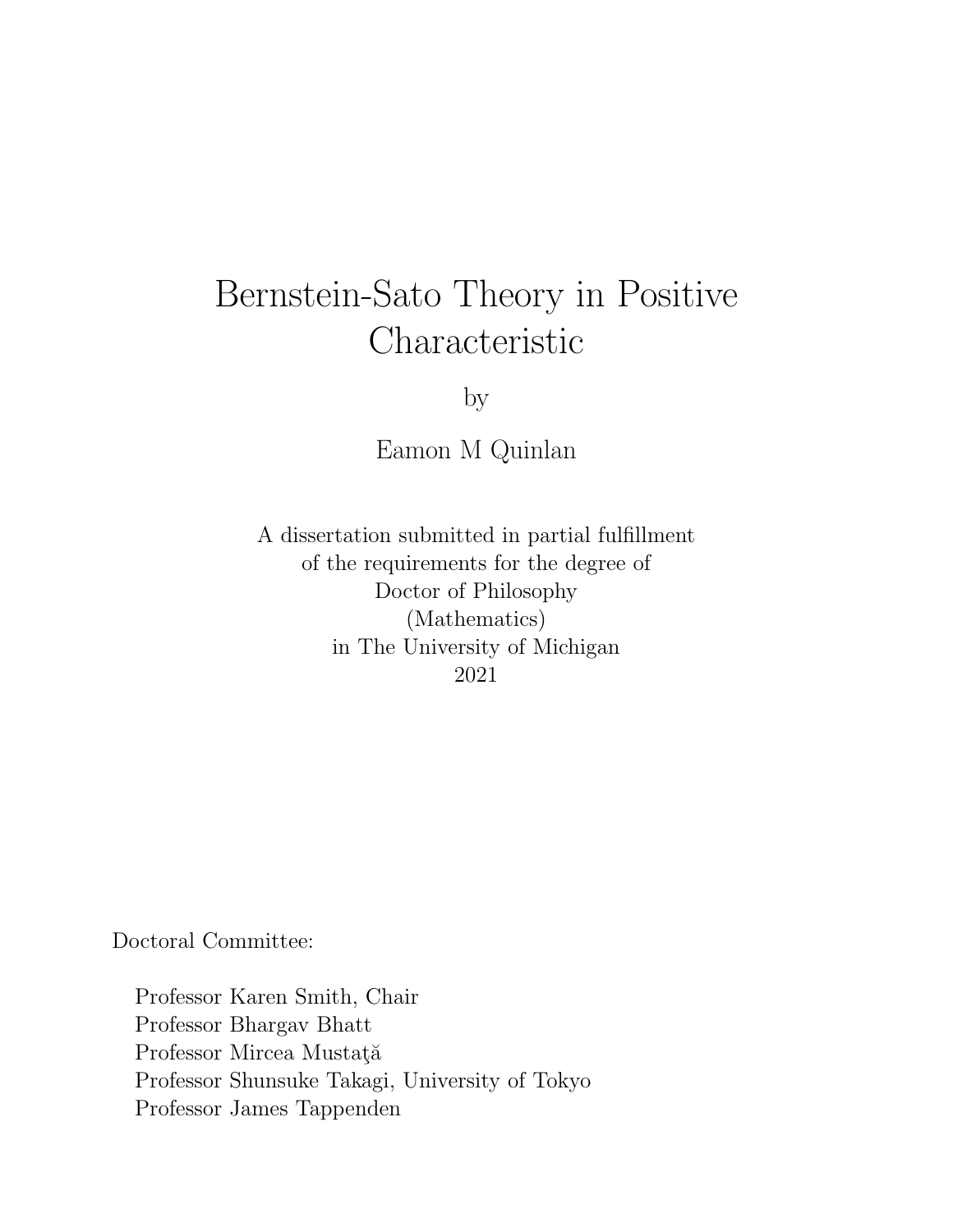Eamon M Quinlan equinlan@umich.edu ORCID iD: 0000-0002-3282-2928

*⃝*c Eamon M Quinlan 2021

All Rights Reserved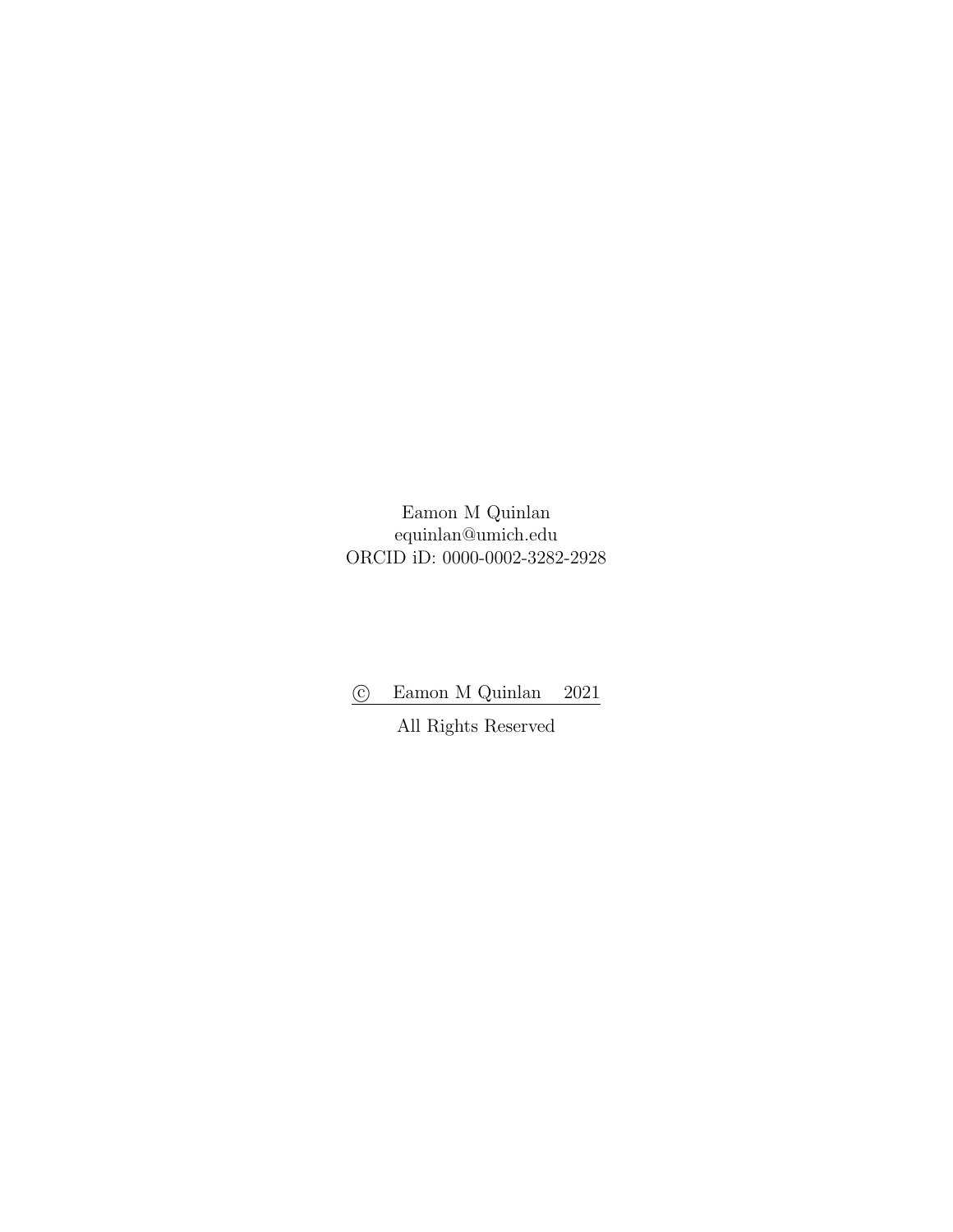*To my parents.*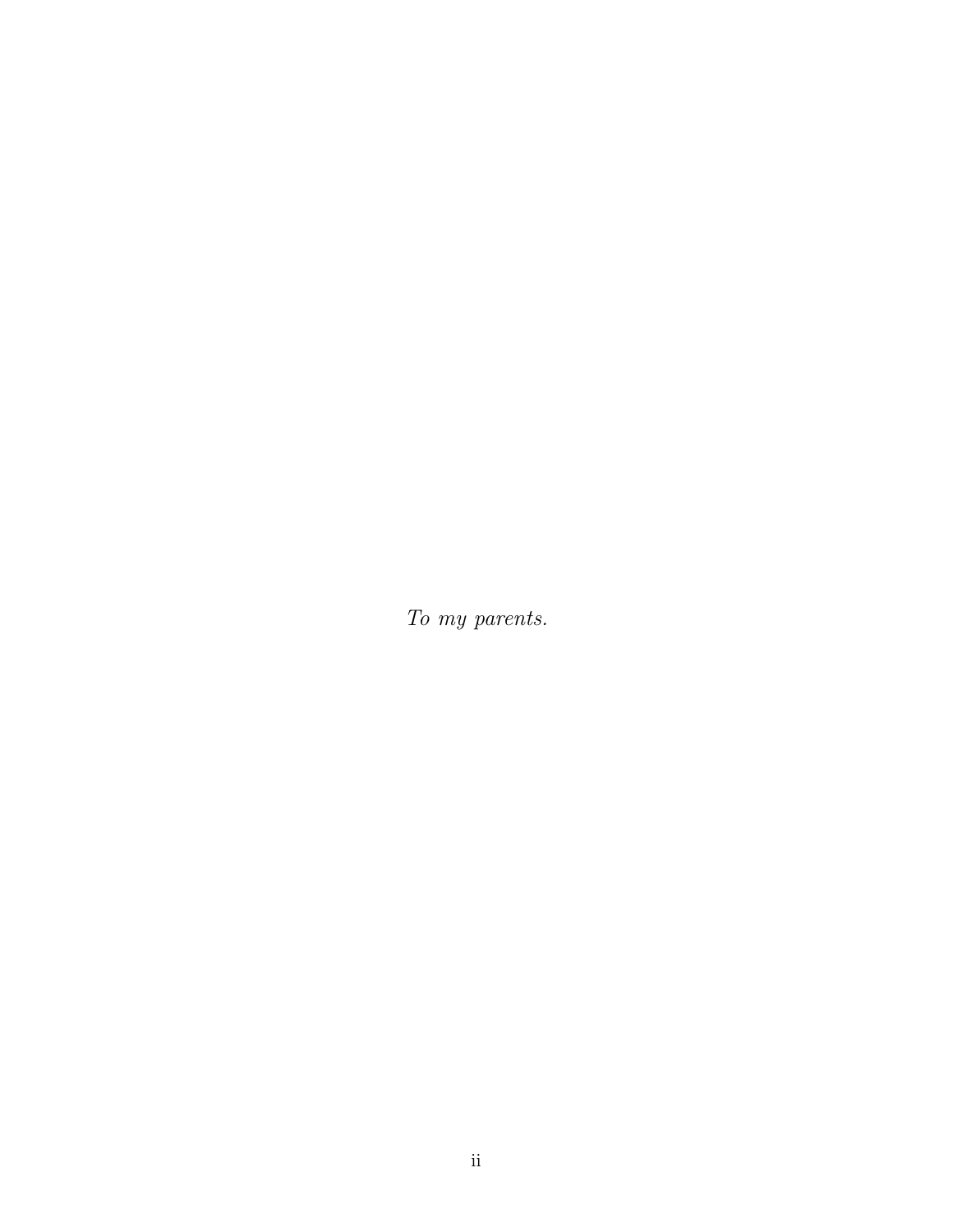### <span id="page-3-0"></span>**ACKNOWLEDGEMENTS**

First and foremost I would like to thank my advisor, Karen Smith, for her encouragement and support throughout the course of my Ph.D. Knowing that she had my back, especially when I struggled to make progress, was an invaluable source of confidence and optimism. She stops at nothing to see her students succeed, and I will cherish all that I have learned from her (mathematical and otherwise) throughout the rest of my life.

The year I spent at the University of Tokyo was more fruitful and happy than I could have ever imagined, and it defined a pivotal point in my graduate studies. I would like to thank Prof. Shunsuke Takagi for making sure I was comfortable and welcome, for suggesting the problem that eventually developed into this thesis, and for his constant encouragement.

The faculty and staff of the University of Michigan played a key role in making my graduate experience so fulfilling. I would like to thank Bhargav Bhatt, Mel Hochster and Mircea Mustată in particular for being so generous with their knowledge and time; Fernando Carreon (now at Drexel), Paul Kessenich and Angela Kubena for their invaluable help and advice on teaching; and Teresa Stokes for going above and beyond in the countless occasions in which her help saved the day, and especially for guiding me through all the bureaucracies associated with getting my Ph.D.

I would like to thank Thomas Bitoun, Jack Jeffries and Luis Núñez-Betancourt for our mathematical collaborations and for letting me include some of our still unpublished results in this thesis.

To all my fellow graduate students at the University of Michigan, thank you for your camaraderie and support. I would like to explicitly thank Takumi Murayama and Emanuel Reinecke for the many fruitful mathematical discussions; Mark Greenfield, for the constant onslaught of gifs; and Angus Chung, Robert Cochrane and Nawaz Sultani for the online boardgame sessions that kept me sane throughout the COVID pandemic.

I would also like to thank the graduate students and postdocs that helped me during my stay in Tokyo. These include Hiroki Kato, Hiroki Matsui, Masao Oi, Víctor Pérez Valdés, Kenta Sato and Kosuke Shibata.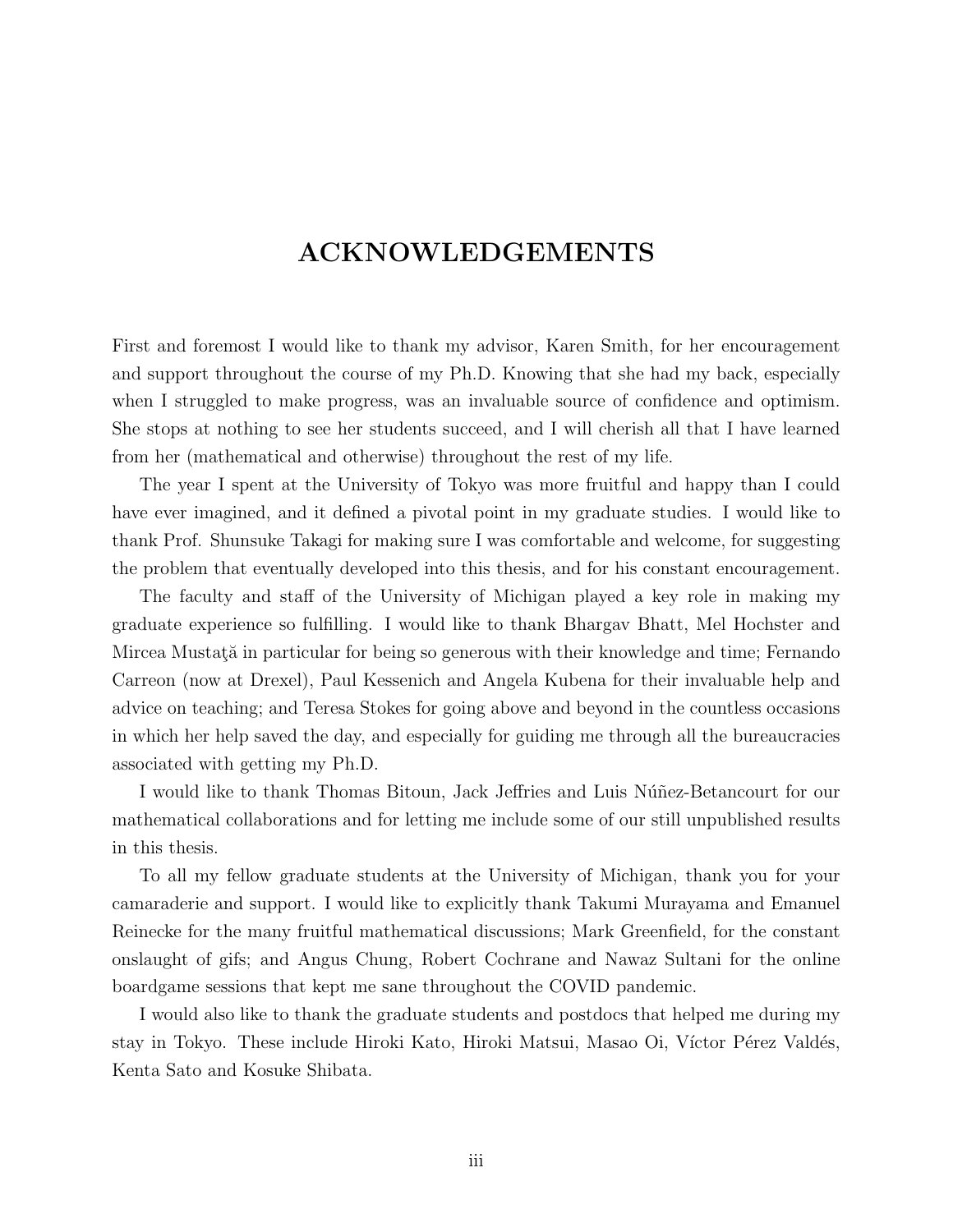Thank you to all members the Ann Arbor Judo Club for providing me with a friendly space to stay physically active, to blow off steam after a frustrating day, and to share the joy of happy occasions.

Last, but certainly not least, I would like to thank my family, and especially my parents, my brother, my wife, my in-laws, my grandparents ("¿ya eres doctor?"), my aunts Olga and Karen and my uncle Félix for their constant support and encouragement. Without them this would not have been possible and, most importantly, not worth it.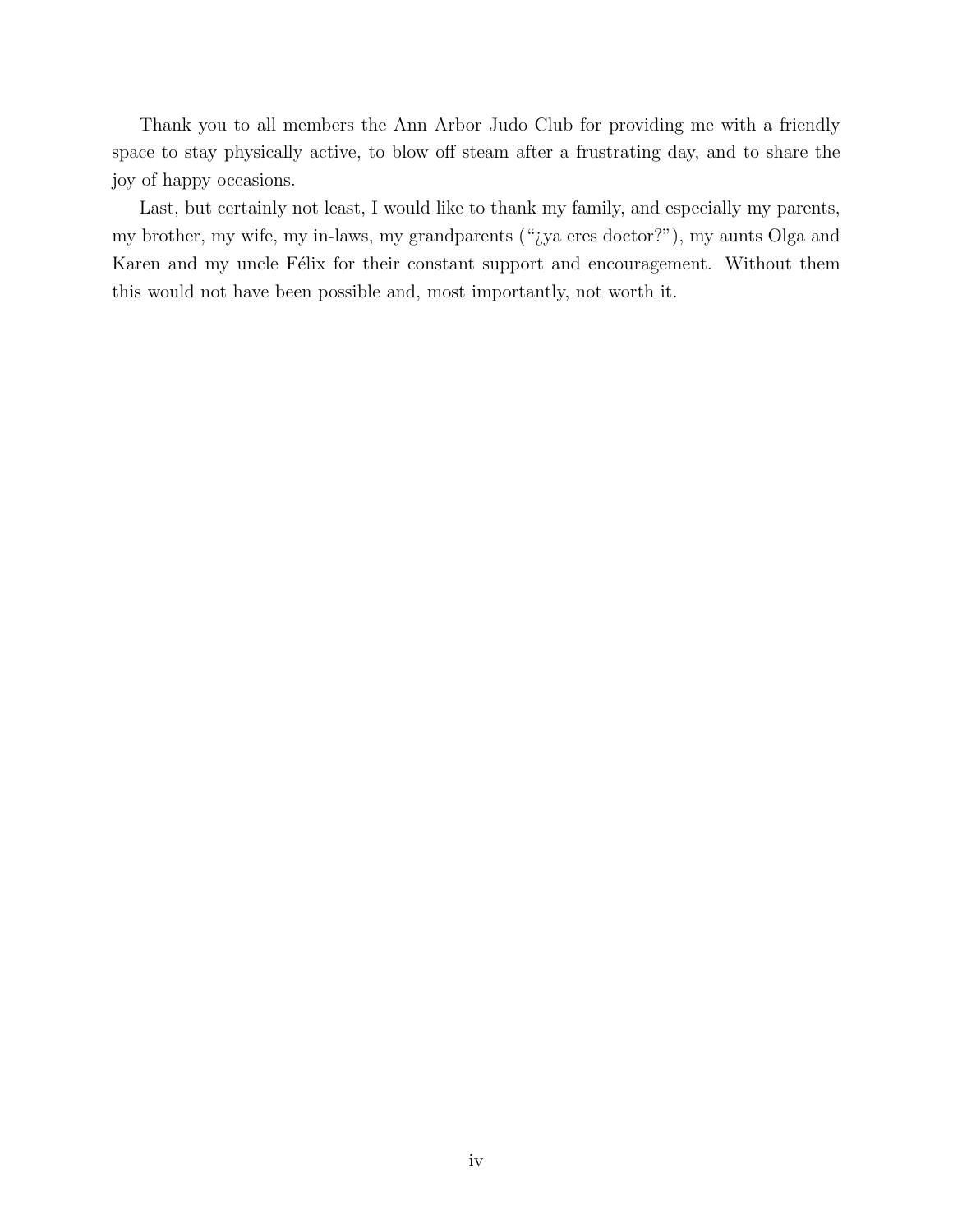### **TABLE OF CONTENTS**

|                                                              | 8         |
|--------------------------------------------------------------|-----------|
|                                                              |           |
|                                                              | 10        |
|                                                              | 14        |
|                                                              |           |
|                                                              |           |
| II.3: Local cohomology modules and their D-module structures | <b>20</b> |
|                                                              | -24       |
|                                                              | 29        |
|                                                              |           |
|                                                              |           |
|                                                              |           |
|                                                              |           |
|                                                              |           |
|                                                              | 53        |
|                                                              |           |
|                                                              |           |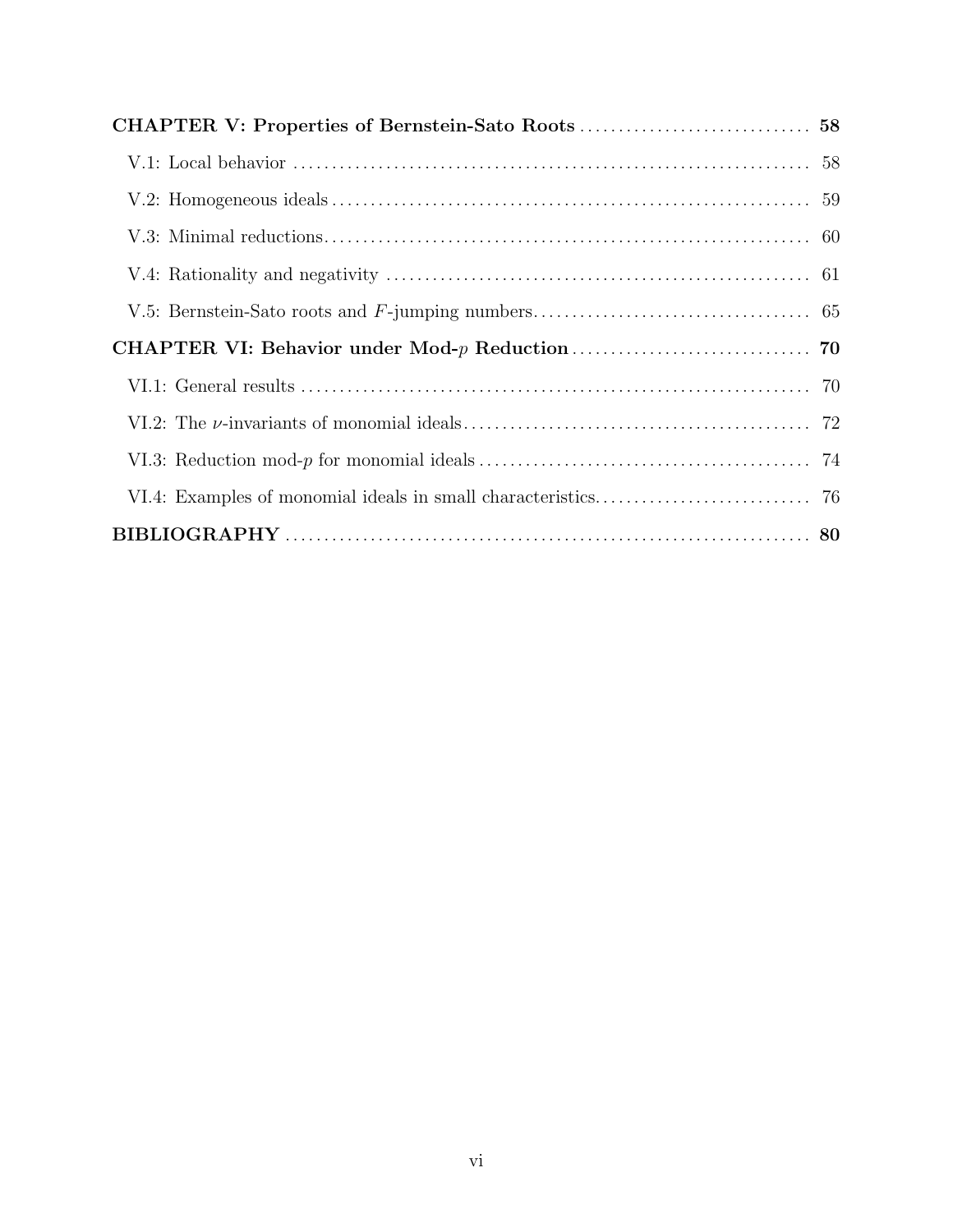### **ABSTRACT**

<span id="page-7-0"></span>Given a holomorphic function *f*, its Bernstein-Sato polynomial is a classical invariant that detects the singularities of the zero locus of *f* in very subtle ways; for example, its roots recover the log-canonical threshold of *f* and the eigenvalues of the monodromy action on the cohomology of the Milnor fibre. In this thesis we continue the work of Bitoun and Mustata<sup> $\check{a}$ </sup> to develop an analogue of this invariant in positive characteristic. More concretely, we develop a notion of Bernstein-Sato polynomial for arbitrary ideals (which, over the complex numbers, was done by Budur, Mustata and Saito), we show that its roots are always rational and negative and that they encode some information about the *F*-jumping numbers. We also prove that for monomial ideals we can recover the roots of the classical Bernstein-Sato polynomial from this characteristic-p version.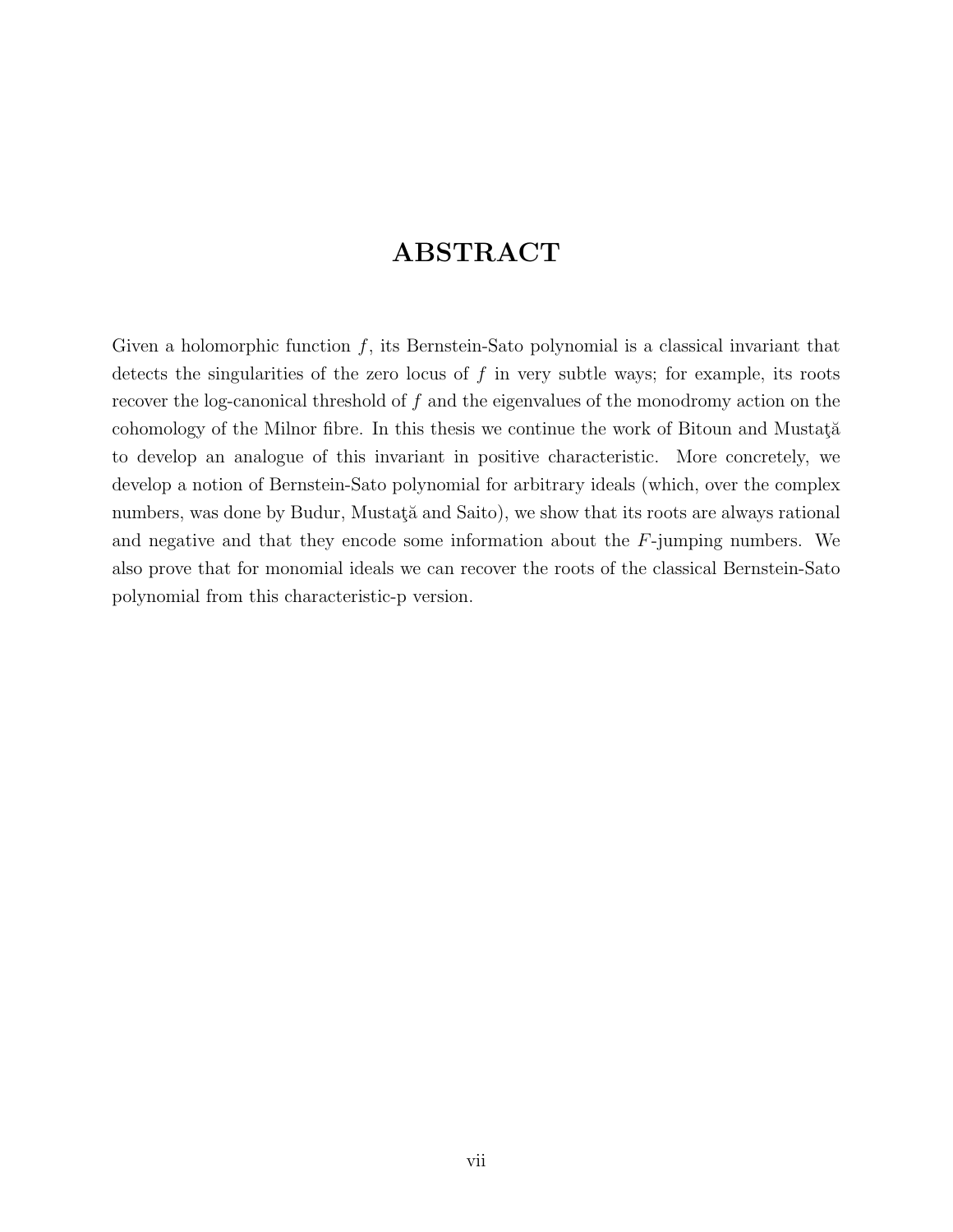## **CHAPTER I Introduction**

Let *k* be an algebraically closed field (for example, the complex numbers or  $\overline{\mathbb{F}_p}$ ). An algebraic variety in  $k^n$  is the set of points defined by the vanishing of a given collection of polynomials in *n* variables. These varieties can have "non-smooth" points, called singularities, whose study is crucial across mathematics. This gives rise to the following fundamental problem: given polynomials  $f_1, \ldots, f_r$  with coefficients in *k* that define an algebraic variety *X*, find ways of quantifying how singular *X* is.

Therefore we want to attach to the ideal  $\mathfrak{a} = (f_1, \ldots, f_r)$  a positive number that measures the singularities of X. When our base field is  $\mathbb{C}$ , the log-canonical threshold of  $\mathfrak{a}$ , which is the supremum over all *s* for which the function  $1/(|f_1|^2 + \cdots + |f_r|^2)^s$  is locally integrable, provides such an invariant. Indeed, when *X* is smooth of codimension *r* we have  $lct(\mathfrak{a}) = r$ and smaller values of  $lct(\mathfrak{a})$  correspond to worse singularities. Since its inception, the logcanonical threshold has become ubiquitous across mathematics; it appears, for example, in theminimal model program  $\left[\text{Bir07}\right]$  $\left[\text{Bir07}\right]$  $\left[\text{Bir07}\right]$  and the study of local zeta functions  $\left[\text{Igu00}\right]$  $\left[\text{Igu00}\right]$  $\left[\text{Igu00}\right]$ .

<span id="page-8-0"></span>**Example I.1.** Let  $a = (f)$  where  $f = x^2 + y^3$ . Then  $\text{lct}(f) = 5/6$ .

A differential operator *P* is an operator on the space of complex polynomials that can be written as  $P = \sum_{\alpha} g_{\alpha}(x) \partial_1^{\alpha_1} \cdots \partial_n^{\alpha_n}$ , where  $\partial_i$  is partial differentiation with respect to  $x_i$ and the  $g_{\alpha}(x) = g_{\alpha}(x_1, \ldots, x_n)$  are complex polynomials. The collection of all differential operators forms a ring *D*, and the theory of modules over *D* (so-called *D*-module theory) has provided powerful tools for the study of singularities. In particular, it allows us to approach the log-canonical threshold from a different point of view, on which we now elaborate.

Suppose that *X* is defined as the vanishing locus of a single polynomial *f*. A deep fact, proved by Bernstein and Sato independently and in different contexts [\[Ber72](#page-87-1)][[Sat90](#page-89-0)], tells us that there is a nonzero polynomial  $b_f(s) \in \mathbb{C}[s]$  that satisfies the functional equation

$$
b_f(s)f^s = P(s) \cdot f^{s+1}
$$

for some operator  $P(s) \in D[s]$ ; when we take  $b_f(s)$  to be monic of least degree for which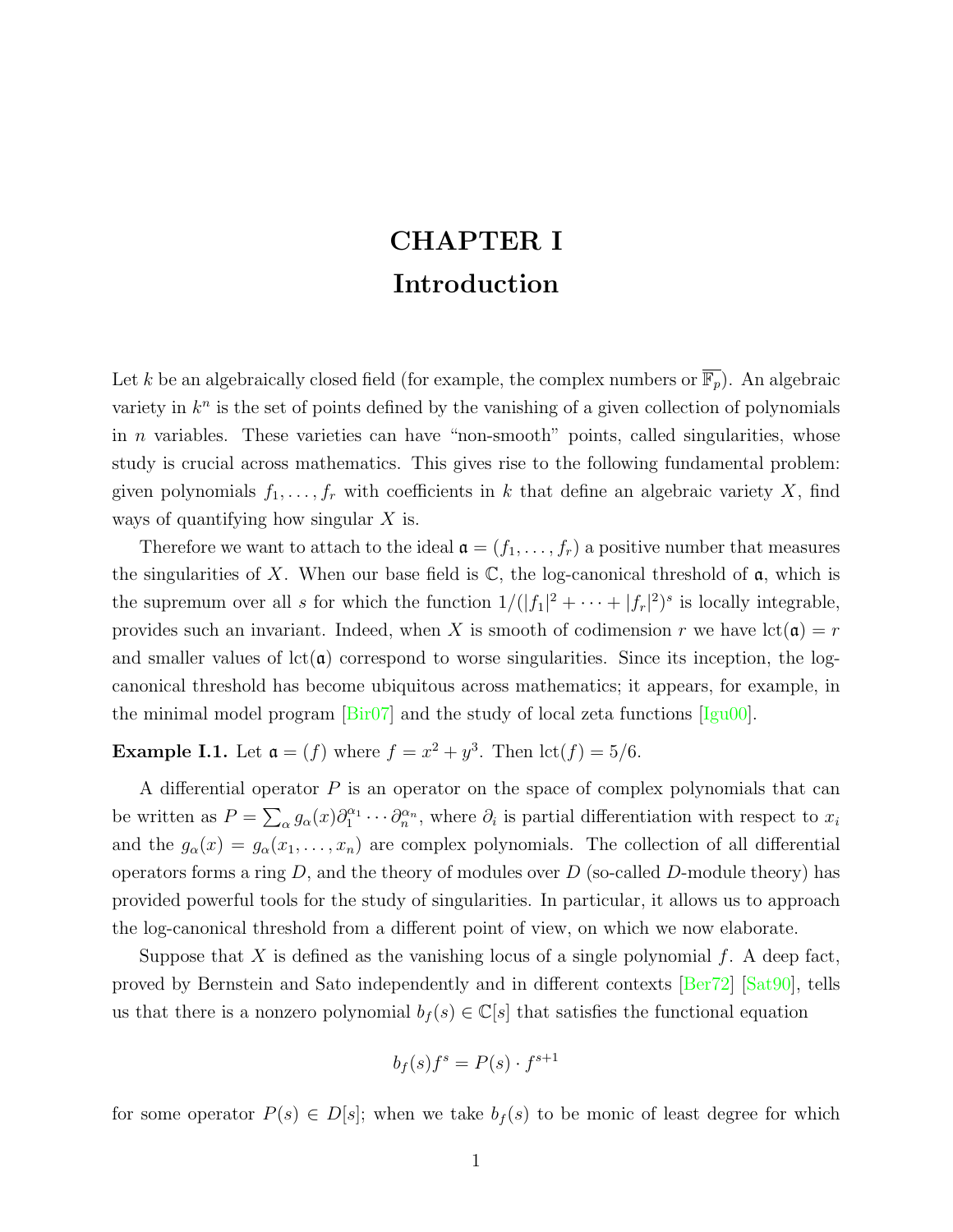<span id="page-9-0"></span>such an operator  $P(s)$  exists, we say that  $b_f(s)$  is the Bernstein-Sato polynomial of  $f$ . **Example I.2.** Take  $f = x^2 + y^3$  as before. Then we have

$$
\left(\frac{1}{12}y\partial_x^2\partial_y + \frac{1}{27}\partial_y^3 + \frac{1}{4}\partial_x s + \frac{3}{8}\partial_x^2\right)\cdot f^{s+1} = (s+\frac{5}{6})(s+1)(s+\frac{7}{6})f^s
$$

and, in fact,  $b_f(s) = (s + 5/6)(s + 1)(s + 7/6)$ .

A theorem of Kashiwara tells us that the roots of  $b_f(s)$  are rational and negative [\[Kas77](#page-89-1)], andanother theorem of Kollár states that the largest amongst these roots is  $-$  lct(*f*) [[Kol96](#page-89-2)]; observe the agreement with Example [I.2.](#page-9-0) Since we can recover the log-canonical threshold from the Bernstein-Sato polynomial, we can say that the Bernstein-Sato polynomial provides a refinement of the log-canonical threshold.

When *X* is defined by a collection of polynomials  $f_1, \ldots, f_r$ , Budur, Mustat<sub>i</sub><sup></sup> and Saito defined a notion of the Bernstein-Sato polynomial  $b_{\mathfrak{a}}(s)$  of the ideal  $\mathfrak{a} = (f_1, \ldots, f_r)$  and they showed that the theorems of Kashiwara and Kollar remain true in this more general setting [\[BMS06a](#page-87-2)].

Let us return to the problem of quantifying singularities. Recall that the log-canonical threshold was defined in terms of an integrability condition, and hence we made crucial use of the fact that our base field was C. This lack of "analysis" in a general base field *k* can be overcome when *k* has characteristic zero by using resolutions of singularities, but when *k* has characteristic  $p > 0$  the problem is much more severe.

In positive characteristic we can use the Frobenius endomorphism to define another invariant called F-pure threshold of  $\alpha$ , denoted by fpt $(\alpha)$ . For example, when  $\alpha = (f)$  and for some polynomial  $f \in k[x_1, \ldots, x_n]$  with an isolated singularity at the origin, the *F*-pure threshold of **a** is the infimum over all  $m/p^e$  for which  $f^m$  is in the ideal  $(x_1^{p^e})$  $x_1^{p^e}, \ldots, x_n^{p^e}$  $_{n}^{p^{e}}).$ 

The *F*-pure threshold of a provides a characteristic *p* analogue of the log-canonical threshold. This is far from obvious, and was established by deep work of Hara, Takagi, Watanabe and Yoshida two decades ago[[HY03](#page-88-1)] [\[TW04](#page-90-0)]. To get a feeling for this analogy, let us go back to our running example

<span id="page-9-1"></span>**Example I.3.** Suppose  $p > 3$ , and let  $\mathfrak{a} = (f)$  where  $f = x^2 + y^3 \in \mathbb{F}_p[x, y]$ . Then

$$
fpt(\mathfrak{a}) = \begin{cases} \frac{5}{6} \text{ if } p \equiv 1 \mod 3\\ \frac{5}{6} - \frac{1}{6p} \text{ if } p \equiv 2 \mod 3. \end{cases}
$$

Comparing Example [I.1](#page-8-0) and Example [I.3](#page-9-1), we note that the *F*-pure threshold agrees with the log-canonical threshold whenever  $p \equiv 1 \mod 3$ . In general, the following long-standing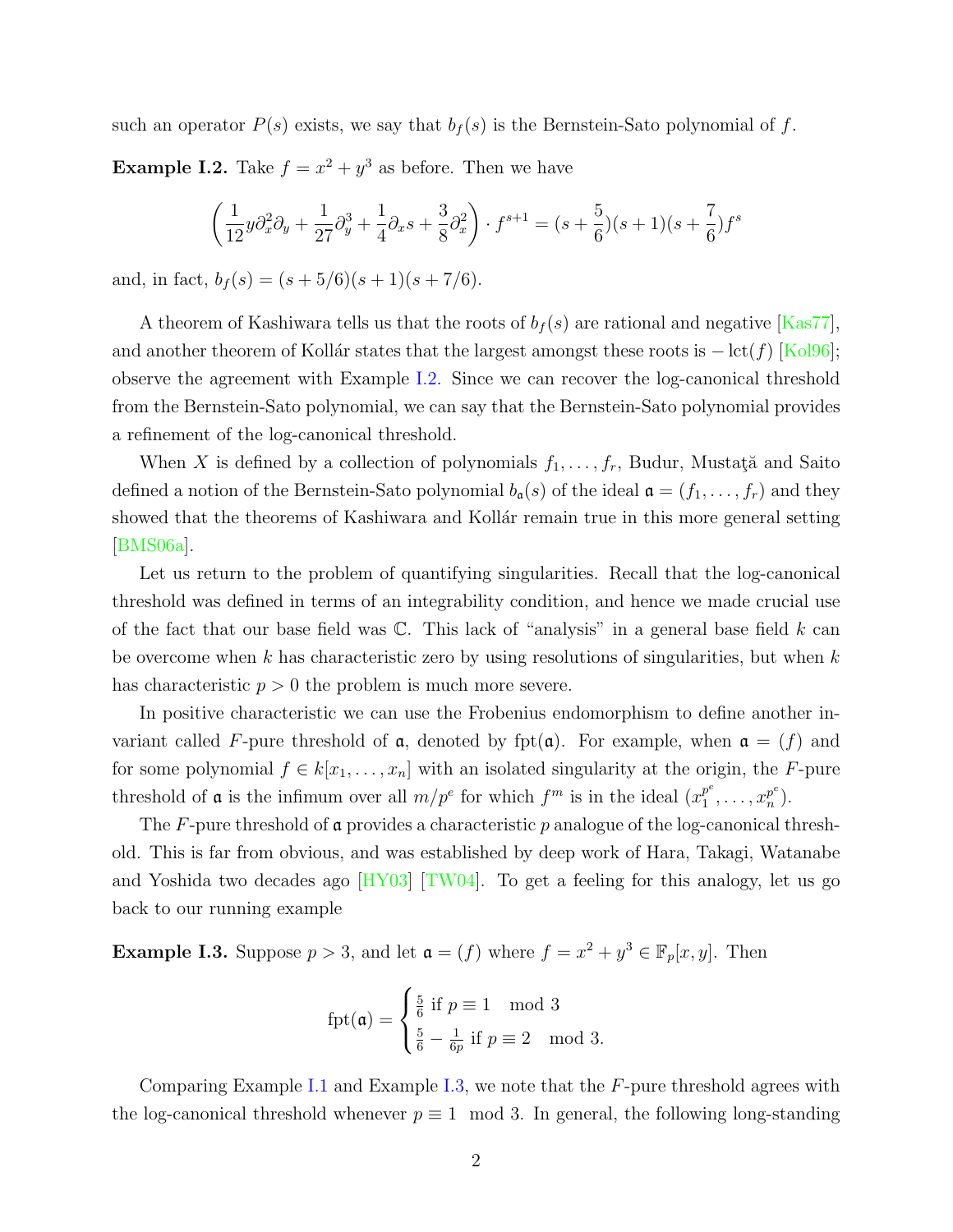conjecture predicts a precise relationship between these two invariants.

<span id="page-10-0"></span>**Conjecture I.4.** *Let*  $\mathfrak{a} \subseteq \mathbb{C}[x_1,\ldots,x_n]$  *be an ideal defined over*  $\mathbb{Z}$ *. Then the log-canonical threshold of*  $\alpha$  *equals the F-pure threshold of*  $\alpha_p$  *for infinitely many primes p, where*  $\alpha_p$  *is the mod-p reduction of* a*.*

Conjecture [I.4](#page-10-0) is known to hold only in a few cases, which include monomial ideals [\[HY03\]](#page-88-1), very general complete interchapters[[Tak13\]](#page-90-1) (see [\[Her16](#page-88-2)] for the hypersurface case) and cones over elliptic curves[[BS15](#page-88-3)] [\[Pag18](#page-89-3)].

Recall that, over C, we can use differential operators to define the Bernstein-Sato polynomial, which provides a refinement of the log-canonical threshold. Since the *F*-pure threshold provides a characteristic *p* analogue of the log-canonical threshold, we can ask whether there is an analogue of the Bernstein-Sato polynomial in characteristic *p*.

Thisline of research was started by Mustata<sup>[[Mus09](#page-89-4)]</sup> and then continued by Bitoun [\[Bit18](#page-87-3)]<sup>1</sup>. Their approaches deal only with the case of principal ideals (i.e. ideals of the form  $\mathfrak{a} = (f)$ , and the main goal of this thesis is to contribute to the development of this invariant by considering the case of arbitrary ideals  $\mathfrak{a} = (f_1, \ldots, f_r)$ . Along the way we also obtain methods and proofs that are new even in the case of principal ideals.

Let us give a brief description of how this characteristic *p* analogue of the Bernstein-Sato polynomial is defined and explain some of its properties.

We begin by trying to mimic the theory over C. To do so, the best point of departure is not the description of the Bernstein-Sato polynomial given above, but rather an alternative description due to Malgrange and then generalized by Budur, Mustata and Saito. In this description, the Bernstein-Sato polynomial arises as the minimal polynomial of an operator s acting on a certain *D*-module  $N_a$  (the description of  $N_a$  is given in Chapter 4, but we omit it for now as it is tedious and not enlightening). The fact that the action of *s* on *N*<sup>a</sup> admits a minimal polynomial entails that the module  $N_a$  splits as a direct sum of generalized eigenspaces

$$
N_{\mathfrak{a}} = \bigoplus_{\lambda \in \mathbb{C}} (N_{\mathfrak{a}})_{\lambda},
$$

and the roots of the minimal polynomial  $b_{\mathfrak{a}}(s)$  can be extracted from this decomposition as follows

{ Roots of 
$$
b_{\mathfrak{a}}(s)
$$
 } = { $\lambda \in \mathbb{C} : (N_{\mathfrak{a}})_{\lambda} \neq 0$  }.

In particular, the above direct sum is actually finite.

<sup>&</sup>lt;sup>1</sup>We also note that Mustat $\breve{\alpha}$ 's construction was generalized to *F*-regular Cartier modules by Blickle and Stäbler [\[BS16\]](#page-88-4).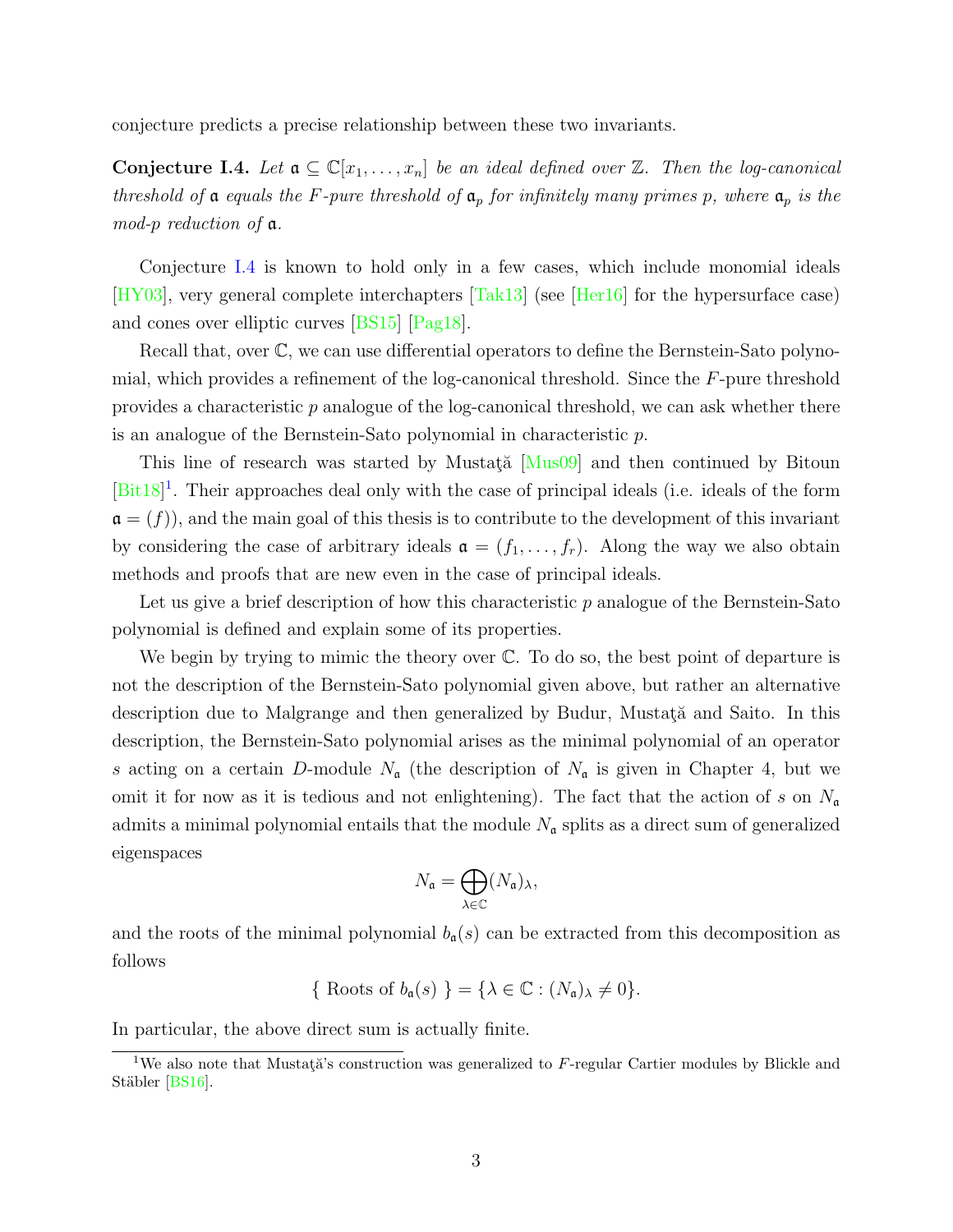Suppose now that *R* is a polynomial ring over a perfect field of characteristic  $p > 0$ , and let  $\mathfrak{a} \subseteq R$  be a nonzero ideal. The module  $N_{\mathfrak{a}}$  can still be constructed in this setting, but the action of the operator *s* is naturally replaced by an action of the algebra  $C(\mathbb{Z}_p, \mathbb{F}_p)$ of continuous functions from  $\mathbb{Z}_p$  (the *p*-adics) to  $\mathbb{F}_p$ . We think of this algebra  $C(\mathbb{Z}_p, \mathbb{F}_p)$  as playing the role of  $\mathbb{C}[s]$ .

The algebra  $C(\mathbb{Z}_p, \mathbb{F}_p)$  and its modules behave in interesting ways and, in fact, we dedicate a whole chapter to the study of this algebra. For now, let us note that it behaves like C[*s*] in the following way: just like the maximal ideals of  $\mathbb{C}[s]$  correspond to the elements of  $\mathbb{C}$  via the correspondence  $\lambda \leftrightarrow (s-\lambda)$ , the maximal ideals of  $C(\mathbb{Z}_p, \mathbb{F}_p)$  correspond to the elements of  $\mathbb{Z}_p$  via the correspondence  $\alpha \leftrightarrow \mathfrak{m}_{\alpha} = (\varphi | \varphi(\alpha) = 0).$ 

We have the following result, which should be interpreted as an analogue to the existence of a minimal polynomial on *N*a.

<span id="page-11-0"></span>**Theorem I.5** (Thm. [IV.4\)](#page-53-0)**.** *The module N*<sup>a</sup> *splits as a direct sum*

$$
N_{\mathfrak{a}} = \bigoplus_{\alpha \in \mathbb{Z}_p} (N_{\mathfrak{a}})_{\alpha}
$$

*where*  $(N_a)_{\alpha} = \text{Ann}_{N_a}(\mathfrak{m}_{\alpha})$  *and, moreover, we have*  $(N_a)_{\alpha} \neq 0$  *for only a finite number of*  $\alpha$ *.* 

Over C it is not true that  $(N_a)_{\lambda} = \text{Ann}_{N_a}(s - \lambda)$  in general; this reflects the fact that the roots of  $b_{\mathfrak{a}}(s)$  could have high multiplicity. In characteristic *p*, however, we have  $\mathfrak{m}_{\alpha} = \mathfrak{m}_{\alpha}^2$ for all  $\alpha \in \mathbb{Z}_p$  and the information of multiplicity is therefore lost. We do not know how to recover the information of multiplicity in positive characteristic, and therefore there is no notion of "Bernstein-Sato polynomial" in characteristic *p*. Instead, we define a characteristic *p* analogue of the *roots* of the Bernstein-Sato polynomial as follows.

**Definition I.6.** A *p*-adic integer  $\alpha \in \mathbb{Z}_p$  is a *Bernstein-Sato root* of  $\alpha$  if  $(N_{\alpha})_{\alpha}$  is nonzero. The set of Bernstein-Sato roots of  $\alpha$  is denoted by  $BSR(\alpha)$ .

As a consequence of Theorem [I.5,](#page-11-0) an ideal  $\mathfrak{a} \subseteq R$  has finitely many Bernstein-Sato roots. If we wanted to compute these roots at this point, we would have to understand the module  $N_a$  and study its decomposition. This study is not very technical, but it is a bit tedious. Luckily, we are able to provide another characterization of the Bernstein-Sato roots of a in terms of the *ν*-invariants of Mustata<sup>"</sup>, Takagi and Watanabe.

<span id="page-11-1"></span>**Theorem I.7** (Thm. [IV.17](#page-60-0)). For every  $e \geq 0$  let  $\nu_{\mathfrak{a}}^{\bullet}(p^e)$  denote the set of *v*-invariants of *level e for*  $\alpha$ *. A p*-adic integer  $\alpha$  *is a Bernstein-Sato root of*  $\alpha$  *if and only if there is a sequence*  $(\nu_e) \subseteq \mathbb{Z}_{\geq 0}$  *where*  $\nu_e \in \nu_{\mathfrak{a}}^{\bullet}(p^e)$  *whose p*-adic limit is  $\alpha$ *.*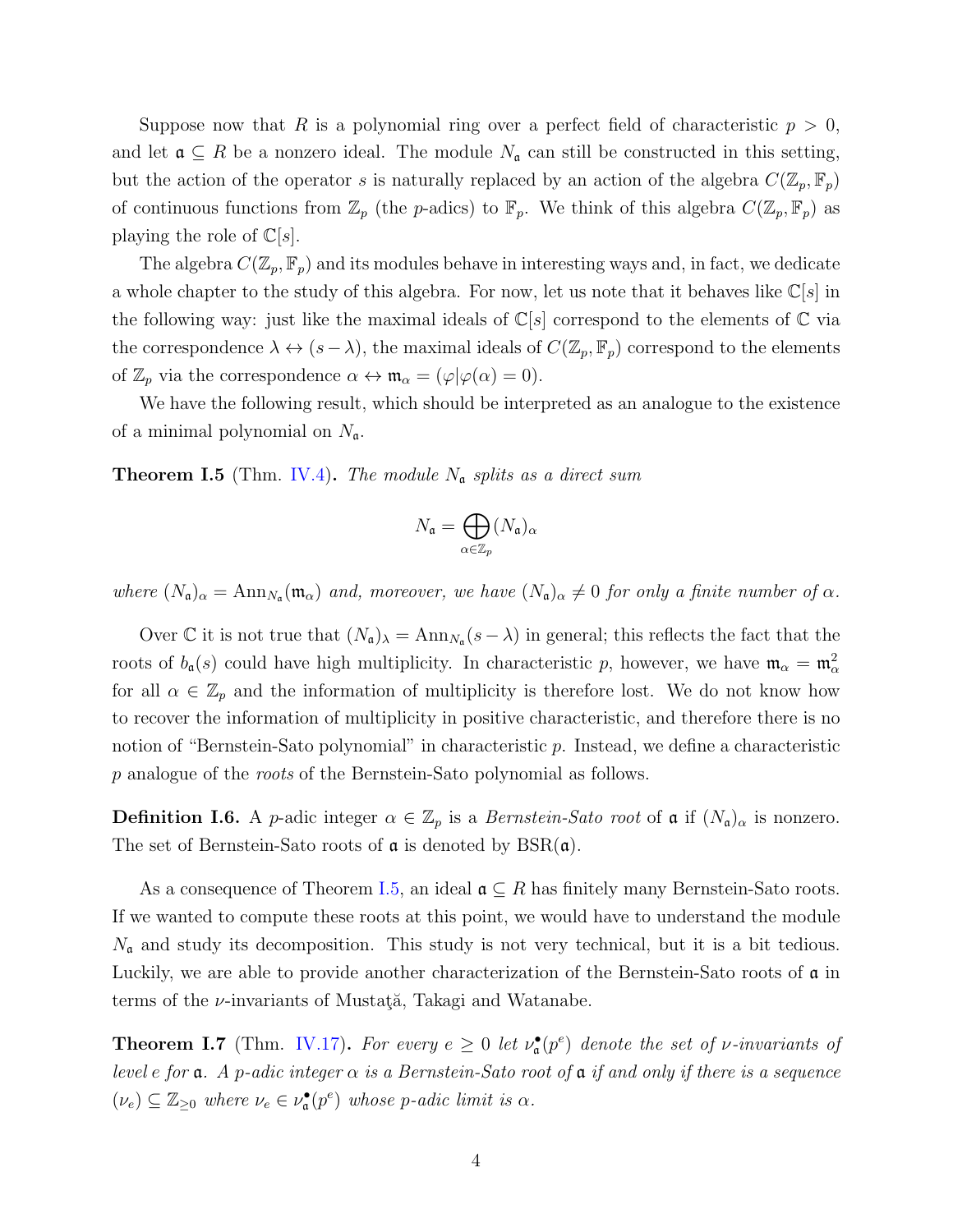We refer the reader to Chapter [IV.3](#page-57-0) for a description of the sets  $\nu_{\mathfrak{a}}^{\bullet}(p^e)$ . Here we only remark that they are easily computable in simple examples (much more than the decomposition of  $N_a$ ). Let us illustrate their behavior by going back to our example.

**Example I.8.** Suppose  $p > 3$  and let  $\mathfrak{a} = (f)$  where  $f = x^2 + y^3 \in \mathbb{F}_p[x, y]$ .

(i) If  $p \equiv 1 \mod 3$  then for all integers  $e \geq 0$  we have

$$
\nu_{\mathfrak a}^\bullet(p^e)=\{\frac56p^e-\frac56,p^e-1\}+p^e\mathbb Z_{\geq 0}.
$$

Taking the sequence  $\nu_e = (5/6)p^e - (5/6)$  we obtain  $-5/6 \in \text{BSR}(\mathfrak{a})$ , taking  $\nu_e =$  $p^e - 1$  we obtain  $-1 \in \text{BSR}(\mathfrak{a})$  and, in fact, there are no more Bernstein-Sato roots:  $BSR(\mathfrak{a}) = \{-5/6, -1\}.$ 

(ii) If  $p \equiv 2 \mod 3$  then for all integers  $e \geq 2$  we have

$$
\nu_{\mathfrak{a}}^{\bullet}(p^e) = \{\frac{5}{6}p^e - \frac{1}{6}p^{e-1} - 1, p^e - 1\} + p^e \mathbb{Z}_{\geq 0},
$$

and thus  $BSR(\mathfrak{a}) = \{-1\}.$ 

The importance of Theorem [I.7](#page-11-1) cannot be emphasized enough: as illustrated in the above example, it gives us an easier way of computing Bernstein-Sato roots, but it also gives another powerful point of view that is useful for proving things. Indeed, we are able to combine Theorem [I.7](#page-11-1) together with a careful study of the behavior of *ν*-invariants to give the following characteristic *p* analogue of Kashiwara's theorem. Recall that a *p*-adic number is rational if it lies in the subring  $\mathbb{Z}_{(p)}$  of  $\mathbb{Z}_p$ .

**Theorem I.9** (Thm. [V.10,](#page-70-0) Prop. [V.14\)](#page-72-1)**.** *The Bernstein-Sato roots of* a *are rational and lie in the interval*  $[-r, 0)$ *, where r is the number of generators of*  $\mathfrak{a}^2$ *.* 

The *ν*-invariants of **α** were introduced by Mustata<sup>\*</sup>, Takagi and Watanabe in order to study of the *F*-jumping numbers of  $\alpha$ , which we denote by  $\text{FIN}(\alpha)$  [\[MTW05](#page-89-5)]. These *F*-jumping numbers are another collection of rational numbers that we can attach to the ideal  $\alpha$  in order to study its singularities (for example, the smallest  $F$ -jumping number of  $\mathfrak a$  is the  $F$ -pure threshold). The fact that the *ν*-invariants are also intimately linked to the Bernstein-Sato roots of a suggests that there could be some relationship between the Bernstein-Sato roots and the *F*-jumping numbers of a.

This relationship is most apparent in the case of principal ideals, as shown by Bitoun in the following theorem.

<sup>2</sup>We get a stronger lower bound, but we use the number of generators here for simplicity.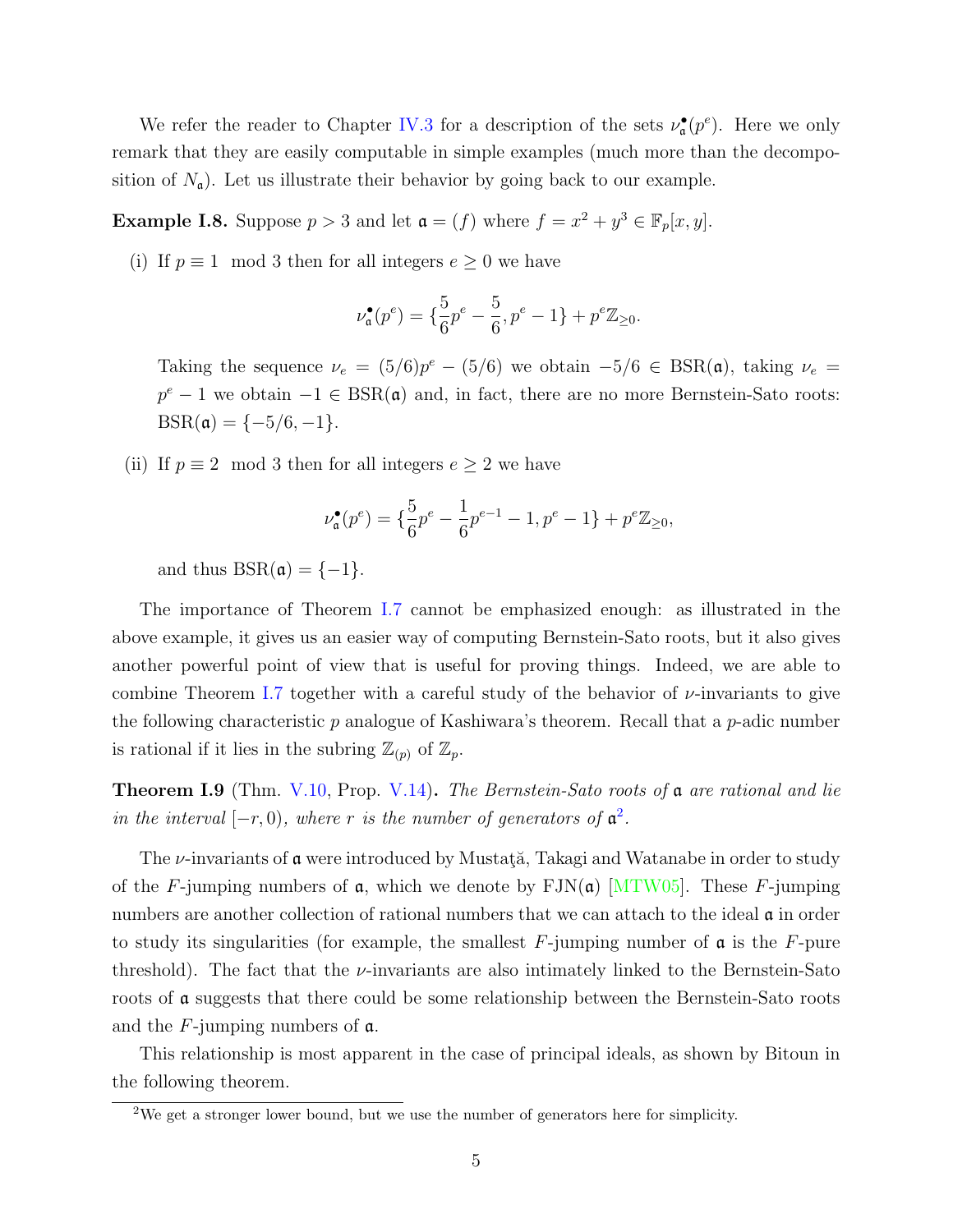<span id="page-13-0"></span>**Theorem I.10** ([\[Bit18](#page-87-3)]). *Suppose*  $\mathfrak{a} = (f)$  *is principal. Then* 

Suppose 
$$
\mathbf{a} = (f)
$$
 is principal. Then  
\n
$$
BSR(\mathbf{a}) = -\big(\text{FIN}(f) \cap \mathbb{Z}_{(p)} \cap (0,1]\big).
$$

We give another proof of Theorem [I.10](#page-13-0) by using the alternative characterization of Bernstein-Sato roots given in Theorem [I.7](#page-11-1) (see Theorem [V.17](#page-74-0)). We also generalize Bitoun's theorem to the case of arbitrary ideals as follows.

**Theorem I.11** (Thm. [V.20](#page-75-0))**.** *Suppose that* a *is generated by r elements.*

- *(i) If*  $\alpha$  *is a Bernstein-Sato root of*  $\alpha$  *then there is some*  $m \in \{[\alpha] + 1, [\alpha] + 2, \ldots, |\alpha| + r\}$ *such that*  $m - \alpha$  *is an F*-*jumping number of*  $\alpha$ *.*
- *(ii) If*  $\lambda \in \mathbb{Z}_{(p)}$  *is an F*-jumping number of  $\alpha$  then there is some  $m \in \{[\lambda] r, [\lambda] r + 1\}$ 1, ...,  $\lceil \lambda \rceil - 1$ *}* such that  $m - \lambda$  is a Bernstein-Sato root of  $\mathfrak a$ .

**Corollary I.12** (Cor. [V.21](#page-76-0)). We have an equality  $BSR(\mathfrak{a}) + \mathbb{Z} = -\left( FJN(\mathfrak{a}) \cap \mathbb{Z}_{(p)} \right) + \mathbb{Z}$  of subsets of  $\mathbb{Z}_{(p)}$ .

Finally, this thesis studies the behavior of Bernstein-Sato polynomials under reduction mod-p. More precisely, if  $\mathfrak{a} \subseteq \mathbb{C}[x_1,\ldots,x_n]$  is an ideal defined over Z and for every prime p we let  $a_p$  denotes its mod-*p* reduction, our goal is to understand how the roots of  $b_a(s)$  relate to the Bernstein-Sato roots of  $a_p$  for various p. We prove the following general result.

**Theorem I.13** (Thm. [VI.3](#page-79-1)). *Suppose that*  $\alpha \in \mathbb{Q}$  *is such that*  $\alpha \in \text{BSR}(\mathfrak{a}_p)$  *for infinitely many p. Then*  $\alpha$  *is a root of*  $b_{\mathfrak{a}}(s)$ *.* 

In the case where  $\alpha$  is a monomial ideal (that is, an ideal generated by monomials), we cansay more. Using results of Budur, Mustata and Saito [[BMS06b](#page-87-4)], we are able to prove the following.

**Theorem I.14** (Thm. [VI.6](#page-80-1)). Let  $\mathfrak{a} \subseteq \mathbb{C}[x_1,\ldots,x_n]$  be a nonzero monomial ideal. Then the *Bernstein-Sato roots of*  $a_p$  *agree with the roots of*  $b_q(s)$  *for all primes p large enough.* 

Combining this with Theorem [V.10](#page-70-0) we are able to provide the following purely characteristic zero result.

**Corollary I.15** (Cor. [VI.12](#page-83-1)). Let  $a \subseteq \mathbb{C}[x_1, \ldots, x_n]$  be a nonzero monomial ideal generated *by r* elements. Then all roots of  $b_a(s)$  lie in the interval  $[-r, 0]^1$ .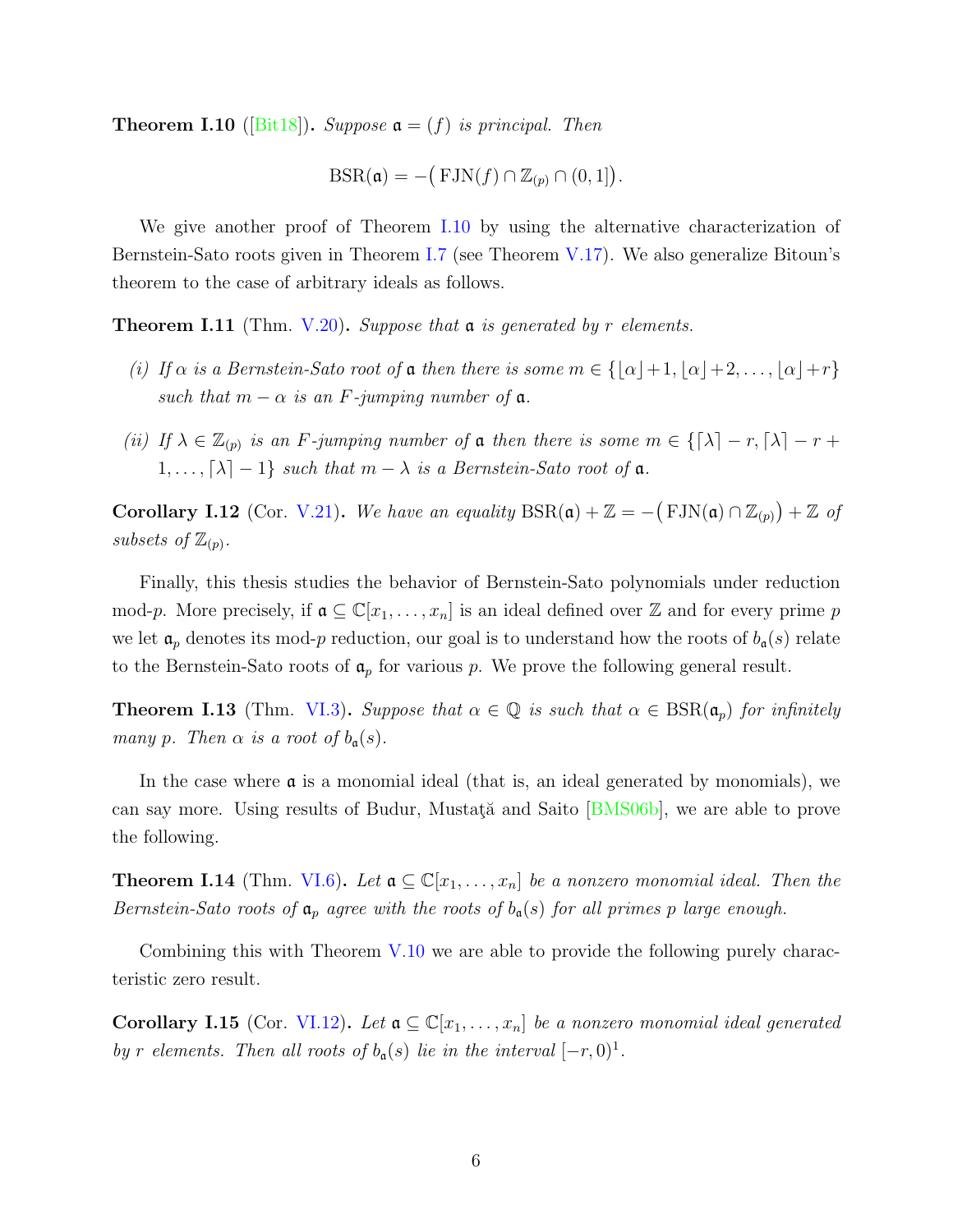**Contributions.** The goal of this thesis is to explain the results of my two papers [\[QG21b\]](#page-89-6) and $[QG21a]$  $[QG21a]$ . Since the publication of these papers I have been working on two closely related projects, one with Thomas Bitoun and one with Jack Jeffries and Luis Núñez-Betancourt, andthese projects have yielded improvements of many of the results in  $\left| \mathbb{Q}G21b \right|$  and  $\left| \mathbb{Q}G21a \right|$ . These improvements are included in this thesis, and a quick summary of the contributions of each project is as follows:

- Chapter [II](#page-7-0) is background; none of it is original except possibly Section [II.5](#page-36-0).
- Chapter [III](#page-43-0) is joint work with Thomas Bitoun.
- Chapter [IV](#page-50-0) is in  $[QG21b]$ , although I include some simplifications in the exposition that are joint work with Jack Jeffries and Luis Núñez-Betancourt.
- Any unattributed result from Chapter [V](#page-65-0)that does not appear in [[QG21b](#page-89-6)] is joint work with Jack Jeffries and Luis Núñez-Betancourt. All proofs given in this chapter are also joint work with them.
- From Chapter [VI](#page-77-0)all unattributed results are either original or appear in [[QG21a](#page-89-7)], with the exception of Corollary [VI.12,](#page-83-1) which is joint work with Jack Jeffries and Luis Núñez-Betancourt.

**Notation.** Given a prime p, let  $\mathbb{Z}_p$  denote the set of p-adic integers. We assume all rings have 1 and are usually commutative; the only noncommutative rings we will encounter are endomorphism rings (usually denoted as  $\text{End}_B(M)$  or similarly) and rings of differential operators (denoted with the letter *D*, and some decorations). In particular, all rings denoted  $A, B, R, S$  are assumed to be commutative. Given an ideal  $\mathfrak{a} \subseteq R$ , we will take  $\mathfrak{a}^0 = R$  by convention (even if  $\mathfrak{a} = (0)$ ).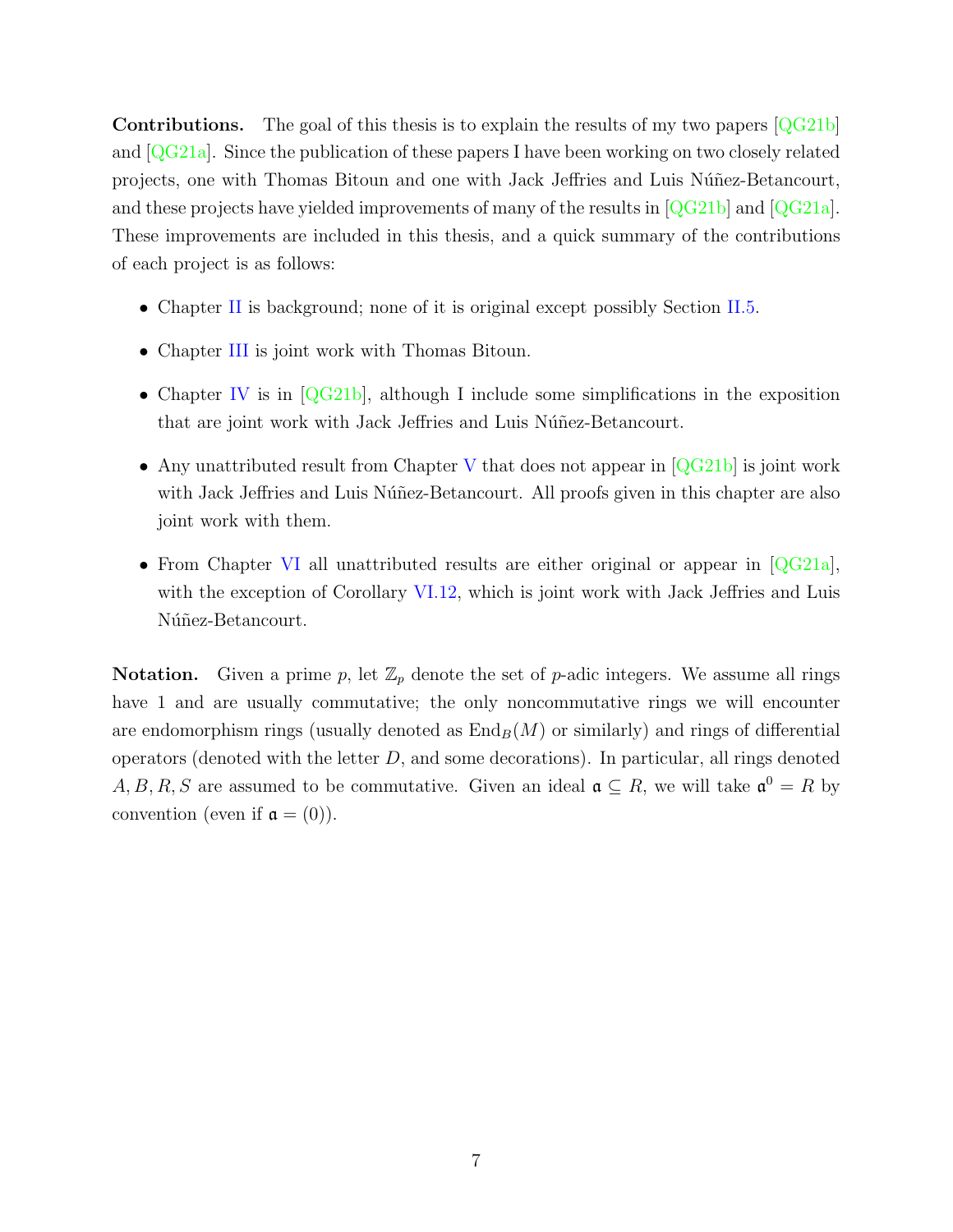## **CHAPTER II Background**

#### <span id="page-15-0"></span>**II.1: Basics of commutative algebra in prime characteristic**

Let *R* be a commutative ring and *p* be a prime number. We say that *R* has characteristic *p* if *R* is nonzero and  $p = 0$  in *R* or, equivalently, if *R* is an  $\mathbb{F}_p$ -algebra. If *R* has characteristic *p* then the function  $F: R \to R$  that sends  $F(x) = x^p$  is additive, and therefore a ring homomorphism; we call *F* the Frobenius endomorphism of *R*.

This natural endomorphism makes for an extremely powerful tool to study the ring *R*, since its behavior is closely related to the singularities of *R*. The most obvious example of this relationship is the following theorem of Kunz.

<span id="page-15-1"></span>**Theorem II.1** (Kunz)**.** *Let R be a noetherian ring of characteristic p. Then R is regular if and only if*  $F: R \to R$  *is flat.* 

Given an integer  $e \geq 0$  we will denote by  $F^e : R \to R$  the *e*-th iteration of *F*; more concretely, we have  $F^e(x) = x^{p^e}$  for all  $x \in R$ . Since  $F^e$  is a ring homomorphism, we may equip the ring *R* with an exotic *R*-module structure that comes from restriction of scalars via  $F^e$ , and the resulting *R*-algebra is denoted by  $F^e_*R$ . Given an element  $x \in R$ , we will sometimes denote it by  $F^e_* x$  whenever we want to think of it as an element of  $F^e_* R$  and, similarly, given an ideal  $I \subseteq R$  we will sometimes write it as  $F_*^eI$  whenever we want to think of it as an ideal of  $F^e_*R$ . With this notation, the *R*-module structure on  $F^e_*R$  is given by  $y \cdot F^e_* x = F^e_*(y^{p^e} x)$  for all  $x, y \in R$ , and the map  $F^e$  is an R-module map when viewed as a morphism  $F^e: R \to F^e_*R$ .

If  $W \subseteq R$  is a multiplicative subset, there is a natural isomorphism  $W^{-1}R \otimes_R F_*^e R \cong$  $F_*^e(W^{-1}R)$ . Indeed, there is a natural map  $W^{-1}R \otimes_R F_*^e R \to F_*^e(W^{-1}R)$  whose inverse is given  $F^e_*(g/w) = (1/w) \otimes F^e_*(gw^{p^e-1}).$ 

**Definition II.2.** A commutative ring *R* is said to be *F-finite* if *R* is noetherian, has prime characteristic  $p$ , and  $F_*R$  is a finitely generated  $R$ -module.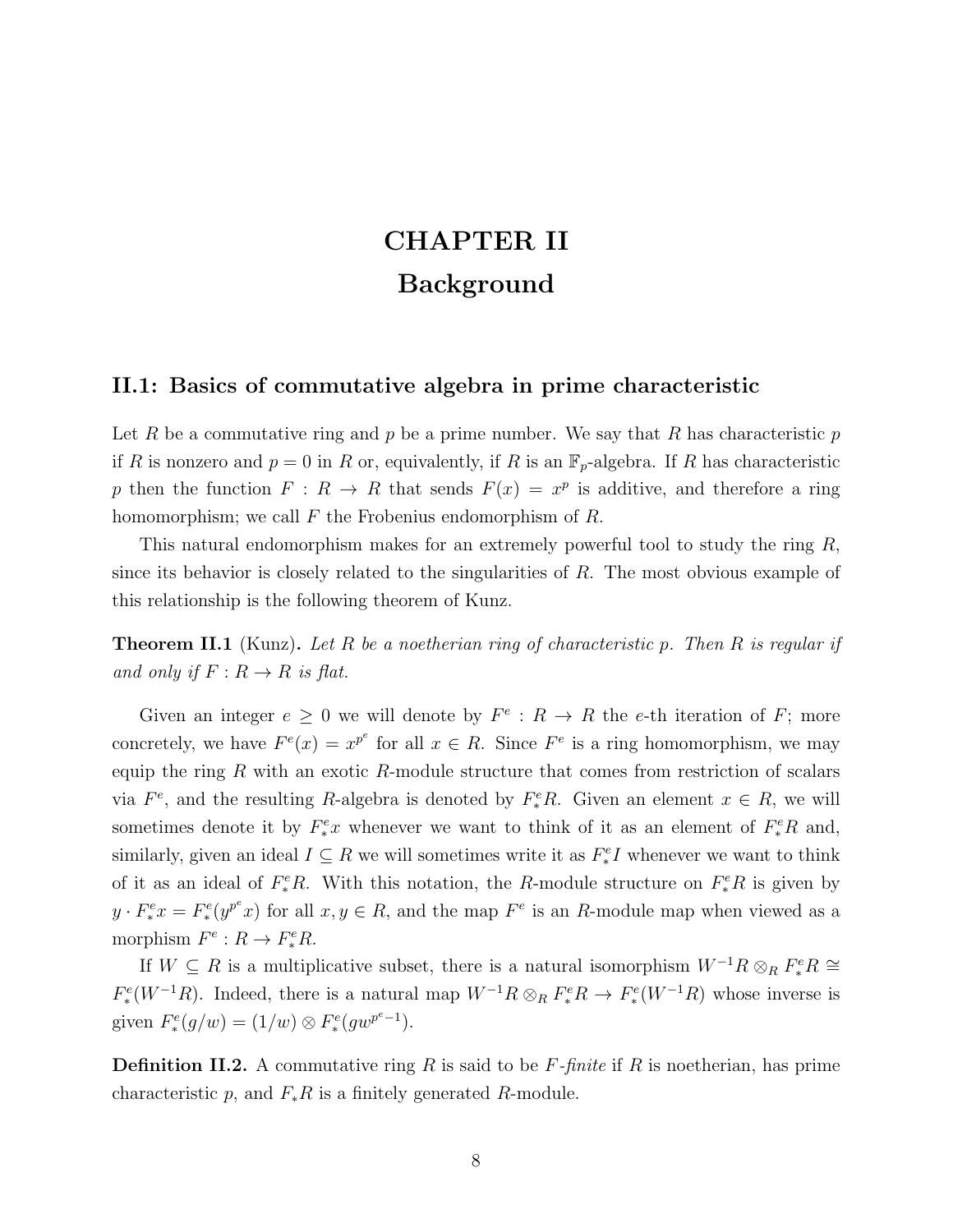If *R* is *F*-finite then  $F_*^eR$  is a finitely generated *R*-module for every  $e \geq 0$ . One can easily construct many examples of *F*-finite rings by iterating the following operations:

#### <span id="page-16-0"></span>**Example II.3.**

- (i) Every perfect field of positive characteristic is *F*-finite.
- (ii) If *R* is *F*-finite then so is the polynomial ring  $R[x]$ .
- (iii) If *R* is *F*-finite then so is the power series ring  $R[[x]]$ .
- (iv) If *R* is *F*-finite then so is every quotient of *R*.
- (v) If *R* is *F*-finite then so is every localization of *R*.

One may think of Example [II.3](#page-16-0) as saying that, when we do algebraic geometry over a perfect field, most rings that we encounter are *F*-finite.

**Definition II.4.** Let *R* be a commutative ring of prime characteristic  $p, \mathfrak{b} \subseteq R$  be an ideal and  $e \geq 0$  be an integer. The *e-th Frobenius power of*  $\mathfrak b$  is the ideal

$$
\mathfrak{b}^{[p^e]} = F^e(\mathfrak{b})R = (f^{p^e} : f \in \mathfrak{b}).
$$

<span id="page-16-2"></span>**Lemma II.5.** Let R be a ring of prime characteristic p,  $\mathfrak{b} = (f_1, \ldots, f_r)$  be a finitely gener*ated ideal and*  $e \geq 0$  *be an integer. Then:* 

- 1. The ideal  $\mathfrak{b}^{[p^e]}$  is generated by the elements  $f_1^{p^e}$  $f_1^{p^e}, \ldots, f_r^{p^e}$  $\frac{r}{r}$ .
- 2. For all integers  $n \geq 0$  we have  $({\bf b}^n)^{[p^e]} = ({\bf b}^{[p^e]})^n$ .
- 3. For all integers  $n, m \ge 0$  with  $n \ge mp^e + (r-1)(p^e-1)$  we have  $\mathfrak{b}^n = \mathfrak{b}^{n-mp^e} \mathfrak{b}^{m[p^e]}$ .
- 4. We have  $\mathfrak{b}^{[p^e]} \subseteq \mathfrak{b}^{p^e}$  and  $\mathfrak{b}^{r(p^e-1)+1} \subseteq \mathfrak{b}^{[p^e]}$ ; in particular, the families of ideals  $\{\mathfrak{b}^n\}_{n=0}^{\infty}$ *and*  ${\mathfrak{b}}^{[p^e]}$ } ${}_{e=0}^{\infty}$  *are cofinal.*

*Proof.* Recall that if  $G: R \to S$  is a morphism of rings then the extension  $\mathfrak{b}S$  is generated by  $G(f_1), \ldots, G(f_r)$ , and that  $(\mathfrak{b}S)^n = \mathfrak{b}^n S$ . One gets statements (i) and (ii) by specializing to the case  $G = F^e$ . Part (iii) reduces to the case  $m = 1$  by using part (ii) and an easy induction, and in this case the statement follows from the observation that any monomial  $f_1^{a_1} \cdots f_r^{a_r}$  with  $a_1 + \cdots + a_r > r(p^e - 1)$  must have some  $a_i \geq p^e$ . In part (iv), the inclusion  $\mathfrak{b}^{[p^e]} \subseteq \mathfrak{b}^{p^e}$  is clear and the other inclusion follows from part (iii).  $\Box$ 

<span id="page-16-1"></span>**Proposition II.6.** Let R be a regular F-finite ring. For every integer  $e \geq 0$  there is an Rmodule homomorphism  $\sigma: F_*^e R \to R$  that splits the e-th iterated Frobenius  $F^e: R \to F_*^e R$ .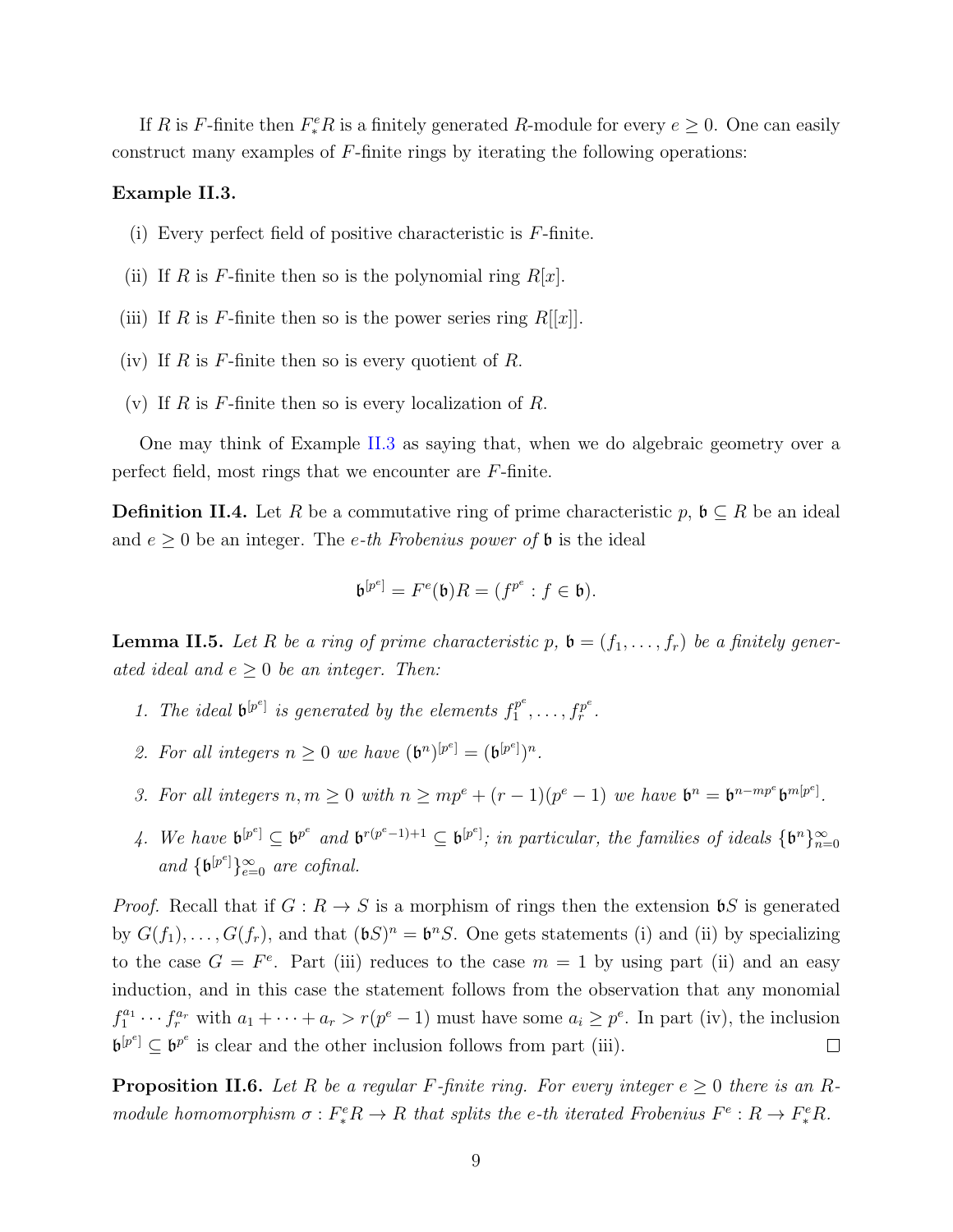*Proof.* The existence of a splitting is equivalent to the surjectivity of the natural map  $Hom_R(F_*^eR, R) \to Hom_R(R, R)$ , which can be checked locally. If  $\mathfrak{m} \subseteq R$  is a maximal ideal then we have natural homomorphisms

$$
R_{\mathfrak{m}} \otimes_R \text{Hom}_R(R, R) \cong \text{Hom}_{R_{\mathfrak{m}}}(R_{\mathfrak{m}}, R_{\mathfrak{m}})
$$

and

$$
\begin{aligned} \text{[Sta21, 087R]}\\ \text{Bianm}\mathbb{R} & \mathbb{R} \otimes_R \text{Hom}_R(F^e_*R, R) \cong \text{Hom}_{R_{\mathfrak{m}}}(R_{\mathfrak{m}} \otimes_R F^e_*R, R_{\mathfrak{m}}) \\ &\cong \text{Hom}_{R_{\mathfrak{m}}}(F^e_*R_{\mathfrak{m}}, R_{\mathfrak{m}}). \end{aligned}
$$

We thus restrict to the case were R is local. In this setting, Kunz's theorem (Theorem [II.1](#page-15-1)) entails that  $F^e_*R$  is free over  $R$  and, in particular, it contains at least one copy of  $R$  as a direct summand. We conclude that there is an element  $a \in R$  and an  $R$ -linear map  $\pi : F_*^e R \to R$ such that  $\pi(F_*^e a) = 1$ . Let  $\sigma$  be the composition

$$
F^e_* R \xrightarrow{F^e_* x \mapsto F^e_*(xa)} F^e_* R \xrightarrow{\pi} R.
$$

 $\Box$ 

We then have that  $\sigma(F_*^e) = 1$ , and therefore  $\sigma$  gives a splitting.

**Remark II.7.** Rings satisfying the conclusion of Proposition [II.6](#page-16-1) are called *F*-split; see [\[SZ15\]](#page-90-3) for more on this class of rings.

#### <span id="page-17-0"></span>**II.2: Rings of differential operators**

Let *B* be a commutative ring. We describe a construction of Grothendieck that attaches to every *B*-algebra *R* a noncommutative ring  $D_{R|B}$ , called the ring of *B*-linear differential operators on *R* [\[Gro65](#page-88-5)], and we prove some of its basic properties.

We begin by noting that the endomorphism ring  $\text{End}_B(R)$  has a natural  $R \otimes_B R$ -module structure given by  $((r \otimes s) \cdot \varphi)(x) = r\varphi(sx)$ . In other words, the left copy of *R* acts by postmultiplication and the right copy of *R* acts by premultiplication.

There is a natural "multiplication map"  $\mu$ :  $R \otimes_B R \to R$  given by  $\mu(r \otimes s) = rs$  whose kernel we denote by  $J_{R|B}$ , or simply by  $J_R$  or  $J$  whenever  $R$  and  $B$  are understood. Given some  $r \in R$ , we denote by  $dr \in R \otimes_B R$  the element  $dr = 1 \otimes r - r \otimes 1$ . It is easy to observe that the elements *dr* lie in  $J_{R|B}$ , and indeed  $J_{R|B}$  is generated by these elements; that is,  $J_{R|B} = (dr : r \in R)$ .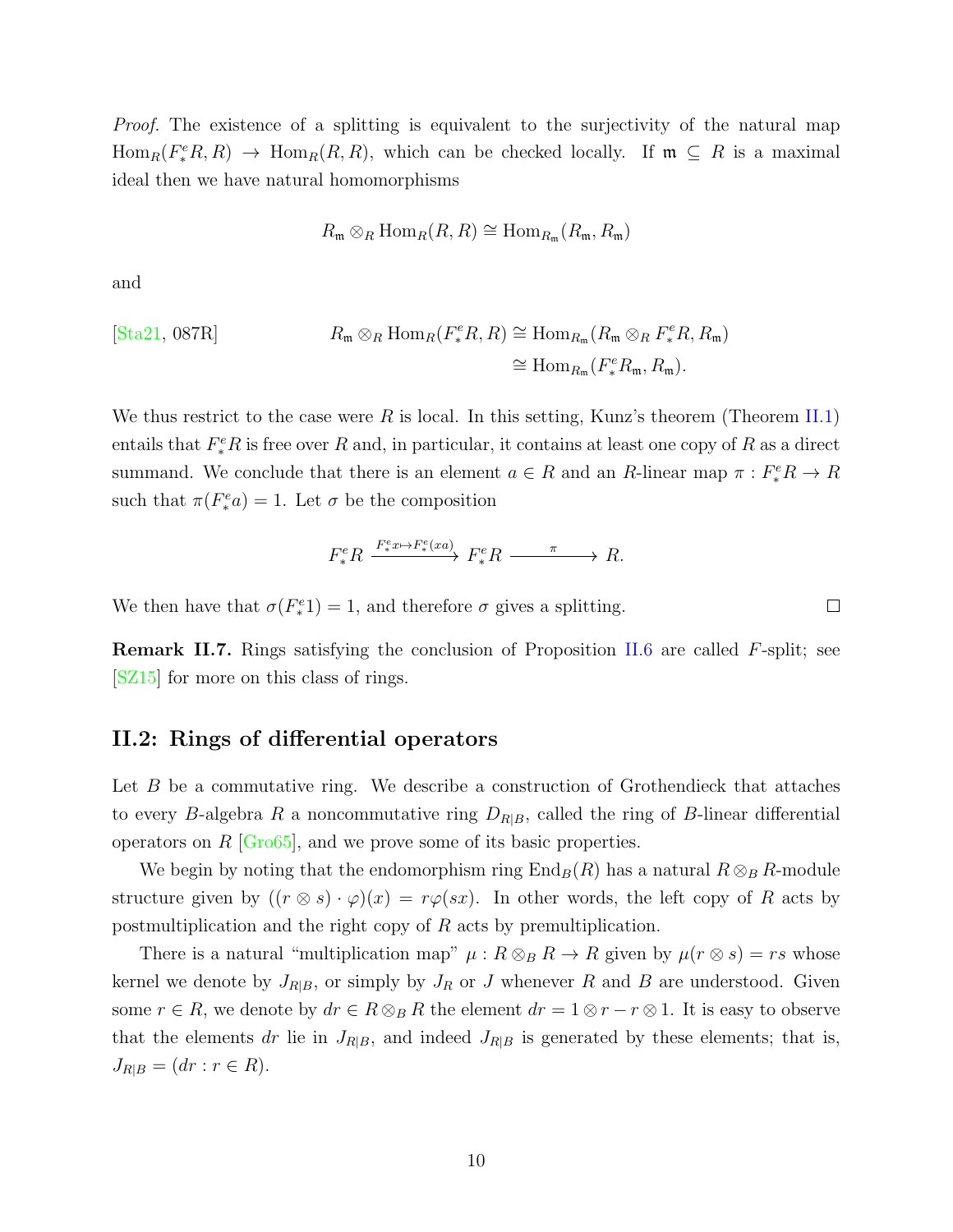**Definition II.8.** Let *B* be a commutative ring, *R* be a commutative *B*-algebra and  $\varphi \in$ End<sub>*B*</sub>(*R*) be a *B*-linear endomorphism of *R*. Given an integer  $n \geq 0$ , we say that  $\varphi$  is a *B-linear differential operator of order*  $\leq n$  if  $J^{n+1} \cdot \varphi = 0$ . We say that  $\varphi$  is a *B-linear differential operator* if it is a *B*-linear differential operator of order  $\leq n$  for *n* large enough. We denote by  $D_{R|B}^n$  the set of all *B*-linear differential operators of order  $\leq n$ , and by  $D_{R|B}$ the set of all *B*-linear differential operators on *R*. If the ring *B* and the *B*-algebra structure of *R* are understood from the context, we will write these simply as  $D_R^n$  and  $D_R$ .

In other words,  $\varphi \in \text{End}_B(R)$  is a differential operator if and only if there is some large enough *n* so that  $J^n \cdot \varphi = 0$ . The reader who is familiar with local cohomology may like to think of this observation in the following way:

$$
D_{R|B} = H_J^0 \operatorname{End}_B(R).
$$

#### <span id="page-18-0"></span>**Example II.9.**

- (i) Let  $f \in R$  be an element and let  $\tilde{f}: R \to R$  be the map that multiplies by  $f$ ; that ightharpoontal **is,** *f*(*g*) = *fg*. Then  $\widetilde{f}$  is a *B*-linear (and even *R*-linear) endomorphism of *R*, and we are *fg*. **i i c** *f* ∈ *R* be an element and let  $\tilde{f}$  :  $R \to R$  be the map that multiplies by  $f$ ; that is,  $\tilde{f}(g) = fg$ . Then  $\tilde{f}$  is a *B*-linear (and even *R*-linear) endomorphism of *R*, and we claim that  $J\tilde{f$ claim that  $J\tilde{f} = 0$ . Indeed, note that  $\left( dr\tilde{f}\right) (g) = frg - rfg = 0$ . We conclude that  $\tilde{f}$ is a differential operator of order  $\leq 0$ .
- (ii) Suppose that  $R = \mathbb{C}[x]$ , and consider the C-linear operator  $\partial : R \to R$  which sends  $∂(f) = ∂f/∂x$ . Given some  $s ∈ R$ , observe that and co<br> **e**  $s \in$ <br>  $(ds∂)$

$$
(ds\partial)(f) = \partial(sf) - s\partial(f)
$$
  
=  $s\partial(f) + f\partial(s) - s\partial(f)$   
=  $f\partial(s)$ .

 $= s\partial(f) + f\partial(s) - s\partial(f)$ <br>=  $f\partial(s)$ .<br>In other words, we have shown that  $ds\partial = \widetilde{\partial(s)}$ , using the notation from Example (i). From Example (i) we conclude that  $J^2 \cdot \partial = 0$ ; i.e. that  $\partial$  is a differential operator of order *≤* 1.

(iii) The key property that made Example (ii) work is the fact that  $\partial$  satisfies the product rule:  $\partial(fg) = f\partial(g) + g\partial(f)$ . More generally, if *R* is a *B*-algebra we say that  $\theta : R \to R$ is a *B*-linear derivation whenever  $\theta$  is *B*-linear and  $\theta(fg) = f\theta(g) + g\theta(f)$  for all  $f, g \in R$ . The same computation as in Example (ii) then shows that every derivation is a differential operator of order *≤* 1.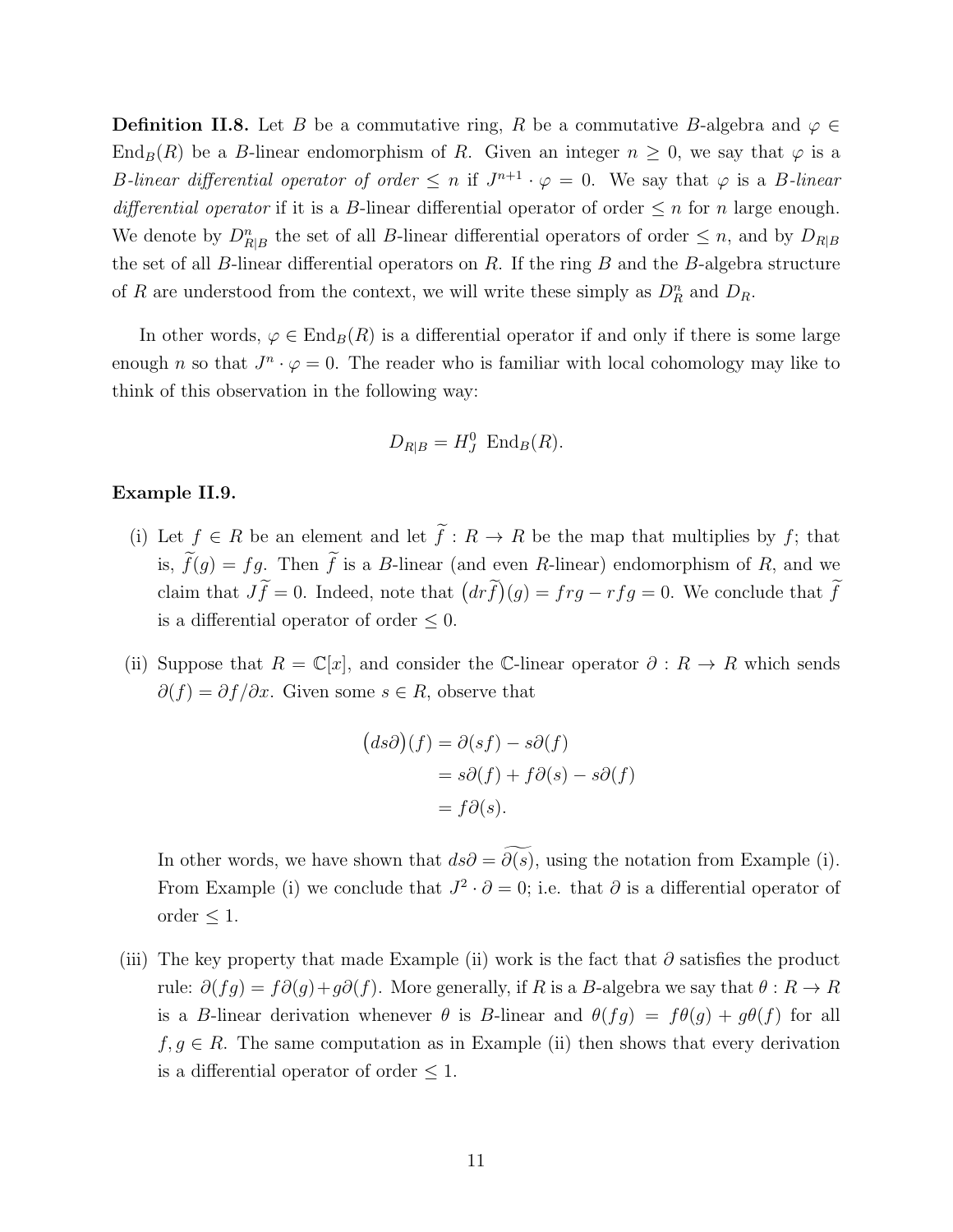(iv) In Proposition [II.15](#page-20-0) we show that the composition of two differential operators is a differential operator, and therefore many more examples can be built from the above ones.

**Remark II.10.** By Example [II.9](#page-18-0) (i) there is a natural algebra homomorphism  $R \rightarrow D_{R|B}$ that sends *f* to  $\tilde{f}$ , which is injective because  $f = \tilde{f}(1)$ . By a standard abuse of notation we have not for  $\tilde{f}$ , which is injective because  $f = \tilde{f}(1)$ . By a standard abuse of notation we will identify *R* with its homomorphic image in  $D_{R|B}$ , and therefore from this point onwards **Remark II.10.** By Example II.9 (i) there is that sends *f* to  $\tilde{f}$ , which is injective because will identify *R* with its homomorphic image is we identify every  $f \in R$  with the operator  $\tilde{f}$ .

**Definition II.11.** Let *B* be a commutative ring and *R* be a *B*-algebra. Given an integer  $n \geq 0$ , the *n*-th module  $P_{R|B}^n$  of principal parts of R is given by  $P_{R|B}^n = R \otimes_B R/J^{n+1}$ , which is always thought of as an *R*-module via the action on the left unless otherwise specified. Whenever the ring *B* and the *B*-algebra structure of *R* are understood we will write these as  $P_R^n$ .

<span id="page-19-0"></span>**Example II.12.** Suppose  $R = B[t_1, \ldots, t_m]$  is a polynomial ring over *B*. Then  $R \otimes_B R$ is a polynomial ring in the variables  $t_1, \ldots, t_m, dt_1, \ldots, dt_m$ , and the ideal  $J_R$  is given by  $J_R = (dt_1, \ldots, dt_m)$ . We conclude that

$$
P_R^n = \frac{B[t_1, \dots, t_m, dt_1, \dots, dt_m]}{(dt_1, \dots, dt_m)^{n+1}} = \bigoplus_a R \ dt_1^{a_1} \cdots dt_m^{a_m}
$$

where the sum ranges over all tuples  $\underline{a} = (a_1, \ldots, a_r) \in \mathbb{Z}_{\geq 0}^r$  such that  $a_1 + \cdots + a_r \leq n$ . In particular,  $P_R^n$  is finitely generated and free over  $R$ .

Given some  $\varphi \in \text{End}_B(R)$  there is a unique homomorphism  $\varphi' : R \otimes_B R \to R$  that sends  $\varphi'(r \otimes s) = r\varphi(s)$ , which is now *R*-linear. One can recover  $\varphi$  from  $\varphi'$  because  $\varphi(r) = \varphi'(1 \otimes r)$ , and the assignment  $\varphi \mapsto \varphi'$  gives a  $R \otimes_B R$ -module isomorphism

$$
(-)' : \mathrm{End}_B(R) \xrightarrow{\sim} \mathrm{Hom}_B(R \otimes_B R, R)
$$

which is  $R \otimes_B R$ -linear. In particular,  $J^{n+1}\varphi = 0$  if and only if  $\varphi'(J^{n+1}) = 0$ , which shows that (*−*) *′* restricts to a canonical isomorphism

$$
(-)' : D_{R|B}^n \xrightarrow{\sim} \text{Hom}_R(P_{R|B}^n, R).
$$

Recall that  $\text{End}_B(R)$  has a ring structure given by composition, which we can carry over via  $(-)'$  to the module  $\text{Hom}_B(R \otimes_B R, R)$ . It turns out that this ring structure on  $\text{Hom}_B(R \otimes_B R, R)$  comes from a *comultiplication*  $\Delta: R \otimes_B R \to (R \otimes_B R) \otimes_R (R \otimes_B R)$  on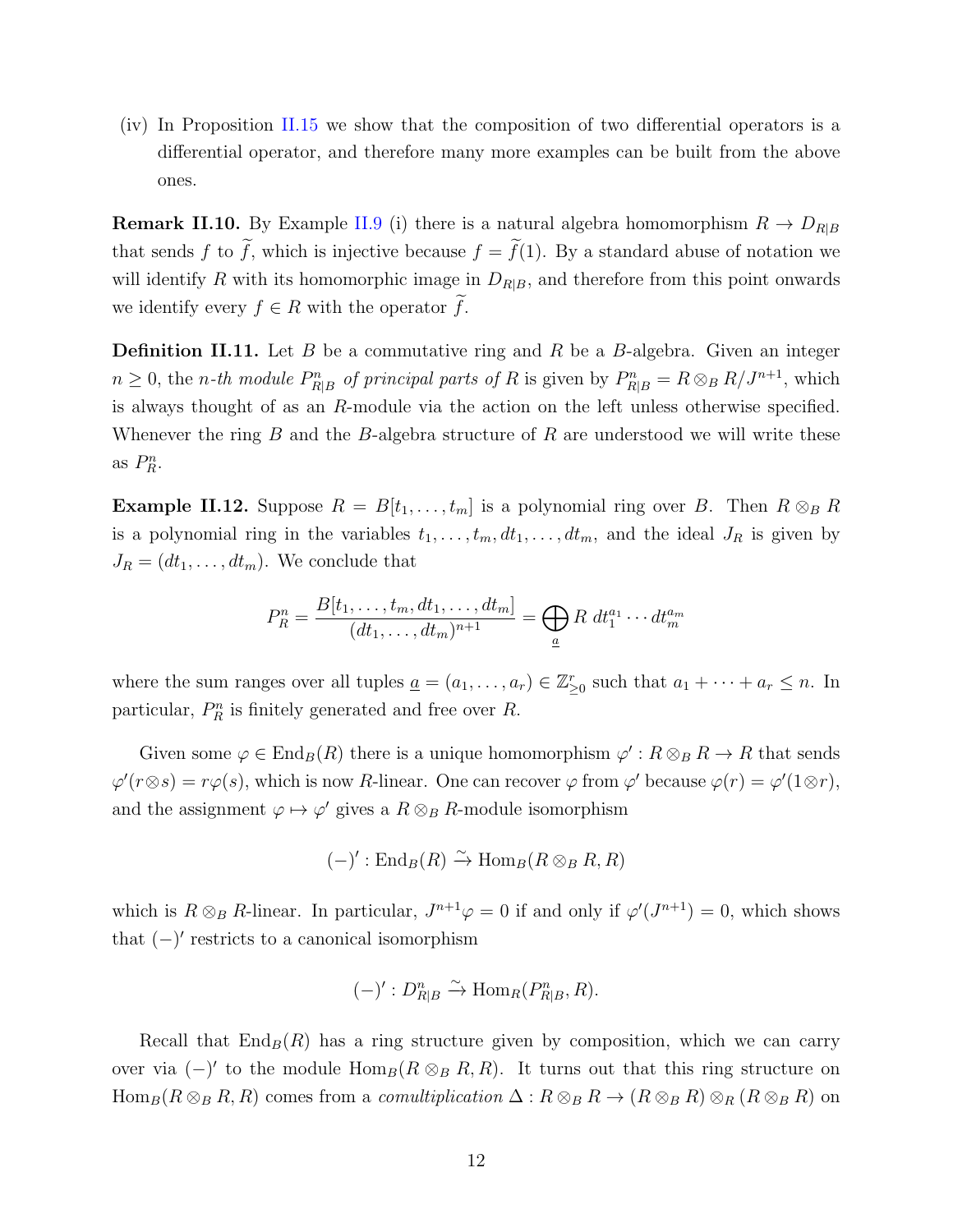$R \otimes_B R$ . If we identify  $(R \otimes_B R) \otimes_R (R \otimes_B R) = R \otimes_B R \otimes_B R$ , the comultiplication is given by  $\Delta(r \otimes s) = r \otimes 1 \otimes s$ , and the ring structure on  $\text{Hom}_B(R \otimes_B R, R)$  is given as follows:

**Lemma II.13.** For all  $\varphi', \psi' \in \text{Hom}_{B}(R \otimes_B R, R)$ , the product  $\varphi' \psi'$  is given by the compo*sition*

$$
R \otimes_B R \xrightarrow{\Delta} R \otimes_B R \otimes_B R \xrightarrow{R \otimes_B \psi'} R \otimes_B R \xrightarrow{\varphi'} R.
$$

*Proof.* We let  $\varphi \in \text{End}_B(R)$  and  $\psi \in \text{End}_B(R)$  be the elements corresponding to  $\varphi'$  and  $\psi'$ under  $(-)'$  respectively. Our goal is to show that  $(\varphi \psi)' = \sigma$ , where  $\sigma$  is the composition given above. Since both of these morphisms are *R*-linear, it suffices to check that the outputs agree on elements of the form  $1 \otimes r$ . On the one hand we have  $(\varphi \psi)'(1 \otimes r) = (\varphi \psi)(r) = \varphi(\psi(r))$ , and on the other hand we compute

$$
\sigma(1 \otimes r) = \varphi' \circ (R \otimes \psi')(1 \otimes 1 \otimes r)
$$
  
= 
$$
\varphi'(1 \otimes \psi'(1 \otimes r))
$$
  
= 
$$
\varphi'(1 \otimes \psi(r))
$$
  
= 
$$
\varphi(\psi(r)).
$$

Note that given an ideal  $K \subseteq R \otimes_B R$  there are natural maps  $R \otimes_B K \to R \otimes_B R \otimes_B R$ and  $K \otimes_B R \to R \otimes_B R \otimes_B R$ . If *R* is not flat over *B* these need not be injective, but nonetheless let us abuse notation and denote by  $R \otimes_B K$  and  $K \otimes_B R$  the images of these maps in  $R \otimes_B R \otimes_B R$ .

<span id="page-20-1"></span>**Lemma II.14.** For any integers  $n, m \geq 0$  we have

$$
\Delta(J^{n+m+1}) \subseteq R \otimes_B J^{m+1} + J^{n+1} \otimes_B R.
$$

*Proof.* Since  $J = (dr : r \in R)$ , it suffices to show that  $\Delta(dr_1 \cdots dr_{n+m+1}) \in R \otimes_B J^{m+1}$  +  $J^{n+1} \otimes_B R$  for any choice of elements  $r_1, \ldots r_{n+m+1} \in R$ . We begin by noting that  $\Delta(dr)$  $1 \otimes 1 \otimes r - r \otimes 1 \otimes 1 = 1 \otimes dr + dr \otimes 1$ . Therefore,

$$
\Delta(dr_1\cdots dr_{n+m+1})=(1\otimes dr_1+dr_1\otimes 1)\cdots(1\otimes dr_{n+m+1}-dr_{n+m+1}\otimes 1),
$$

and the statement follows by expanding the product: every resulting summand will be an element of the form  $dr_{i_1}\cdots dr_{i_k}\otimes dr_{j_1}\cdots dr_{j_l}$  with  $k+l=n+m+1$ , and thus  $k\geq n+1$  or  $l \geq m+1$ .  $\Box$ 

<span id="page-20-0"></span>**Proposition II.15.** *Let B be a commutative ring and R be a commutative B-algebra. For all integers*  $n, m \geq 0$  *we have*  $D_{R|B}^n \circ D_{R|B}^m \subseteq D_{R|B}^{n+m}$  $R|B \overline{B}}$ *. In particular,*  $D_{R|B}$  *is a subring of*  $\text{End}_B(R)$ .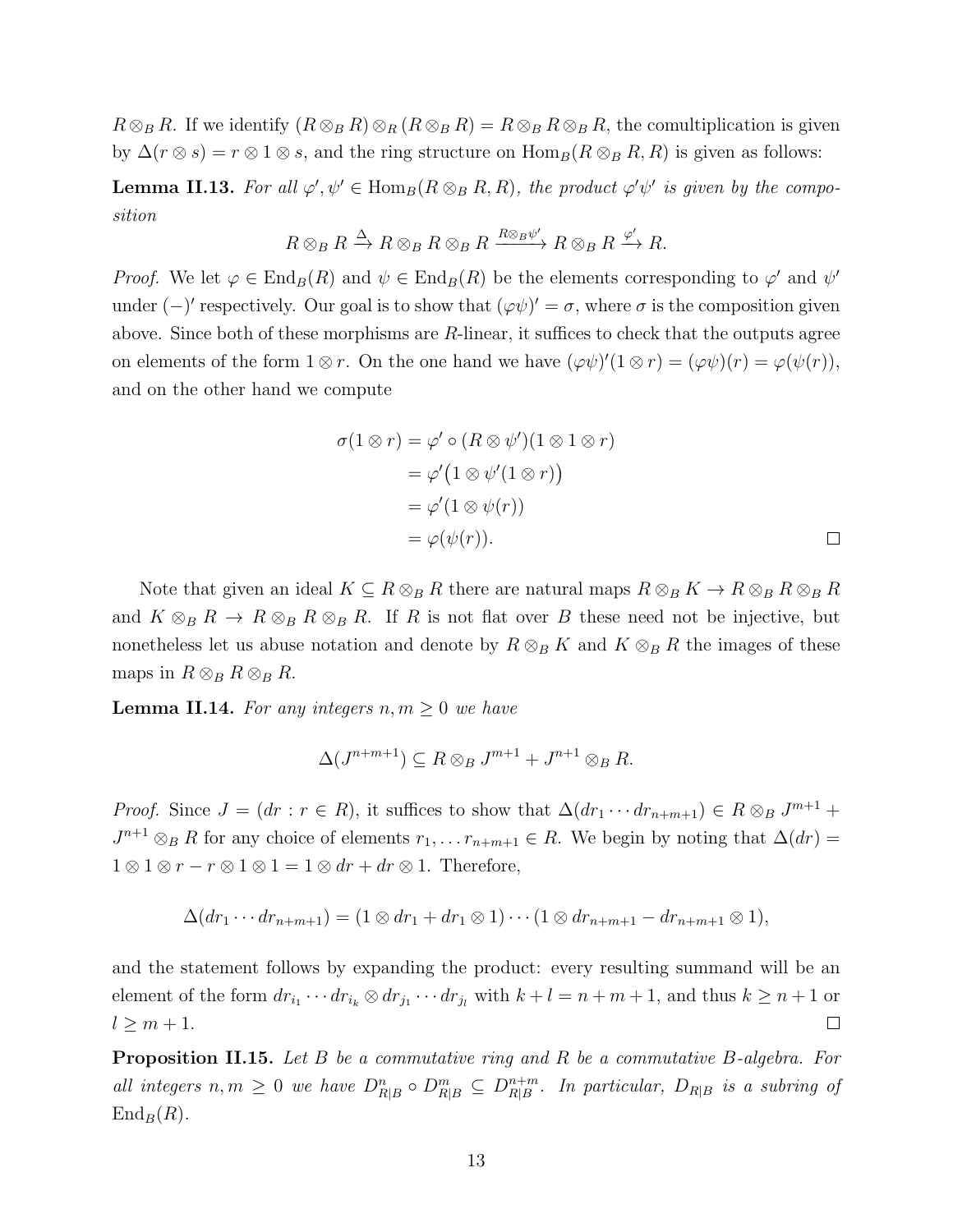*Proof.* Let  $\xi \in D_{R|B}^n$  and  $\eta \in D_{R|B}^m$ . By Lemma [II.14](#page-20-1) the map  $(\xi \eta)'$  is given by the composition

$$
R \otimes_B R \xrightarrow{\Delta} R \otimes_B R \otimes_B R \xrightarrow{R \otimes_B \eta'} R \otimes_B R \xrightarrow{\xi'} R,
$$

and our goal is to show that  $(\xi \eta)'(J^{n+m+1}) = 0$ . By Lemma [II.14,](#page-20-1) it is enough to show that the composition

$$
R \otimes_B R \otimes_B R \xrightarrow{R \otimes_B \eta'} R \otimes_B R \xrightarrow{\xi'} R
$$

kills the ideal  $R \otimes_B J^{m+1} + J^{n+1} \otimes_B R$ . Since  $\eta \in D^m_{R|B}$ ,  $\eta'(J^{m+1}) = 0$  and therefore  $(R \otimes \eta')(R \otimes_B J^{m+1}) = 0$ . Moreover, if we give  $R \otimes_B R \otimes_B R$  the  $R \otimes_B R$ -module structure that comes from the morphism  $R \otimes_B R \to R \otimes_B R \otimes_B R$  [ $r \otimes s \mapsto r \otimes s \otimes 1$ ] then  $R \otimes r'$ is  $R \otimes_B R$ -linear and therefore  $(R \otimes \eta')(J^{n+1} \otimes_B R) \subseteq J^{n+1}$ . Since  $\xi \in D_{R|B}^n$ ,  $\xi'(J^{n+1}) = 0$ , which finishes the proof.  $\Box$ 

The ring *R* has a natural left  $\text{End}_B(R)$ -module structure, which induces a left  $D_{R|B}$ module structure. We denote this action by "<sup>*\**</sup>"; this means that if  $\xi \in D_{R|B}$  is a differential operator and  $f \in R$  is an element then  $\xi \cdot f$  will denote  $\xi \cdot f = \xi(f)$ . Our next goal is to show that  $D_{R|B}$  also acts on the local cohomology modules of  $R$ .

#### <span id="page-21-0"></span>**II.2.1: Behavior under localization**

Let *B* be a commutative ring, *R* be a *B*-algebra and  $W \subseteq R$  be a multiplicative subset. Note that we have a natural map  $R \otimes_B R \to W^{-1}R \otimes_B W^{-1}R$  along which the ideal  $J_R$ expands to the ideal  $J_{W^{-1}R}$ . This induces an *R*-module homomorphism  $P_R^n \to P_{W^{-1}R}^n$ , which in turn gives a natural  $W^{-1}R$ -module homomorphism  $W^{-1}R \otimes_R P_R^n \to P_{W^{-1}R}^n$ ; these homomorphisms are compatible as *n* varies.

<span id="page-21-1"></span>**Proposition II.16.** *The maps*

$$
W^{-1}R\otimes_R P_R^n\to P_{W^{-1}R}^n
$$

*described above are W<sup>−</sup>*<sup>1</sup>*R-module isomorphisms.*

*Proof.* Note that the map in question is a morphism of *R*-modules when we equip the  $P^n$ with their respective actions in the right, and that the induced morphism  $W^{-1}R \otimes_R P_R^n \otimes_R P_R^n$  $W^{-1}R \to P_{W^{-1}R}^n$  is an isomorphism.

It thus suffices to show that the natural map  $W^{-1}R\otimes_R P_R^n \to W^{-1}R\otimes_R P_R^n\otimes_R W^{-1}R$  is an isomorphism or, equivalently, that every element of the form  $1 \otimes 1 \otimes w \in W^{-1}R \otimes_R P_R^n$ for  $w \in W$  is invertible. To see this, observe that in  $P_R^n$  we have  $(w \otimes 1 - 1 \otimes w)^{n+1} = 0$  and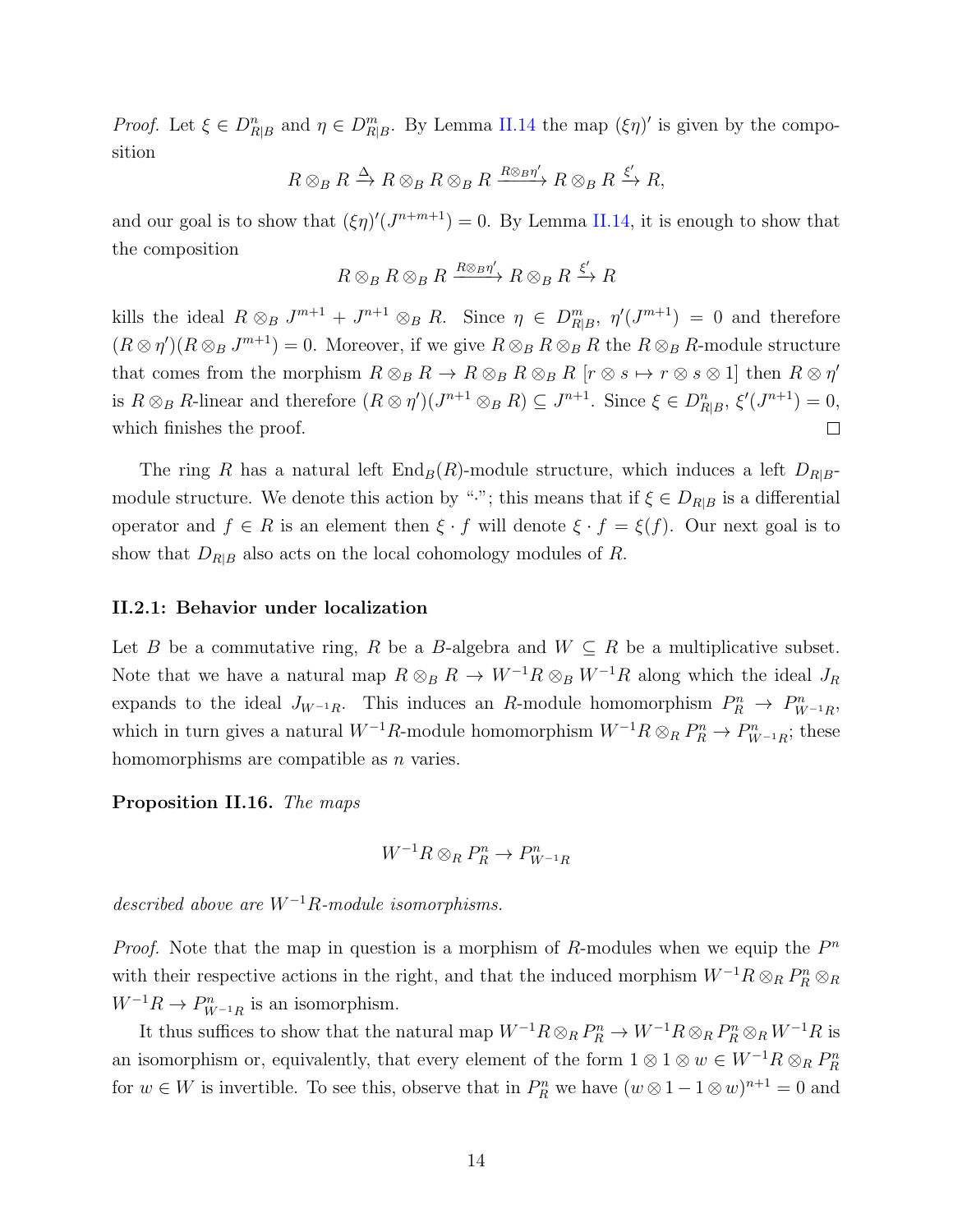therefore

therefore  
\n
$$
w^{n+1} \otimes 1 = \sum_{i=1}^{n+1} (-1)^{i+1} \binom{n+1}{i} w^{n+1-i} \otimes w^i
$$
\n
$$
= \left( \sum_{i=1}^{n+1} (-1)^{i+1} \binom{n+1}{i} w^{n+1-i} \otimes w^{i-1} \right) (1 \otimes w).
$$
\nCorollary II.17. Every differential operator  $\xi \in D_R$  admits a unique extension  $\widetilde{\xi} \in D_{W^{-1}R}$ ,

<span id="page-22-1"></span> $\begin{aligned}\n\mathbf{Corollary II.17.} \quad \text{Every differential operator } \xi \in D_R \text{ admits a unique extension } \widetilde{\xi} \in D_{W^{-1}R}, \\
\text{and if } \xi \text{ has order } \leq n \text{ then so does } \widetilde{\xi}. \text{ The assignment } \xi \mapsto \widetilde{\xi} \text{ gives an algebra homomorphism}\n\end{aligned}$  $D_R \to D_{W^{-1}R}$ *.* 

*Proof.* The existence and uniqueness of extensions follows from the fact that every *R*-linear homomorphism  $P_R^n \to R$  admits a unique  $W^{-1}R$ -linear extension  $W^{-1}R \otimes_R P_R^n \to W^{-1}R$ . In order to check that the induced map  $D_R \to D_{W^{-1}R}$  is an algebra homomorphism it suffices to check that it respects the multiplication, which in turn follows from the uniqueness of the extensions.  $\Box$ 

**Corollary II.18.** *The module*  $W^{-1}R$  *has a natural*  $D_R$ *-module structure such that the localization map*  $R \to W^{-1}R$  *is*  $D_R$ *-linear.* 

*Proof.* We know that  $W^{-1}R$  admits a left  $D_{W^{-1}R}$ -module structure, which induces a  $D_R$ module structure by restriction of scalars along the algebra homomorphism  $D_R \to D_{W^{-1}R}$ . Since the image  $\tilde{\xi} \in D_{W^{-1}R}$  of an operator  $\xi \in D_R$  under the map  $D_R \to D_{W^{-1}R}$  is an extension of  $\xi$ , the localization map is  $D_R$ -linear.  $\Box$ 

The algebra homomorphism  $D_R \to D_{W^{-1}R}$  induces a left  $W^{-1}R$ -module homomorphism  $W^{-1}R \otimes_R D_R \to D_{W^{-1}R}$ . Our next goal is to show that, under suitable hypotheses, this map is an isomorphism.

<span id="page-22-0"></span>**Lemma II.19.** *Suppose that B is noetherian and that R is essentially of finite type over B. Then*  $P_R^n$  *is a finitely generated*  $R$ *-module.* 

*Proof.* By Proposition [II.16](#page-21-1) we reduce to the case where R is of finite type. Write  $R = Q/I$ where  $Q = B[x_1, \ldots, x_n]$  is a polynomial ring over *B* and  $I \subseteq Q$  is an ideal. Then  $P_R^n$  is a quotient of  $P_Q^n$ , and the result follows because  $P_Q^n$  is finitely generated over  $Q$  (see Example  $\Box$ [II.12\)](#page-19-0).

<span id="page-22-2"></span>**Proposition II.20.** *Let B be a noetherian ring, R be a B-algebra that is essentially of finite type and*  $W \subseteq R$  *be a multiplicative subset. Then there are compatible isomorphisms* 

$$
W^{-1}R\otimes_R D_R^n\cong D_{W^{-1}R}^n
$$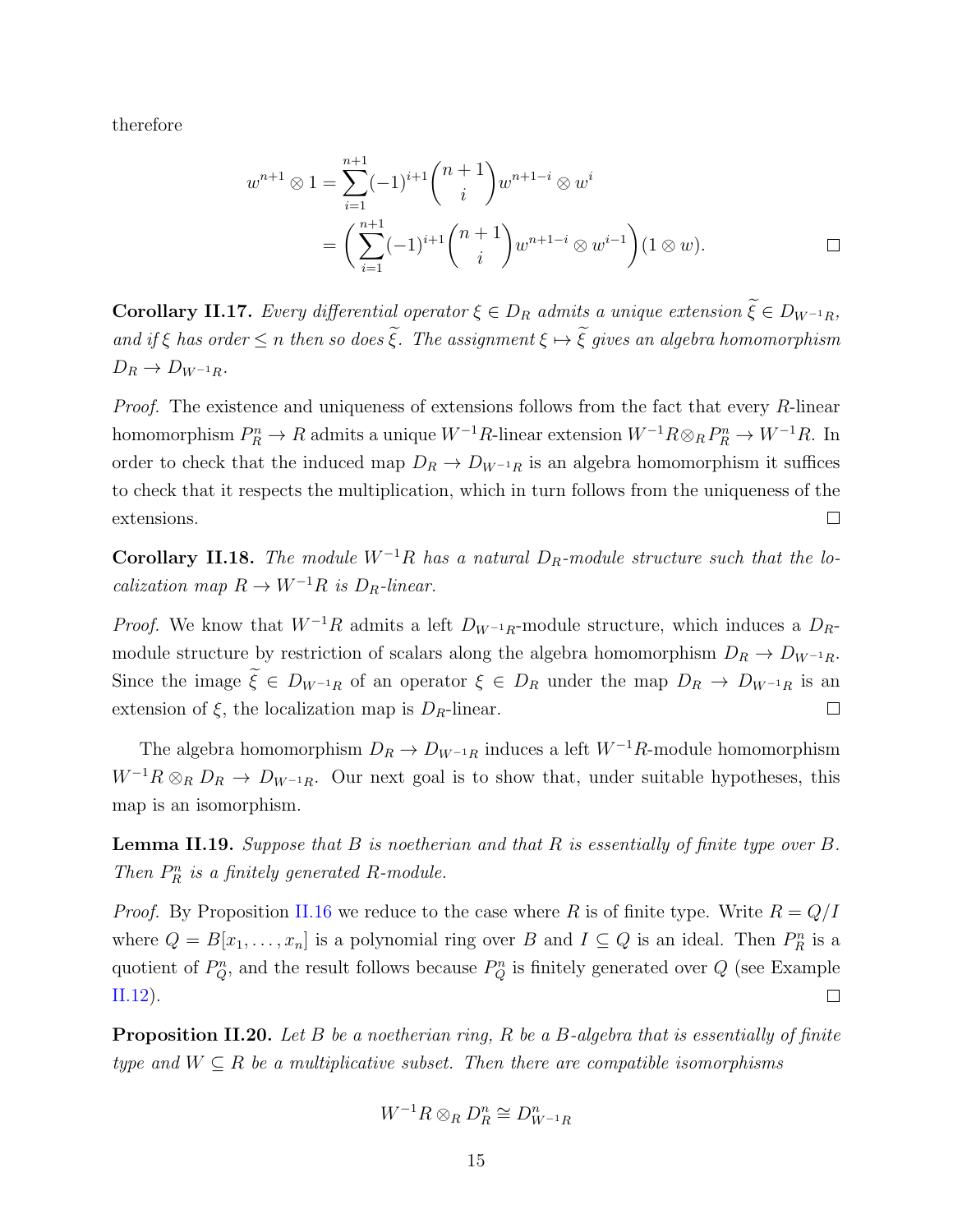*of left W<sup>−</sup>*<sup>1</sup>*R-modules, which give rise to a* (*W<sup>−</sup>*<sup>1</sup>*R, DR*)*-bimodule isomorphism*

$$
W^{-1}R \otimes_R D_R \cong D_{W^{-1}R}.
$$

*Proof.* Using Proposition [II.16](#page-21-1) and Lemma [II.19](#page-22-0) we get the following chain of isomorphisms of *W<sup>−</sup>*<sup>1</sup>*R*-modules.

$$
W^{-1}R \otimes_R D_R^n \cong W^{-1}R \otimes_R \text{Hom}_R(P_R^n, R)
$$
  
\n
$$
\cong \text{Hom}_{W^{-1}R}(W^{-1}R \otimes_R P_R^n, W^{-1}R)
$$
  
\n
$$
\cong \text{Hom}_{W^{-1}R}(P_{W^{-1}R}^n, W^{-1}R)
$$
  
\n
$$
\cong D_{W^{-1}R}^n.
$$

The compatibility of the resulting isomorphisms comes from the compatibility of the isomor-phisms from Proposition [II.16.](#page-21-1) It is clear that the resulting isomorphism  $W^{-1}R \otimes_R D_R \cong$  $D_{W^{-1}R}$  is  $W^{-1}R$ -linear, and the  $D_R$ -linearity follows because the  $D_R$ -module structure of  $D_{W^{-1}R}$  comes from the algebra map  $D_R \to D_{W^{-1}R}$  given in Corollary [II.17](#page-22-1), which agrees with the composition  $D_R \to W^{-1}R \otimes_R D_R \to D_{W^{-1}R}$ .  $\Box$ 

<span id="page-23-1"></span>**Corollary II.21.** *Let B be a noetherian ring, R be a B-algebra that is essentially of finite type and*  $W \subseteq R$  *be a multiplicative subset. Suppose M is a left*  $D_R$ *-module. Then*  $W^{-1}M$ *has a natural left D<sup>W</sup>−*1*R-module structure, and thus a natural left DR-module structure. The localization map*  $M \to W^{-1}M$  *is*  $D_R$ *-linear.* 

*Proof.* By Proposition [II.20](#page-22-2) we have an isomorphism  $W^{-1}M \cong D_{W^{-1}R} \otimes_{D_R} M$ , across which we may transfer the *D<sup>W</sup>−*1*R*-module structure of *D<sup>W</sup>−*1*<sup>R</sup> ⊗<sup>D</sup><sup>R</sup> M*. The composition *M →*  $W^{-1}M \xrightarrow{\sim} D_{W^{-1}R} \otimes_{D_R} M$  sends  $u \mapsto 1 \otimes u$ , and thus the localization map is  $D_R$ -linear.

**Remark II.22.** Proposition [II.20](#page-22-2) can be generalized. We can remove the noetherian assumption on *B* if we assume that *R* is finitely presented over *B* [\[Gro65\]](#page-88-5), and we can also replace  $W^{-1}R$  with any essentially étale  $R$ -algebra  $S$  [Más91].

#### <span id="page-23-0"></span>**II.2.2: Behavior under base change**

Let *R* and *B'* be *B*-algebras, and let  $R' = B' \otimes_B R$ . We view  $R'$  as a *B'*-algebra, and our goal is to compare the rings  $D_{R|B}$  and  $D_{R'|B'}$ .

We begin by observing that there is an algebra isomorphism

$$
\Phi: R' \otimes_R (R \otimes_B R) \xrightarrow{\sim} R' \otimes_{B'} R'
$$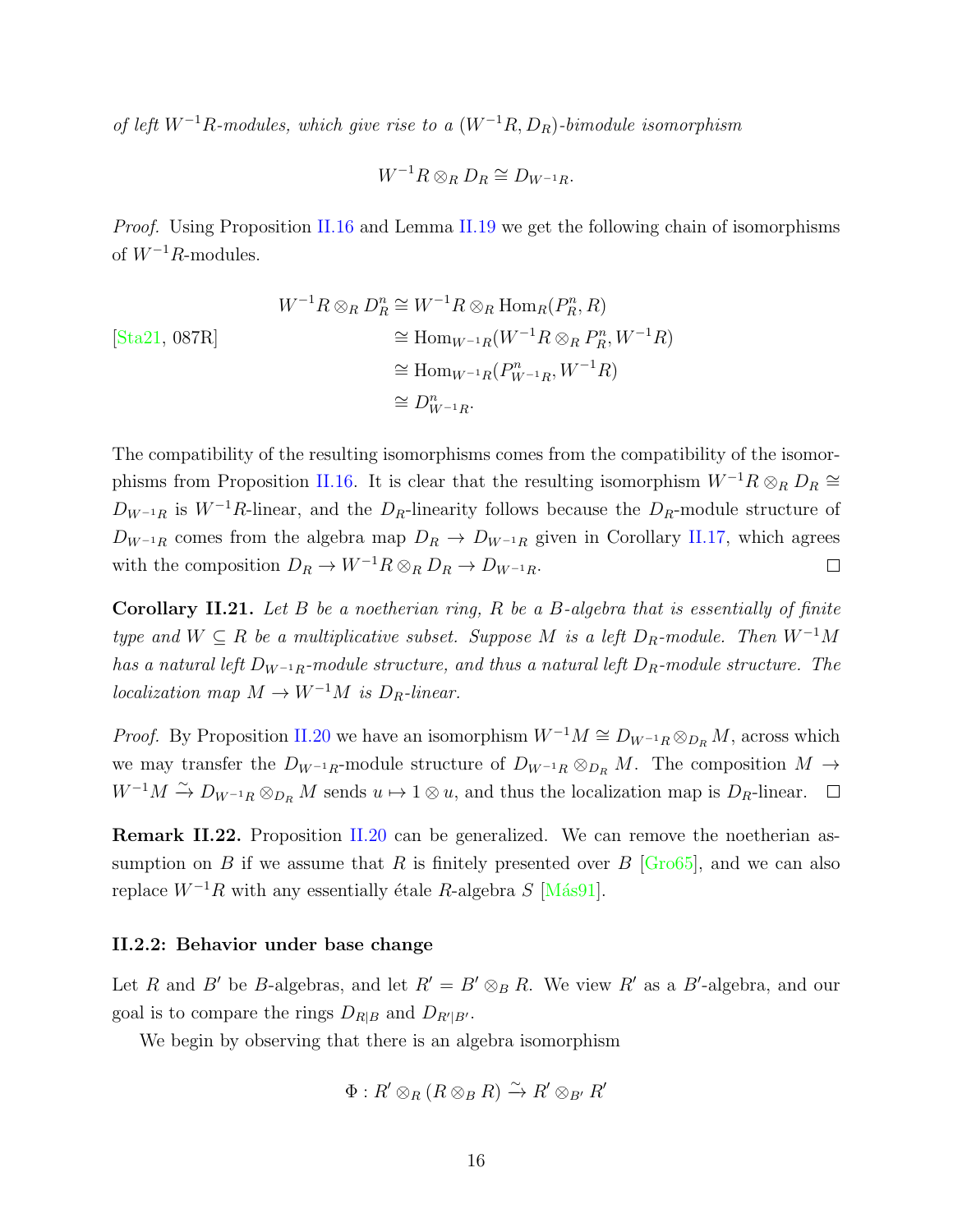given by  $\Phi((a \otimes s) \otimes (r_1 \otimes r_2)) = (a \otimes sr_1) \otimes (1 \otimes r_2)$ . We let  $\mu_R : R \otimes_B R \to R$  and  $\mu_{R'} : R' \otimes_{B'} R' \to R'$  denote the multiplication maps.

<span id="page-24-0"></span>**Proposition II.23.** Let R and B' be B-algebras, and let  $R' = B' \otimes_B R$ . For every  $n \geq 0$ , *the map* Φ *induces an algebra isomorphism*

$$
R' \otimes_R P_{R|B}^n \xrightarrow{\sim} P_{R'|B'}^n
$$

*Proof.* It suffices to show that the ideal  $J_{R'|B'}$  is given by the expansion of  $J_{R|B}$  along the composition

$$
R \otimes_B R \longrightarrow R' \otimes_B (R \otimes_B R) \stackrel{\Phi}{\longrightarrow} R' \otimes_{B'} R'.
$$

To prove this, observe that we have a commutative diagram

$$
R' \otimes_R J_{R|B} \longrightarrow R' \otimes_R (R \otimes_B R) \xrightarrow{R' \otimes_{\mu_R} R'} R' \otimes_R R \longrightarrow 0
$$

$$
\downarrow^{\downarrow} \downarrow^{\downarrow}
$$

$$
R' \otimes_B R' \xrightarrow{\mu_{R'}} R'
$$

where the top row is exact, and therefore  $J_{R'|B'}$  is the image of  $R' \otimes_R J_{R|B}$  under  $\Phi$ .  $\Box$ 

**Corollary II.24.** Every  $\xi \in D_{R|B}$  admits a unique extension  $\bar{\xi} \in D_{R'|B'}$ , and if  $\xi$  has order  $\leq n$  then so does  $\bar{\xi}$ . The assignment  $\xi \mapsto \bar{\xi}$  gives an algebra homomorphism  $D_{R|B} \to D_{R'|B'}$ .

*Proof.* Analogous to Corollary [II.17](#page-22-1).

**Proposition II.25.** *Let B be a noetherian ring, R be a B-algebra that is essentially of finite type, B*<sup>*'*</sup> *be an arbitrary B*-*algebra,*  $n \geq 0$  *be an integer, and let*  $R' = B' \otimes_B R$ *. Assume that one of the following holds:*

- 1. The module  $P_{R|B}^n$  is projective over R.
- *2. The algebra R′ is flat over R.*

*Then the map*  $R' \otimes_R D_{R|B}^n \to D_{R'|B'}^n$  *is an isomorphism.* 

*Proof.* Recall that, since *R* is essentially of finite type,  $P_{R|B}^n$  is finitely generated over *R* (Lemma [II.19](#page-22-0)). We conclude that, under any of the conditions stated, we have isomorphisms

[\[Sta21,](#page-90-2) 087R]  $R' \otimes_R \text{Hom}_R(P_R^n, R) \cong \text{Hom}_{R'}(R' \otimes_R P_{R|B}^n, R')$  $(Prop. \text{ II.23})$   $\cong \text{Hom}_{R'}(P_{R'|B'}^n, R').$ 

and the result follows.

 $\Box$ 

 $\Box$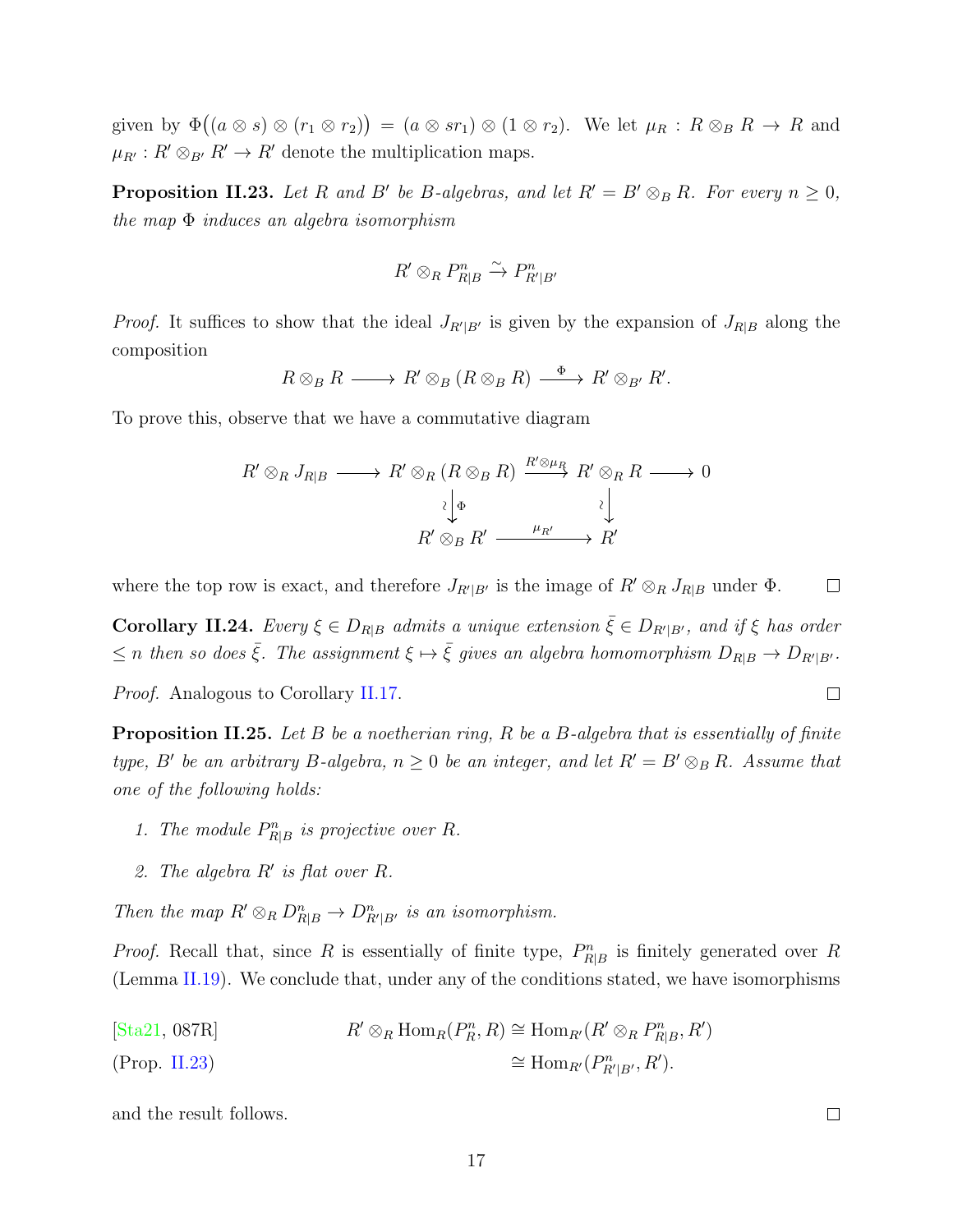Note that condition (ii) is satisfied whenever  $B'$  is flat over  $B$ ; indeed, the functors  $R' \otimes_R (-) : R$ - Mod  $\rightarrow$  Ab and  $B' \otimes_B (-) : R$ - Mod  $\rightarrow$  Ab are naturally isomorphic, where Ab denotes the category of abelian groups.

#### <span id="page-25-0"></span>**II.2.3: Differential operators in characteristic** *p*

Throughout this section, we let *R* be an *F*-finite ring of characteristic *p* and  $k \subseteq R$  be a perfect field (note that we can always take  $k = \mathbb{F}_p$ ). In this situation the ring  $D_{R|k}$  of k-linear differential operators on *R* admits another nice description due to Yekutieli[[Yek92\]](#page-90-4), which we now explain.

<span id="page-25-1"></span>**Lemma II.26.** *Let*  $J = J_{R|k}$  *for an F-finite ring R and a perfect field*  $k \subseteq R$ *. The families of ideals*  $\{J^n\}_{n=0}^{\infty}$  *and*  $\{J^{[p^e]}\}_{e=0}^{\infty}$  *are cofinal.* 

Before we give the proof of Lemma [II.26,](#page-25-1) we note that the statement is clear whenever the ideal *J* is finitely generated. This happens, for example, when *R* is essentially of finite type over *k*, since in this case the algebra  $R \otimes_k R$  is also essentially of finite type over *k*, and therefore noetherian. However, we observe that it is not true in general that  $R \otimes_k R$  is noetherian whenever *R* is noetherian: borrowing the example of Smith and Van den Bergh [\[SVdB97](#page-90-5)], if  $R = k(x_1, x_2, ...)$  is a rational function field in infinitely many variables then  $R \otimes_k R$  is not noetherian.

*Proof.* The inclusion  $J^{[p^e]} \subseteq J^{p^e}$  is clear. Since *R* is *F*-finite, *R* is finitely generated as a  $R^p$ -module, and we fix  $R^p$ -module generators  $x_1, \ldots, x_s \in R$ . We note that the elements  $x_1, \ldots, x_s$  also generate *R* as an algebra (although no longer as a module) over  $R^{p^e}$  for every  $e \geq 0$ .

We claim that, given *e*, we have an inclusion  $J^{[p^e]} \supseteq J^{s(p^e-1)+1}$ . For this consider the natural algebra homomorphism

$$
R \otimes_k R \to (R \otimes_k R)/J^{[p^e]} = R \otimes_{R^{p^e}} R.
$$

 $R \otimes_k R \to (R \otimes_k R)/J^{[p^e]} = R \otimes_{R^{p^e}} R$ .<br>This map sends the ideal *J* into the ideal  $\widetilde{J} = J_{R|R^{p^e}}$ , and  $\widetilde{J}$  is generated by the elements *dx*<sub>1</sub>*,..., dx<sub><i>s*</sub>. In particular,  $\widetilde{J}^{s(p^e-1)+1} \subseteq \widetilde{J}^{[p]}$  $e^{\beta} = 0$ . We conclude that the ideal  $J^{s(p^e-1)}$  maps to zero and therefore  $J^{s(p^e-1)} \subseteq J^{[p^e]}$  as claimed.  $\Box$ 

<span id="page-25-2"></span>**Proposition II.27.** *Let*  $R$  *be an*  $F$ *-finite ring of characteristic*  $p$  *and let*  $k \subseteq R$  *be a perfect field. Then the ring D<sup>R</sup>|<sup>k</sup> of k-linear differential operators on R is given by*

$$
D_{R|k} = \bigcup_{e=0}^{\infty} \text{End}_{R^{p^e}}(R).
$$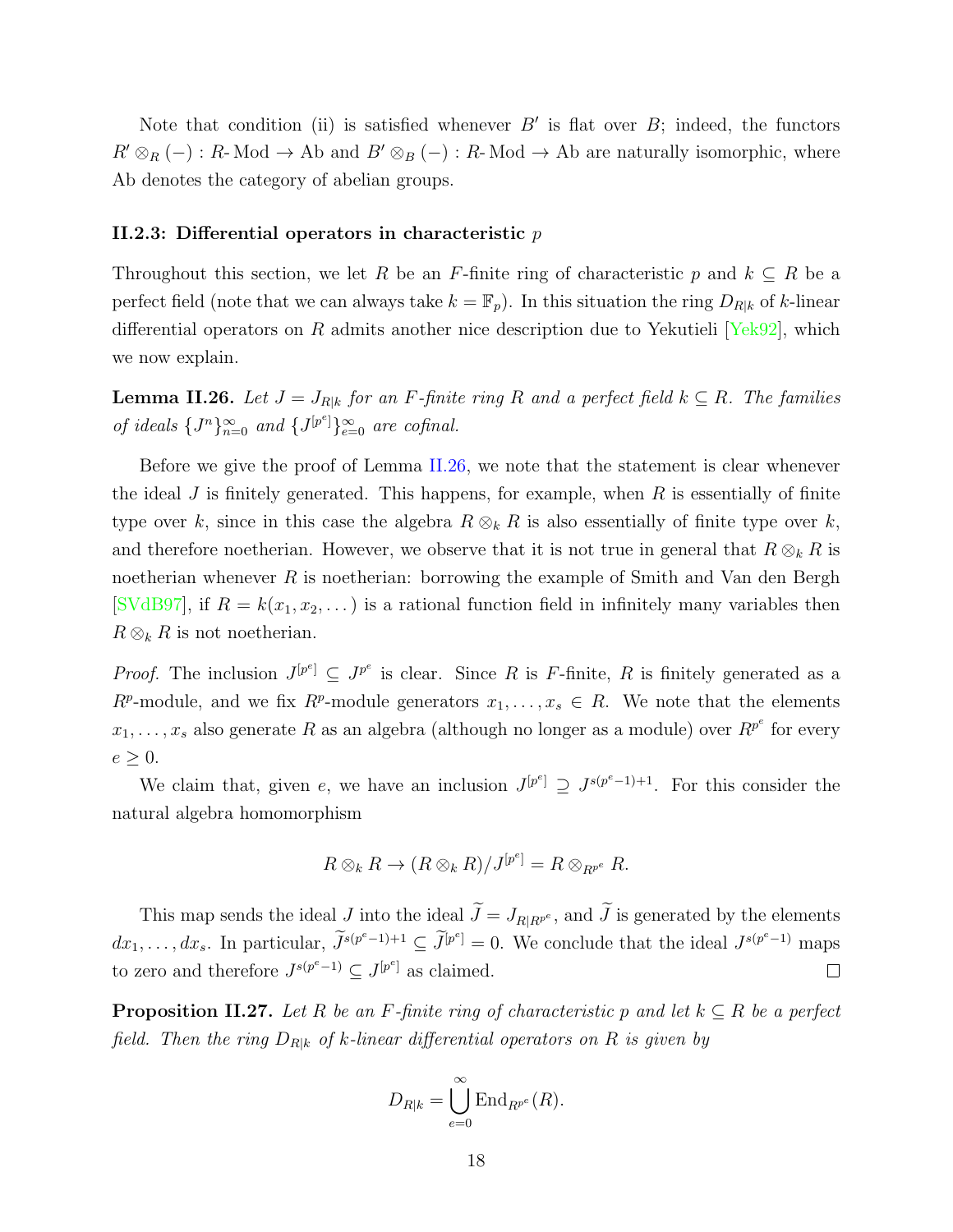*Proof.* Recall that a *k*-linear endomorphism  $\varphi \in \text{End}_k(R)$  is a differential operator if and only if it is killed by some power of  $J = J_{R|k}$ . By Lemma [II.26,](#page-25-1) this is equivalent to being killed by some Frobenius power  $J^{[p^e]}$ . Note that  $J^{[p^e]} = (1 \otimes r^{p^e} - r^{p^e} \otimes 1 : r \in R)$ , and that  $(1 \otimes r^{p^e} - r^{p^e} \otimes 1)\varphi = 0$  if and only if  $\varphi$  commutes with multiplication by  $r^{p^e}$ . We conclude that  $J^{[p^e]} \varphi = 0$  if and only if  $\varphi$  is  $R^{p^e}$ -linear, which gives the result.  $\Box$ 

**Corollary II.28.** *The ring*  $D_{R|k}$  *of k*-linear differential operators on R is independent of the *choice of perfect ground field k and, in particular,*  $D_{R|k} = D_{R|\mathbb{F}_p}$ .

From this point onwards, given an *F*-finite ring *R* of characteristic *p* we will denote by  $D_{R|\mathbb{F}_p}$  simply by  $D_R$ .

**Definition II.29.** Let *R* be an *F*-finite ring and  $e \ge 0$  be an integer. The ring  $\text{End}_{R^{p^e}}(R)$ is called the *ring of differential operators of level*  $e$  *<i>on*  $R$ , and it is denoted by  $D_R^{(e)}$ *R* . Observe that we can also view  $D_R^{(e)}$  $P_R^{(e)}$  as  $D_R^{(e)} = \text{End}_R(F_*^e R)$ .

This description also allows us to extend Proposition [II.20](#page-22-2) to *F*-finite rings.

**Proposition II.30.** *Let R be an F*-finite ring,  $W \subseteq R$  *be a multiplicative subset and*  $e \geq 0$ *be an integer. Then there are compatible isomorphisms*

$$
W^{-1}R \otimes_R D_R^{(e)} \cong D_{W^{-1}R}^{(e)}
$$

*of left W<sup>−</sup>*<sup>1</sup>*R-modules, which give rise to a* (*W<sup>−</sup>*<sup>1</sup>*R, DR*)*-bimodule isomorphism.*

$$
W^{-1}R\otimes_R D_R \cong D_{W^{-1}R}.
$$

*Proof.* By assumption the module  $F_*^eR$  is finitely generated. We thus have isomorphisms

$$
W^{-1}R \otimes_R D_R^{(e)} \cong W^{-1}R \otimes_R \text{Hom}_R(F_*^e R, F_*^e R)
$$
  
\n
$$
\cong \text{Hom}_{W^{-1}R}(W^{-1}R \otimes_R F_*^e R, W^{-1}R \otimes_R F_*^e R)
$$
  
\n
$$
\cong \text{Hom}_{W^{-1}R}(F_*^e W^{-1} R, F_*^e W^{-1} R)
$$
  
\n
$$
\cong D_{W^{-1}R}^{(e)},
$$

which gives the result.

<span id="page-26-0"></span>**Corollary II.31.** *Let*  $R$  *be an*  $F$ *-finite ring and*  $W \subseteq R$  *be a multiplicative subset. Suppose M is a left*  $D_R$ *-module. Then*  $W^{-1}M$  *has a natural left*  $D_{W^{-1}R}$ *-module structure, and thus a* natural left  $D_R$ -module structure. The localization map  $M \to W^{-1}M$  is  $D_R$ -linear.

*Proof.* Analogous to Corollary [II.21](#page-23-1).

 $\Box$ 

 $\Box$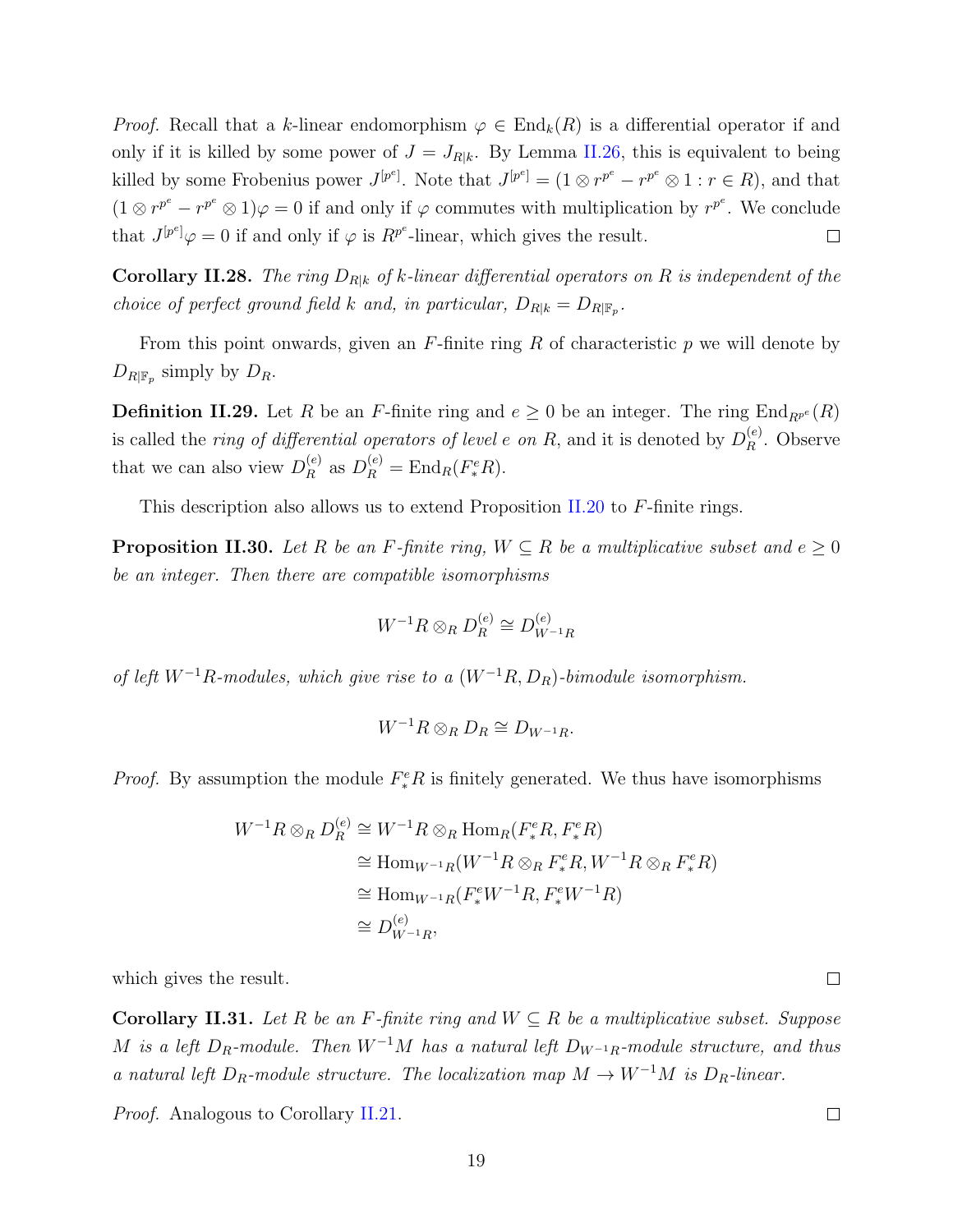We note that Proposition [II.27](#page-25-2) also gives a different proof of the fact that *D<sup>R</sup>* is a ring (Proposition [II.15](#page-20-0)) in the case where *R* is *F*-finite.

**Definition II.32.** Given an ideal  $\mathfrak{b} \subseteq R$  and an integer  $e \geq 0$ , we let  $D_R^{(e)}$  $\frac{(e)}{R} \cdot \mathfrak{b}$  be the  $D_R^{(e)}$  $\frac{(e)}{R}$ submodule of *R* generated by  $\mathfrak{b}$ ; in other words,  $D_R^{(e)}$  $R_R^{(e)} \cdot \mathfrak{b}$  is generated by elements of the form *ξ*(*g*) where  $\xi \in D_R^{(e)}$  $P_R^{(e)}$  and  $g \in \mathfrak{b}$ . An ideal  $I \subseteq R$  which is closed under the action of  $D_R^{(e)}$  $\frac{e}{R}$  is called a  $D_R^{(e)}$  $R^{(e)}$ -*ideal*. With this terminology,  $D_R^{(e)}$  $\binom{e}{R}$  · **b** is the smallest  $D_R^{(e)}$  $R^{(e)}$ -ideal that contains **b**.

It will be useful to have the following precise comparison between the order and the level filtrations on *DR*.

**Proposition II.33.** *Let k be a perfect field and R be a k-algebra generated by elements*  $x_1, \ldots, x_n \in R$ *. Then for all integers*  $e \geq 0$  *we have* 

$$
D_R^{p^e-1} \subseteq D_R^{(e)} \subseteq D_R^{n(p^e-1)}
$$

*Proof.* The elements  $dx_1, \ldots, dx_n$  generate the ideal  $J_R$ . By Lemma [II.5](#page-16-2) we have inclusions

$$
J_R^{n(p^e-1)+1} \subseteq J_R^{[p^e]} \subseteq J_R^{p^e},
$$

<span id="page-27-0"></span>which yield the result.

#### **II.3: Local cohomology modules and their** *D***-module structures**

A crucial step in the construction of Bernstein-Sato polynomials involves considering a local cohomology module and its natural *D*-module structure. Here we briefly review the definition of local cohomology modules, and explain why they carry such *D*-module structures. We refer the reader to  $[\text{ILL}^+07]$  for details.

Let X be a topological space. We denote by Ab the category of abelian groups and by Ab(*X*) the category of sheaves of abelian groups on *X*. Given such a sheaf *F* and a point *x* ∈ *X* we denote by  $F_x$  the stalk of *F* at *x*, and given a global chapter  $s \in F(X)$  we denote by  $s_x$  its image in  $F_x$ .

Given a closed subset  $Z \subseteq X$ , we denote by  $\Gamma_Z(X, F)$  the global chapters of F that are supported in *Z*; that is,

$$
\Gamma_Z(X, F) = \{ s \in F(X) \mid s_x = 0 \text{ for all } x \notin Z \}.
$$

This construction defines a functor  $\Gamma_Z(X, -) : Ab(X) \to Ab$ , which is left exact, and given an integer  $i \geq 0$  we denote by  $H_Z^i(X, -)$  its *i*-th derived functor.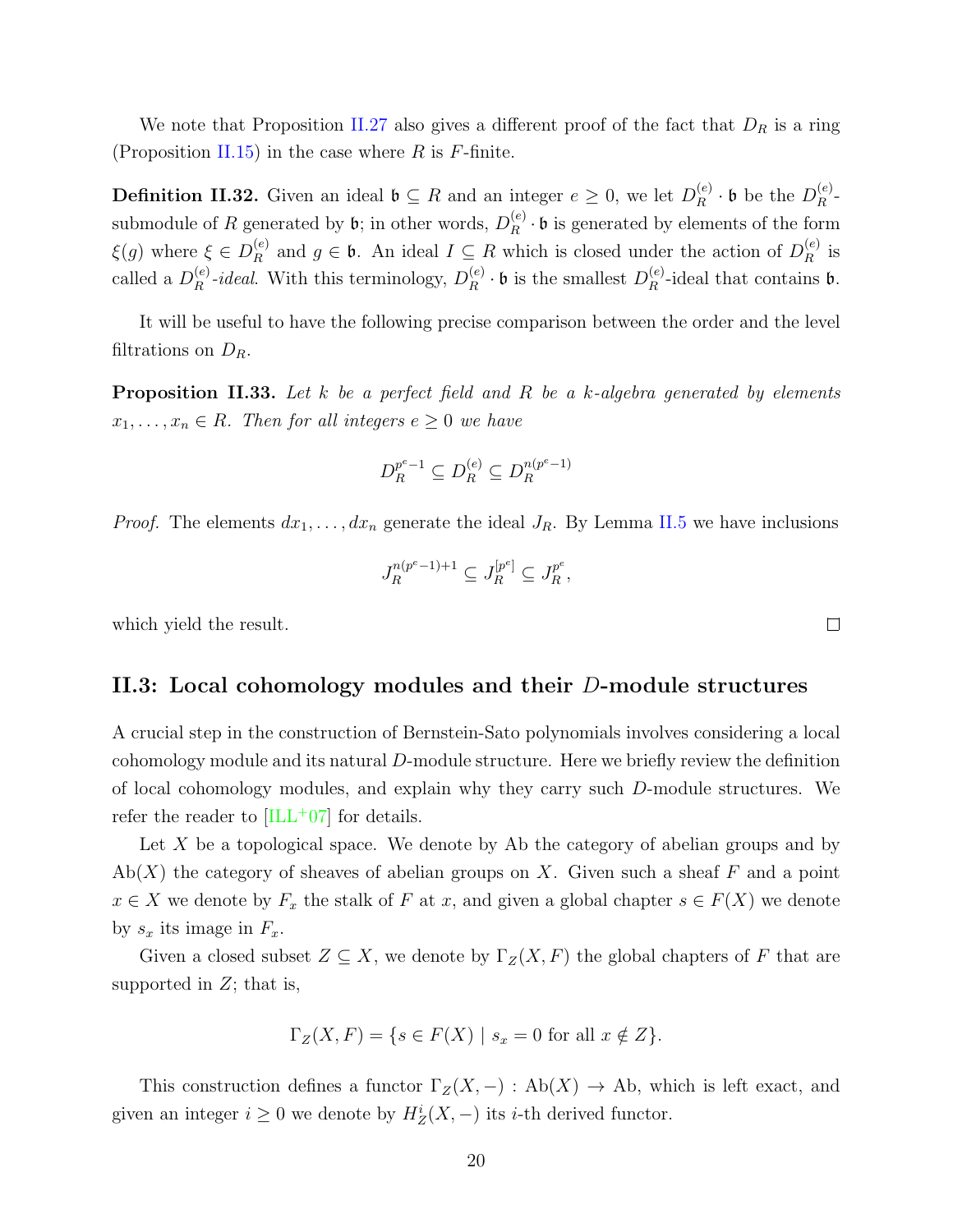Suppose that  $X = \text{Spec } S$  for some ring  $S$  and that  $Z = V(I)$  for some ideal  $I \subseteq S$ . Recall Suppose that  $X = \text{Spec } S$  for some ring  $S$  and that  $Z = V(I)$  for some ideal  $I \subseteq S$ . Recall that an *S*-module *M* induces a quasicoherent sheaf  $\widetilde{M}$  on  $X$ . In this situation, we denote  $H_I^i(M) := H_Z^i$ (*X*) and  $X = \text{Spec } S$  for some ring  $S$  and that  $Z = V(I)$  for some ideal  $I \subseteq S$ . Recall dule  $M$  induces a quasicoherent sheaf  $\widetilde{M}$  on  $X$ . In this situation, we denote  $(X, \widetilde{M})$ , and call it the *i*-th local cohomol Suppose that *X* = Spec *S* for some ring *S* and that  $Z = V(I)$  for some ideal  $I \subseteq S$ . Recall that an *S*-module *M* induces a quasicoherent sheaf  $\widetilde{M}$  on *X*. In this situation, we denote  $H_I^i(M) := H_Z^i(X, \widetilde{M})$ , and and therefore an endomorphism  $H_I^i(M) \to H_I^i(M)$  of abelian groups; this gives  $H_I^i(M)$  a natural *S*-module structure. Whenever *I* is finitely generated, the functor  $\Gamma_I = H_I^0$  is given by

$$
\Gamma_I(M) = \{ u \in M \mid I^k \ u = 0 \text{ for some } k \gg 0 \}.
$$

If we further assume that *S* is noetherian then  $\tilde{E}$  is a flasque sheaf (and thus acyclic for  $\Gamma_Z(X, -)$ ) whenever *E* is an injective *S*-module [\[Har77](#page-88-6), Prop. 3.4], which shows that  $H^i_I(M)$ can be computed by using an injective resolution of *M*. More precisely, if  $M \to E^{\bullet}$  is an injective resoluton of *M* then  $H_I^i(M)$  is the *i*-th cohomology group of  $\Gamma_I(E^{\bullet})$ .

Working with injective modules is certainly easier than working with injective sheaves; however, injective modules are still too large to make any computations beyond the easiest examples. Luckily, the Cech complex provides a tool that greatly simplifies this task.

Fix generators  $I = (f_1, \ldots, f_r)$  for the ideal *I*, and let *M* be an *S*-module. The Cech complex for *M* with respect to  $f = (f_1, \ldots, f_r)$  is the complex  $\check{C}^{\bullet}(f; M)$  given by plex provides a t<br>  $(f_r)$  for the ideal<br>  $(f; M) = \bigoplus$ 

$$
\check{C}^n(\underline{f};M) = \bigoplus_{1 \le i_1 < \dots < i_n \le r} M_{f_{i_1} \dots f_{i_n}}
$$

and whose differential  $d: \check{C}^n(f;M) \to \check{C}^{n+1}(f;M)$  is given by the alternating sum of maps

$$
M_{f_{i_1}\cdots f_{i_n}} \to M_{f_{j_1}\cdots f_{j_{n+1}}}
$$

which are localizations whenever  $\{i_1, \ldots, i_n\} \subseteq \{j_1, \ldots, j_{n+1}\}\$  and zero otherwise.

**Theorem II.34** ([[ILL](#page-89-9)<sup>+</sup>07, Thm. 7.13]). Let *S* be a noetherian ring,  $f_1, \ldots, f_r$  be elements of *S that generate an ideal I. Let M be an S-module. Then there are S-module isomorphisms*

$$
H_I^i(M) \cong H^i \check{C}^\bullet(\underline{f};M),
$$

*which are functorial in M.*

This allows us to compute many examples of local cohomology modules; the following ones will make an appearance in the definition of Bernstein-Sato roots (Chapter [IV\)](#page-50-0).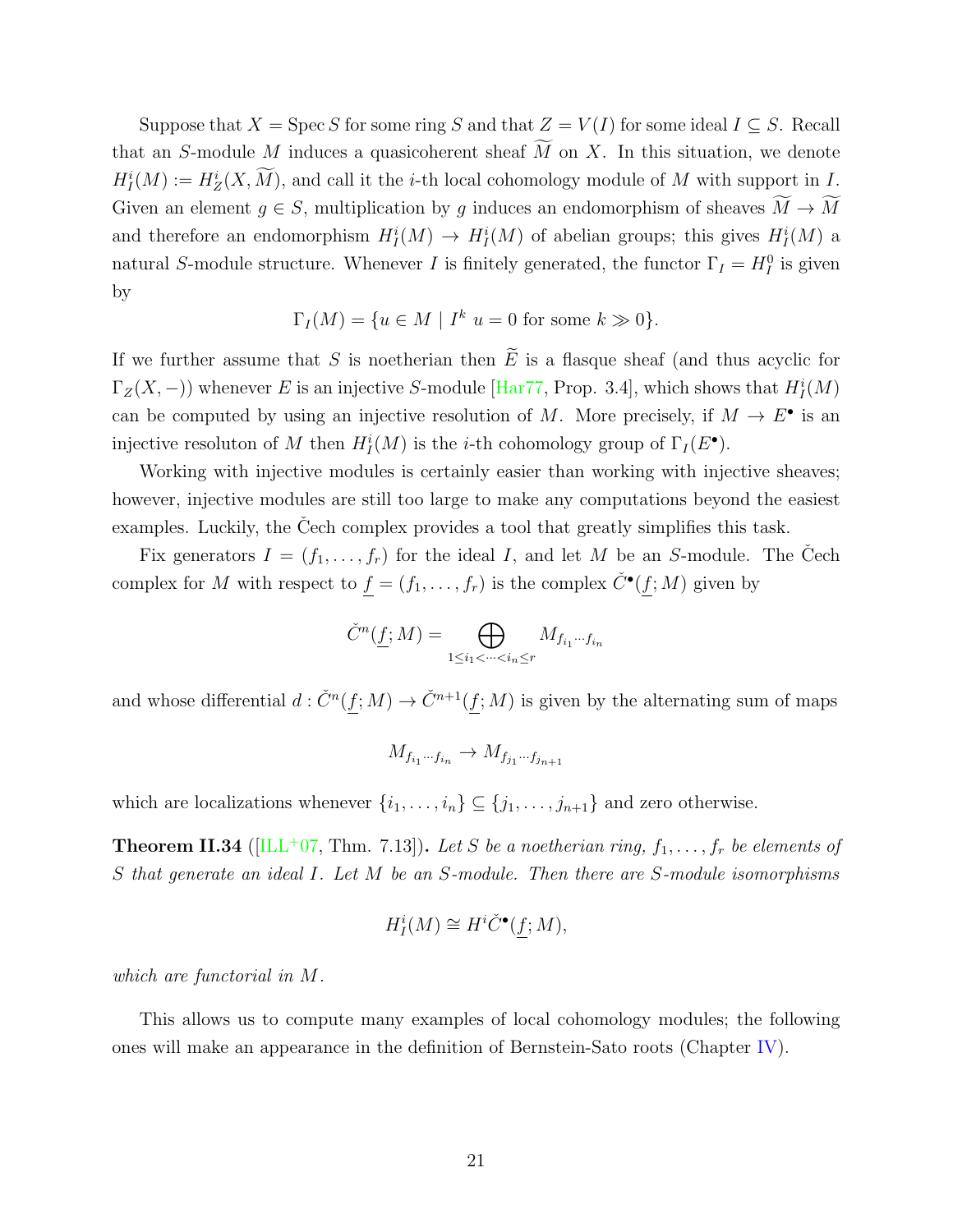**Example II.35.** Let *R* be a noetherian ring and consider the ideal (*u*) in the polynomial ring  $R[u]$ . We have the Cech complex

$$
\check{C}^\bullet(u;R[u]) = [R[u] \to R[u]_u]
$$

with  $R[u]$  placed in degree 0 and  $R[u]_u$  placed in degree 1. We conclude that

$$
H^1_{(u)}R\cong R[u]_u/R[u];
$$

in particular, we have an *R*-module decomposition

$$
H^1_{(u)}R \cong \bigoplus_{i=1}^{\infty} R \ u^{-i}.
$$

**Example II.36.** More generally, suppose  $\underline{u} = (u_1, \ldots, u_r)$  is a set of variables and that  $R[\underline{u}] = R[u_1, \ldots, u_r]$  is a polynomial ring over them. The tail of the Čech complex takes the form for generally, suppose<br>is a polynomial ring of<br> $(\underline{u}; R[\underline{u}]) = [\cdots \rightarrow \bigoplus^{r}$ 

$$
\check{C}^{\bullet}(\underline{u};R[\underline{u}]) = [\cdots \to \bigoplus_{i=1}^{r} R[\underline{u}]_{u_1\cdots \widehat{u_i}\cdots u_r} \to R[\underline{u}]_{u_1\cdots u_r} \to 0]
$$

and therefore we have

$$
H_{(\underline{u})}^r R[\underline{u}] = R[\underline{u}]_{u_1\cdots u_r} / \sum_{i=1}^r R[\underline{u}]_{u_1\cdots \widehat{u}_i\cdots \widehat{u}_r}.
$$

We thus have an *R*-module decomposition

$$
H^r_{(\underline{u})}R[\underline{u}] \cong \bigoplus_{\underline{i} \in (\mathbb{Z}_{>0})^r} R \underline{u}^{-\underline{i}}.
$$

<span id="page-29-0"></span>**Setup II.37.** We fix a noetherian ring *B* and a *B*-algebra *S* such that one of the following holds:

- 1. The algebra *S* is essentially of finite type over *B*.
- 2. We have  $B = \mathbb{F}_p$  and *S* is *F*-finite.

Let  $f_1, \ldots, f_r \in S$  be elements that generate an ideal  $I \subseteq S$ , and let M be a left  $D_S$ module. We can then view *M* as an *S*-module and consider the Čech complex  $\check{C}^{\bullet}(f;M)$ . All the terms  $\check{C}^n(f;M)$  in the Čech complex are direct sums of localizations of M. By Corollaries [II.21](#page-23-1) and [II.31](#page-26-0), the terms  $\check{C}^n(f;M)$  have natural left  $D_s$ -module structures, and these  $D_s$ module structures extend the already-existing *S*-module structures. Finally, observe that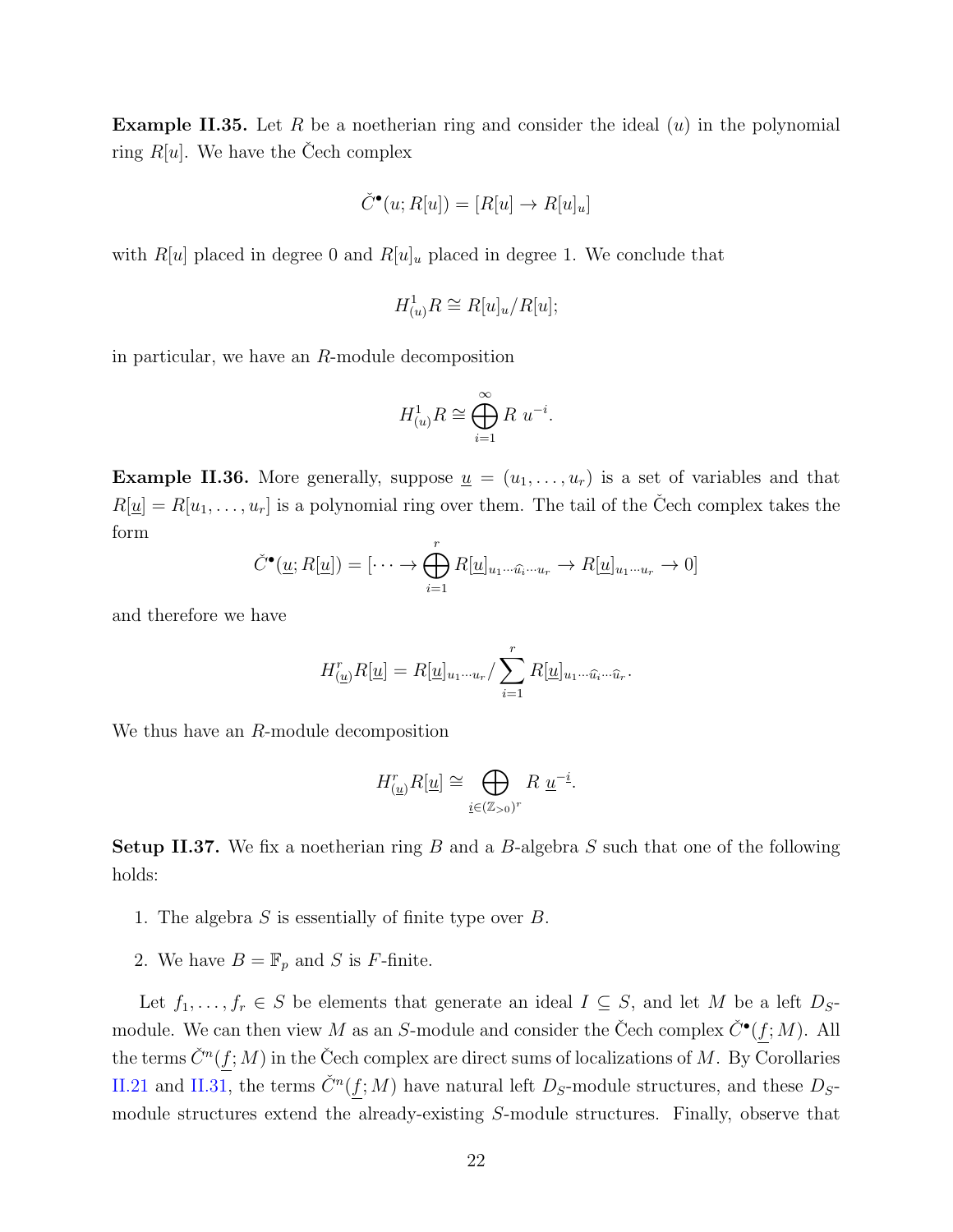the differentials of the Cech complex are given by localizations, which are  $D<sub>S</sub>$ -linear. We conclude the following.

**Proposition II.38.** *Let S be a B-algebra as in Setup [II.37,](#page-29-0) M be a left DS-module and*  $f_1, \ldots, f_r \in S$  *be elements that generate an ideal*  $I \subseteq S$ *. Then the Čech complex*  $\check{C}^{\bullet}(f;M)$ *is a complex of left*  $D_s$ *-modules, and therefore the local cohomology modules*  $H_I^i(M)$  *admit left DS-module structures.*

This implies, for example, that  $H_I^i(S)$  admits a left  $D_S$ -module structure for any  $i \geq 0$ and any ideal  $I \subseteq S$ . The existence of such a structure is a powerful tool in the study of local cohomology modules; for example, when *S* is a regular local ring containing a field of characteristic zero, Lyubeznik used it to prove that  $H_I^i(S)$  has finitely many associated primes [\[Lyu93\]](#page-89-10).

For many applications the description of the  $D<sub>S</sub>$ -module structure on  $H<sub>I</sub><sup>i</sup>(M)$  via the Cech complex given above is sufficient, but it is somewhat unsatisfactory: it is not clear that the resulting  $D_s$ -module structure is independent of the choice of generators  $f_1, \ldots, f_r$  of the ideal *I*. To remedy this, let us give an alternative construction of the *DS*-module structure on local cohomology that does not rely on the Cech complex. We also learned about this description from Lyubeznik's work [\[Lyu93](#page-89-10), Examples 2.1].

This additional description relies on the fact that the functors  $H_I^i(-)$  admit extensions to the category Ab(*X*) of sheaves of abelian groups on Spec *S* and, in fact, works in the following great generality.

**Proposition II.39.** *Let S be a B*-algebra as in Setup *[II.37](#page-29-0)*,  $X = \text{Spec } S$ , and  $G : \text{Ab}(X) \rightarrow$ following great generality.<br> **Proposition II.39.** Let *S* be a *B*-algebra as in Setup II.37,  $X = \text{Spec } S$ , and  $G : \text{Ab}(X) \rightarrow$ <br>
Ab be a covariant functor. If *M* is a left  $D_S$ -module then  $G(\widetilde{M})$  acquires a natural struc *left*  $D_S$ -module. Moreover, if  $G' : Ab(X) \to Ab$  is another covariant functor and  $G \implies G'$ **Proposition II.39.** Let S be a B-algebra as in Setup II.37,  $X = \text{Spec } S$ , and Ab be a covariant functor. If M is a left  $D_S$ -module then  $G(\widetilde{M})$  acquires a natueleft  $D_S$ -module. Moreover, if  $G' : Ab(X) \to Ab$  is another cova

*Proof.* By Corollaries [II.21](#page-23-1) and [II.31,](#page-26-0)  $D<sub>S</sub>$  acts on every localization of *M*, and therefore  $D<sub>S</sub>$ is a natural transformation then the morphism  $G(\widetilde{M}) \to G'(\widetilde{M})$  is  $D_S$ -linear.<br>*Proof.* By Corollaries II.21 and II.31,  $D_S$  acts on every localization of  $M$ , and therefore  $D_S$  acts on  $\widetilde{M}$ . This means that th composition with the natural map  $\overline{L}$  and  $\overline{L}$  and  $\overline{L}$  and  $\overline{L}$  and  $\overline{L}$  and  $\overline{L}$  and  $\overline{L}$  and  $\overline{L}$  and  $\overline{L}$  and  $\overline{L}$  and  $\overline{L}$  and  $\overline{L}$  and  $\overline{L}$  and  $\overline{L}$  and  $\overline{L$ composition with the natural map  $\text{End}_{\text{Ab}(X)}(\widetilde{M}) \to \text{End}_{\text{Ab}}(G(\widetilde{M})),$  yields a ring homomorphism  $D_S \to \text{End}_{\text{Ab}}(G(\widetilde{M})).$ 

Given a natural transformation  $G \implies G'$ , we get a commutative diagram of ring homomorphisms get a commu<br>
End<sub>Ab</sub>( $G(\widetilde{M})$ )

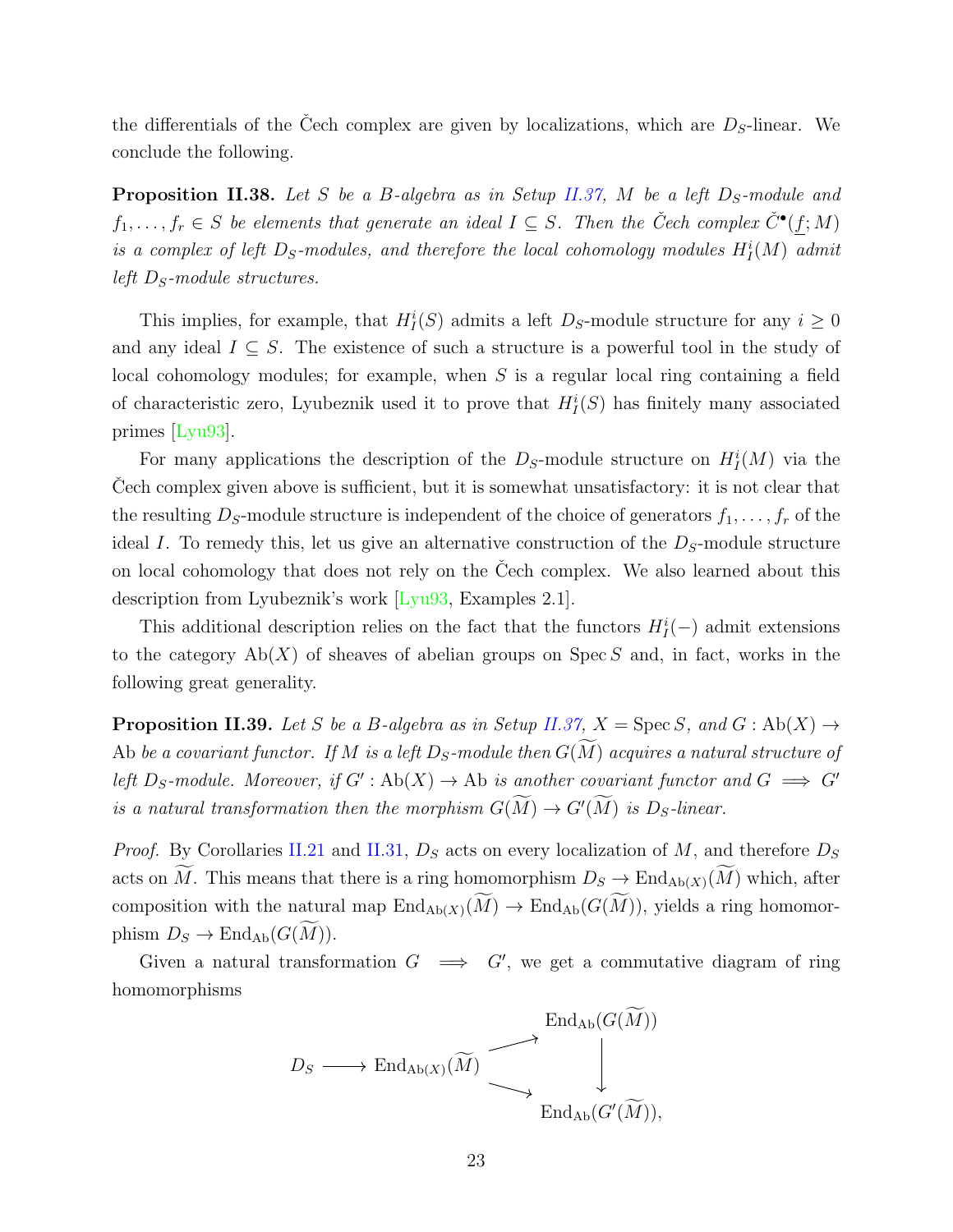which shows that  $G(\widetilde{M}) \to G(\widetilde{M}')$  is  $D_S$ -linear.

The above proposition, applied to the case  $G = H_Z^i(X, -)$ , yields a natural  $D_S$ -module structure on  $H_I^i(M)$ .

 $\Box$ 

#### <span id="page-31-0"></span>**II.4: Frobenius descent and test ideals**

We let *R* be an *F*-finite ring of characteristic *p*, and we will now work under the additional assumption that *R* is regular. Kunz's theorem (Theorem [II.1\)](#page-15-1) tells us that  $F_*^eR$  is flat over *R*, and since it is finitely generated as an *R*-module by assumption, it is locally free. Morita theory then gives as equivalence between the category *R*- Mod of *R*-modules and the category  $D_R^{(e)}$  $\binom{e}{R}$ - Mod of left  $D_R^{(e)}$  $P_R^{(e)}$ -modules — recall that  $D_R^{(e)} = \text{End}_R(F_*^e R)$ . This equivalence is loosely referredto as Frobenius descent (see  $[Bli01]$  $[Bli01]$  $[Bli01]$ ,  $[\hat{A}MBL05]$  and the references therein). We now spell out this equivalence in more detail.

First observe that  $\text{Hom}_R(R, F_*^e R)$  is a  $(D_R^{(e)})$  $R_R^{(e)}$ , *R*)-bimodule, where  $D_R^{(e)}$  $R_R^{(e)}$  acts by postcomposition and *R* acts by precomposition. An element  $\varphi \in \text{Hom}_R(R, F_*^e R)$  is uniquely determined by  $\varphi(1)$ , which gives an isomorphism  $\text{Hom}_R(R, F_*^e R) \cong F_*^e R$ . Similarly, we define the following:

**Definition II.40.** [[\[Bli13\]](#page-87-7)] Let *R* be an *F*-finite ring and  $e \ge 0$  be an integer. The collection of  $p^{-e}$ -linear operators on R is given by  $\mathcal{C}_R^{(e)} = \text{Hom}_R(F_*^eR, R)$ ; in other words,  $\mathcal{C}_R^{(e)}$  $\frac{e}{R}$  is the collection of additive operators  $\varphi : R \to R$  such that  $\varphi(f^{p^e}g) = f\varphi(g)$  for all  $f, g \in R$ . Given an ideal  $J \subseteq R$  we will call  $\mathcal{C}_R^{(e)}$  $R^{(e)}$  *· J* the ideal generated by elements of the form  $\varphi(g)$  where  $\varphi \in C_R^{(e)}$  and  $g \in J$ .

Note that  $\mathcal{C}_R^{(e)}$  has a natural  $(R, D_R^{(e)})$ -bimodule structure.

<span id="page-31-1"></span>**Lemma II.41.** Let *S* be a noetherian commutative ring, let  $F_i$  ( $i = 1, 2, 3$ ) be nonzero finitely *generated locally free S*-modules and, for  $i = 1, 2, 3$ , let  $E_i = \text{End}_S(F_i)$ . Then the natural *map*

$$
\operatorname{Hom}_R(F_2, F_3) \otimes_{E_2} \operatorname{Hom}_R(F_1, F_2) \longrightarrow \operatorname{Hom}_R(F_1, F_3)
$$

*that sends*  $[\varphi \otimes \psi \mapsto \varphi \circ \psi]$  *is an isomorphism of*  $(E_3, E_1)$ *-bimodules.* 

*Proof.* One readily checks that the morphism given is  $(E_3, E_1)$ -linear. By working locally it suffices to prove the statement when all the  $F_i$  are free. We will use the notation  $(-)^* =$  $Hom_S(-, S)$ , and we will identify  $Hom_S(S, F_i) = F_i$ . Before tackling the statement, we focus on two special cases.

Observe that the case where  $F_2 = S$  (that is, the fact that  $F_3 \otimes_S F_1^* \to \text{Hom}_S(F_1, F_3)$  is an isomorphism) follows from the fact that Hom commutes with finite direct sums.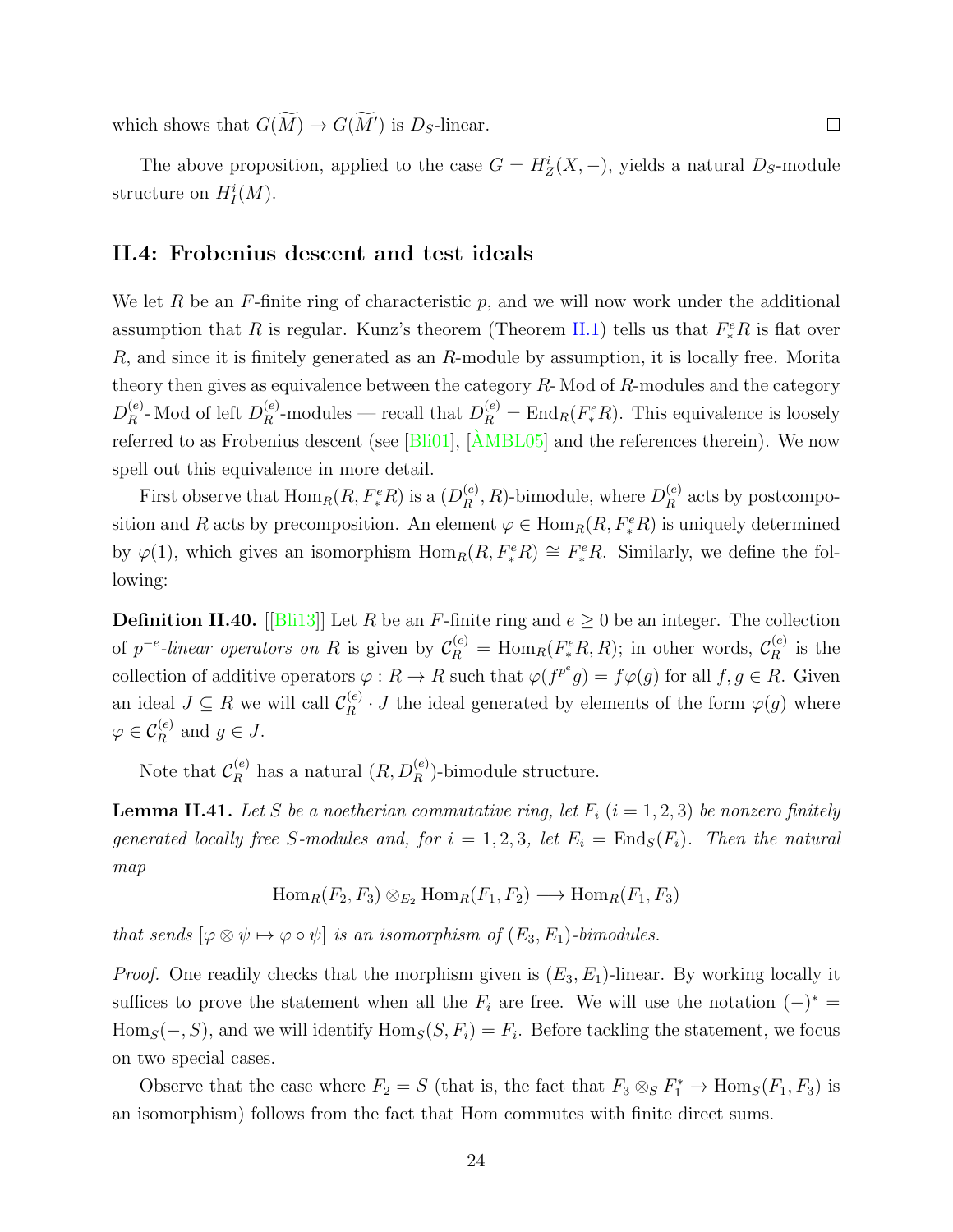We next consider the case when  $F_3 = F_1 = S$ . Now we want to show that the map  $F_2^* \otimes_{E_2} F_2 \to S$  given by  $[\varphi \otimes v \mapsto \varphi(v)]$  is an isomorphism. Since  $F_2$  is nonzero it contains a copy of *S* as a direct summand; that is, we may find homomorphisms  $i: S \rightarrow F_2$  and  $\pi$ :  $F_2 \to S$  such that  $\pi \circ i = \text{id}_S$ . We claim that the map  $S \to F_2^* \otimes_{E_2} F_2$  given by  $[g \mapsto \pi \otimes i(g)]$  is provides an inverse. One direction is easy:  $\pi(i(g)) = id_S(g) = g$ , and for the other direction we observe that given  $\varphi \in F_2^*$  we have  $i \circ \varphi \in E_2$  and therefore

$$
\pi \otimes i(\varphi(v)) = \pi \otimes (i \circ \varphi)(v)
$$

$$
= \pi(i \circ \varphi) \otimes v
$$

$$
= \varphi \otimes v.
$$

For the general case we combine the two previous cases and compute:

$$
\text{Hom}_S(F_2, F_3) \otimes_{E_2} \text{Hom}_S(F_1, F_2) \cong F_3 \otimes_S F_2^* \otimes_{E_2} F_2 \otimes F_1^* \\
\cong F_3 \otimes_S F_1^* \\
\cong \text{Hom}_S(F_1, F_3).
$$

Since all the isomorphisms are given by composing homomorphisms, the above composition  $\Box$ agrees with the one in the statement.

<span id="page-32-0"></span>**Proposition II.42** (Frobenius descent)**.** *Let R be a regular F-finite ring of characteristic p and*  $e \geq 0$  *be an integer. The functors* 

$$
R \text{-Mod} \xleftarrow[\text{Re}]{\varphi_e} D_R^{(e)} \text{-Mod}
$$

given by  $\varphi_e = F_*^e R \otimes_R (-)$  and  $\kappa_e = C_R^{(e)} \otimes_{D_R^{(e)}} (-)$  give an equivalence of categories R-Mod  $\simeq$  $D_R^{(e)}$  $R^{(e)}$ -Mod.

*Proof.* The composition  $\kappa_e \circ \varphi_e$  is given by tensoring with the bimodule  $\text{Hom}_R(F_*^eR, R) \otimes_R$  $\text{Hom}_{R}(R, F_{*}^{e}R)$  which, by Lemma [II.41,](#page-31-1) is naturally isomorphic to the bimodule  $\text{Hom}_{R}(R, R)$  = *R*. We conclude that  $\kappa_e \circ \varphi_e \simeq R \otimes_R (-) \simeq id_{R\text{-Mod}}$ .

Similarly,  $\varphi_e \circ \kappa_e$  is given by tensoring with the bimodule

$$
\text{Hom}_{R}(R, F_{*}^{e}R) \otimes_{R} \text{Hom}_{R}(F_{*}^{e}R, R) \cong \text{Hom}_{R}(F_{*}^{e}R, F_{*}^{e}R) = D_{R}^{(e)}
$$

 $\Box$ 

and thus  $\varphi_e \circ \kappa_e \simeq D_R^{(e)} \otimes_{D_R^{(e)}} (-) \simeq \mathrm{id}_{D_R^{(e)} \text{-Mod}}.$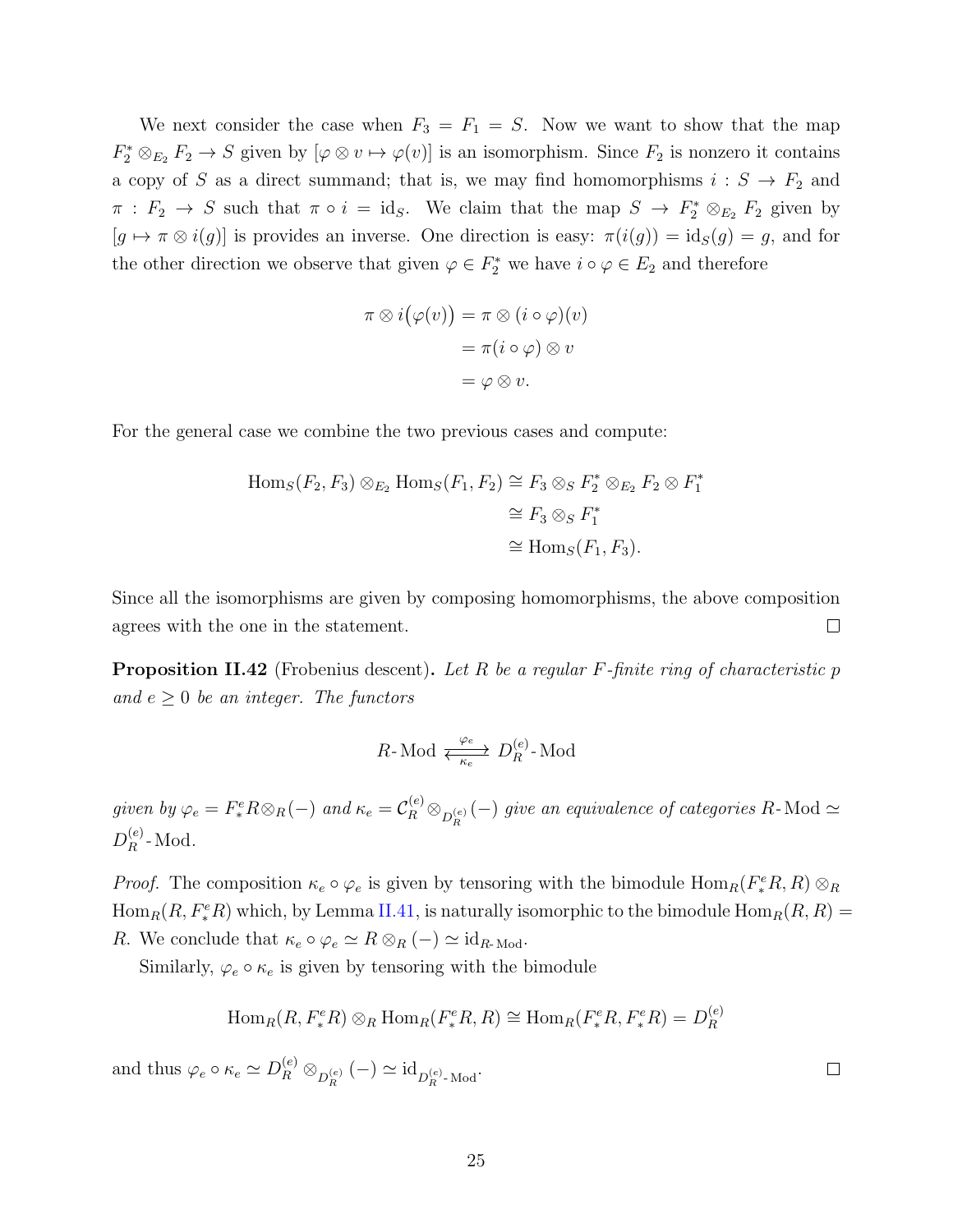Notice that, under the above equivalence of categories, the module  $R \in R$ -Mod corresponds to  $F_*^eR \in D_R^{(e)}$  $R<sup>(e)</sup>$ -Mod. In particular, we get a one-to-one correspondence between the ideals of *R* and the  $D_R^{(e)}$  $R$ <sup>(e)</sup></sup>-submodules of  $F_*^eR$ . In order to unpack this correspondence more explicitly, we prove the following.

<span id="page-33-0"></span>**Lemma II.43.** *Let*  $\mathfrak{b} \subseteq R$  *be an ideal and*  $J \subseteq F_*^eR$  *be a*  $D_R^{(e)}$  $R^{(e)}$ -submodule of  $F_*^eR$ .

- 1. Under the identification  $\varphi_e(R) \cong F_*^e R$ ,  $\varphi_e(\mathfrak{b})$  gets identified with  $F_*^e \mathfrak{b}^{[p^e]}$ .
- *2. Under the identification*  $\kappa_e(F_*^eR) \cong R$ *,*  $\kappa_e(J)$  gets identified with  $C_R^{(e)}$  $\binom{e}{R} \cdot J$ .

*Proof.* Note that the identification  $\varphi_e(R) = F_*^e R \otimes_R R \xrightarrow{\sim} F_*^e R$  is given by  $[F_*^e r \otimes s \mapsto$  $F_*^e(rs^{p^e})$ . The ideal  $\varphi_e(\mathfrak{b})$  corresponds to the image of  $F_*^eR \otimes_R \mathfrak{b}$  under this map, which is  $F_*^e \mathfrak{b}^{[p^e]},$  thus proving (i). For (ii), note that the identification  $\kappa_e(F_*^e R) = C_R^{(e)} \otimes_R F_*^e R \xrightarrow{\sim} R$ comes from  $\varphi \otimes F_*^e r = \varphi(F_*^e R)$ . The ideal  $\kappa_e(J)$  corresponds to the image of  $\mathcal{C}_R^{(e)} \otimes J$ , which is  $\mathcal{C}_R^{(e)}$  $\frac{e}{R} \cdot J$ .  $\Box$ 

<span id="page-33-1"></span>**Proposition II.44.** Let R be a regular F-finite ring and  $e \geq 0$  be an integer. Then there is *an inclusion preserving one-to-one correspondence ←→* {

$$
\left\{\begin{array}{c}\n\text{Ideals} \\
\mathfrak{b} \subseteq R\n\end{array}\right\} \longleftrightarrow \left\{\begin{array}{c}\nD_R^{(e)}\text{-ideals} \\
J \subseteq R\n\end{array}\right\}
$$

*which identifies an ideal*  $\mathfrak{b} \subseteq R$  *with the*  $D_R^{(e)}$  $R^{(e)}$ -*ideal*  $\mathfrak{b}^{[p^e]}$ , and a  $D_R^{(e)}$  $R^{(e)}$ -*ideal*  $J \subseteq R$  *with the ideal*  $C_R^{(e)}$  $\mathcal{L}_R^{(e)} \cdot J \subseteq R$ .

*Proof.* Recall that, as a ring,  $F_*^eR$  is just *R*. Consequently, a  $D_R^{(e)}$  $R^{(e)}$ -submodule of  $F^e_*R$  is just a  $D_R^{(e)}$  $R^{(e)}_R$ -ideal of *R*. The result then follows from Proposition [II.42](#page-32-0) and Lemma [II.43.](#page-33-0)  $\Box$ 

**Corollary II.45.** *Every*  $D_R^{(e)}$  $R^{(e)}$ -ideal  $J \subseteq R$  *has the form*  $J = \mathfrak{b}^{[p^e]}$  *for some ideal*  $\mathfrak{b} \subseteq R$ *.* 

**Corollary II.46.** *Let*  $\mathfrak{b}, \mathfrak{b}' \subseteq R$  *be ideals. Then:* 

- *1.* We have  $D_R^{(e)}$  $\overset{(e)}{R} \cdot \mathfrak{b} = (\mathcal{C}_R^{(e)}$  $\binom{(e)}{R} \cdot \mathfrak{b}$  $\binom{[p^e]}{R}$ .
- 2. We have  $\mathcal{C}_R^{(e)}$  $\mathbf{B}^{(e)}$  ·  $\mathbf{b} \subseteq \mathbf{b}'$  *if and only if*  $\mathbf{b} \subseteq \mathbf{b}'^{[p^e]}$ .
- 3. We have  $D_R^{(e)}$  $\mathfrak{b}_R^{(e)} \cdot \mathfrak{b} = D_R^{(e)}$  $R_R^{(e)} \cdot \mathfrak{b}'$  *if and only if*  $\mathcal{C}_R^{(e)}$  $\mathcal{C}_R^{(e)} \cdot \mathfrak{b} = \mathcal{C}_R^{(e)}$  $\mathfrak{b}'$   $\mathfrak{b}'$   $\mathfrak{b}'$  .

In the case when  $R = k[x_1, \ldots, x_n]$  is a polynomial ring over a perfect field *k* the ideals  $\mathcal{C}_R^{(e)}$  $F_R^{(e)}$  **·** b can be described very explicitly. First note that, in this situation, the module  $F_*^eR$ is a free R-module with basis  $F^e_*(x_1^{a_1}\cdots x_n^{a_n})$ , as  $\underline{a} = (a_1,\ldots,a_n) \in \mathbb{Z}^n$  ranges through all tuples with  $0 \le a_i < p^e$ . It follows that, given some  $g \in R$  there are some  $\widetilde{g}_a \in R$  such that  $E = k[x_1, \ldots, x_n]$  is a polynomial ring over a perfect field  $k$  the ideals<br>d very explicitly. First note that, in this situation, the module  $F_*^e R$ <br>h basis  $F_*^e(x_1^{a_1} \cdots x_n^{a_n})$ , as  $\underline{a} = (a_1, \ldots, a_n) \in \mathbb{Z}^n$  range  $g = \sum$ ∑can be<br>ee  $R$ -moo<br>with  $0 \le$ <br> $0 \le a_i < p^e$   $\widetilde{g}_i$ described very explicitly. First note that, in this situation, the<br>
dule with basis  $F^e_*(x_1^{a_1} \cdots x_n^{a_n})$ , as  $\underline{a} = (a_1, \ldots, a_n) \in \mathbb{Z}^n$  range<br>  $\underline{a} \in a_i < p^e$ . It follows that, given some  $g \in R$  there are some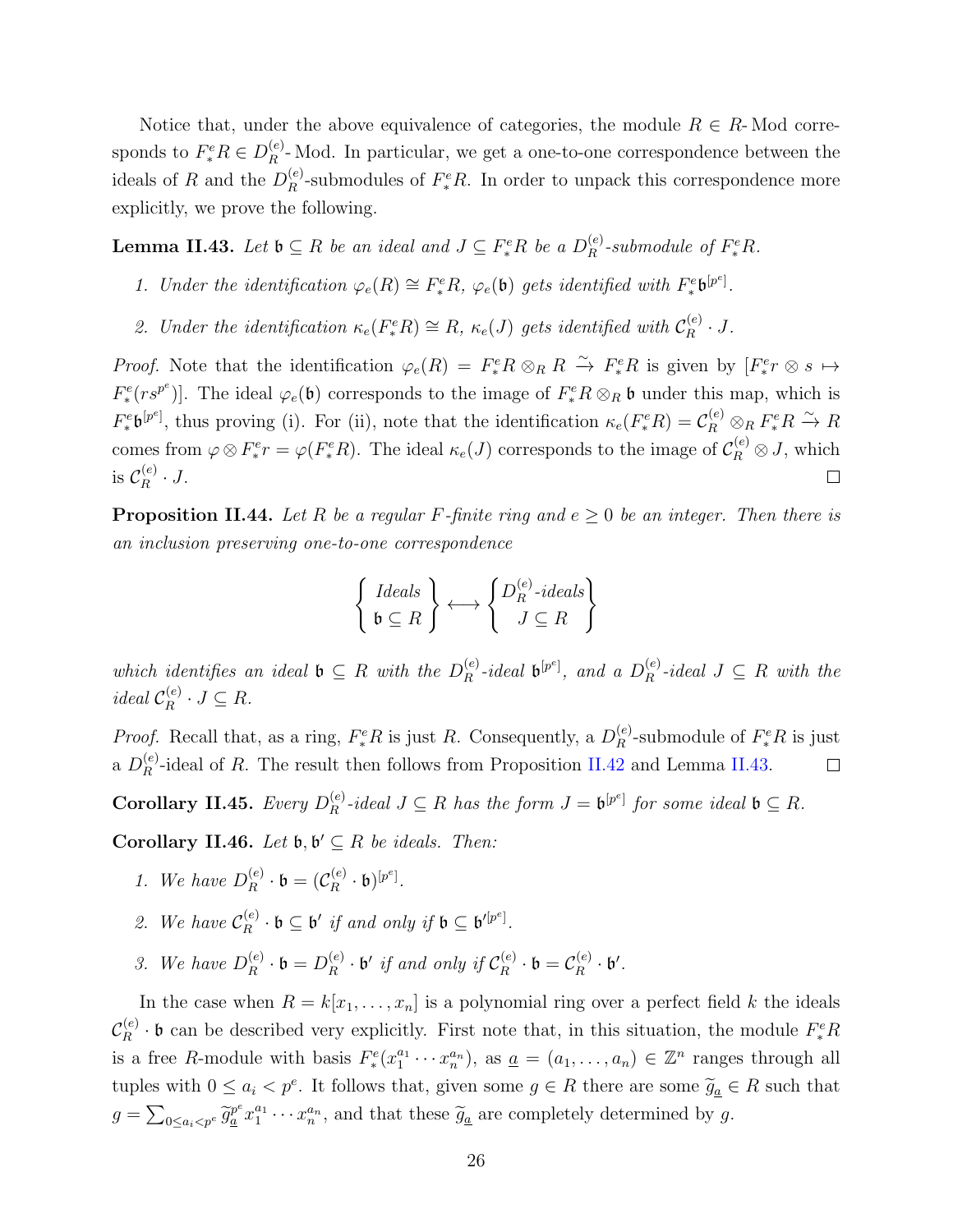<span id="page-34-0"></span>**Proposition II.47.** Let  $R = k[x_1, \ldots, x_n]$  be a polynomial ring over a perfect field  $k$ ,  $\mathfrak{b} =$  $(g_1, \ldots, g_r) \subseteq R$  *be an ideal and*  $e \geq 0$  *be an integer. For each integer*  $1 \leq j \leq r$  *and each* tuple  $\underline{a} = (a_1, ..., a_r) \in \mathbb{Z}^r$  with  $0 \le a_i < p^e$  let  $\widetilde{g}_{j\underline{a}} \in R$  be<br>  $g_j = \sum_{0 \le a_i < p^e} \widetilde{g}_{j\underline{a}}^e x_1^{a_1} \cdots x_n^{a_n}$ . Then<br>  $\mathcal{C}_R^{(e)} \cdot \mathfrak{b} = (\widetilde{g}_{j,\underline{a}} \mid 0 \le j \le r, 0 \le a_i < p^e)$ *let polynomial ring over a perfect field*  $k$ ,  $\mathfrak{b} =$ <br>*leger.* For each integer  $1 \leq j \leq r$  and each<br>*let*  $\widetilde{g}_{ja} \in R$  be the elements of R given by  $g_j = \sum$ ∑ $\begin{aligned} \textbf{g}_r) &\subseteq R\ & = (a_1, \ldots) \ & \sum_{0 \leq a_i < p^e} \widetilde{g}_i \end{aligned}$  $\frac{p^e}{ja^a} x_1^{a_1} \cdots x_n^{a_n}$ . Then

$$
\mathcal{C}_R^{(e)} \cdot \mathfrak{b} = \big(\widetilde{g}_{j,\underline{a}} \mid 0 \le j \le r, 0 \le a_i < p^e\big).
$$

*Proof.* For the inclusion  $(\subseteq)$ , notice that an arbitrary element of b is written in the form  $h = \sum_j h_j g_j = \sum_j$  $\frac{\sin \theta}{\sin \theta}$  $p_e^{e}h_jx_1^{a_1}\cdots x_n^{a_n}$  for some  $h_j \in R$ . Given some  $\psi \in C_R^{(e)}$  we have *Proof.* For the inclusi<br>  $h = \sum_j h_j g_j = \sum_{j,\underline{a}}$ <br>  $\psi(h) = \sum_{j,\underline{a}} \widetilde{g}_{j,\underline{a}} \psi(h_j x)$  $a_1^{a_1} \cdots a_n^{a_n}$ , which is in the right-hand side.

For the inclusion (2), fix some  $0 \leq k \leq r$  and some <u>b</u> with  $0 \leq b_i < p^e$ . Let  $\sigma_b^{(e)} \in \mathcal{C}_R^{(e)}$ be the unique operator with the property that, for all  $\underline{a}$  with  $0 \leq a_i < p^e$ , we have .<br>จท

$$
\sigma_{\underline{b}}^{(e)}(x_1^{a_1}\cdots x_n^{a_n}) = \begin{cases} 1 \text{ if } \underline{a} = \underline{b} \\ 0 \text{ otherwise.} \end{cases}
$$

We then have  $\widetilde{g}_{k,\underline{b}} = \sigma_b^{(e)}$  $\mathcal{L}_{\underline{b}}^{(e)}(g_k) \in \mathcal{C}_R^{(e)} \cdot \mathfrak{b}$ , as required.

Finally, we discuss a few more properties of the ideals  $\mathcal{C}_R^{(e)}$  $\mathfrak{p}_R^{(e)}\cdot \mathfrak{b}.$ 

<span id="page-34-1"></span>**Proposition II.48.** *Let*  $R$  *be a regular*  $F$ *-finite ring and*  $\mathfrak{b} \subseteq R$  *be an ideal. For all integers*  $e, d \geq 0$ *:* 

- *1.* We have  $\mathcal{C}_R^{(e)}$  $\mathcal{C}_R^{(e)} \cdot \mathcal{C}_R^{(d)} \cdot \mathfrak{b} = \mathcal{C}_R^{(e+d)}$  $R^{(e+a)}$   $\cdot$  **b**.
- 2. We have  $\mathcal{C}_R^{(e)}$  $\mathcal{C}_R^{(e)} \cdot \mathfrak{b} = \mathcal{C}_R^{(e+d)}$  $\mathfrak{b}^{(e+d)}$  ·  $\mathfrak{b}^{[p^d]}$ .

*Proof.* For part (i), notice that the left hand side is generated by elements of the form  $\varphi(\psi(g)) = (\varphi \circ \psi)(g)$  where  $\varphi \in \mathcal{C}_R^{(e)}, \psi \in \mathcal{C}_R^{(d)}$  and  $g \in \mathfrak{b}$ . One easily checks that  $\varphi \circ \psi \in \mathcal{C}_R^{(e+d)}$ , and therefore all these elements are in the right hand side.

On the other hand, the right hand side is generated by elements of the form  $\eta(g)$  where  $\eta \in C_R^{(e+d)}$  and  $g \in R$ . Fix an *R*-module splitting  $\sigma: F_*^d R \to R$  of the *d*-th iterated Frobenius  $F^d: R \to F_*^d R$  (which exists by Proposition [II.6](#page-16-1)). We then have  $\eta(g) = (\sigma \circ F^d \circ \eta)(g) =$  $\sigma((F^d \circ \eta)(g))$ . We have  $\sigma \in C_R^{(d)}$ , and we can easily check that  $F^d \circ \eta \in C_R^{(e)}$ ; we conclude that  $\eta(g)$  is in the left hand side.

For part (ii), we first claim that  $\mathcal{C}_R^{(d)}$  $R^{(d)}_R \cdot \mathfrak{b}^{[p^d]} = \mathfrak{b}$ ; the inclusion ( $\subseteq$ ) is clear, and the inclusion  $(2)$  is proved by observing that  $g = \sigma(g^{p^d})$  where  $\sigma$  :  $F_*^d R \to R$  is a splitting of  $F^d$ . Using this claim and part (i) we conclude that  $\mathcal{C}_R^{(e+d)}$  $\mathfrak{b}^{[e+d)}$   $\cdot$   $\mathfrak{b}^{[p^d]} = \mathcal{C}_R^{(e)}$  $\mathcal{C}_R^{(e)} \cdot \mathcal{C}_R^{(d)} \cdot \mathfrak{b}^{[p^d]} = \mathcal{C}_R^{(e)}$  $\mathfrak{p}^{(e)}_R \cdot \mathfrak{b}.$  $\Box$ 

 $\Box$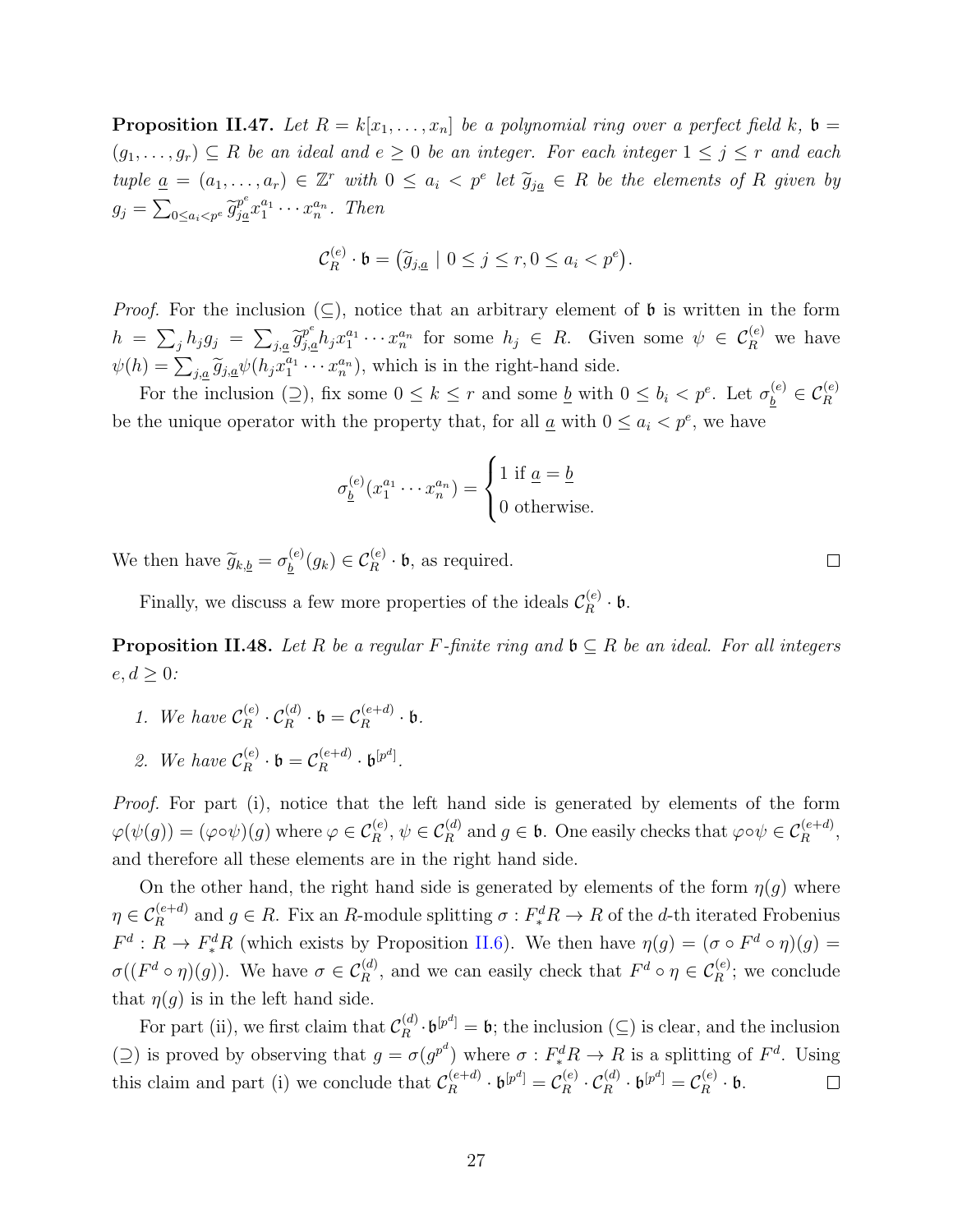Our next goal will be to define, for a given ideal  $\mathfrak{a} \subseteq R$  and a real number  $\lambda \geq 0$ , the test ideal  $\tau(\mathfrak{a}^{\lambda})$ . Although this notion has a rich history which starts in the tight closure theory of Hochster and Huneke, we will try to motivate this notion by using Frobenius descent with the following example.

**Example II.49.** Let  $p = 2$ ,  $R = \mathbb{F}_2[x]$  and pick an element  $f \in R$ . We consider the correspondence of Proposition [II.44](#page-33-1) in the case  $e = 1$ . Under this correspondence, the ideal  $\mathfrak{b}_1 = (f)$  corresponds to the  $D_R^{(1)}$  $R^{(1)}$ -ideal  $J_1 = (f^2)$  and the ideal  $\mathfrak{b}_2 = (f^2)$  corresponds to the  $D_R^{(1)}$  $L_R^{(1)}$ -ideal  $J_2 = (f^4)$ . The ideal  $(f^3)$  is not a  $D_R^{(1)}$  $R^{(1)}$ -ideal in general, but notice that the  $D_R^{(1)}$  $_{R}^{(1)}$ -ideal  $D_{R}^{(1)}$  $L_R^{(1)} \cdot f^3$  sits naturally in between *J*<sub>1</sub> and *J*<sub>2</sub>; let us call it *J*<sub>3/2</sub> for this reason.

Under our correspondence, the chain of  $D_R^{(1)}$  $J_1 \supseteq J_{3/2} \supseteq J_2$  corresponds to a chain of ideals  $(f) \supseteq \mathfrak{b}_{3/2} \supseteq (f^2)$ , where  $\mathfrak{b}_{3/2} = C_R^{(1)}$  $R^{(1)} \cdot f^3$ . The ideal  $\mathfrak{b}_{3/2}$  is the so-called test ideal *τ* (*f* 3*/*2 ) of *f* with exponent 3*/*2 (see Definition [II.50,](#page-35-0) Proposition [II.51\)](#page-35-1). One can compute it easily for some simple examples by using Proposition [II.47;](#page-34-0) for example, for  $f = x$  we get  $\tau(f^{3/2}) = (x)$  and for  $f = x^2$  we get  $\tau(f^{3/2}) = (x^3)$ .

For an arbitrary prime *p* and integer  $e \geq 0$ , the test ideal  $\tau(f^{n/p^e})$  is the ideal that corresponds to the  $D_R^{(e)}$  $_{R}^{(e)}$ -ideal  $D_{R}^{(e)}$  $\binom{e}{R}$  ·  $f^n$  under the correspondence of Proposition [II.44,](#page-33-1) and is therefore given by  $\tau(f^{n/p^e}) = C_B^{(e)}$  $R$ <sup>*e*</sup> *· f*<sup>*n*</sup>. To get a notion of  $\tau(f^{\lambda})$  for an arbitrary  $\lambda \in \mathbb{R}_{\geq 0}$ , a reasonable guess is to approximate  $\lambda$  with some rational number of the form  $n/p^e$ ; for example, $[\lambda p^e]$ . As proved by Blickle, Mustat<sub>i</sub> and Smith  $[BMS08]$  $[BMS08]$  $[BMS08]$ , this approach indeed recovers the test ideal as defined by Hara and Yoshida[[BMS08\]](#page-87-8) and, in fact, works for arbitrary ideals.

<span id="page-35-0"></span>**Definition II.50** ([[BMS08](#page-87-8)]). Let *R* be a regular *F*-finite ring,  $\mathfrak{a} \subseteq R$  be an ideal and  $\lambda \ge 0$ <br>be a real number. The *test ideal*  $\tau(\mathfrak{a}^{\lambda})$  *for*  $\mathfrak{a}$  *with exponent*  $\lambda$  is given by<br> $\tau(\mathfrak{a}^{\lambda}) =$ be a real number. The *test ideal*  $\tau(\mathfrak{a}^{\lambda})$  *for*  $\mathfrak{a}$  *with exponent*  $\lambda$  is given by

$$
\tau(\mathfrak{a}^{\lambda})=\bigcup_{e=0}^{\infty}\mathcal{C}_R^{(e)}\cdot\mathfrak{a}^{\lceil\lambda p^e\rceil}.
$$

We observe that the right-hand side is an increasing union of ideals and, since *R* is noetherian, we have  $\tau(\mathfrak{a}^{\lambda}) = C_R^{(e)}$  $\mathbf{R}^{(e)} \cdot \mathbf{a}^{\lceil \lambda p^e \rceil}$  for some *e* large enough.

When **a** is principal, say  $\mathfrak{a} = (f)$ , we denote  $\tau(\mathfrak{a}^{\lambda})$  by  $\tau(f^{\lambda})$ . We show that for principal ideals we recover the notion discussed above.

<span id="page-35-1"></span>**Proposition II.51.** *Let*  $R$  *be a regular*  $F$ *-finite ring and*  $f \in R$  *be an element. Then for all integers*  $e, n \geq 0$  *we have*  $\mathcal{C}_{R}^{(e)}$  $\frac{(e)}{R} \cdot f^n = \tau(f^{n/p^e}).$ 

*Proof.* Using Proposition [II.48](#page-34-1), we observe that for all  $d \geq 0$  we have

$$
\mathcal{C}_R^{(e)} \cdot f^n = \mathcal{C}_R^{(e)} \cdot \mathcal{C}_R^{(d)} \cdot f^{np^d} = \mathcal{C}_R^{(e+d)} \cdot f^{(n/p^e)p^{e+d}} \qquad \qquad \Box
$$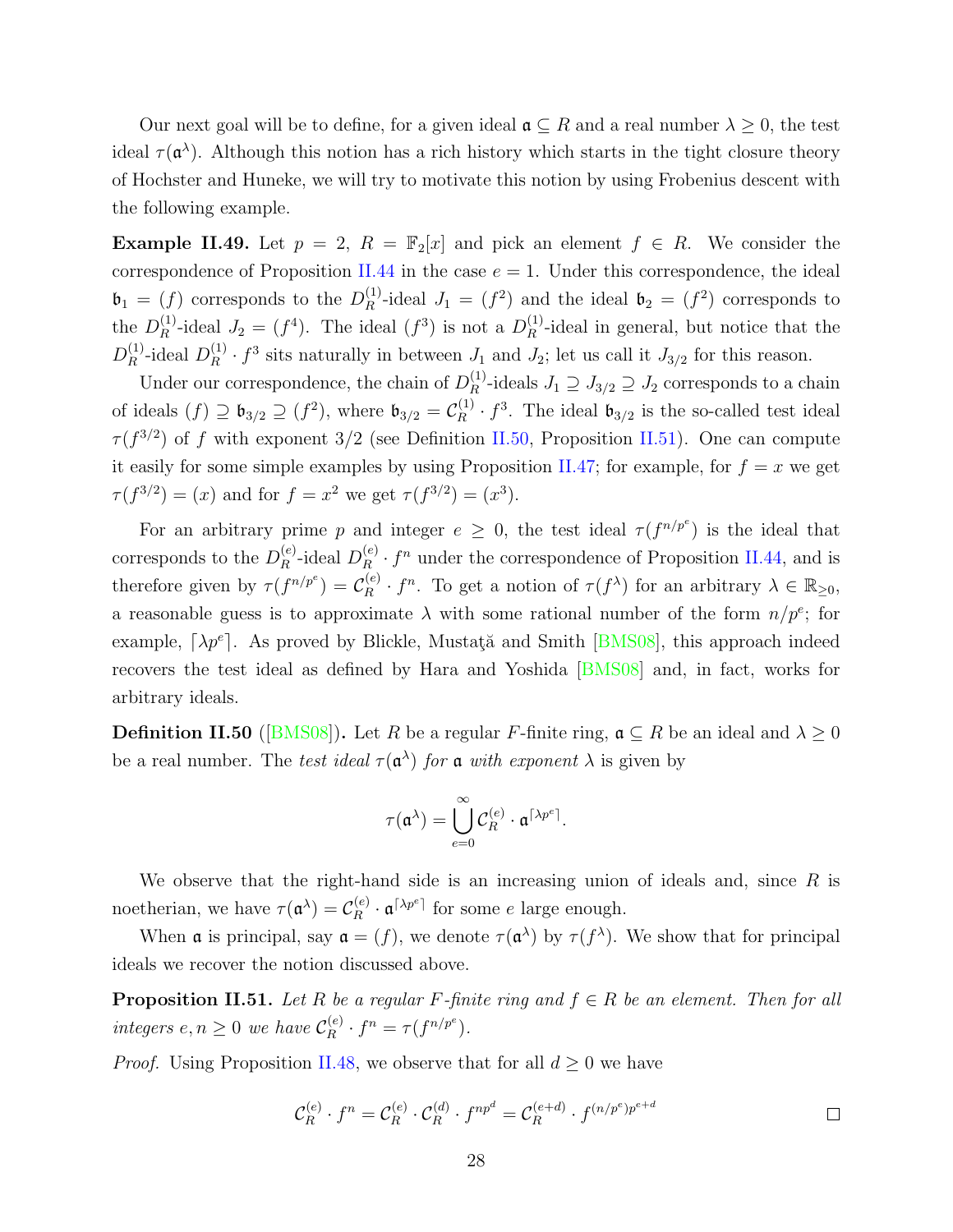If  $\lambda \leq \mu$  then  $\tau(\mathfrak{a}^{\lambda}) \supseteq \tau(\mathfrak{a}^{\mu})$  and, given some  $\lambda \in \mathbb{R}_{\geq 0}$ , there exists some  $\epsilon > 0$  such that  $\tau(\mathfrak{a}^{\lambda}) = \tau(\mathfrak{a}^{\mu})$  for all  $\mu \in [\lambda, \lambda + \epsilon)$  [\[BMS08,](#page-87-0) Cor. 2.16].

<span id="page-36-3"></span>**Definition II.52.** We say  $\lambda$  is an *F*-jumping number of  $\mathfrak{a}$  if for all  $\epsilon > 0$  we have  $\tau(\mathfrak{a}^{\lambda-\epsilon}) \neq 0$  $\tau(\mathfrak{a}^{\lambda})$ . We denote by FJN( $\mathfrak{a}$ ) the set of *F*-jumping numbers of  $\mathfrak{a}$ .

The set of *F*-jumping numbers forms a discrete subset of R*≥*<sup>0</sup> and all *F*-jumping numbers are rational; see [\[BMS08,](#page-87-0) Thm 3. 1] for the case where *R* is essentially of finite type over an *F*-finite field,[[BMS09](#page-87-1), Thm 1.1] for the case of a principal ideal in an arbitrary regular *F*-finite ring, and [\[ST14](#page-90-0), Thm. B] for the general case.

<span id="page-36-0"></span>**Lemma II.53.** *Suppose that*  $a \subseteq R$  *is generated by r elements, and fix an integer*  $e \geq 0$ *. Let*  $n, m \geq 0$  *be integers with*  $n \geq mp^e + (r-1)(p^e-1)$ *. Then we have*  $\mathcal{C}_R^{(e)}$  $\mathfrak{a}^{(e)}_R\cdot\mathfrak{a}^n=\mathfrak{a}^m\;\mathcal{C}^{(e)}_R$  $R^{(e)}$  ·  $\mathfrak{a}^{n - mp^{e}}$ . *Proof.* Observe that if  $\mathfrak{b}, \mathfrak{c} \subseteq R$  are ideals then  $\mathcal{C}_R^{(e)}$  $\mathfrak{c}_R^{(e)} \cdot \mathfrak{b} \mathfrak{c}^{[p^e]} = \mathfrak{c} \; \mathcal{C}_R^{(e)}$  $R_R^{(e)} \cdot \mathfrak{b}$ , and by using Lemma [II.5](#page-16-0) we get

$$
\mathcal{C}_R^{(e)} \cdot \mathfrak{a}^n = \mathcal{C}_R^{(e)} \cdot \mathfrak{a}^{n - mp^e} \mathfrak{a}^{m[p^e]}
$$

$$
= \mathfrak{a}^m \mathcal{C}_R^{(e)} \cdot \mathfrak{a}^{n - mp^e}.
$$

<span id="page-36-2"></span>**Proposition II.54** (Skoda-type theorem). Let R be a regular F-finite ring,  $a \subseteq R$  be an *ideal generated by r elements and λ be a real number. Then:*

- *(i) If*  $\lambda \geq r$  *then*  $\tau(\mathfrak{a}^{\lambda}) = \mathfrak{a} \tau(\mathfrak{a}^{\lambda-1})$ *.*
- *(ii) If*  $\lambda > r$  *is an F*-jumping number for a then so is  $\lambda 1$ *.*

*Proof.* Pick *e* large enough so that  $\tau(\mathfrak{a}^{\lambda}) = C_R^{(e)}$  $\mathcal{L}_R^{(e)} \cdot \mathfrak{a}^{\lceil \lambda p^e \rceil}$  and  $\tau(\mathfrak{a}^{\lambda-1}) = \mathcal{C}_R^{(e)}$  $R^{(e)} \cdot \mathfrak{a}^{[(\lambda-1)p^e]}$ . Part (i) then follows by applying Lemma [II.53](#page-36-0). For part (ii) note that, whenever  $\epsilon > 0$  is small enough so that  $\lambda - \epsilon > r$ , we get

$$
\mathfrak{a}\,\,\tau(\mathfrak{a}^{\lambda-1-\epsilon})=\tau(\mathfrak{a}^{\lambda-\epsilon})\neq\tau(\mathfrak{a}^{\lambda})=\mathfrak{a}\,\,\tau(\mathfrak{a}^{\lambda-1})
$$

and thus  $\tau(\mathfrak{a}^{\lambda-1-\epsilon}) \neq \tau(\mathfrak{a}^{\lambda})$ .

#### <span id="page-36-1"></span>**II.5:** The *V*-filtration on  $D_{R[t]}$

Let *R* be a *B*-algebra,  $\underline{t} = (t_1, \ldots, t_r)$  be a set of variables, and let  $R[\underline{t}] := R[t_1, \ldots, t_r]$  be a polynomial ring over *R*. In this section we collect a few facts about the relationship between  $D_{R|B}$  and  $D_{R|t||B}$  that will be needed later. Let us now point out that we will always work relative to *B*, and hence we omit the subscript " $|B$ " from all notations.

 $\Box$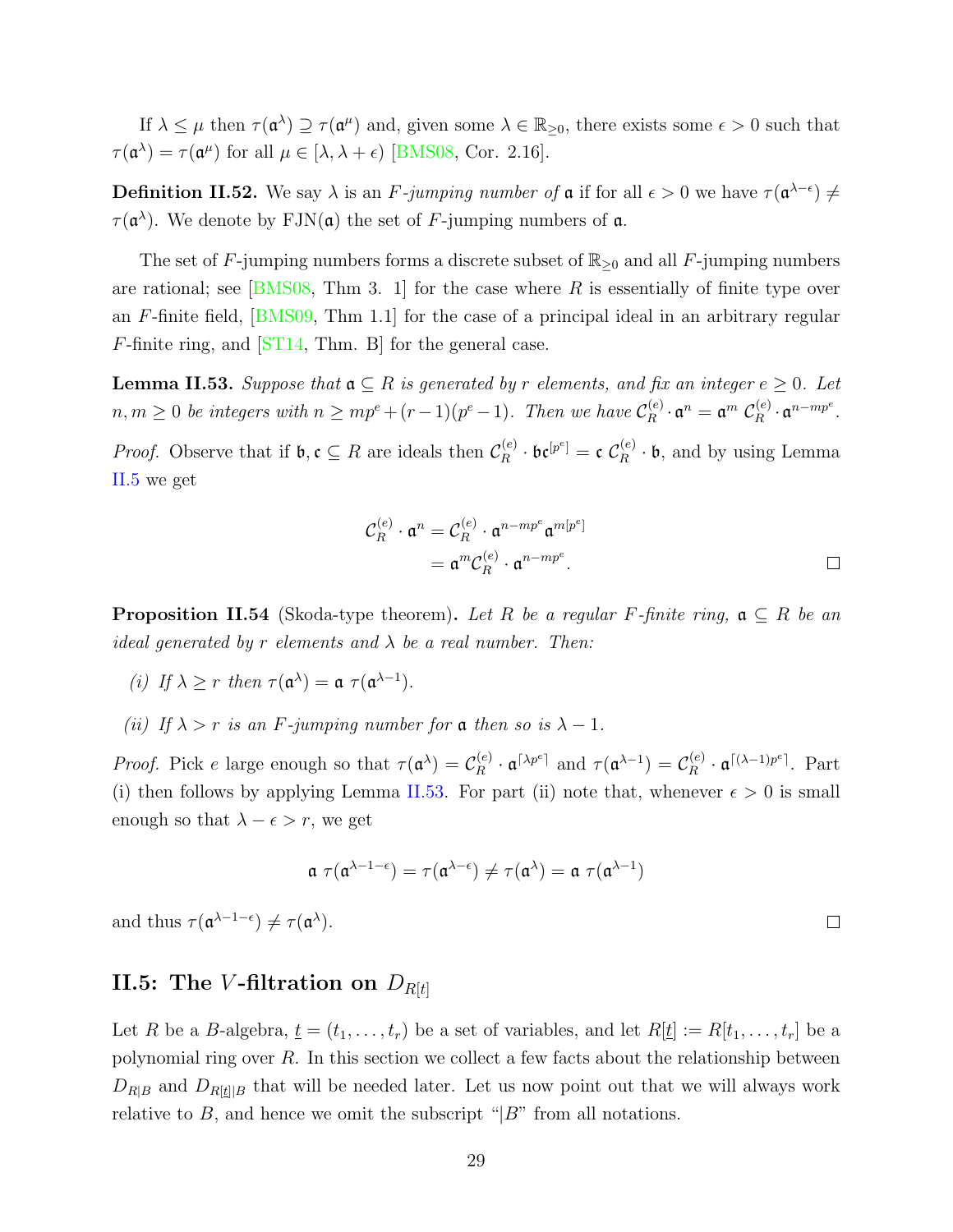We have an algebra isomorphism  $R \otimes_B B[t] \cong R[t]$ , and therefore also an algebra isomorphism We have an algebra isomorphism  $R \otimes_B B$ <br>phism<br> $\Phi : (R \otimes_B R) \otimes_B (B[\underline{t}]$ <br>which sends  $\Phi((r \otimes s) \otimes (f \otimes g)) = rf \otimes sg$ .

$$
\Phi: (R \otimes_B R) \otimes_B (B[\underline{t}] \otimes_B B[\underline{t}]) \xrightarrow{\sim} R[\underline{t}] \otimes_B R[\underline{t}].
$$

We let  $\widetilde{J}_R$  be the expansion of  $J_R$  to  $R[t] \otimes_B R[t]$  via the composition

$$
R \otimes_B R \to (R \otimes_B R) \otimes_B (B[\underline{t}] \otimes_B B[\underline{t}]) \xrightarrow{\Phi} R[\underline{t}] \otimes_B R[\underline{t}],
$$

and similarly we let  $\widetilde{J}_{B[\underline{t}]}$  be the expansion of  $J_{B[\underline{t}]}$ .  $R \otimes_B R \to (R \otimes_B R) \otimes_B R$ <br>and similarly we let  $\widetilde{J}_{B[t]}$  be the expansion<br>**Lemma II.55.** We have  $\widetilde{J}_R + \widetilde{J}_{B[t]} = J_{R[t]}.$ 

<span id="page-37-0"></span>

*Proof.* The inclusion  $(\subseteq)$  is clear. For  $(\supseteq)$  we note that  $J_{R[\underline{t}]}$  is generated by elements of the form  $d(rf)$  for  $r \in R$  and  $f \in B[\underline{t}]$ , and that such an element  $d(rf)$  can be written as

$$
d(rf) = 1 \otimes rf - rf \otimes 1
$$
  
=  $(1 \otimes r)(1 \otimes f) - (r \otimes 1)(f \otimes 1).$ 

 $d(rf) = 1 \otimes rf - rf \otimes 1$ <br>  $= (1 \otimes r)(1 \otimes f) - (r \otimes 1)(f \otimes 1).$ <br>
We have  $1 \otimes r \equiv r \otimes 1 \mod \tilde{J}_R$  and  $1 \otimes f \equiv f \otimes 1 \mod \tilde{J}_{B[t]}$ , and thus  $d(rf) = 0$ We have  $1 \otimes n$ <br>mod  $\widetilde{J}_R + \widetilde{J}_{B[\underline{t}]}$ mod  $\widetilde{J}_R + \widetilde{J}_{B[\underline{t}]}$ .  $\Box$ 

For all integers  $n \geq 0$  we let  $J_{R[\underline{t}]}^{n} \subseteq R[\underline{t}] \otimes_B R[\underline{t}]$  denote the ideal

$$
\subseteq R[\underline{t}] \otimes_B R[\underline{t}] \text{ de}
$$
  

$$
J_{R[\underline{t}]}^{\{n\}} = \widetilde{J}_R^n + \widetilde{J}_{B[\underline{t}]}^n.
$$

By Lemma [II.55](#page-37-0) we conclude that the families of ideal  $\{J_{R[t]}^n\}_{n=0}^\infty$  and  $\{J_{R[t]}^{\{n\}}$  $\{n\}\}_{n=0}$  are cofinal, and therefore we have

$$
D_{R[\underline{t}]} = \bigcup_{n=0}^{\infty} D_{R[\underline{t}]}^{\{n\}}
$$

where

$$
D_{R[\underline{t}]}^{\{n\}} = \{ \varphi \in \text{End}_{B}(R[\underline{t}]) \mid J_{R[\underline{t}]}^{\{n+1\}} \cdot \varphi = 0 \}.
$$

Arguing as in Section [II.2,](#page-17-0) for every  $n \geq 0$  we have an  $R[\underline{t}]$ -module isomorphism

$$
D_{R[\underline{t}]}^{\{n\}} \cong \text{Hom}_{R[\underline{t}]}\left(P_{R[\underline{t}]}^{\{n\}}, R[\underline{t}]\right)
$$

where

$$
P_{R[\underline{t}]}^{\{n\}} = \frac{R[\underline{t}] \otimes_B R[\underline{t}]}{J_{R[\underline{t}]}^{\{n+1\}}}.
$$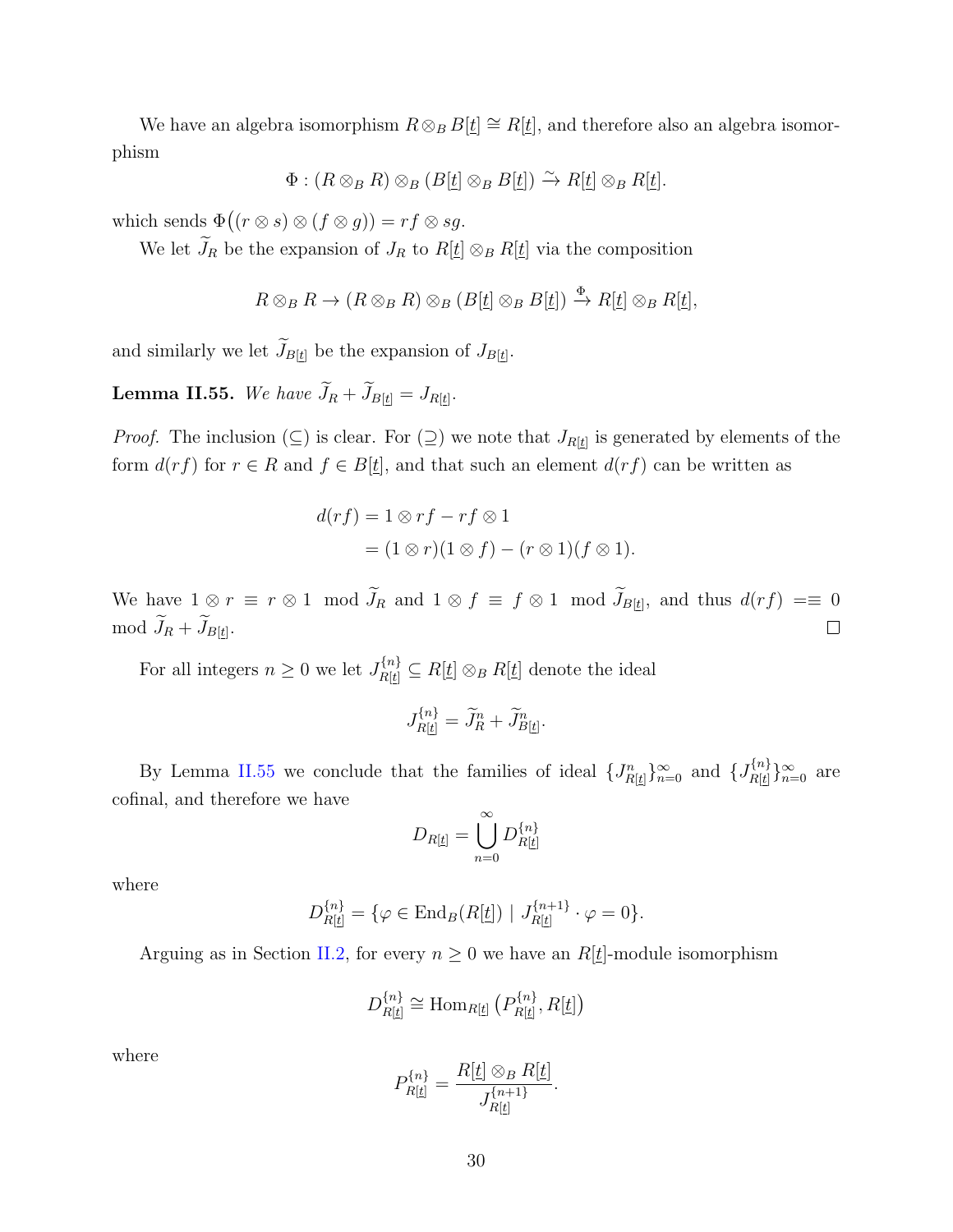Note that  $\Phi$  induces an algebra isomorphism

$$
P_R^n \otimes_B P_{B[\underline{t}]}^n \cong P_{R[\underline{t}]}^{\{n\}}.
$$

<span id="page-38-0"></span>**Lemma II.56.** *Let R and S be B-algebras, W be an R-module, and U and V be S-modules. Suppose one of the following holds:*

- *(1) The module U is finitely generated and free over S, or*
- *(2) The module W is flat over B.*

*Then there is a natural*  $R \otimes_B S$ *-module isomorphism* 

 $W \otimes_B \text{Hom}_S(U, V) \cong \text{Hom}_{R \otimes_B S}(R \otimes_B U, W \otimes_B V)$ 

*which sends*  $w \otimes \varphi$  *to the map*  $[r \otimes u \mapsto rw \otimes \varphi(u)]$ *.* 

*Proof.* Under any of the conditions given we have  $W \otimes_B \text{Hom}_S(U, V) \cong \text{Hom}_S(U, W \otimes_B V)$ and, by the adjunction of extension and restriction of scalars, we have  $\text{Hom}_S(U, W \otimes_B V) \cong$  $\text{Hom}_{R\otimes_B S}(R\otimes_B U, W\otimes_B V)$ . The resulting composition is readily checked to agree with the morphism in the statement.  $\Box$ 

<span id="page-38-1"></span>**Lemma II.57.** *Let R and S be B-algebras, M and N be R-modules, and F and G be Smodules. Assume that F is finitely generated and free over S, and that G is flat over B. Then there is an*  $R \otimes_B S$ *-module isomorphism* 

 $\text{Hom}_R(M, N) \otimes_B \text{Hom}_S(F, G) \cong \text{Hom}_{R \otimes_B S}(M \otimes_B F, N \otimes_B G)$ 

*which sends*  $\varphi \otimes \psi$  *to the map*  $[u \otimes a \mapsto \varphi(u) \otimes \psi(a)]$ *.* 

*Proof.* To declutter notation, let us write " $\otimes_B$ " simply as " $\otimes$ ", and let *T* = *R* $\otimes$ *S*. By using Lemma [II.56](#page-38-0) twice, followed by the tensor-Hom adjunction, we get

$$
\begin{aligned} \text{Hom}_R(M, N) \otimes \text{Hom}_S(F, G) &\cong \text{Hom}_T(R \otimes F, \text{Hom}_R(M, N) \otimes G) \\ &\cong \text{Hom}_T(R \otimes F, \text{Hom}_T(M \otimes S, N \otimes G)) \\ &\cong \text{Hom}_T((R \otimes F) \otimes_T (M \otimes S), N \otimes G). \end{aligned}
$$

Finally, we have a map  $(R \otimes F) \otimes_T (M \otimes S) \to M \otimes F$  given by  $[r \otimes u \otimes v \otimes s \mapsto rv \otimes su]$ and a map  $M \otimes F \to (R \otimes F) \otimes_T (M \otimes S)$  given by  $[v \otimes u \mapsto 1 \otimes u \otimes v \otimes 1]$ . These are mutual inverses, and thus  $(R \otimes F) \otimes_T (M \otimes S) \cong M \otimes F$ .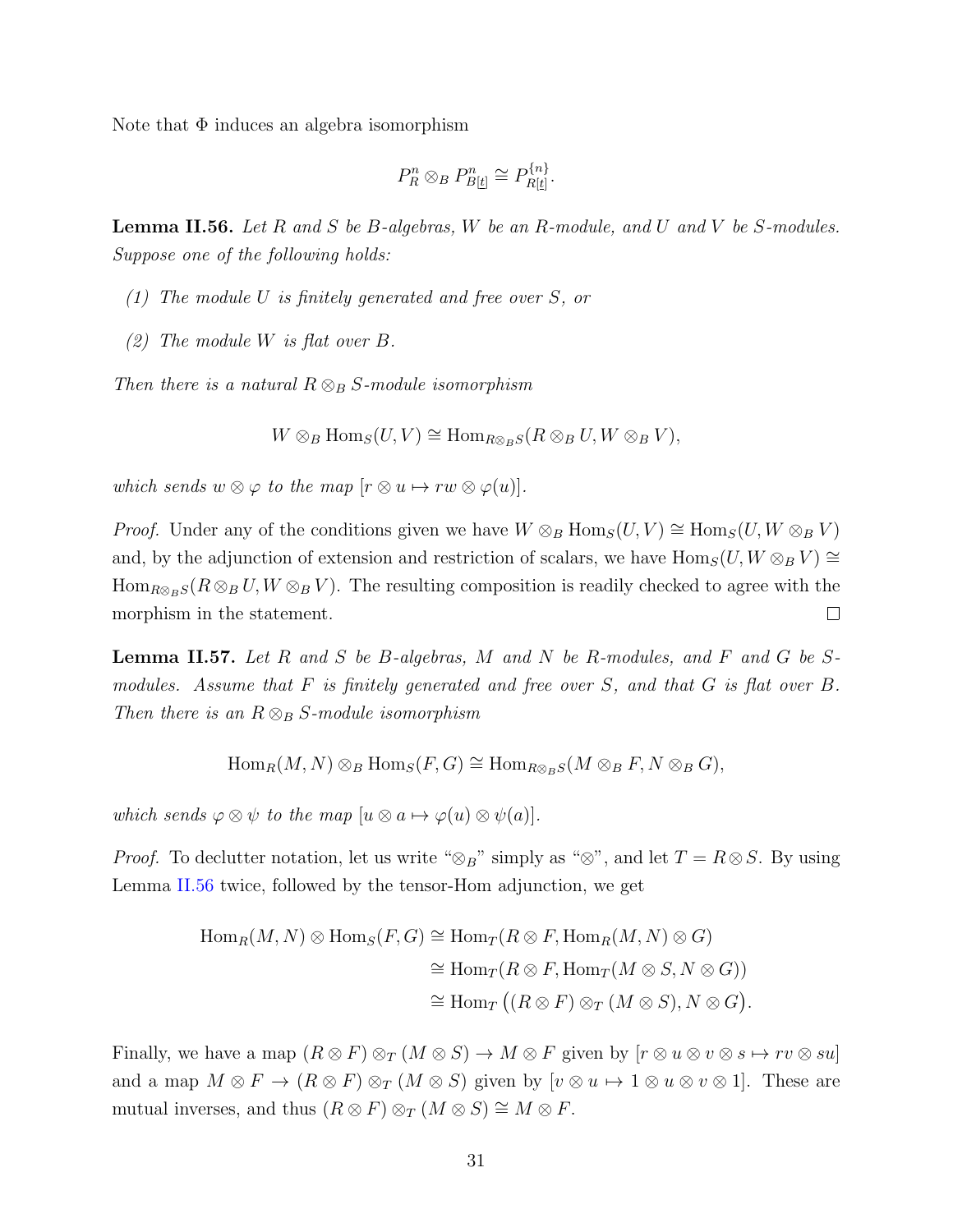The resulting composition is readily checked to agree with the one given in the statement.

 $\Box$ 

Suppose that  $\xi \in D_R$  is a *B*-linear differential operator on *R*. Then  $\xi$  induces an operator Suppose that  $\xi \in D_R$  is a *B*-linear differential operator on *R*. Then  $\xi$  induces an operator<br> $\widetilde{\xi}$  on  $R[\underline{t}]$  given by  $\widetilde{\xi}(s t_1^{a_1} \cdots t_r^{a_r}) = \xi(s) t_1^{a_1} \cdots t_r^{a_r}$  for all  $s \in R$  and  $(a_1, \ldots, a_r) \in \mathbb{Z}_{\geq$ Suppose that  $\xi \in D_R$  is a *B*-linear differential operator on *R*. The  $\widetilde{\xi}$  on  $R[\underline{t}]$  given by  $\widetilde{\xi}(s t_1^{a_1} \cdots t_r^{a_r}) = \xi(s) t_1^{a_1} \cdots t_r^{a_r}$  for all  $s \in R$  and note that  $\widetilde{\xi}$  commutes with multiplication note that  $\tilde{\xi}$  commutes with multiplication by all the variables  $t_i$ , and we therefore have Suppose that  $\xi \in D_R$  is a *B*-linear differential operator on *R*. Then  $\xi$  induces an operator  $\tilde{\xi}$  on  $R[\underline{t}]$  given by  $\tilde{\xi}(s t_1^{a_1} \cdots t_r^{a_r}) = \xi(s) t_1^{a_1} \cdots t_r^{a_r}$  for all  $s \in R$  and  $(a_1, \ldots, a_r) \in \mathbb{Z}_{\geq 0$ *n*+1  $R$   $\cdot$   $\zeta$  –  $\upsilon$  and therefore  $J_R$ conclude that  $J_{R}[i+1]}^{n+1}$  $R[t]$ *s*  $t_1^{a_1} \cdots t_r^{a_r}$  =  $\xi(s) \underline{t_1}^{a_1} \cdots t_r^{a_r}$  for a<br> *r*, if  $\xi$  has order  $\leq n$  then  $J_R^{n+1} \cdot \overline{\xi} = 0$  and, in particular,  $\overline{\xi} \in D$ *{n}*  $R[t]$ <sup>*R*<sub>[t]</sub></sup> is a *B*-linear differential operator on  $R[t]$ .  $S_i \cdot \xi = 0$ . Moreover, if  $\xi$  has order  $\leq n$  then  $J_R^{n+1} \cdot \xi = 0$  and therefore  $J_R^{n+1} \cdot \xi = 0$ . We clude that  $J_{R[\underline{t}]}^{\{n+1\}} \cdot \widetilde{\xi} = 0$  and, in particular,  $\widetilde{\xi} \in D_{R[\underline{t}]}^{\{n\}}$  is a *B*-linear differenti

conclude that  $J_{R[\underline{t}]}^{n+1} \cdot \xi = 0$  and, in particular,  $\xi \in D_{R[\underline{t}]}^{n}$  is a *B*-linear differential operator<br>on  $R[\underline{t}]$ .<br>Similarly, given a differential operator  $\eta \in D_{B[\underline{t}]}$  on  $B[\underline{t}]$ , we get an operator  $\tilde$ *s n*  $R[\underline{t}]$ .<br>*Similarly, gi given by*  $\widetilde{\eta}(s \ t_1^{a_1})$ *<br>*  $\leq n$  *then*  $\widetilde{\eta} \in D$ *{n}*  $\frac{\{n\}}{R[\underline{t}]}.$ 

<span id="page-39-0"></span>**Proposition II.58.** Let R be a B-algebra and  $R[\underline{t}] = R[t_1, \ldots, t_r]$  be a polynomial ring over *R.* The assignment  $\xi \otimes \eta \mapsto \tilde{\xi}$   $\tilde{\eta}$  *gives an algebra isomorphism* 

$$
D_R \otimes_B D_{B[\underline{t}]} \xrightarrow{\sim} D_{R[\underline{t}]}.
$$

*When B is a perfect field of characteristic*  $p > 0$ *, this restricts to isomorphisms* 

$$
D_R^{(e)} \otimes_B D_{B[\underline{t}]}^{(e)} \xrightarrow{\sim} D_{R[\underline{t}]}^{(e)}
$$

*for all*  $e \geq 0$ *.* 

*Proof.* The assignments  $\xi \mapsto \tilde{\xi}$  and  $\eta \mapsto \tilde{\eta}$  respect the multiplication and, given  $\xi \in D_R$  and  $\eta \in D_{B[t]}$ , the operators  $\tilde{\xi}$  and  $\tilde{\eta}$  commute. We conclude that the assignment given in the  $\geq 0.$ <br>ne assignments  $\xi \mapsto \tilde{\xi}$  and  $\eta \mapsto \tilde{\eta}$  respect the multiplication and, given  $\xi \in D_R$  and<br>the operators  $\tilde{\xi}$  and  $\tilde{\eta}$  commute. We conclude that the assignment given in the statement is indeed an algebra homomorphism, and it remains to check that it is bijective.

Recall that the module  $P_{B[\underline{t}]}^n$  is finitely generated and free over *B* (see Example [II.12](#page-19-0)). For every integer  $n \geq 0$  we have the following chain of isomorphisms, where " $\otimes$ " denotes "*⊗B*".

$$
D_R^n \otimes D_{B[\underline{t}]}^n \cong \text{Hom}_R(P_R^n, R) \otimes \text{Hom}_{B[\underline{t}]}(P_{B[\underline{t}]}^n, B[\underline{t}])
$$
  
\n
$$
\cong \text{Hom}_{R[\underline{t}]}(P_R^n \otimes P_{B[\underline{t}]}^n, R[\underline{t}])
$$
  
\n
$$
\cong \text{Hom}_{R[\underline{t}]}(P_{R[\underline{t}]}^{\{n\}}, R[\underline{t}])
$$
  
\n
$$
\cong D_{R[\underline{t}]}^{\{n\}}
$$

This composition is checked to agree with the one given in the statement and, since  $D_{R[t]} =$  $\lim_{n\to\infty}D_{R[\underline{t}]}^{\{n\}}$  $R[t]$  and  $D_R \otimes D_{B[t]} = \lim_{\to n} D_R^n \otimes D_{B[t]}^n$ , the first result follows.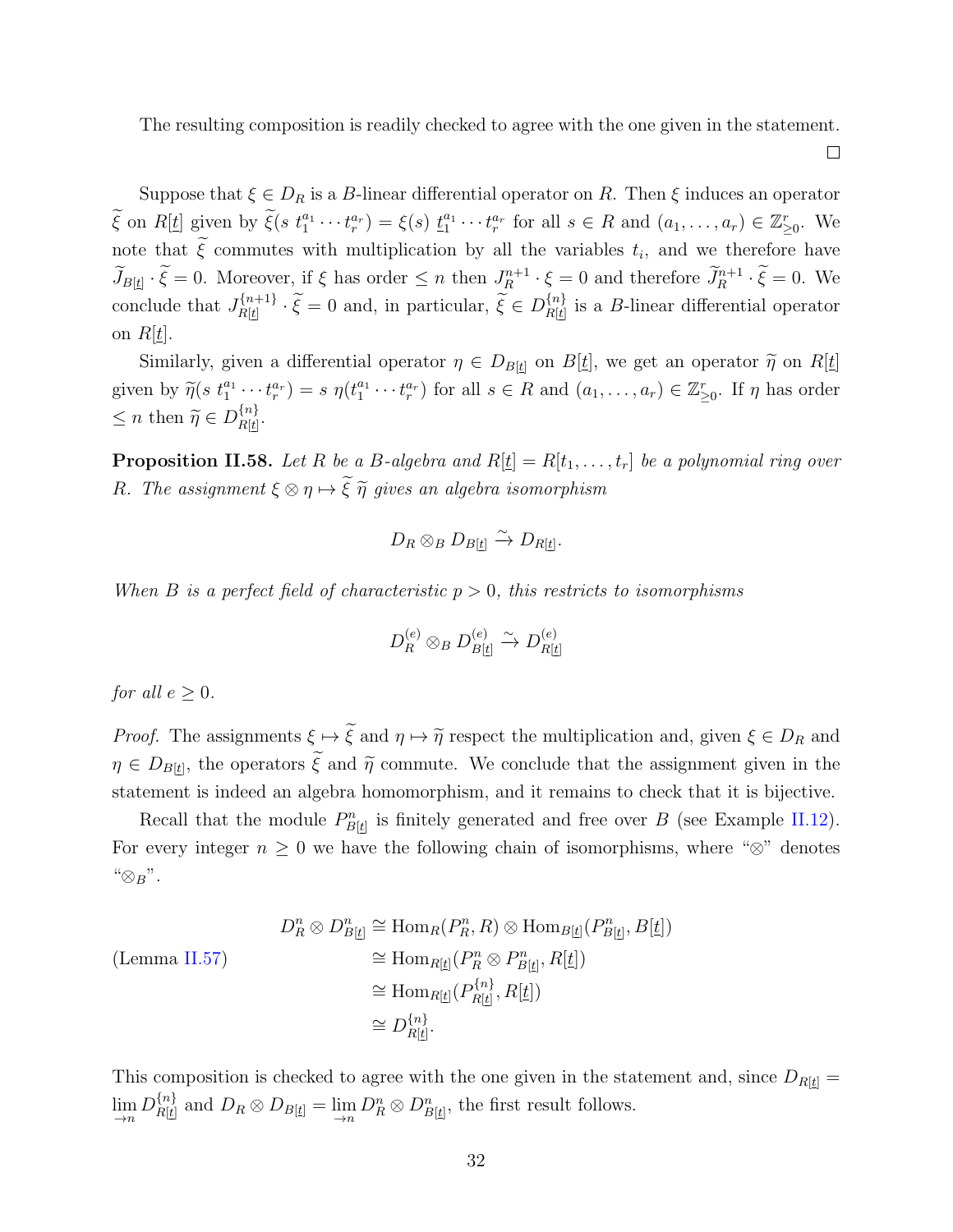Suppose now that *B* is a perfect field of characteristic  $p > 0$ , and let  $e \ge 0$  be an integer. Using Lemma [II.57](#page-38-1) once again, we observe that

$$
\operatorname{Hom}_R(F^e_*R, F^e_*R) \otimes_B \operatorname{Hom}_{B[\underline{t}]}(F^e_*B[\underline{t}], F^e_*B[\underline{t}]) \cong \operatorname{Hom}_{R[\underline{t}]}(F^e_*R \otimes_B F^e_*B[\underline{t}], F^e_*R \otimes_B F^e_*B[\underline{t}])
$$
  

$$
\cong \operatorname{Hom}_{R[\underline{t}]}(F^e_*R[\underline{t}], F^e_*R[\underline{t}]),
$$

 $\stackrel{(e)}{B[t]}\stackrel{\sim}{\rightarrow}D_{R[t]}^{(e)}$ which yields an isomorphism  $D_R^{(e)} \otimes_B D_{B|t}^{(e)}$  $R[t]$ . We then check that this isomorphism agrees with the one in the statement.  $\Box$ 

**Definition II.59.** Let *I* denote the ideal  $I = (t_1, \ldots, t_r) \subseteq R[\underline{t}]$ . For every  $i \in \mathbb{Z}$  we denote

$$
V^i D_{R[\underline{t}]} = \{ \xi \in D_{R[\underline{t}]} \mid \xi \cdot I^j \subseteq I^{j+i} \text{ for all } j \in \mathbb{Z} \},
$$

where we adopt the convention that  $I^j = R[\underline{t}]$  for all  $j \leq 0$ . The filtration  $\{V^i D_{R[\underline{t}]}\}_{i \in \mathbb{Z}}$  on  $D_{R[t]}$  is called the *V -filtration on*  $D_{R[t]}$  *with respect to I*.

The goal for the remainder of this section is to prove that the *V* -filtration admits another description in terms of degrees. ⊕

We give  $R[\underline{t}]$  the grading that places  $R$  in degree zero and gives each variable  $t_i$  degree 1. Given some integer *d* we let  $(R[\underline{t}])_d$  denote the set of homogeneous elements of degree *d*, and we let  $R[\underline{t}]_{\geq d} = \bigoplus_{i=d}^{\infty} R[\underline{t}]_i$ ; in particular, we have  $I^j = R[\underline{t}]_{\geq j}$  for all integers *j*.

This grading on  $R[\underline{t}]$  induces a grading on  $R[\underline{t}]\otimes_B R[\underline{t}]$ , in which deg(1 $\otimes t_i$ ) = deg( $t_i \otimes 1$ ) = 1. For all integers  $n \geq 0$ , the ideal  $J_{R}[n+1]}^{n+1}$  $R[t]$ <sup>{n+1}</sup> is homogeneous with respect to this grading, and thus  $P_{R[i]}^{\{n\}}$  $R[t]$  acquires an induced grading, which makes it a graded  $R[t]$ -module.  $\frac{1}{1}$ 

Given an integer *d* we let  $\text{Hom}_{R[\underline{t}]}(P_{R[\underline{t}]}^{\{n\}})$  $R[t]$ ,  $R[t]$ )<sup>*d*</sup> denote the *R*[<u>*t*]</u>-module homomorphisms  $\varphi: P_{R[t]}^{n} \to R[t]$  which are homogeneous of degree *d*; that is, those for which  $\varphi((P_{R[t]}^{n})$  $\left(\frac{R[t]}{R[t]}\right)_i$ ) ⊆  $R[t]_{i+d}$ .  $(e^{(-1/2)(n-1)}e^{(-1/2n-1)})$ 

**Lemma II.60.** *We have*

$$
\operatorname{Hom}_{R[\underline{t}]}\left(P_{R[\underline{t}]}^{\{n\}},R[\underline{t}]\right)=\bigoplus_{d\in\mathbb{Z}}\operatorname{Hom}_{R[\underline{t}]}\left(P_{R[\underline{t}]}^{\{n\}},R[\underline{t}]\right)_d,
$$

and thus  $\text{Hom}_{R[\underline{t}]}(P_{R[t]}^{\{n\}})$  $R[\underline{t}]$ ,  $R[\underline{t}]$ ) *is a graded*  $R[\underline{t}]$ -module.  $\overline{a}$ 

*Proof.* When  $R = B$  the statement follows because  $P_{B[t]}^{\{n\}} = P_{B[t]}^n$  is finitely generated and free over *B* (Example [II.12\)](#page-19-0). In general, we have a graded  $R[\underline{t}]$ -module isomorphism

$$
\operatorname{Hom}_{R[\underline{t}]} \left( P_{R[\underline{t}]}^{\{n\}}, R[\underline{t}]\right) \cong \operatorname{Hom}_R(P_R^n, R) \otimes_B \operatorname{Hom}_{B[\underline{t}]} (P_{B[\underline{t}]}^n, B[\underline{t}])
$$

(see proof of Proposition [II.58](#page-39-0)), and the statement follows from the  $R = B$  case.

 $\Box$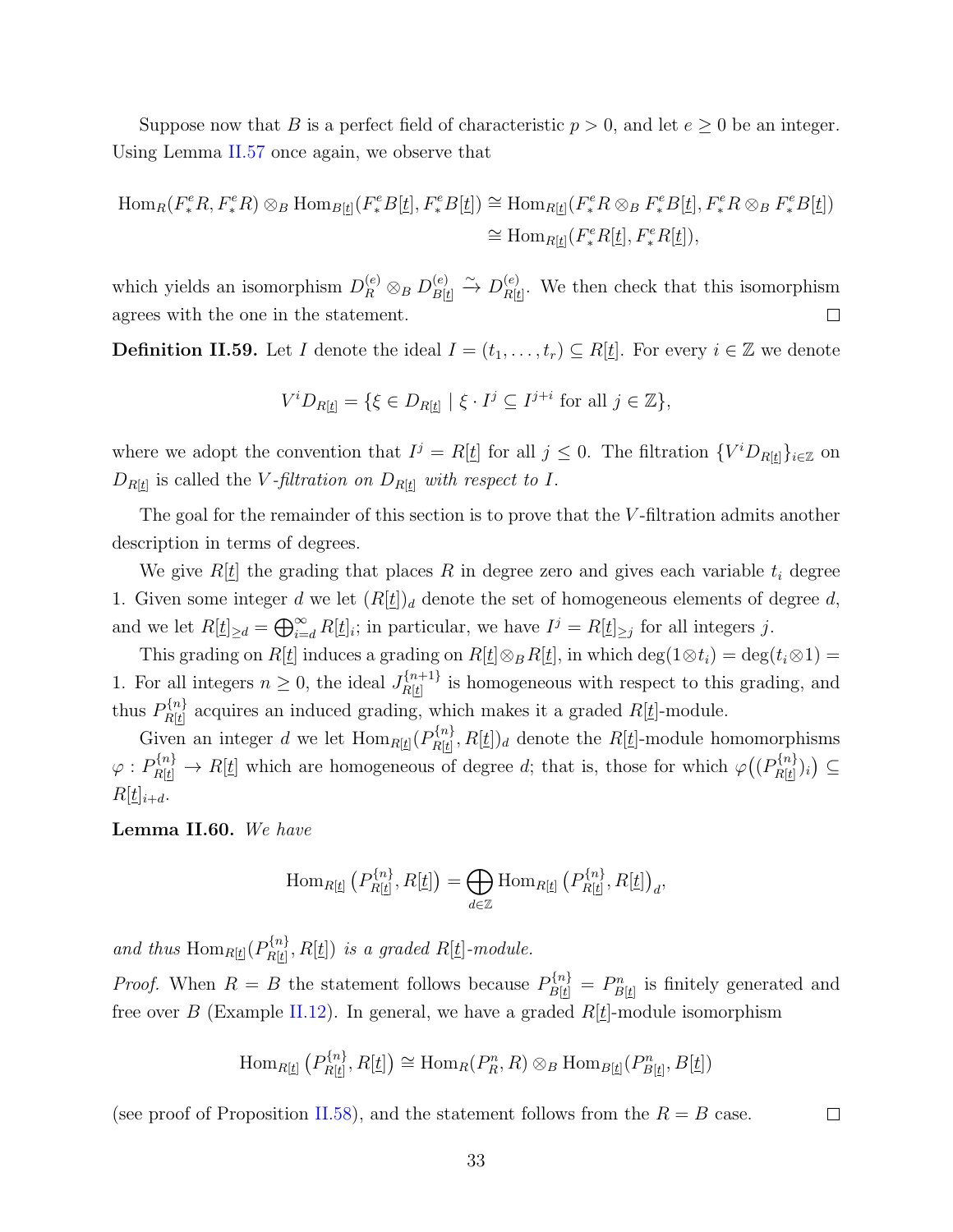Given integers *d* and *n* with  $n \geq 0$ , we let  $(D_{R}[i]$  $\binom{\{n\}}{R[\underline{t}]}\{d}$  denote the image of  $\mathrm{Hom}_{R[\underline{t}]}\left(P_{R[\underline{t}]}^{\{n\}}\right)$  $R[\underline{t}]$ <sup>, *R*[<u>t]</u>)<sub></sub></sup> *d* along the isomorphism  $\text{Hom}_{R[\underline{t}]} (P_{R[t]}^{\{n\}})$  $D^{\{n\}}_{R[\underline{t}]}\,,R[\underline{t}]\bigr)\;\cong\; D^{\{n\}}_{R[\underline{t}]}\,.$  $R[t]$ , and we let  $(D_{R[t]})_d = \bigcup_{d=0}^{\infty} (D_{R[t]}^{\{n\}})$  $\frac{\{n\}}{R[\underline{t}]}\bigg) d\cdot$ Given an integer *i*, we write  $(D_{R[t]})_{\geq i}$  for  $(D_{R[t]})_{\geq i} = \bigoplus_{d=1}^{\infty}$  $\sum_{d=i}^{\infty} (D_{R[\underline{t}]})_d$ .

<span id="page-41-0"></span>**Lemma II.61.** *For all integers d:*

*1. We have*

$$
(D_{R[\underline{t}]})_d = \{ \xi \in D_{R[\underline{t}]} \mid \xi \cdot R[\underline{t}]_j \subseteq R[\underline{t}]_{j+d} \text{ for all } j \in \mathbb{Z} \}.
$$

- 2. *The decomposition*  $D_{R[\underline{t}]} = \bigoplus_{d \in \mathbb{Z}} (D_{R[\underline{t}]})_d$  *makes*  $D_{R[\underline{t}]}$  *into a* Z-graded noncommutative *ring.*
- *3. The isomorphism*  $D_R ⊗_B D_{B[t]} ⊕ D_{R[t]}$  *of Proposition [II.58](#page-39-0) induces an isomorphism*  $D_R \otimes_B (D_{B[\underline{t}]})_d \xrightarrow{\sim} (D_{R[\underline{t}]})_d$ .

*Proof.* For part (i), suppose that  $\xi \in D_{R[t]}$  is a differential operator. Pick *n* large enough so that  $\xi \in D_{R[t]}^{\{n\}}$  $R[t]$  and let us denote by  $\xi'$  :  $P_{R[t]}^{\{n\}} \to R[t]$  be the corresponding  $R[t]$ -linear map (we recall that the correspondence is given by  $\xi(r) = \xi'(1 \otimes r)$ ). Since we view  $P_{R}[n]$  $\frac{R[t]}{R[t]}$  as an *R*[*t*]-module via the left structure, *ξ*' is homogeneous of degree *d* if and only if  $\xi'(1 \otimes R[\underline{t}]_j) \subseteq$  $R[\underline{t}]_{j+d}$  for all  $j \in \mathbb{Z}$ , and the result follows.

For part (ii), we only need to check that for all integers  $d_1, d_2$  we have  $(D_{R[\underline{t}]})_{d_1}(D_{R[\underline{t}]})_{d_2} \subseteq$  $(D_{R[\underline{t}]})_{d_1+d_2}$ , which follows from the description given in part (i).

For part (iii), we note that the image of *D<sup>R</sup>* in *DR*[*t*] consists of operators of degree zero, and that the image of  $(D_{B[t]})_d$  consists of operators of degree *d*. We conclude that the isomorphism  $D_R \otimes_B D_{B[\underline{t}]} \stackrel{\sim}{\to} (D_{R[\underline{t}]} )$  decomposes as a direct sum of maps  $D_R \otimes_B (D_{B[\underline{t}]})_d \to$  $(D_{R[t]})_d$ , each of which must be an isomorphism.  $\Box$ 

<span id="page-41-1"></span>**Proposition II.62.** Let R be a B-algebra and  $R[\underline{t}] = R[t_1, \ldots, t_r]$  be a polynomial ring over *R. Then:*

- *1. For all integers i we have*  $V^iD_{R[\underline{t}]} = (D_{R[\underline{t}]})_{\geq i}$ *.*
- 2. For all integers  $i \geq 0$  we have  $V^i D_{R[\underline{t}]} = (D_{R[\underline{t}]})_0$   $I^i$ .

*Proof.* We start with part (i). Suppose  $\xi \in D_{R[\underline{t}]}$  is a differential operator. By definition,  $\xi$ is in  $V^iD_{R[\underline{t}]}$  if and only if  $\xi \cdot R[\underline{t}]_{\geq j} \subseteq R[\underline{t}]_{\geq i+j}$  for all integers j. We conclude that if  $\xi$  if homogeneous of degree  $\geq i$ , then  $\xi \in V^iD_{R[\underline{t}]}$ . Conversely, suppose that  $\xi \in V^iD_{R[\underline{t}]}$ , and let  $\xi = \sum_{d} \xi_d$  where  $\xi_d$  is homogeneous of degree *d*. Observe that if  $g \in R[\underline{t}]$  is homogeneous of degree k then  $\xi_d \cdot g$  is the degree  $d+k$  homogeneous component of  $\xi \cdot g$ . Since  $\xi \cdot g \in R[\underline{t}]_{\geq i+k}$ , we conclude that  $\xi_d = 0$  whenever  $d < i$ .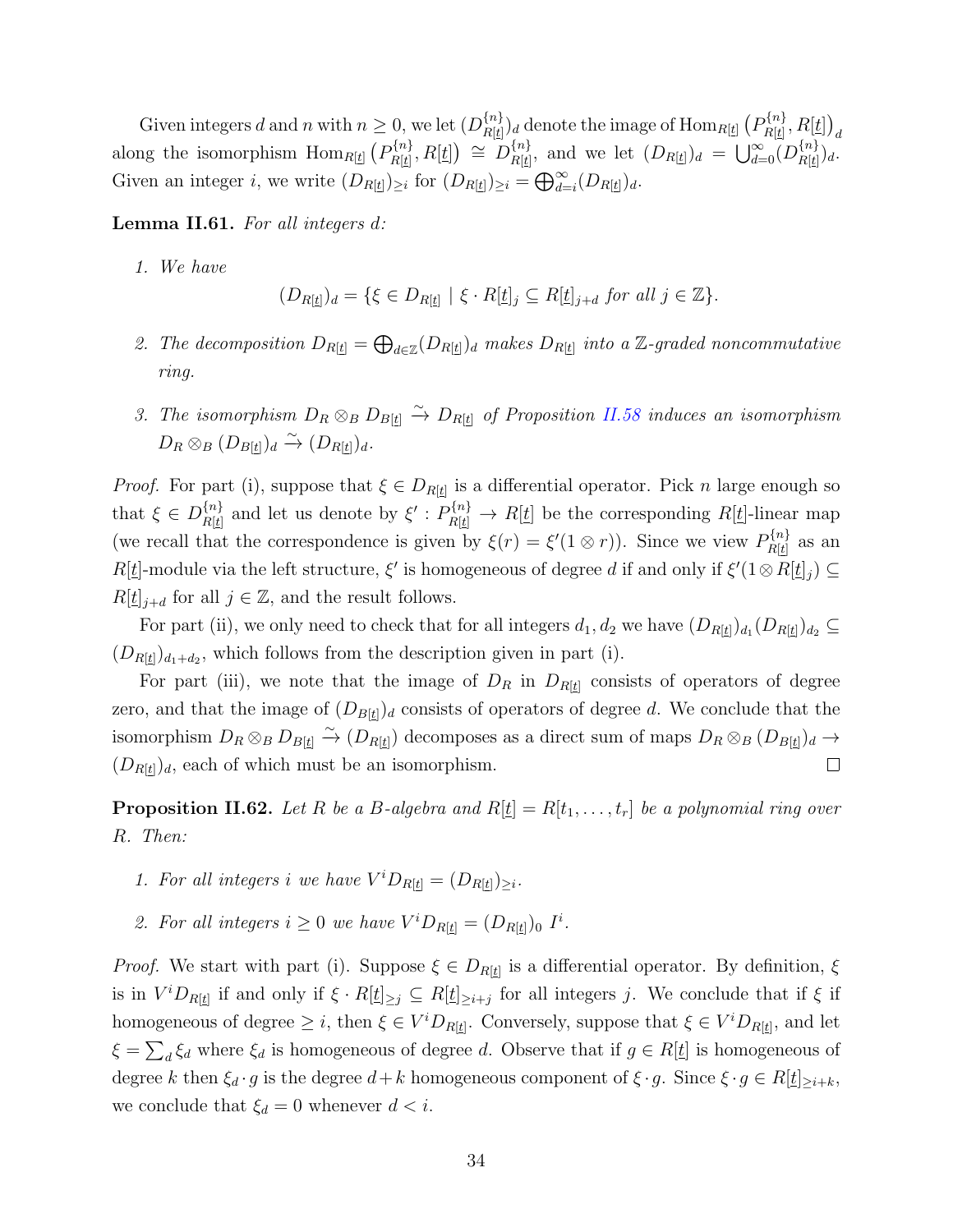For part (ii), it suffices to prove that  $(D_{R[t]})_i = (D_{R[t]})_0 \cdot R[t]_i$ , where the inclusion  $(2)$ is clear. By using Lemma [II.61](#page-41-0) we reduce to the case where  $R = B$ , and we then prove the claim by induction on the order, with the case of order zero being clear.

Pick an integer  $n > 0$ . Recall that the module  $P_{B[t]}^n$  is free over *B* in the basis  $dt_1^{a_1} \cdots dt_r^{a_r}$ where  $\underline{a} = (a_1, \ldots, a_r) \in \mathbb{Z}^r$  ranges along all tuples with  $0 \leq a_i \leq n$  (Example [II.12](#page-19-0)). For all such tuples <u>a</u> we denote by  $\underline{\partial}^{[\underline{a}]} \in \text{Hom}_{B[\underline{t}]}(P_{B[\underline{t}]}^n, B[\underline{t}])$  be the dual of  $dt_1^{a_1} \cdots dt_r^{a_r}$ ; the module  $\text{Hom}_{B[\underline{t}]}(P_{B[\underline{t}]}^n, B[\underline{t}])$  is then generated by the  $\underline{\partial}^{[\underline{a}]}$  and, in particular, it is generated by homogeneous elements of nonpositive degree. We thus have  $(D_{R[\underline{t}]}^n)_i = R[\underline{t}]_i(D_{R[\underline{t}]}^n)_0$ , and thus we need to show that  $R[\underline{t}]_i(D_{R[\underline{t}]}^n)_0 \subseteq (D_{R[\underline{t}]})_0R[\underline{t}]_i$ .

Hence suppose that  $g \in R[\underline{t}]_i$  and that  $\xi \in (D_{R[\underline{t}]}^n)_0$ , and observe that  $g\xi = \xi g - [\xi, g]$ . On the one hand, we have  $\xi g \in (D_{R[\underline{t}]})_0 R[\underline{t}]_i$  and, on the other hand, we have that  $[\xi, g] \in (D_{R[\underline{t}]}^{n-1})_0$  $\frac{n-1}{R[\underline{t}]}$ )<sub>*i*</sub>. By the induction hypothesis, we have  $[\xi, g] \in (D_{R[\underline{t}]})_0 R[\underline{t}]_i$  and hence we are done.  $\Box$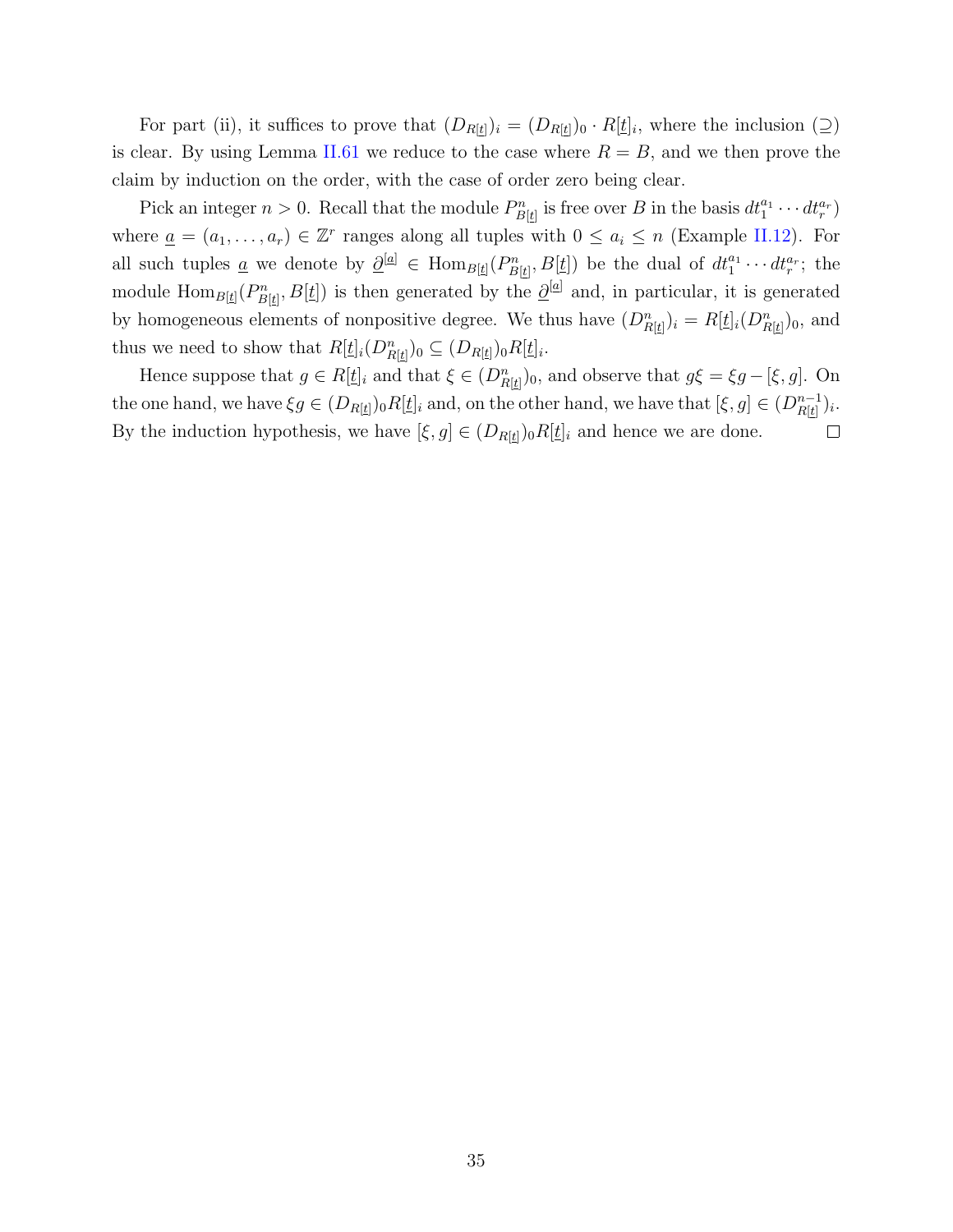# <span id="page-43-1"></span>**CHAPTER III** The Algebra  $C(\mathbb{Z}_p, \mathbb{F}_p)$  and its Modules

Over C, the Bernstein-Sato polynomial is the minimal polynomial of an operator *s* on a certain module  $N_a$ ; in other words, we see  $N_a$  as a  $\mathbb{C}[s]$ -module where *s* acts by the operator *s*, and the Bernstein-Sato polynomial is the monic generator of  $Ann_{\mathbb{C}[s]}(N_a)$  (see Section [IV.1](#page-50-0)). In characteristic  $p > 0$  the role of  $\mathbb{C}[s]$  is not played by  $\mathbb{F}_p[s]$ , but rather by the algebra  $C(\mathbb{Z}_p, \mathbb{F}_p)$  of continuous functions from  $\mathbb{Z}_p$  to  $\mathbb{F}_p$ . In this chapter we collect a few general facts about this algebra, some of which already appears in Bitoun's previous work [\[Bit18](#page-87-2)]. We begin with the definition.

**Definition III.1.** Let  $\varphi : \mathbb{Z}_p \to \mathbb{F}_p$  be a function<sup>1</sup>. Given an integer  $e \geq 0$ , we say that  $\varphi$  is *continuous of level e* if  $\varphi(\alpha) = \varphi(\beta)$  whenever  $\alpha \equiv \beta \mod p^e \mathbb{Z}_p$ . We say that  $\varphi$  is *continuous* if it is continuous of level *e* for some  $e \geq 0$ . We denote by  $C^e(\mathbb{Z}_p, \mathbb{F}_p)$  the algebra of continuous **Definition III.1.** Let  $\varphi : \mathbb{Z}_p \to \mathbb{F}_p$  be a function<sup>1</sup>. Given an integer  $e \ge 0$ , we say that  $\varphi$  is *continuous of level e* if  $\varphi(\alpha) = \varphi(\beta)$  whenever  $\alpha \equiv \beta \mod p^e \mathbb{Z}_p$ . We say that  $\varphi$  is *continuous* i

Note that  $\varphi : \mathbb{Z}_p \to \mathbb{F}_p$  is continuous in the above sense if and only if it is continuous as a map of topological spaces, where  $\mathbb{Z}_p$  has the *p*-adic topology and  $\mathbb{F}_p$  has the discrete topology.

The algebra structure of  $C(\mathbb{Z}_p, \mathbb{F}_p)$  (resp.  $C^e(\mathbb{Z}_p, \mathbb{F}_p)$ ) is given by pointwise addition and multiplication; that is, given  $\varphi, \psi \in C(\mathbb{Z}_p, \mathbb{F}_p)$  (resp.  $C^e(\mathbb{Z}_p, \mathbb{F}_p)$ ), we have  $(\varphi + \psi)(\alpha) =$  $\varphi(\alpha) + \psi(\alpha)$  and  $(\varphi\psi)(\alpha) = \varphi(\alpha)\psi(\alpha)$  for all  $\alpha \in \mathbb{Z}_p$ .

<span id="page-43-0"></span>**Remark III.2.** Bhatt has given us an observation which proves and generalizes many of the results in this chapter; we paraphrase this observation as follows. Given a profinite set *X* (e.g.  $X = \mathbb{Z}_p$ ) we let  $C(X, \mathbb{F}_p)$  denote the algebra of continuous functions from *X* to  $\mathbb{F}_p$ , where  $\mathbb{F}_p$  has the discrete topology. When *X* is finite, *X* also has the discrete topology, and therefore  $C(X, \mathbb{F}_p)$  consists of all functions from X to  $\mathbb{F}_p$  and, in particular, there is a natural homeomorphism  $X \cong Spec(C(X, \mathbb{F}_p))$ . More generally, if  $(X_i)$  is a diagram of finite discrete spaces with inverse limit *X*, we get a homeomorphism  $X \cong \lim_{\leftarrow} \text{Spec}(C(X_i, \mathbb{F}_p))$  (where

<sup>&</sup>lt;sup>1</sup>We do not assume that  $\varphi$  is additive, or that it respects any algebraic structure.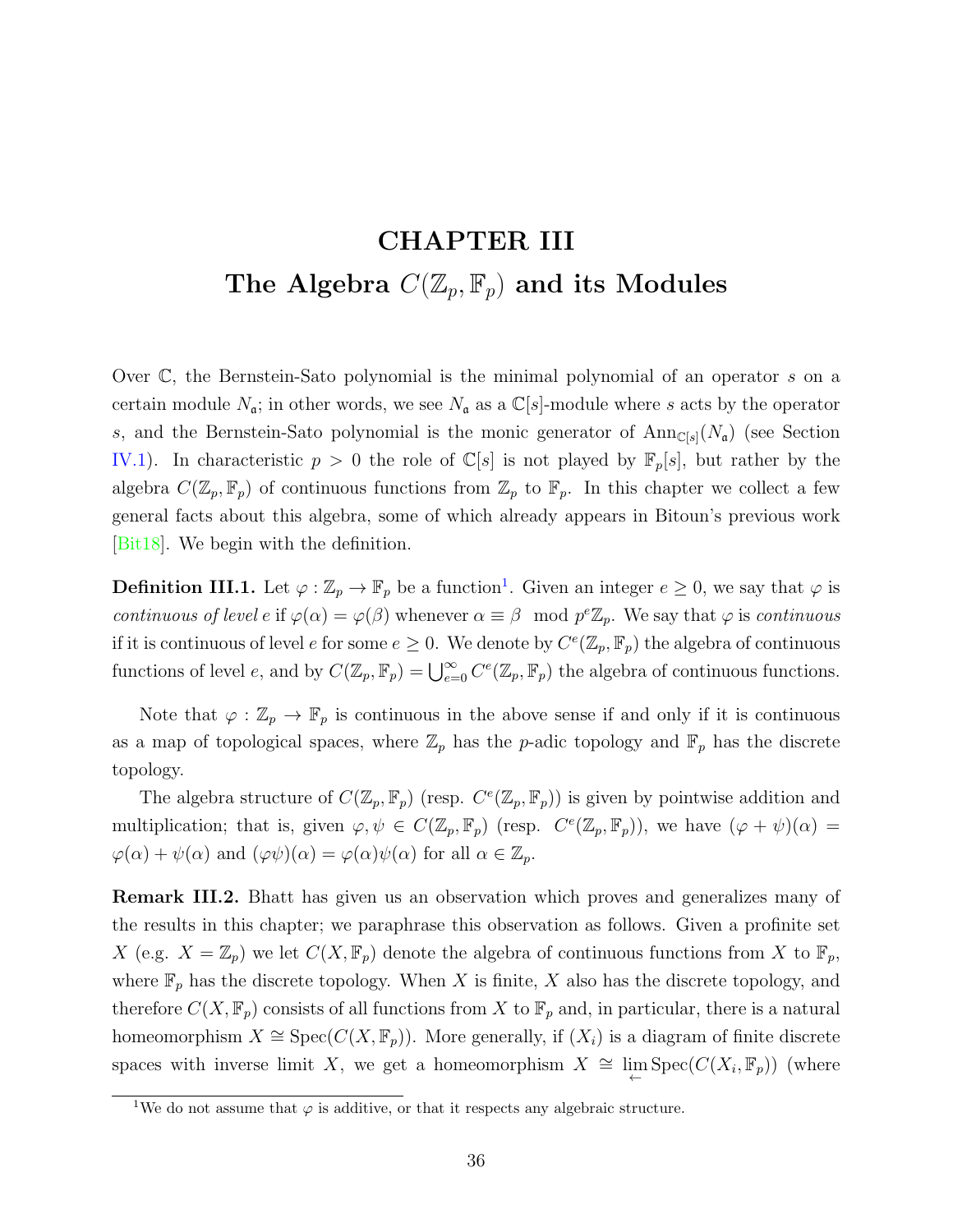the inverse limit is taken in the category of topological spaces) and, since the natural map  $Spec(C(X, \mathbb{F}_p)) \to \lim_{\leftarrow} Spec(C(X_i, \mathbb{F}_p))$  is also a homeomorphism, we get a homeomorphism *X*  $\cong$  Spec(*C*(*X,*  $\mathbb{F}_p$ )) for every profinite set *X*. If we equip *X* with the constant sheaf  $\mathbb{F}_p$ associated to  $\mathbb{F}_p$  we see, by comparing stalks, that the homeomorphism  $X \cong \operatorname{Spec}(C(X, \mathbb{F}_p))$ becomes an isomorphism of locally ringed spaces.

Let us explain how the algebra  $C(\mathbb{Z}_p, \mathbb{F}_p)$  arises in rings of differential operators. Let  $\underline{t} = (t_1, \ldots, t_r)$  be a set of variables and consider the polynomial ring  $\mathbb{F}_p[\underline{t}] = \mathbb{F}_p[t_1, \ldots, t_r].$ Let us explain how the algebra  $C(\mathbb{Z}_p, \mathbb{F}_p)$  arises in rings of differential operators. Let  $\underline{t} = (t_1, \ldots, t_r)$  be a set of variables and consider the polynomial ring  $\mathbb{F}_p[\underline{t}] = \mathbb{F}_p[t_1, \ldots, t_r]$ .<br>Given a fun Let us explain how the algebra  $C(\mathbb{Z}_p, \mathbb{F}_p)$  arises in rings  $\underline{t} = (t_1, \ldots, t_r)$  be a set of variables and consider the polynom<br>Given a function  $\varphi : \mathbb{Z}_p \to \mathbb{F}_p$  we let  $\widetilde{\varphi} : \mathbb{F}_p[\underline{t}] \to \mathbb{F}_p[\underline{t}]$  Given a function  $\varphi : \mathbb{Z}_p \to \mathbb{F}_p$  we let  $\widetilde{\varphi} : \mathbb{F}_p[\underline{t}] \to \mathbb{F}_p[\underline{t}]$  be the  $\mathbb{F}_p$ -linear operator given by  $\widetilde{\varphi} \cdot t_1^{k_1} \cdots t_n^{k_n} = \varphi(-|\underline{k}|-r)t_1^{k_1} \cdots t_r^{k_r}$ , where  $|\underline{k}| = k_1 + \cdots + k_r$ .<br>**Lemma III** 

*operator of level e and degree zero.* **Lemma III.3.** Suppose  $\varphi : \mathbb{Z}_p \to \mathbb{F}_p$  is continuous of level e. Then  $\tilde{\varphi}$  is a dijoperator of level e and degree zero.<br>*Proof.* We need to show that  $\tilde{\varphi}$  commutes with multiplication by elements of  $\mathbb{$ 

 $t_1^{p^e}, \ldots, t_r^{p^e}$  $\binom{p^e}{r}$ and, using symmetry, it is enough to show that it commutes with multiplication by  $t_1^{p^e}$ is enough to show that it commutes with multiplication by  $t_1^{p^e}$ . Let<br>
note that  $|\underline{k} + (p^e, 0, \dots, 0)| = |\underline{k}| + p^e$ . We conclude that<br>  $\widetilde{\varphi} \cdot t_1^{p^e} t_1^{k_1} \cdots t_r^{k_r} = \varphi(-|\underline{k}| - p^e - r) t_1^{p^e} t_1^{k_1} \cdots t_r^{k_r}$  $k \in \mathbb{Z}_{\geq 0}^r$  be a tuple and note that  $|k \nvert (p^e, 0, \ldots, 0)| = |k| + p^e$ . We conclude that

$$
\widetilde{\varphi} \cdot t_1^{p^e} t_1^{k_1} \cdots t_r^{k_r} = \varphi(-|\underline{k}| - p^e - r) t_1^{p^e} t_1^{k_1} \cdots t_r^{k_r}
$$

$$
= \varphi(-|\underline{k}| - r) t_1^{p^e} t_1^{k_1} \cdots t_r^{k_r}
$$

$$
= t_1^{p^e} \widetilde{\varphi} \cdot t_1^{k_1} \cdots t_r^{k_r}.
$$

The fact that  $\tilde{\varphi}$  has degree zero is clear from the definition.

We conclude that for every integer  $e \geq 0$  there is a map  $\Delta^e$ :  $C^e(\mathbb{Z}_p, \mathbb{F}_p) \rightarrow (D^{(e)}_{\mathbb{F}_p})$  $\frac{(e)}{\mathbb{F}_p[\underline{t}]}\big)_0$ which sends  $\Delta^e(\varphi) = \tilde{\varphi}$ , and we readily check that it is an algebra homomorphism. The has degree zero is clear from the definition.<br>
<sup>*φ*</sup> that for every integer  $e \ge 0$  there is a map  $\Delta^e : C^e(\mathbb{Z}_p, \mathbb{F}_p) \to (D_{\mathbb{F}_p[\underline{t}]}^{(e)})_0$ <br>  $(\varphi) = \widetilde{\varphi}$ , and we readily check that it is an algebra homomorphi maps  $\Delta^e$  are compatible as *e* varies, in the sense that they induce an algebra homomorphism  $\Delta: C(\mathbb{Z}_p, \mathbb{F}_p) \to (D_{\mathbb{F}_p}[\underline{t}])_0.$ 

**Remark III.4.** Over C, when we consider the *V* -filtration of left *D*-modules along a smooth ∑divisor given locally by  $t_1 = \cdots = t_r = 0$  we work with the operator  $s = -\sum_{i=1}^r \partial_{t_i} t_i$  by convention [\[Bud05](#page-88-0)]. Observe that there is a natural quotient map  $\pi : \mathbb{Z}_p \to \mathbb{F}_p$  and that, in our setting, we have  $\Delta(\pi) = -\sum_{i=1}^{r} \partial_{t_i} t_i$ . This is the reason why we take  $\varphi(-|\underline{k}| - r)$ as opposed to the more natural  $\varphi(|\underline{k}|)$  when defining the map  $\Delta$ : it is forced on us by the characteristic zero convention.

<span id="page-44-0"></span>**Proposition III.5.** For a fixed integer  $r \geq 1$  let  $\mathbb{F}_p[t]$  be the polynomial ring  $\mathbb{F}_p[t] =$  $\mathbb{F}_p[t_1,\ldots,t_r]$ . The maps  $\Delta^e: C^e(\mathbb{Z}_p,\mathbb{F}_p) \to (D_{\mathbb{F}_p[t]})_0$  and  $\Delta: C(\mathbb{Z}_p,\mathbb{F}_p) \to (D_{\mathbb{F}_p[t]})_0$  defined *above are injective, and isomorphisms in the case*  $r = 1$ *.*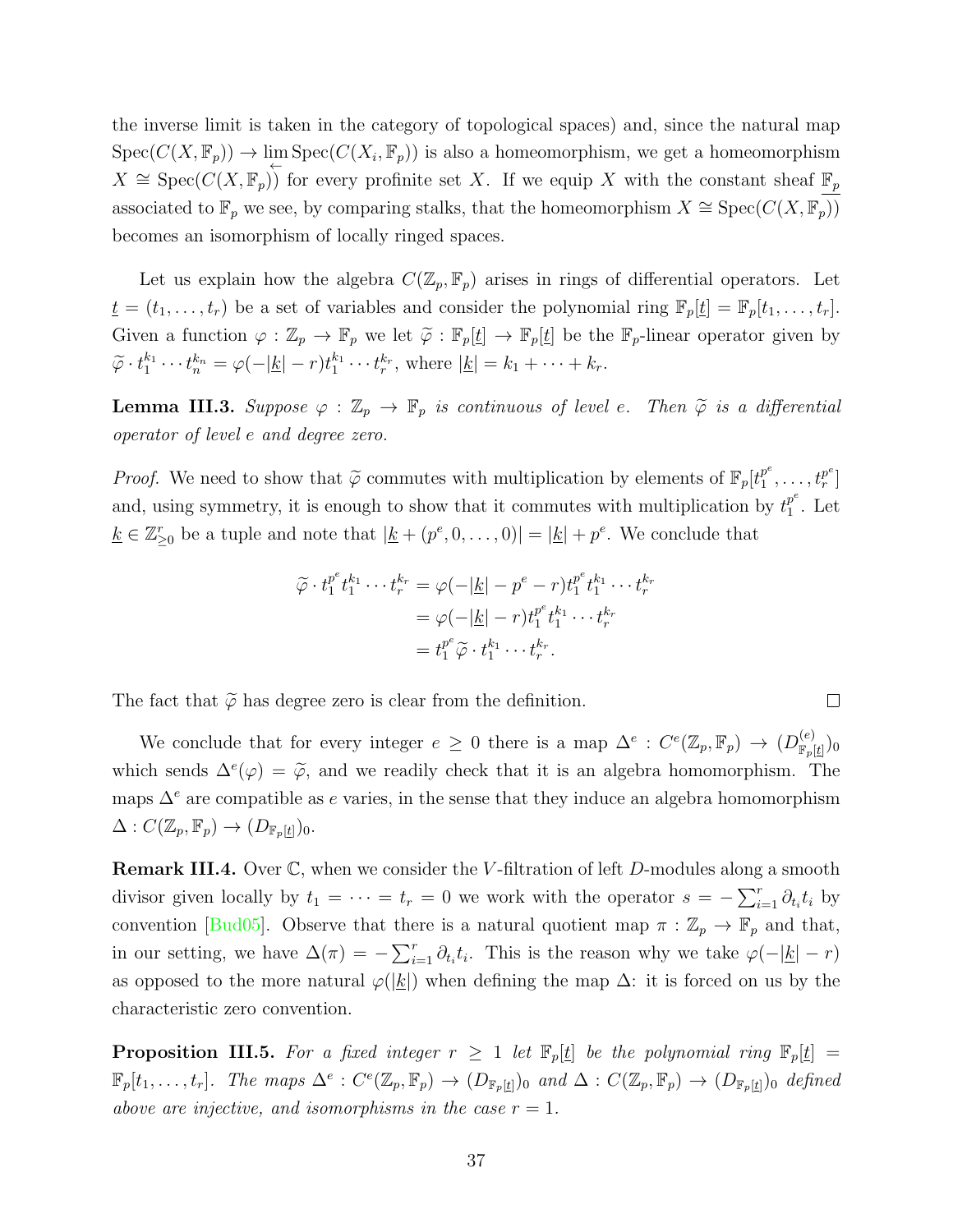*Proof.* It suffices to prove the statements about  $\Delta^e$  for a fixed *e*. Note that a function  $\varphi \in C^e(\mathbb{Z}_p, \mathbb{F}_p)$  is uniquely determined by its values on  $p^e$  consecutive integers. By definition,  $\Delta^e(\varphi) \cdot t_1^k = \varphi(-1-k)t_1^k$  for all integers  $k \geq 0$ , and therefore we can recover the values  $\varphi(a)$ for every integer  $a \leq -1$  from the operator  $\Delta^e(\varphi)$ . The injectivity follows.

We prove surjectivity when  $r = 1$ . Let  $\xi \in (D_{\mathbb{R}_+}^{(e)})$  $\binom{e}{\mathbb{F}_p[t]}$  and observe that, since  $\xi$  has degree zero, there is a function  $\psi : \mathbb{Z}_{\geq 0} \to \mathbb{F}_p$  such that  $\xi \cdot t^k = \psi(k)t^k$  for every integer  $k \geq 0$ . Moreover, the fact that  $\xi$  commutes with multiplication by  $t^{p^e}$  entails that  $\psi(k) = \psi(k + p^e)$ for every integer  $k \geq 0$ . We conclude that  $\psi$  extends to a function  $\mathbb{Z}_p \to \mathbb{F}_p$  which is continuous of level *e*; we abuse notation and call this extension by  $\psi$  as well. If we now consider the function  $\varphi \in C^e(\mathbb{Z}_p, \mathbb{F}_p)$  given by  $\varphi(\alpha) = \psi(-1 - \alpha)$  then  $\Delta^e(\varphi) = \xi$ .  $\Box$ 

Our next goal is to describe the ideals of  $C^e(\mathbb{Z}_p, \mathbb{F}_p)$  and of  $C(\mathbb{Z}_p, \mathbb{F}_p)$ .

Let  $e \geq 0$  be an integer. Given a *p*-adic integer  $\alpha \in \mathbb{Z}_p$  we denote by  $\chi_{\alpha}^{(e)} \in C^e(\mathbb{Z}_p, \mathbb{F}_p)$ the function given by

$$
\chi_{\alpha}^{(e)}(\beta) = \begin{cases} 1 \text{ if } \beta \equiv \alpha \mod p^e \mathbb{Z}_p \\ 0 \text{ otherwise.} \end{cases}
$$

Observe that  $\chi_{\alpha}^{(e)} = \chi_{\beta}^{(e)}$  whenever  $\alpha \equiv \beta \mod p^e \mathbb{Z}_p$ .

A function  $\varphi \in C^e(\mathbb{Z}_p, \mathbb{F}_p)$  is uniquely determined by its values on the set  $\{0, 1, \ldots, p^e-1\},$ and therefore we have algebra isomorphisms

there we have algebra isomorphisms

\n
$$
C^e(\mathbb{Z}_p, \mathbb{F}_p) \cong \text{Fun}(\{0, \ldots, p^e - 1\}, \mathbb{F}_p) \cong \mathbb{F}_p \chi_0^{(e)} \times \cdots \times \mathbb{F}_p \chi_{p^e - 1}^{(e)}
$$
\n(e) are pairwise orthogonal idempotents; in particular, Spec  $(C^e(\mathbb{Z}_p, \mathbb{F}_p))$  is a disjoint.

and the  $\chi_i^{(e)}$ union of  $p^e$  points.

Given a *p*-adic integer  $\alpha \in \mathbb{Z}_p$  we let  $\mathfrak{m}_{\alpha}^{(e)} \subseteq C^e(\mathbb{Z}_p, \mathbb{F}_p)$  denote the ideal

$$
\mathfrak{m}_{\alpha}^{(e)} = \{ \varphi \in C^{e}(\mathbb{Z}_p, \mathbb{F}_p) \mid \varphi(\alpha) = 0 \}.
$$

Note that whenever  $\alpha \equiv \beta \mod p^e \mathbb{Z}_p$  we have  $\mathfrak{m}_{\alpha}^{(e)} = \mathfrak{m}_{\beta}^{(e)}$  $\binom{e}{\beta}$ , and that  $\mathfrak{m}_0^{(e)}$  $_0^{(e)},$   $\mathfrak{m}_1^{(e)}$  $\mathfrak{m}_{1}^{(e)},\ldots,\mathfrak{m}_{p^{e}}^{(e)}$ *p <sup>e</sup>−*1 are all the maximal ideals of  $C^e(\mathbb{Z}_p, \mathbb{F}_p)$ , each of them defining one of the points of Spec  $(C^e(\mathbb{Z}_p, \mathbb{F}_p))$ .  $\begin{aligned} \mathcal{L}^{(e)}_k &= \{ \varphi \in C^e(\mathbb{Z}_p, \mathbb{F}_p) \mid \varphi(\alpha) = 0 \}. \\ & \mod p^e \mathbb{Z}_p \text{ we have } \mathfrak{m}_{\alpha}^{(e)} = \mathfrak{m}_{\beta}^{(e)}, \text{ and that } \mathfrak{m}_{0}^{(e)}, \mathfrak{m}_{1}^{(e)}, \dots, \\ (\mathbb{Z}_p, \mathbb{F}_p), \text{ each of them defining one of the points of Spec } \{ \varphi \} \end{aligned}$ Every ideal of  $C^e(\mathbb{Z}_p, \mathbb{F}_p)$  is a product of these maximal ideals, and if *M* is a  $C^e(\mathbb{Z}_p, \mathbb{F}_p)$ module then *M* splits as a direct sum  $M = \bigoplus_{a=0}^{p^e-1} M_a$  where  $M_a = \text{Ann}_M(\mathfrak{m}_a^{(e)})$ . ⊕

<span id="page-45-0"></span>**Remark III.6.** Note that the submodule  $M_a$  can also be identified with the quotient  $M/\mathfrak{m}_a^{(e)}$ . If  $N \subseteq M$  is a submodule then there is a natural inclusion  $N_a \subseteq M_a$ , and therefore the natural  $\lim_{a \to a} N/\mathfrak{m}_a^{(e)} \to M/\mathfrak{m}_a^{(e)}$  is injective. We conclude that the modules  $C^e(\mathbb{Z}_p, \mathbb{F}_p)/\mathfrak{m}_a^{(e)}$  are flat over  $C^e(\mathbb{Z}_p, \mathbb{F}_p)$ .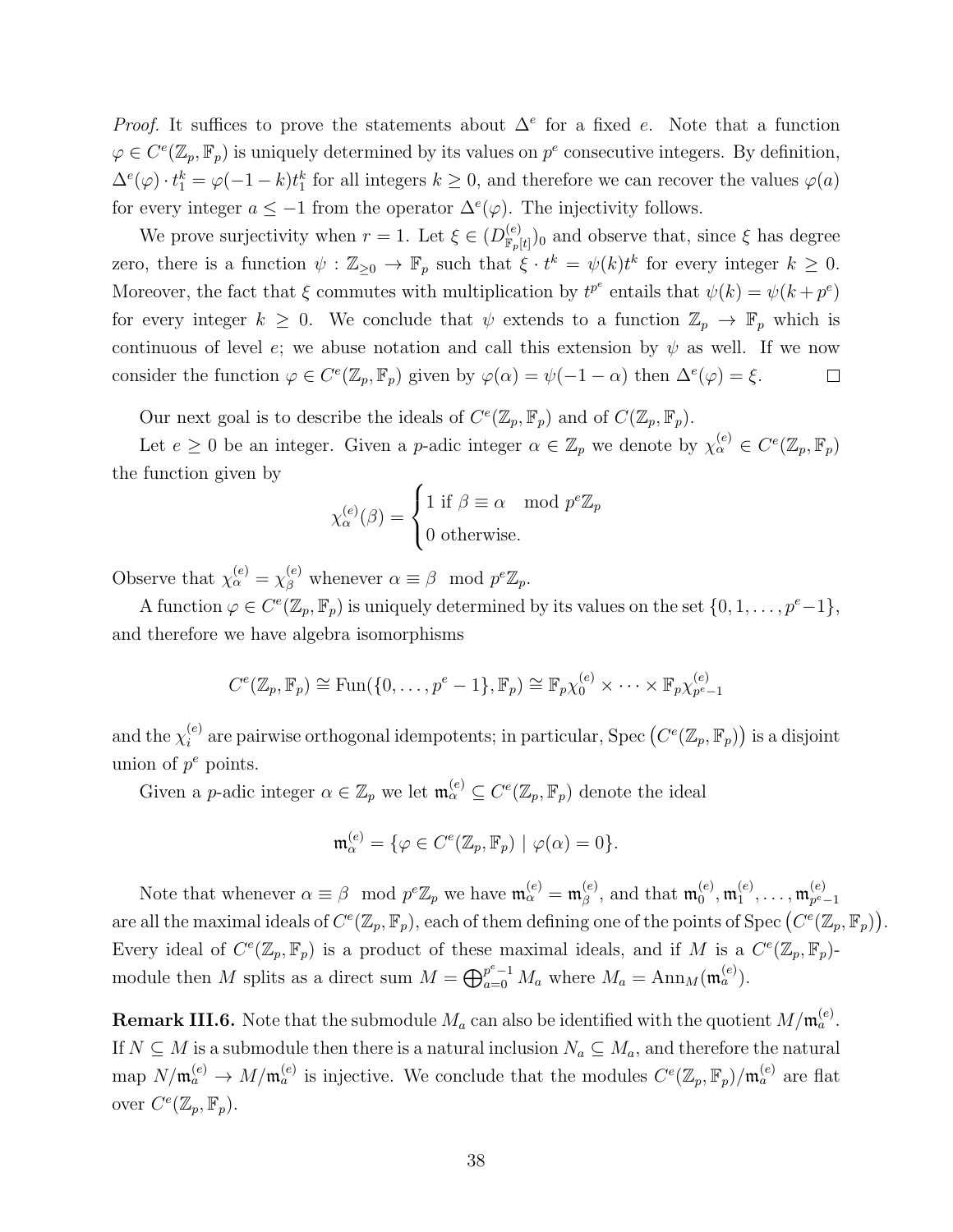Let us now turn our attention to the algebra  $C(\mathbb{Z}_p, \mathbb{F}_p) = \bigcup_{e=0}^{\infty} C^e(\mathbb{Z}_p, \mathbb{F}_p)$  and its ideal structure. If  $I \subseteq C(\mathbb{Z}_p, \mathbb{F}_p)$  is an ideal we let  $Z_I \subseteq \mathbb{Z}_p$  be the subset  $Z_I = \{ \alpha \in \mathbb{Z}_p \mid \varphi(\alpha) =$ 0 for all  $\varphi \in I$ *f* and, conversely, if  $Z \subseteq \mathbb{Z}_p$  is a closed subset we let  $I_Z \subseteq C(\mathbb{Z}_p, \mathbb{F}_p)$  be the ideal  $I_Z = (\varphi \in C(\mathbb{Z}_p, \mathbb{F}_p) : \varphi(Z) = 0).$ 

**Lemma III.7.** *If*  $I \subseteq C(\mathbb{Z}_p, \mathbb{F}_p)$  *is an ideal then*  $Z_I$  *is a closed subset of*  $\mathbb{Z}_p$  *in the p*-adic *topology.*

*Proof.* We show that  $\mathbb{Z}_p \setminus Z_I$  is open. If  $\beta \notin Z_I$  there is some  $\varphi \in I$  such that  $\varphi(\beta) \neq 0$ . Pick  $e \geq 0$  such that  $\varphi \in C^{(e)}(\mathbb{Z}_p, \mathbb{F}_p)$ , and note that for all  $\gamma \in \mathbb{Z}_p$  with  $\gamma \equiv \beta \mod p^e \mathbb{Z}_p$ we get  $\varphi(\gamma) = \varphi(\beta) \neq 0$ , and thus  $\gamma \notin Z_I$ .  $\Box$ 

<span id="page-46-0"></span>**Proposition III.8.** The assignments  $[I \mapsto Z_I]$  and  $[Z \mapsto I_Z]$  give a one-to-one inclusion *reversing correspondence ←→* {

$$
\left\{ \text{ \tIdeals of } C(\mathbb{Z}_p, \mathbb{F}_p) \right\} \longleftrightarrow \left\{ \text{ \t Closed subsets of } \mathbb{Z}_p \right\}
$$

*Proof.* We begin by letting  $I \subseteq C(\mathbb{Z}_p \mathbb{F}_p)$  be an ideal, and  $Z := {\alpha \in \mathbb{Z}_p \mid \varphi(\alpha) = 0$  for all  $\varphi \in \mathbb{Z}_p$ *I*<sup>}</sup>. Our goal is to show that  $I = (\varphi \in C(\mathbb{Z}_p, \mathbb{F}_p) | \varphi(Z) = 0)$ . The inclusion ( $\subseteq$ ) is clear, and to prove  $(2)$  we let  $\varphi$  belong to the right hand side. Pick  $e \geq 0$  large enough so that  $\varphi \in C^e(\mathbb{Z}_p, \mathbb{F}_p).$ 

We claim that for all  $\alpha \in \mathbb{Z}_p$  there is some  $\psi_{\alpha} \in I$  such that  $\psi_{\alpha}(\alpha) = \varphi(\alpha)$ . This is<br>  $\alpha$  whenever  $\varphi(\alpha) = 0$ , and if  $\varphi(\alpha) \neq 0$  then  $\alpha \notin Z$ , so there is some  $\psi_{\alpha}' \in I$  such that<br>  $\alpha$ )  $\neq 0$ ; we clear whenever  $\varphi(\alpha) = 0$ , and if  $\varphi(\alpha) \neq 0$  then  $\alpha \notin Z$ , so there is some  $\psi_{\alpha}' \in I$  such that  $\psi'_{\alpha}(\alpha) \neq 0$ ; we then obtain  $\psi_{\alpha}$  by multiplying  $\psi'_{\alpha}$  with the appropriate unit of  $\mathbb{F}_p$ .

For all  $\alpha \in \mathbb{Z}_p$  choose  $e_\alpha \geq e$  such that  $\psi_\alpha \in C^{(e_\alpha)}(\mathbb{Z}_p, \mathbb{F}_p)$ . The union  $\bigcup_{\alpha \in \mathbb{Z}_p} (\alpha + p^{e_\alpha} \mathbb{Z}_p)$ gives an open cover of  $\mathbb{Z}_p$ . Since  $\mathbb{Z}_p$  is compact, this cover admits a finite subcover  $\mathbb{Z}_p$  =  $\sum_{i=1}^{n} (\alpha_i + p^{e_{\alpha_i}} \mathbb{Z}_p)$ , which we may assume to be disjoint. We claim that  $\varphi = \sum_{i=1}^{n} \psi_{\alpha_i} \chi_{\alpha_i}^{(e_{\alpha_i})}$  $\alpha_i^{\epsilon\alpha_i}$ <sup>,</sup> which will give that  $\varphi \in I$ . Indeed, given some  $\beta \in \mathbb{Z}_p$  there is a unique *j* such that  $\beta \equiv \alpha_j$ mod  $p^{e_{\alpha_j}}\mathbb{Z}_p$  and therefore  $\sum_{i=1}^n \psi_{\alpha_i} \chi_{\alpha_i}^{(e_{\alpha_i})}$ an open cover of  $\mathbb{Z}_p$ . S<br>  $\alpha_i + p^{e_{\alpha_i}} \mathbb{Z}_p$ , which we r<br>
will give that  $\varphi \in I$ . In<br>  $e_{\alpha_j} \mathbb{Z}_p$  and therefore  $\sum_{i=1}^n a_i$  $\psi_{\alpha_i}^{(e_{\alpha_i})}(\beta) = \psi_{\alpha_j}(\beta) = \psi_{\alpha_j}(\alpha_j) = \varphi(\alpha_j) = \varphi(\beta).$ 

To finish, let  $Z \subseteq \mathbb{Z}_p$  be closed and let  $I = (\varphi \in C(\mathbb{Z}_p, \mathbb{F}_p) \mid \varphi(Z) = 0)$ ; we want to show that  $Z = \{ \alpha \in \mathbb{Z}_p \mid \varphi(\alpha) = 0 \text{ for all } \varphi \in I \}$ , with the inclusion  $(\subseteq)$  being clear. For (2), suppose that  $\alpha \notin \mathbb{Z}$ . Since  $\mathbb Z$  is closed, there is some  $e \geq 0$  large enough so that  $\alpha + p^e \mathbb{Z}_p \subseteq \mathbb{Z}_p \setminus Z$ . It follows that  $\chi_\alpha^{(e)} \in I$ , while  $\chi_\alpha^{(e)}(\alpha) = 1 \neq 0$ , and therefore  $\alpha$  is not on the right-hand side.  $\Box$ 

<span id="page-46-1"></span>**Proposition III.9** ([\[Bit18,](#page-87-2) Thm. 1.1.8]). *Given an ideal*  $I \subseteq C(\mathbb{Z}_p, \mathbb{F}_p)$ *, the following are equivalent:*

*(a) The ideal I is prime.*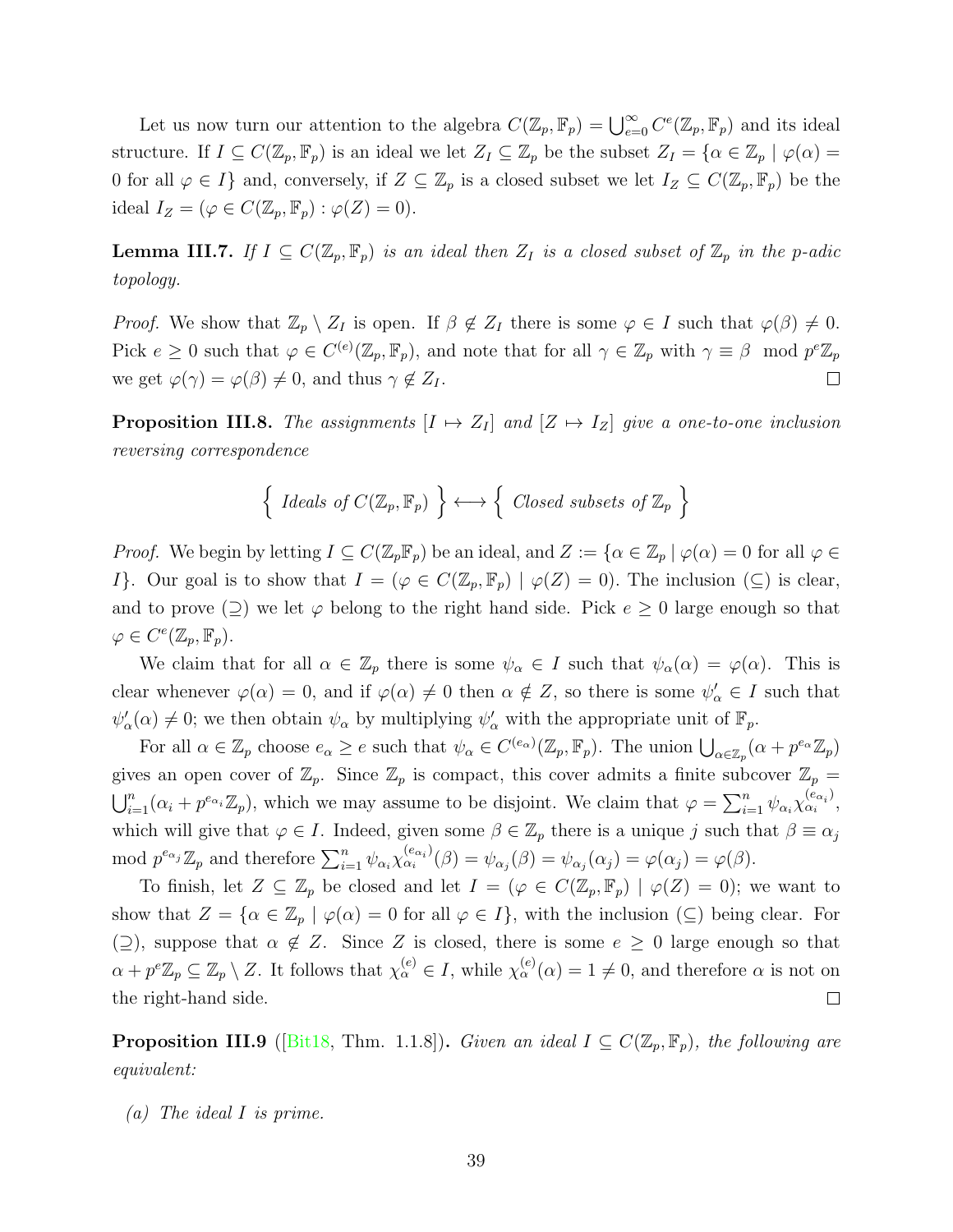- *(b) The subspace Z<sup>I</sup> is a one-element set.*
- *(c) The ideal I is maximal.*

*Proof.* We show that (a) implies (b) by contraposition. Suppose  $Z_I$  is not a point. If  $Z_I$ is empty then  $I = (1)$ , so *I* is not prime. If  $Z_I$  is nonempty then pick distinct points  $\alpha, \beta \in \mathbb{Z}_I$  and, by picking disjoint open neighbourhoods of these points and considering their complements, write  $Z_I = V \cup W$  where *V, W* are proper closed subsets of  $Z_I$  (implicitly, we are proving that  $Z_I$  cannot be irreducible). By Proposition [III.8](#page-46-0), we have  $I \subsetneq I_V$  and  $I \subsetneq I_W$ , so we may pick  $\varphi \in I_V \setminus I$  and  $\psi \in I_W \setminus I$ . The product  $\varphi \psi$  vanishes on  $Z_I$  which, by Proposition [III.8,](#page-46-0) entails that  $\varphi \psi \in I$ . We conclude that *I* is not prime.

The fact that (b) implies (c) follows from Proposition [III.8](#page-46-0), together with the observation that the points are the minimal nonempty closed subsets of  $\mathbb{Z}_p$ .

For (c) implies (a), recall the standard fact that maximal ideals in commutative rings are prime.  $\Box$ 

Given a *p*-adic integer  $\alpha$  we denote by  $\mathfrak{m}_{\alpha} \subseteq C(\mathbb{Z}_p, \mathbb{F}_p)$  the ideal given by

$$
\mathfrak{m}_{\alpha} = (\varphi \in C(\mathbb{Z}_p, \mathbb{F}_p) \mid \varphi(\alpha) = 0).
$$

Note that  $m_{\alpha}$  is a maximal ideal.

**Proposition III.10** ([[Bit18](#page-87-2), Prop. 1.1.10]). *Every proper ideal I* of  $C(\mathbb{Z}_p, \mathbb{F}_p)$  *is an interchapter of (possibly infinitely many) maximal ideals.*

*Proof.* By Proposition [III.8,](#page-46-0) we have  $I = I_{Z_I}$ , and from the description of  $I_{Z_I}$  we get that  $I_{Z_I} = \bigcap_{\alpha \in Z_I} \mathfrak{m}_{\alpha}$ . Alternatively, from the fact that  $I = I_{Z_I}$  we get that *I* must be radical, and a standard fact then tells us that *I* is the interchapter of all the prime ideals that contain it,  $\Box$ and the result follows from Proposition [III.9.](#page-46-1)

We now describe a few properties of modules over the algebra  $C(\mathbb{Z}_p, \mathbb{F}_p)$ . Given a  $C(\mathbb{Z}_p, \mathbb{F}_p)$ -module *M* and a *p*-adic integer  $\alpha \in \mathbb{Z}_p$ , we denote by  $M_\alpha$  the quotient

$$
M_{\alpha}:=M/\mathfrak{m}_{\alpha}M.
$$

If  $N \subseteq M$  is a submodule,  $N_{\alpha}$  is naturally a submodule of  $M_{\alpha}$  by the following result.

<span id="page-47-0"></span>**Lemma III.11.** *The module*  $C(\mathbb{Z}_p, \mathbb{F}_p)/\mathfrak{m}_\alpha C(\mathbb{Z}_p, \mathbb{F}_p)$  *is flat over*  $C(\mathbb{Z}_p, \mathbb{F}_p)$ *.*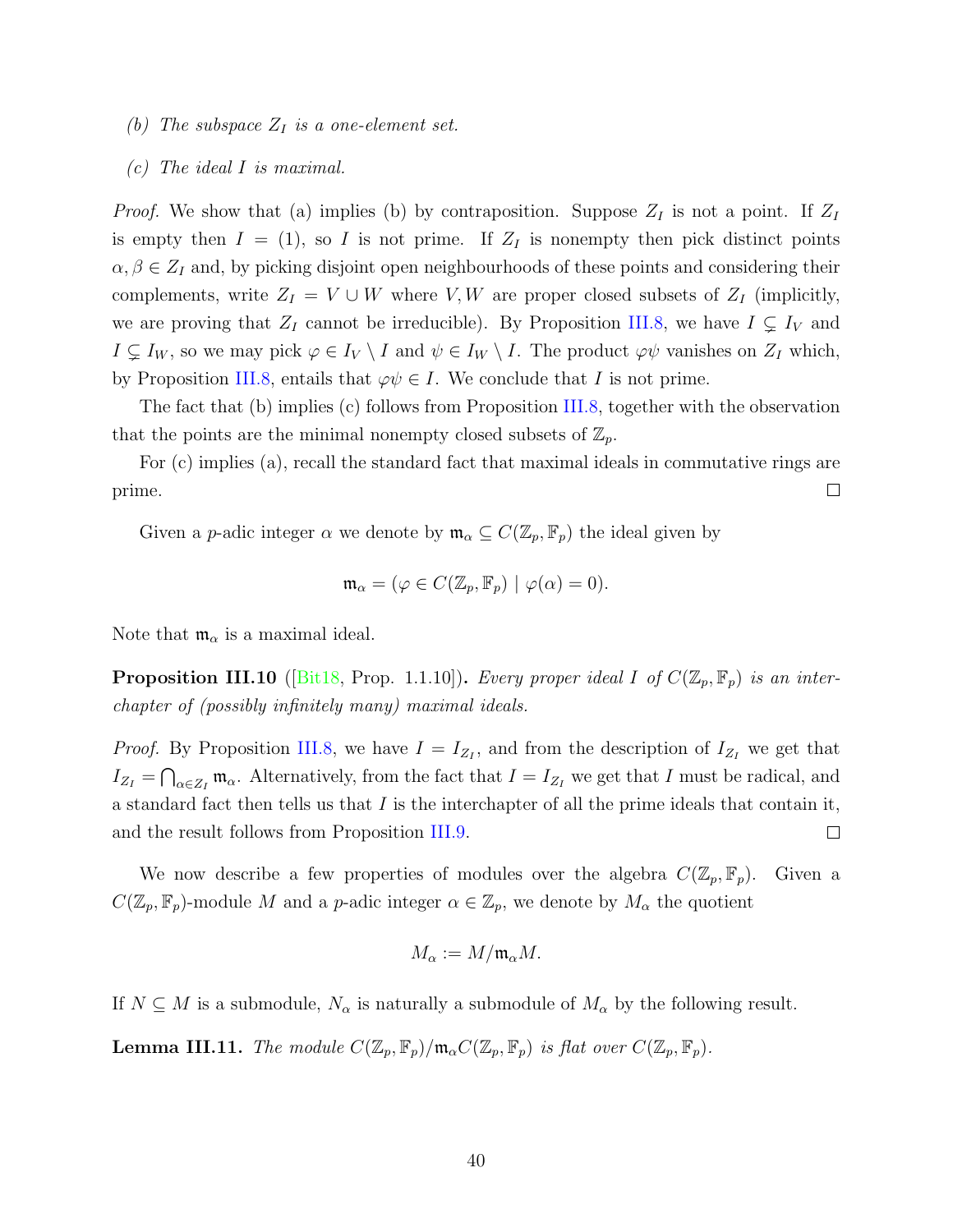*Proof.* For simplicity of notation, let us denote the algebra  $C(\mathbb{Z}_p, \mathbb{F}_p)$  (resp.  $C^e(\mathbb{Z}_p, \mathbb{F}_p)$ ) by *C* (resp. *C*<sup>*e*</sup>). Note that  $C/\mathfrak{m}_{\alpha} = \lim_{\to e} C^e / \mathfrak{m}_{\alpha}^{(e)}$ , and that if *N* is a *C*-module then there is a natural map

$$
\lim_{\to e} (C^e / \mathfrak{m}_{\alpha}^{(e)} \otimes_{C^e} N) \longrightarrow (C / \mathfrak{m}_{\alpha}) \otimes_C N,
$$

which we claim is an isomorphism. Indeed, giving an *C*-multilinear map  $C/\mathfrak{m}_{\alpha} \times N \to W$ is equivalent to giving a compatible collection of  $C^e$ -multilinear maps  $C^e/\mathfrak{m}_{\alpha}^{(e)} \times N \to W$ , which shows that both objects have the same universal property.

We know that  $C^e/\mathfrak{m}_{\alpha}^{(e)}$  is flat over  $C^e$  (see Remark [III.6](#page-45-0)); since taking limits is an exact operation the result follows.  $\Box$ 

**Remark III.12.** As pointed out to us by Bhatt, all the local rings of  $C(\mathbb{Z}_p, \mathbb{F}_p)$  are fields (see Remark [III.2](#page-43-0)), and thus every  $C(\mathbb{Z}_p, \mathbb{F}_p)$ -module is flat. An algebra for which every module is flat is called *absolutely flat* or *Von Neumann regular*.

<span id="page-48-0"></span>**Lemma III.13.** Let *M* be a  $C(\mathbb{Z}_p, \mathbb{F}_p)$ *-module. If*  $M_\alpha = 0$  *for all p-adic integers*  $\alpha \in \mathbb{Z}_p$ *then*  $M = 0$ *.* 

*Proof.* First observe that a function  $\varphi \in C(\mathbb{Z}_p, \mathbb{F}_p)$  belongs to  $\mathfrak{m}_{\alpha}$  if and only if  $\chi_{\alpha}^{(e)}\varphi = 0$  for a sufficiently large *e*; indeed, it suffices to take *e* large enough so that  $\varphi \in C^e(\mathbb{Z}_p, \mathbb{F}_p)$ . We conclude that, given an element  $u \in M$  and a *p*-adic integer  $\alpha \in \mathbb{Z}_p$  there exists some large  $e_{\alpha}$  such that  $\chi_{\alpha}^{(e_{\alpha})}u = 0$  or, equivalently,  $(1 - \chi_{\alpha}^{(e_{\alpha})})u = u$ . The union ∪<br>The union ∪<br>The union ∪

 $a \in \mathbb{Z}_p$  ( $\alpha + p^{e_\alpha} \mathbb{Z}_p$ ) forms an open cover of  $\mathbb{Z}_p$  which, by the compactness of  $\mathbb{Z}_p$ , admits a finite subcover  $\mathbb{Z}_p = \bigcup_{i=1}^n (\alpha_i + p^{e_{\alpha_i}} \mathbb{Z}_p)$ . We conclude that

$$
u = (1 - \chi^{e_{\alpha_1}}) \cdots (1 - \chi^{e_{\alpha_n}})u = 0.
$$

<span id="page-48-1"></span>**Proposition III.14.** Let M be a  $C(\mathbb{Z}_p, \mathbb{F}_p)$ -module. Suppose that there are only finitely *many*  $\alpha \in \mathbb{Z}_p$  *such that*  $M_{\alpha} \neq 0$ *, say*  $\alpha_1, \ldots, \alpha_n$ *. Then the natural map*  $M \stackrel{\sim}{\rightarrow} \bigoplus_{i=1}^n M_{\alpha_i}$  *is ∗• ∞nl*<br>
→ ⊕ *an isomorphism which identifies*  $M_{\alpha_i}$  *with*  $\text{Ann}_M(\mathfrak{m}_{\alpha})$ *.* ⊕

*Proof.* Let *K* (resp. *Q*) be the kernel (resp. cokernel) of the map  $M \to \bigoplus_{i=1}^{n} M_{\alpha_i}$ . We thus have an exact sequence

$$
0 \to K \to M \to \bigoplus_{i=1}^{n} M_{\alpha_i} \to Q \to 0.
$$

We claim that for all  $\beta \in \mathbb{Z}_p$  we have  $K_\beta = Q_\beta = 0$ . Indeed, if  $\beta \neq \alpha_i$  for any *i* then applying the functor  $(-)$ <sup>β</sup> (which, by Lemma [III.11](#page-47-0), is exact) to the above exact sequence yields

$$
0 \to K_{\beta} \to 0 \to 0 \to Q_{\beta} \to 0,
$$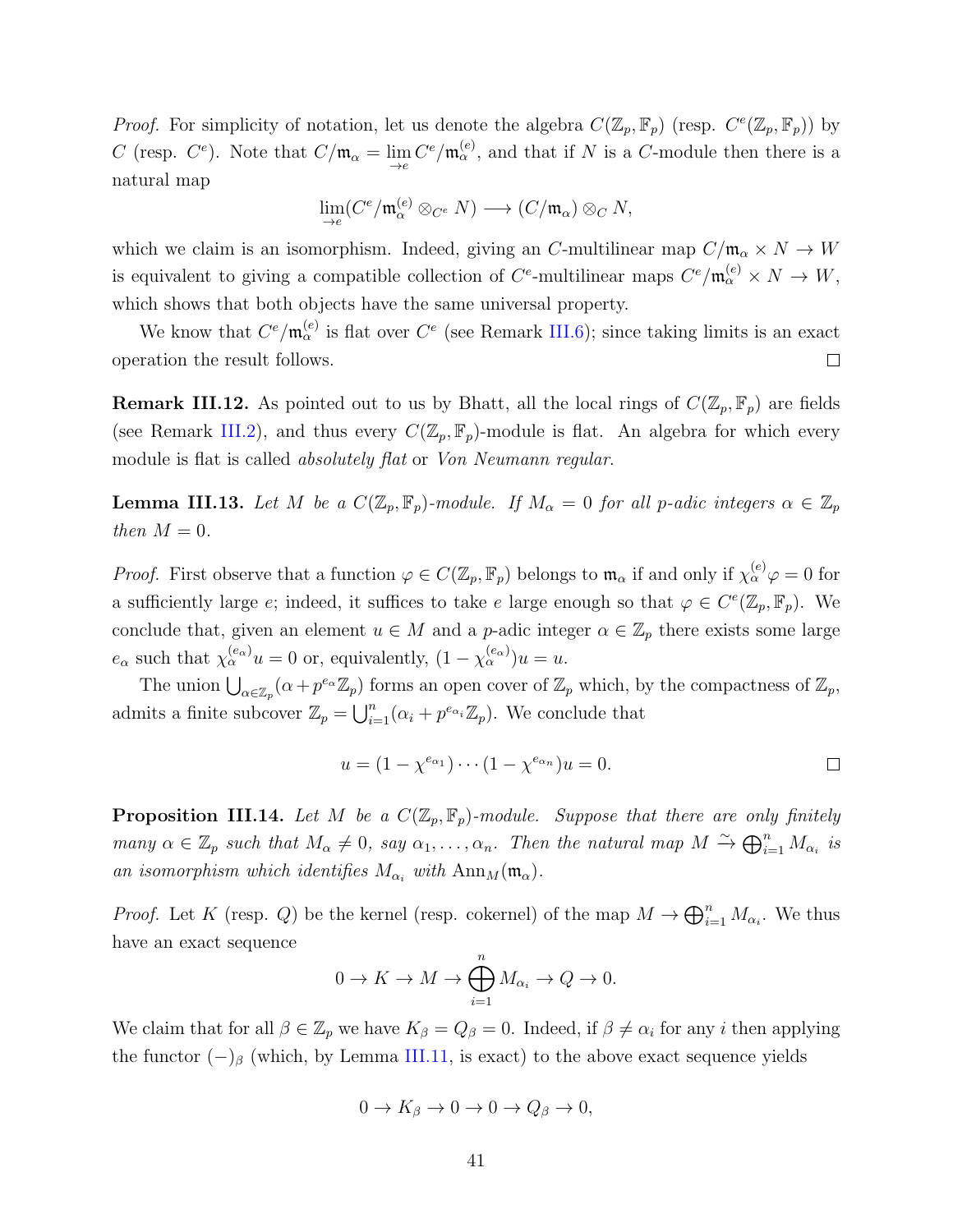and if  $\beta = \alpha_i$  then we get

$$
0 \to K_{\beta} \to M_{\beta} \xrightarrow{\mathrm{id}} M_{\beta} \to Q_{\beta} \to 0.
$$

From Lemma [III.13,](#page-48-0) we conclude that  $K = Q = 0$ .

 $\Box$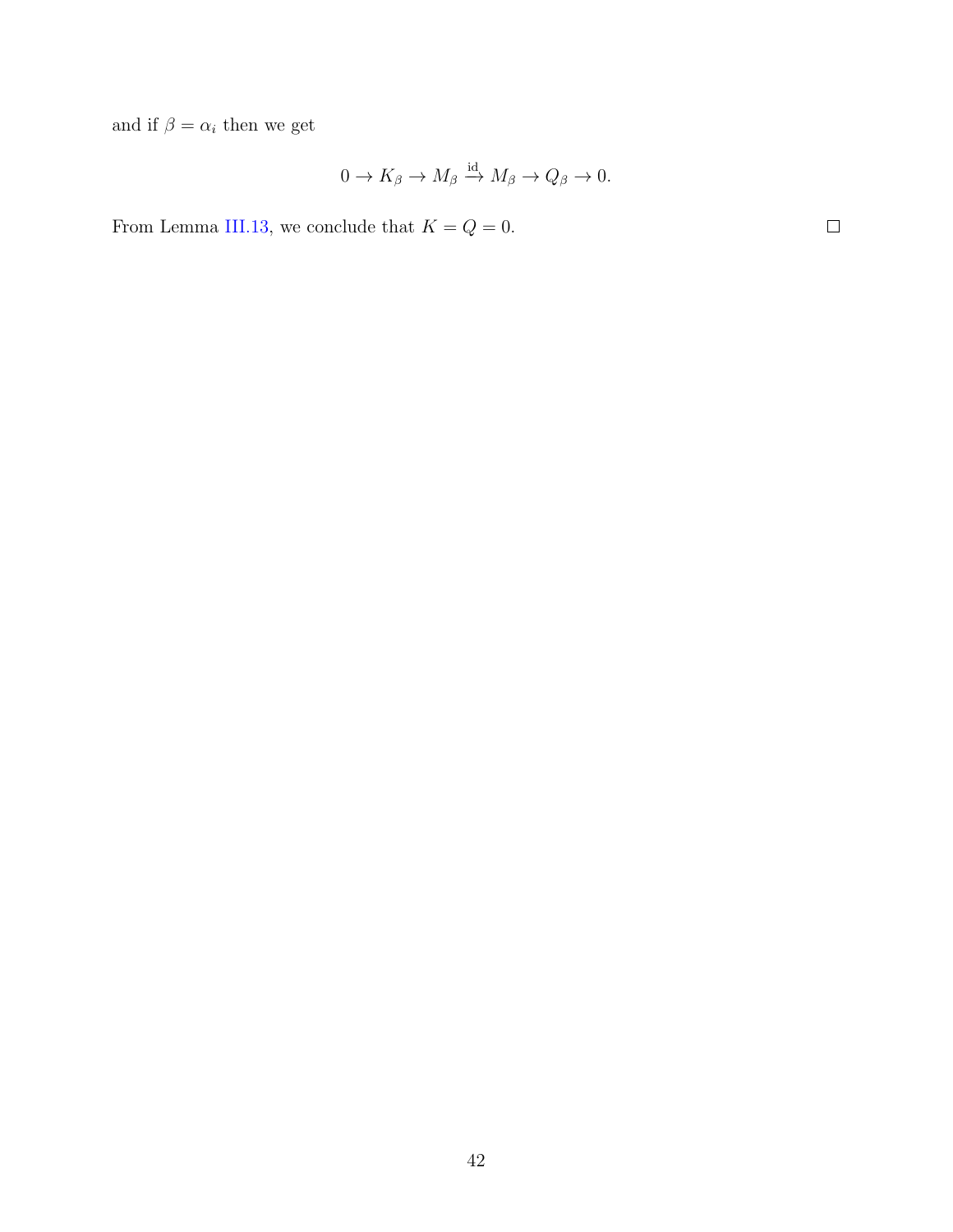### **CHAPTER IV**

### **The Splitting of** *N*<sup>a</sup> **in Positive Characteristic**

#### <span id="page-50-0"></span>**IV.1: Motivation from characteristic zero**

We briefly review the notion of the Bernstein-Sato polynomial of an ideal, as developed by Budur,Mustată and Saito [[BMS06a\]](#page-87-3). Let *R* be a regular and essentially of finite type Calgebra, set  $X = \text{Spec } R$  and let  $\mathfrak{a} \subseteq R$  is an ideal. We fix generators  $\mathfrak{a} = (f_1, \ldots, f_r)$  for  $\mathfrak{a}$ , and we consider the associated graph  $\gamma : X \to X \times \mathbb{C}^r$  given by  $\gamma(x) = (x, f_1(x), \ldots, f_r(x))$ . At the level of algebras,  $\gamma$  is given by the *R*-algebra morphism  $R[\underline{t}] = R[t_1, \ldots, t_r] \rightarrow R$  that sends  $t_i \mapsto f_i$ . One then considers the module  $H = \gamma_+ R$ , the *D*-module pushforward of *R* under *γ*, which admits an easy description in terms of local cohomology[[HTT08](#page-88-1), Prop. 1.7.1]:

$$
H = H^r_{(f_1 - t_1, \dots, f_r - t_r)} R[\underline{t}].
$$

Note that, after the change of coordinates  $u_i = f_i - t_i$ , this is the module described in Example [II.36](#page-29-0). Recall that, since *H* is a local cohomology module of the  $D_{R[\underline{t}]}$ -module  $R[\underline{t}]$ , it acquires a  $D_{R[\underline{t}]}$ -module structure, and that this  $D_{R[\underline{t}]}$ -module structure can be realized by using the Cech complex on the given generators (see Section [II.3](#page-27-0)). We let  $\delta_1$  be the class of  $(f_1 - t_1)^{-1} \cdots (f_r - t_r)^{-1}$ . We consider the module

$$
N_{\mathfrak{a}} = \frac{V^0 D_{R[\underline{t}]} \cdot \delta_1}{V^1 D_{R[\underline{t}]} \cdot \delta_1},
$$

where the *V*-filtrations are defined as in Section [II.5.](#page-36-1) The module  $N_a$  carries an action of the operator  $s = -\sum_{i=0}^{r} \partial_{t_i} t_i$ , and the minimal polynomial  $b_{\mathfrak{a}}(s)$  for this action is called the Bernstein-Sato polynomial of the ideal a.

We remark  $N_a$  is not finite dimensional over  $\mathbb C$  in general, and that the existence of such a minimal polynomial relies on the existence of a so-called *V* -filtration on *H* [\[BMS06a,](#page-87-3) *§*2.1]. Note that the construction of  $N_a$  depends on the chosen generators  $f_1, \ldots, f_r$  for  $\mathfrak{a}$ , but it turnsout that the resulting invariant  $b_{\mathfrak{a}}(s)$  does not [[BMS06a,](#page-87-3) Thm. 2.5]. The roots of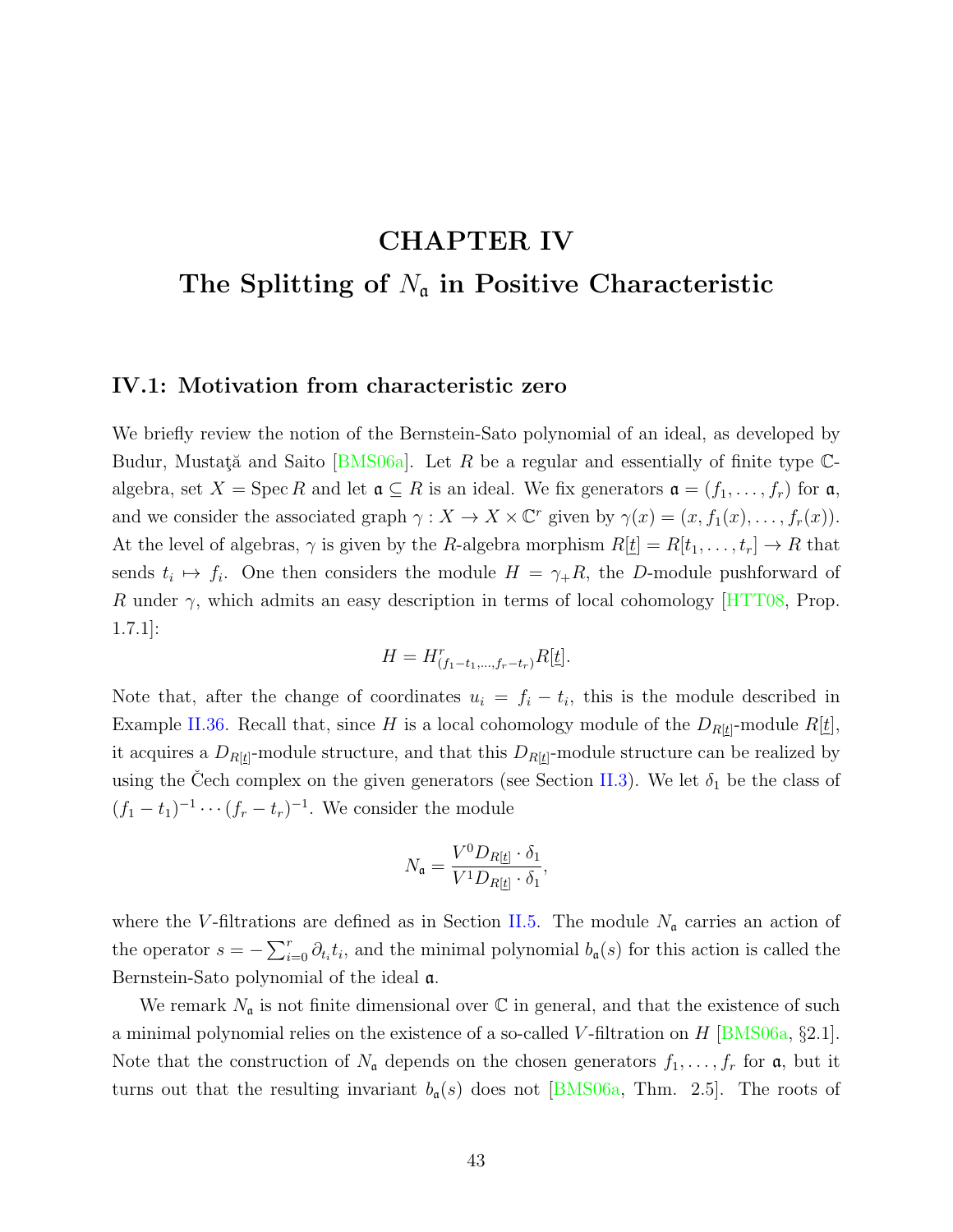$b_{\mathfrak{a}}(s)$  are rational and negative, and the largest of them is the negative of the log-canonical threshold of  $\alpha$  [[BMS06a,](#page-87-3) Thm. 2]. Let us make a simple observation that will be important later.

<span id="page-51-0"></span>**Remark IV.1.** The fact that the action of *s* on  $N_a$  admits a minimal polynomial entails that  $N_a$  splits as a direct sum  $N_a = \bigoplus_{\lambda \in \mathbb{C}} (N_a)_{\lambda}$ , where  $(N_a)_{\lambda}$  is the generalized eigenspace for  $\lambda$ . Moreover, we can recover the roots of  $b_{\mathfrak{a}}(s)$  from this decomposition as follows: *λ*, where  $(N_a)$  *λ* is then  $(λ_a)$  *λ* is the  $(s)$  from this decom  $λ ∈ \mathbb{C} | (N_a)$   $\not= 0$ 

$$
\left\{\text{ Roots of } b_{\mathfrak{a}}(s) \right\} = \left\{\lambda \in \mathbb{C} \mid (N_{\mathfrak{a}})_{\lambda} \neq 0 \right\}.
$$

#### <span id="page-51-1"></span>**IV.2:** The module  $N_a$  in positive characteristic

**Notation** Given a tuple of integers  $\underline{a} \in \mathbb{Z}^r$  and an integer  $i \in \{0, 1, \ldots, r\}$  we denote by *a<sub>i</sub>* the *i*-th entry of <u>*a*</u>. With this notation, we have  $\underline{a} = (a_1, a_2, \ldots, a_r)$ . The symbol  $|\underline{a}|$  will denote the sum of the entries of <u>*a*</u>, so that  $|\underline{a}| = a_1 + a_2 + \cdots + a_r$ . Given integers  $a \leq b$  we write  $\{a, \ldots, b\}$  for the set  $\{a, \ldots, b\} = [a, b] \cap \mathbb{Z}$ .

Our goal is to develop the construction outlined in Section [IV.1](#page-50-0) in a positive characteristic setting. Let *R* be a regular and *F*-finite ring of characteristic  $p$ ,  $\mathfrak{a} \subseteq R$  be an ideal and fix generators  $\mathbf{a} = (f_1, \ldots, f_r)$  for  $\mathbf{a}$ . We give a different description of the local cohomology module *H* that will allow us to exploit the existence of Frobenius.

For every integer  $e \geq 0$  let  $H^e_{\mathfrak{a}}$  denote the module

$$
H_{\mathfrak{a}}^e = \delta_{p^e} = \frac{R[\underline{t}]}{(f_1 - t_1)^{p^e} \cdots (f_r - t_r)^{p^e}} \delta_{p^e}
$$

where  $\delta_{p^e}$  is just a formal symbol to denote the generator. In particular,  $H^e_{\mathfrak{a}}$  is the quotient of  $R[\underline{t}]$  by a  $D_{R[\underline{t}]}^{(e)}$  $P_{R[t]}^{(e)}$ -ideal, and therefore it is a  $D_{R[t]}^{(e)}$  $R[t]$ -module itself. Note that, as an *R*-module, we have a decomposition

$$
H_{\mathfrak{a}}^{e} = \bigoplus_{\underline{a} \in \{0, \ldots, p^{e}-1\}^{r}} R (f_{1} - t_{1})^{a_{1}} \cdots (f_{r} - t_{r})^{a_{r}} \delta_{p^{e}},
$$

where  $a_i$  denotes the *i*-th component of  $\underline{a}$ .

We let  $\varphi^e: H^e_{\mathfrak{a}} \to H^{e+1}_{\mathfrak{a}}$  be the map induced by multiplication by  $(f_1 - t_1)^{p^e(p-1)} \cdots (f_r - t_r)^{p^e(r-1)}$  $(t_r)^{p^e(p-1)}$ , which is  $D_{R[t]}^{(e)}$  $R[t]$ -linear. We let  $H_a$  be the direct limit

$$
H_{\mathfrak{a}} = \lim_{\rightarrow} (H_{\mathfrak{a}}^0 \xrightarrow{\varphi^0} H_{\mathfrak{a}}^1 \xrightarrow{\varphi^1} H_{\mathfrak{a}}^2 \rightarrow \cdots),
$$

which acquires the structure of a  $D_{R[\underline{t}]}$ -module. We note that the maps  $\varphi^e$  are injective, and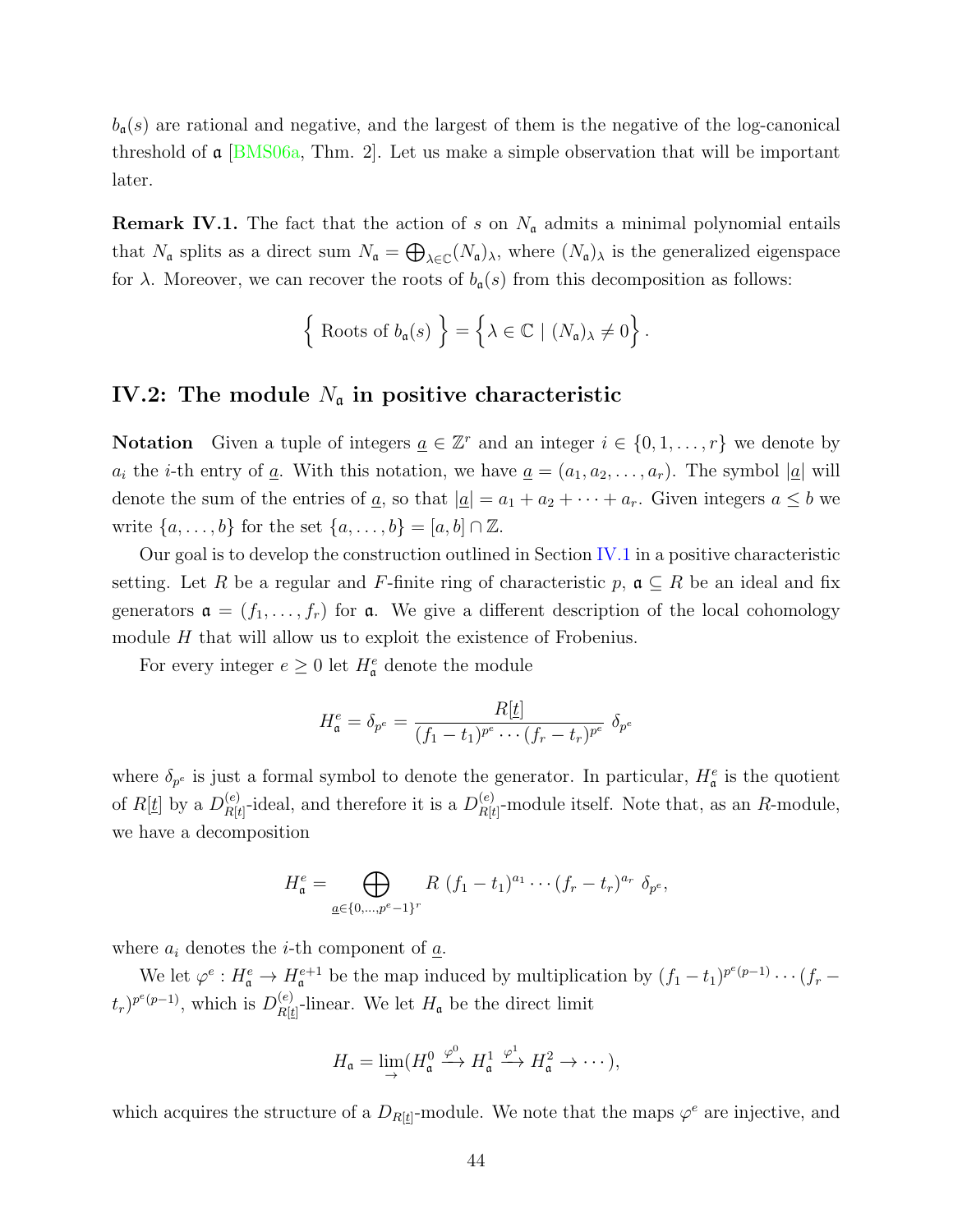therefore each  $H_{\mathfrak{a}}^e$  is isomorphic to its image in  $H_{\mathfrak{a}}$ . From this point onwards, we identify each module  $H_{\mathfrak{a}}^e$  with its image in  $H_{\mathfrak{a}}$ , and we think of every element of  $H_{\mathfrak{a}}^e$  as an element of *H*<sub>a</sub>. For example, for all  $e \geq 0$  we have

$$
\delta_1 = (f_1 - t_1)^{p^e - 1} \cdots (f_r - t_r)^{p^e - 1} \delta_{p^e}.
$$

**Lemma IV.2.** *There is an isomorphism*

$$
H_{\mathfrak{a}} \cong H_{(f_1-t_1,\ldots,f_r-t_r)}^r R[\underline{t}]
$$

#### *of DR*[*t*]*-modules.*

*Proof.* We let *L* denote the local cohomology module on the right hand side, which we realize via the Cech complex on the given generators (see Section  $II.3$ ). We have an *R*-module decomposition

$$
L=\bigoplus_{\underline{a}\in (\mathbb{Z}_{>0})^r}R\delta'_{\underline{a}}
$$

where  $\delta'_{\underline{a}}$  denotes the class of  $(f_1 - t_1)^{-a_1} \cdots (f_r - t_r)^{-a_r}$  (see Example [II.36](#page-29-0)).

We let  $\psi^e : H^e_{\mathfrak{a}} \to L$  be the unique R-linear map with  $\psi^e((f_1 - t_1)^{a_1} \cdots (f_r - t_r)^{a_r} \delta_{p^e}) =$  $\delta'_{(p^e-a_1,\dots,p^e-a_r)}$ , which gives an isomorphism of  $H^e_{\mathfrak{a}}$  onto the submodule  $\bigoplus_{\underline{a}\in\{1,\dots,p^e\}^r} R \delta'_{\underline{a}}$  of  $\frac{d}{dr}$  (see Example II.3)<br>o with  $\psi^e((f_1 - t_1)^{a_1} \cdots)$  onto the submodule  $\bigoplus$ *L*. For every  $e \geq 0$ , the diagram <sup>ig</sup>ł



commutes, and therefore we get an *R*-module isomorphism  $\psi : H_{\mathfrak{a}} \xrightarrow{\sim} L$ .

It remains to check that this isomorphism is  $D_{R[\underline{t}]}$ -linear; i.e. that it is  $D_{R[\underline{t}]}^{(e)}$  $R[t]$ -linear for every *e*. Since  $H^i_{\mathfrak{a}}$  is a  $D^{(e)}_{R[t]}$  $P_{R[t]}^{(e)}$ -submodule of  $H_{\mathfrak{a}}$  for every  $i \geq e$ , the  $D_{R[t]}^{(e)}$  $R[t]$ -module structure on *H*<sub>a</sub> is uniquely determined by the fact that  $\xi \cdot (g\delta_{p^i}) = (\xi \cdot g)\delta_{p^i}$  for all  $\xi \in D_{R[t]}^{(e)}$  $R[t]$ , all  $g \in R[t]$ and all  $i \geq e$ . Now recall that  $\delta'_{p^i}$  is the class of  $(f_1 - t_1)^{-p^i} \cdots (f_r - t_r)^{-p^i}$ , which is a  $p^i$ -th power. It follows that for every  $\xi \in D_R^{(e)}$  $R_R^{(e)}$  and every  $i \geq e, \xi$  commutes with multiplication by  $(f_1-t_1)^{-p^i}\cdots (f_r-t_r)^{-p^i}$  in the localization  $R[\underline{t}]_{(f_1-t_1)\cdots (f_r-t_r)}$ . Therefore, in L we have *ξ* · (*gδ*<sub>*p*<sup>*i*</sup></sub>) = (*ξ* · *g*)*δ*<sub>*p*<sup>*i*</sup></sup> for all *ξ*  $\in$  *D*<sup>*(e)*</sup><sub>*R*[*t*</sub></sub>  $R[\underline{t}]$ , all  $g \in R[\underline{t}]$  and all  $i \geq e$ .  $\Box$ 

It follows from the proof that the isomorphism we have constructed identifies  $\delta_{p^0} = \delta_1$ with the class of  $(f_1 - t_1)^{-1} \cdots (f_r - t_r)^{-1}$ , when the local cohomology module is viewed via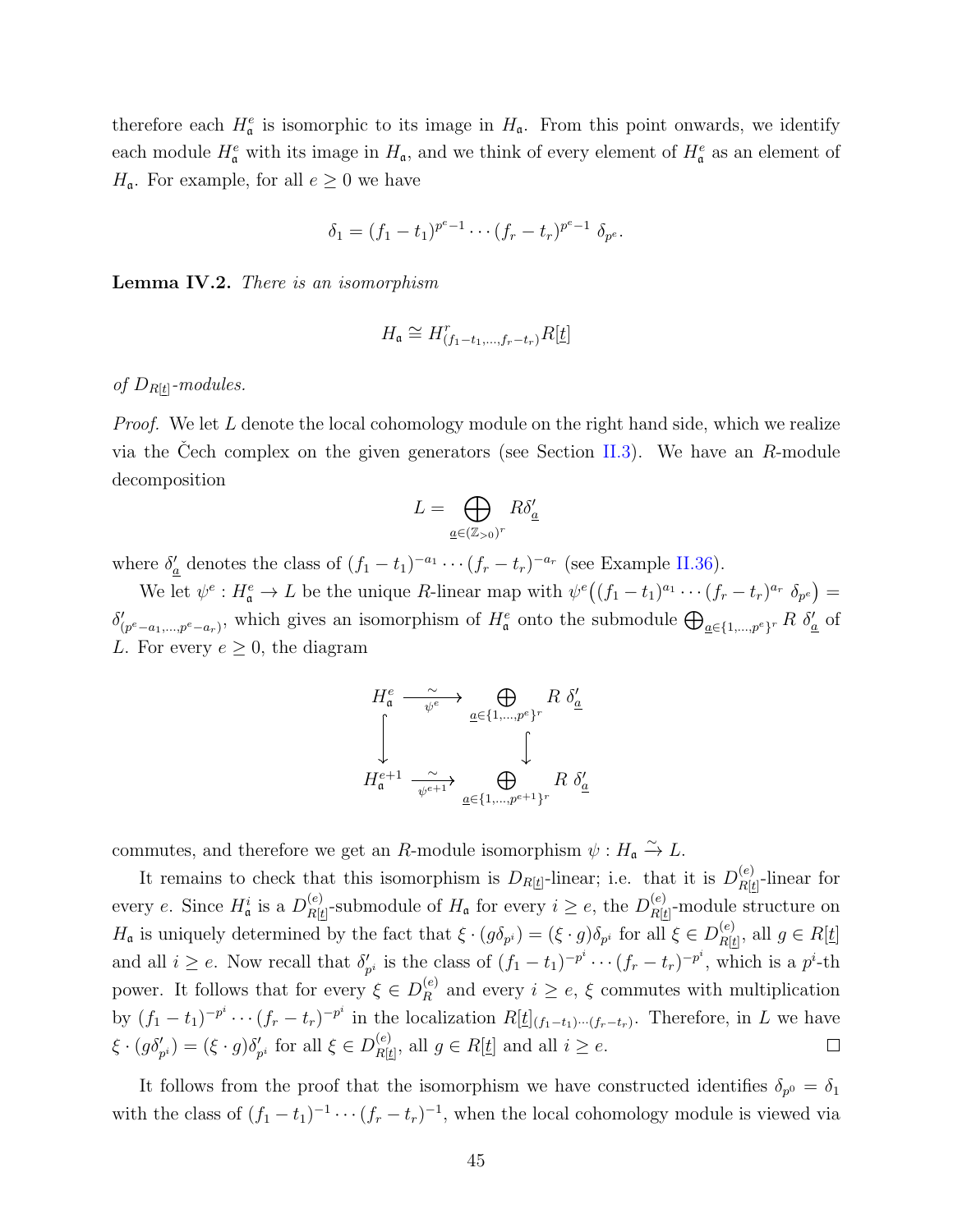the Cech complex.

The characteristic zero theory leads us to consider the module

$$
N_{\mathfrak{a}} = \frac{V^0 D_{R[\underline{t}]} \cdot \delta_1}{V^1 D_{R[\underline{t}]} \cdot \delta_1}.
$$

In the following lemma, we give a description that is more useful for our purposes. Recall that we denote by  $(D_{R[t]})_0$  the differential operators of degree zero, with the grading induced by  $\deg t_i = 1$ .

<span id="page-53-1"></span>**Lemma IV.3.** *We have*

$$
N_{\mathfrak{a}} = \frac{(D_{R[\underline{t}]})_0 \cdot \delta_1}{(D_{R[\underline{t}]})_0 \cdot \mathfrak{a} \delta_1}.
$$

*Proof.* Let *I* denote the ideal  $I = (t_1, \ldots, t_r)$ . Since  $(f_i - t_i) \delta_1 = 0$ , we have that  $I\delta_1 = \mathfrak{a} \delta_1$ . By using Proposition [II.62](#page-41-1) we get

$$
V^{0}D_{R[\underline{t}]}\cdot \delta_{1}=(D_{R[\underline{t}]})_{0} R[\underline{t}]\cdot \delta_{1}=(D_{R[\underline{t}]})_{0}\cdot \delta_{1},
$$

and similarly

$$
V^{1}D_{R[\underline{t}]}\cdot \delta_{1}=(D_{R[\underline{t}]})_{0} I\cdot \delta_{1}=(D_{R[\underline{t}]})_{0}\cdot \mathfrak{a}\delta_{1}.
$$

In particular, we conclude that  $N_a$  is a  $(D_{R[t]})_0$ -module. Recall that, in characteristic zero, we obtain the Bernstein-Sato polynomial of a by considering the action of the operator  $s = -\sum_{i=1}^{n} \partial_{t_i} t_i$  on  $N_a$  or, in other words, by considering the  $\mathbb{C}[s]$ -module structure of  $N_a$ . In characteristic p, the subalgebra  $\mathbb{C}[s]$  of  $(D_{R[\underline{t}]})_0$  is replaced by the algebra  $C(\mathbb{Z}_p, \mathbb{F}_p)$  of continuous functions from  $\mathbb{Z}_p$  to  $\mathbb{F}_p$  (which we view as a subalgebra of  $(D_{R[\underline{t}]})_0$  as described in Proposition [III.5](#page-44-0)). Our goal is then to study the  $C(\mathbb{Z}_p, \mathbb{F}_p)$ -module structure of  $N_a$ .

Recall that, given a *p*-adic integer  $\alpha \in \mathbb{Z}_p$ ,  $(N_{\mathfrak{a}})_{\alpha}$  denotes the quotient

$$
(N_{\mathfrak{a}})_{\alpha}=N_{\mathfrak{a}}/\mathfrak{m}_{\alpha}N_{\mathfrak{a}}.
$$

The following theorem, whose proof will take up this chapter, is one of the main results of this thesis.

<span id="page-53-0"></span>**Theorem IV.4.** Let R be a regular F-finite ring of characteristic  $p$ ,  $\mathfrak{a} \subseteq R$  be an ideal *and*  $N_a$  *be the module defined above using a choice of generators*  $a = (f_1, \ldots, f_r)$  *for the ideal* **a**. Then there are only finitely many *p*-adic integers  $\alpha \in \mathbb{Z}_p$  such that  $(N_a)_{\alpha} \neq 0$ . *Furthermore, the natural map*  $N_a \to \bigoplus_{\alpha \in \mathbb{Z}_p} (N_a)_{\alpha}$  *is an isomorphism which identifies*  $(N_a)_{\alpha}$ *with the submodule*  $\text{Ann}_{N_a}(\mathfrak{m}_{\alpha})$ .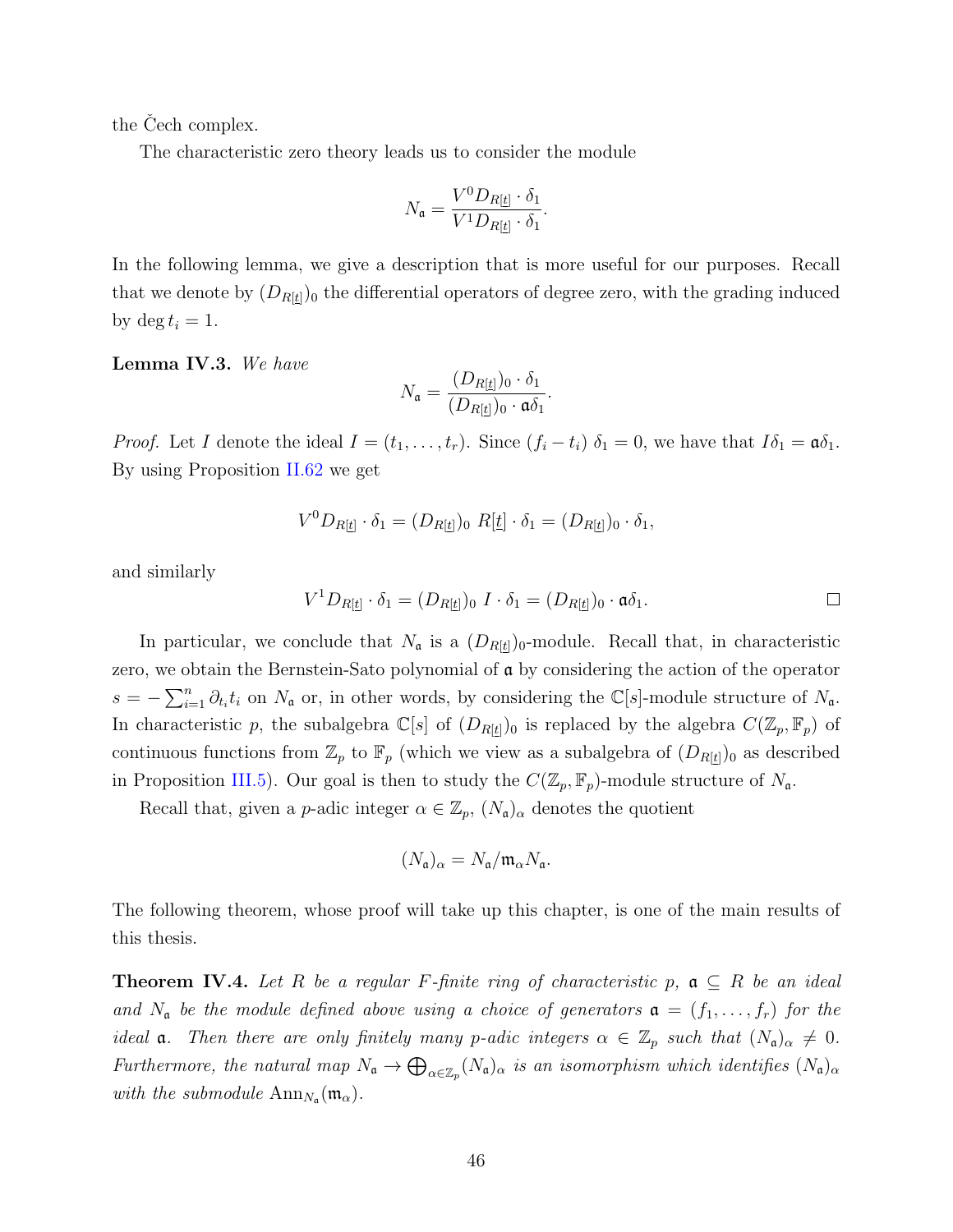After giving some preliminary results and setting up some notation, we give the proof of Theorem [IV.4](#page-53-0) in Section [IV.6](#page-64-0).

Recall that over  $\mathbb C$  we can recover the roots of the Bernstein-Sato polynomial  $b_{\mathfrak{a}}(s)$  from the generalized eigenspace decomposition of  $N_a$  (see Remark [IV.1](#page-51-0)). This motivates the following definition.

**Definition IV.5.** Let *R* be a regular, *F*-finite ring of characteristic  $p$ ,  $\mathfrak{a} \subseteq R$  be an ideal. We say that a *p*-adic integer  $\alpha \in \mathbb{Z}_p$  is a *Bernstein-Sato root of*  $\alpha$  if  $(N_{\alpha})_{\alpha}$  is nonzero. We denote the set of Bernstein-Sato roots of  $\alpha$  by BSR $(\alpha)$ .

#### **Remark IV.6.**

- (i) The Bernstein-Sato roots of a are characteristic *p* analogues of the roots of the Bernstein-Sato polynomial. As a consequence of Theorem [IV.4,](#page-53-0) an ideal has finitely many Bernstein-Sato roots.
- (ii) A priori, the Bernstein-Sato roots of  $\alpha$  depend on the generators chosen to construct the module  $N_a$ . We will see that this is not the case by giving an alternative characterization of the Bernstein-Sato roots of a, which will also turn out to be much more useful than the one given above (see Theorem [IV.17](#page-60-0)).
- (iii) In characteristic zero, we can recover the multiplicity of a root  $\lambda$  of  $b_{\mathfrak{a}}(s)$  from the generalized eigenspace decomposition of  $N_a$ : it is the smallest *k* for which  $(s - \lambda)^k (N_a)_{\lambda} = 0$ . Carrying over this notion to characteristic *p* is not possible because  $\mathfrak{m}_{\alpha} = \mathfrak{m}_{\alpha}^2$ . As a consequence, there is no notion of Bernstein-Sato polynomial in characteristic *p*.

We now begin working towards the proof of Theorem [IV.4](#page-53-0). Let us note that it is enough to prove the statement that  $\alpha$  has finitely many Bernstein-Sato roots; the rest follows formally from Proposition [III.14.](#page-48-1)

Given a positive integer  $e \geq 0$  we define

$$
N_{\mathfrak{a}}^{e} = \frac{(D_{R[\underline{t}]}^{(e)})_0 \cdot \delta_1}{(D_{R[\underline{t}]}^{(e)})_0 \cdot \mathfrak{a} \delta_1},
$$

where  $(D_{R}^{(e)}$  $\frac{P(e)}{P(R[t]})_0 = (D_{R[t]})_0 \cap D_{R[t]}^{(e)}$  $\frac{(e)}{R[\underline{t}]}.$ 

Note that  $N^e_{\mathfrak{a}}$  is a  $(D_{R|t}^{(e)}$  $\mathcal{L}_{R[\underline{t}]}^{(e)}$  )<sub>0</sub>-module, and therefore has a natural  $C^{e}(\mathbb{Z}_p, \mathbb{F}_p)$ -module struc-ture (see Chapter [III](#page-43-1)). Given a *p*-adic integer  $\alpha \in \mathbb{Z}_p$  we denote by  $\mathfrak{m}_{\alpha}^{(e)} := \mathfrak{m}_{\alpha} \cap C^e(\mathbb{Z}_p, \mathbb{F}_p)$ and  $(N_{\mathfrak{a}}^e)_{\alpha} = N_{\mathfrak{a}}^e / \mathfrak{m}_{\alpha}^{(e)} N_{\mathfrak{a}}^e$ . We have  $N_{\mathfrak{a}} = \lim_{\epsilon \to e} N_{\mathfrak{a}}^e$  and  $(N_{\mathfrak{a}})_{\alpha} = \lim_{\epsilon \to e} (N_{\mathfrak{a}}^e)_{\alpha}$ . The strategy will be to understand the nonvanishing of the modules  $(N_{\mathfrak{a}}^e)_{\alpha}$ , and to ultimately understand how taking the limit affects the nonvanishing.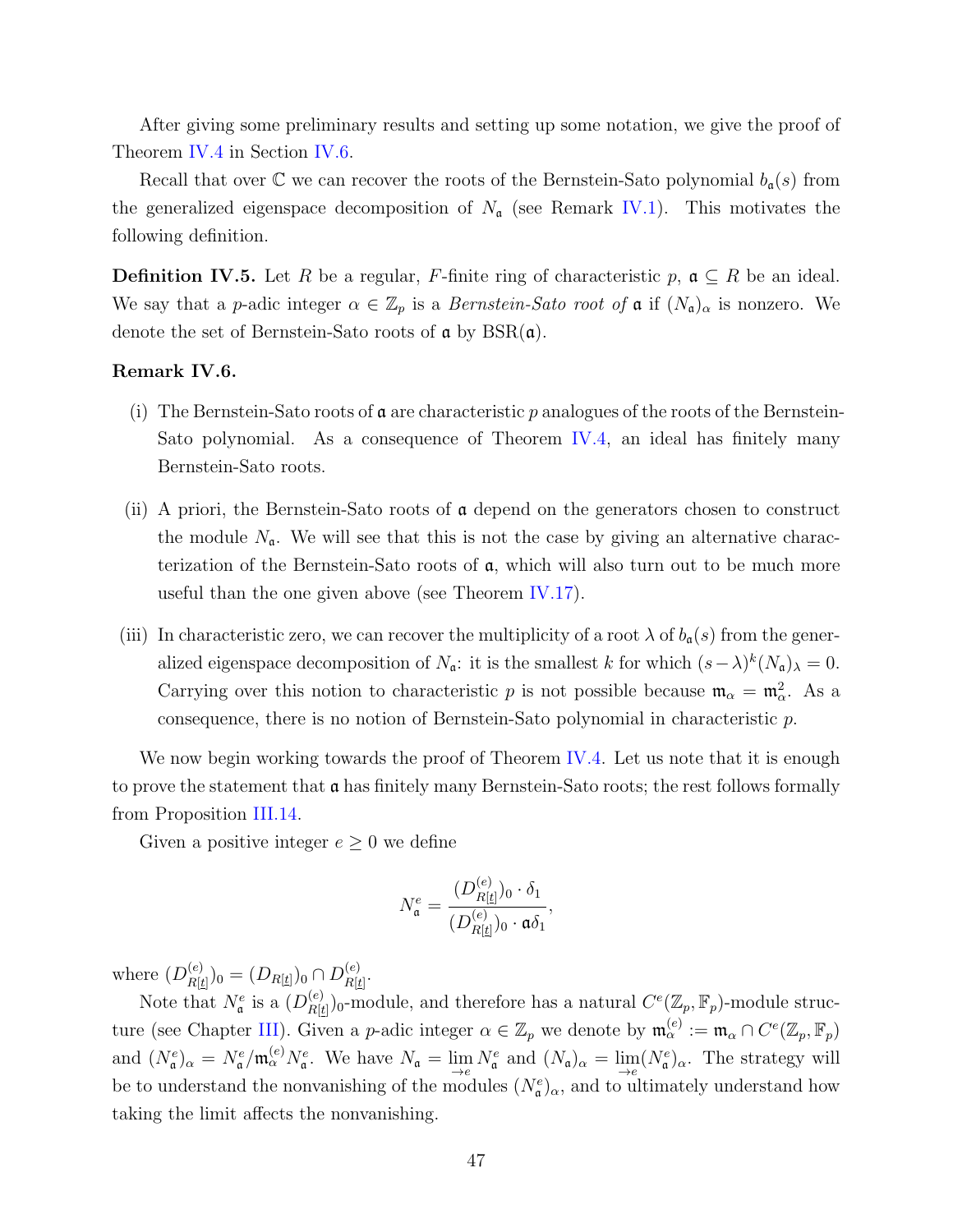<span id="page-55-0"></span>**Lemma IV.7.** Let  $\underline{x} = (x_1, \ldots, x_r)$  and  $\underline{y} = (y_1, \ldots, y_r)$  be two sets of variables and  $e \geq 0$ *be an integer. In the ring*  $\mathbb{F}_p[\underline{x}, \underline{y}]$  *we have* 

$$
(x_1-y_1)^{p^e-1}\cdots (x_r-y_r)^{p^e-1}=\sum_{\underline{b}\in\{0,1,\ldots,p^e-1\}^r}x_1^{b_1}\cdots x_r^{b_r}y_1^{p^e-1-b_1}\cdots y_r^{p^e-1-b_r}.
$$

*Proof.* Observe that

$$
(x_1 - y_1) \left( \sum_{b_1=0}^{p^e-1} x_1^{b_1} y_1^{p^e-1-b_1} \right) = x_1^{p^e} - y_1^{p^e} = (x_1 - y_1)^{p^e}
$$

and, since  $\mathbb{F}_p[x_1, y_1]$  is a domain, we get

$$
\sum_{b_1=0}^{p^e-1} x_1^{b_1} y_1^{p^e-1-b_1} = (x_1 - y_1)^{p^e-1},
$$

which proves the case  $r = 1$ . For the general case, we now observe

$$
\sum_{b_1=0}^{x_1} \sum_{y_1}^{y_1} \cdots \sum_{y_l}^{y_l} \sum_{y_l}^{y_l},
$$
\n
$$
\text{d} \sum_{b_1=0}^{x_1} \sum_{y_1}^{y_1} \cdots \sum_{y_p}^{y_p} \sum_{y_l}^{y_l} \sum_{y_l}^{y_l} \sum_{y_l}^{y_l} \sum_{y_l}^{y_l} \sum_{y_l}^{y_l} \sum_{y_l}^{y_l} \sum_{y_l}^{y_l} \sum_{y_l}^{y_l} \sum_{y_l}^{y_l} \sum_{y_l}^{y_l} \sum_{y_l}^{y_l} \sum_{y_l}^{y_l} \sum_{y_l}^{y_l} \sum_{y_l}^{y_l} \sum_{y_l}^{y_l} \sum_{y_l}^{y_l} \sum_{y_l}^{y_l} \sum_{y_l}^{y_l} \sum_{y_l}^{y_l} \sum_{y_l}^{y_l} \sum_{y_l}^{y_l} \sum_{y_l}^{y_l} \sum_{y_l}^{y_l} \sum_{y_l}^{y_l} \sum_{y_l}^{y_l} \sum_{y_l}^{y_l} \sum_{y_l}^{y_l} \sum_{y_l}^{y_l} \sum_{y_l}^{y_l} \sum_{y_l}^{y_l} \sum_{y_l}^{y_l} \sum_{y_l}^{y_l} \sum_{y_l}^{y_l} \sum_{y_l}^{y_l} \sum_{y_l}^{y_l} \sum_{y_l}^{y_l} \sum_{y_l}^{y_l} \sum_{y_l}^{y_l} \sum_{y_l}^{y_l} \sum_{y_l}^{y_l} \sum_{y_l}^{y_l} \sum_{y_l}^{y_l} \sum_{y_l}^{y_l} \sum_{y_l}^{y_l} \sum_{y_l}^{y_l} \sum_{y_l}^{y_l} \sum_{y_l}^{y_l} \sum_{y_l}^{y_l} \sum_{y_l}^{y_l} \sum_{y_l}^{y_l} \sum_{y_l}^{y_l} \sum_{y_l}^{y_l} \sum_{y_l}^{y_l} \sum_{y_l}^{y_l} \sum_{y_l}^{y_l} \sum_{y_l}^{y_l} \sum_{y_l}^{y_l} \sum_{y_l}^{y_l} \sum_{y_l}^{y_l} \sum_{y_l}^{y_l} \sum_{y_l}^{y_l} \sum_{y_l}^{y_l} \sum_{y_l}^{y_l} \sum_{y_l}^{y_l} \sum_{y_l}^{y_l} \sum_{y_l}^{y
$$

Given an integer  $e \geq 0$  and a tuple  $\underline{a} \in \{0, \ldots, p^e - 1\}^r$  we define  $Q^e_{\underline{a}}$  to be the following element of  $H^e_{\mathfrak{a}}$ :

$$
Q_{\underline{a}}^{e} = t_1^{p^e - 1 - a_1} \cdots t_r^{p^e - 1 - a_r} \delta_{p^e}.
$$

Note we have an *R*-module decomposition

$$
H_{\mathfrak{a}}^{e} = \bigoplus_{\underline{a} \in \{0, \dots, p^{e}-1\}^{r}} R Q_{\underline{a}}^{e}.
$$

Using the isomorphism  $D_R^{(e)} \otimes D_{\mathbb{F}_p}^{(e)}$  $\stackrel{(e)}{\mathbb{F}_p[\underline{t}]} \stackrel{\sim}{\to} D_{R[\underline{t}]}^{(e)}$  $R[t]$  from Proposition [II.58](#page-39-0), we identify  $D_R^{(e)}$  $R^{\left(e\right)}$  and  $D_{\mathbb{F}_p[\underline{t}]}^{(e)}$  with subrings of  $D_{R[\underline{t}]}^{(e)}$  $R[t]$ . With this identification we have  $(D_{R[t]}^{(e)}$  $\frac{(e)}{R[\underline{t}]})_0 = D_R^{(e)}$  $\stackrel{(e)}{R}(D_{\mathbb F_p}^{(e)}$  $_{\mathbb{F}_p[\underline{t}]})_0$  (see Lemma  $II.61$ ).

<span id="page-55-1"></span>**Lemma IV.8.** For ever integer  $e \geq 0$  we have the following equality of submodules of  $H^e_{\mathfrak{a}}$ :

$$
(D_{\mathbb{F}_p[\underline{t}]}^{(e)})_0 \cdot \delta_1 = \bigoplus_{\underline{a} \in \{0,\dots,p^e-1\}^r} \mathfrak{a}^{|\underline{a}|} Q_{\underline{a}}^e.
$$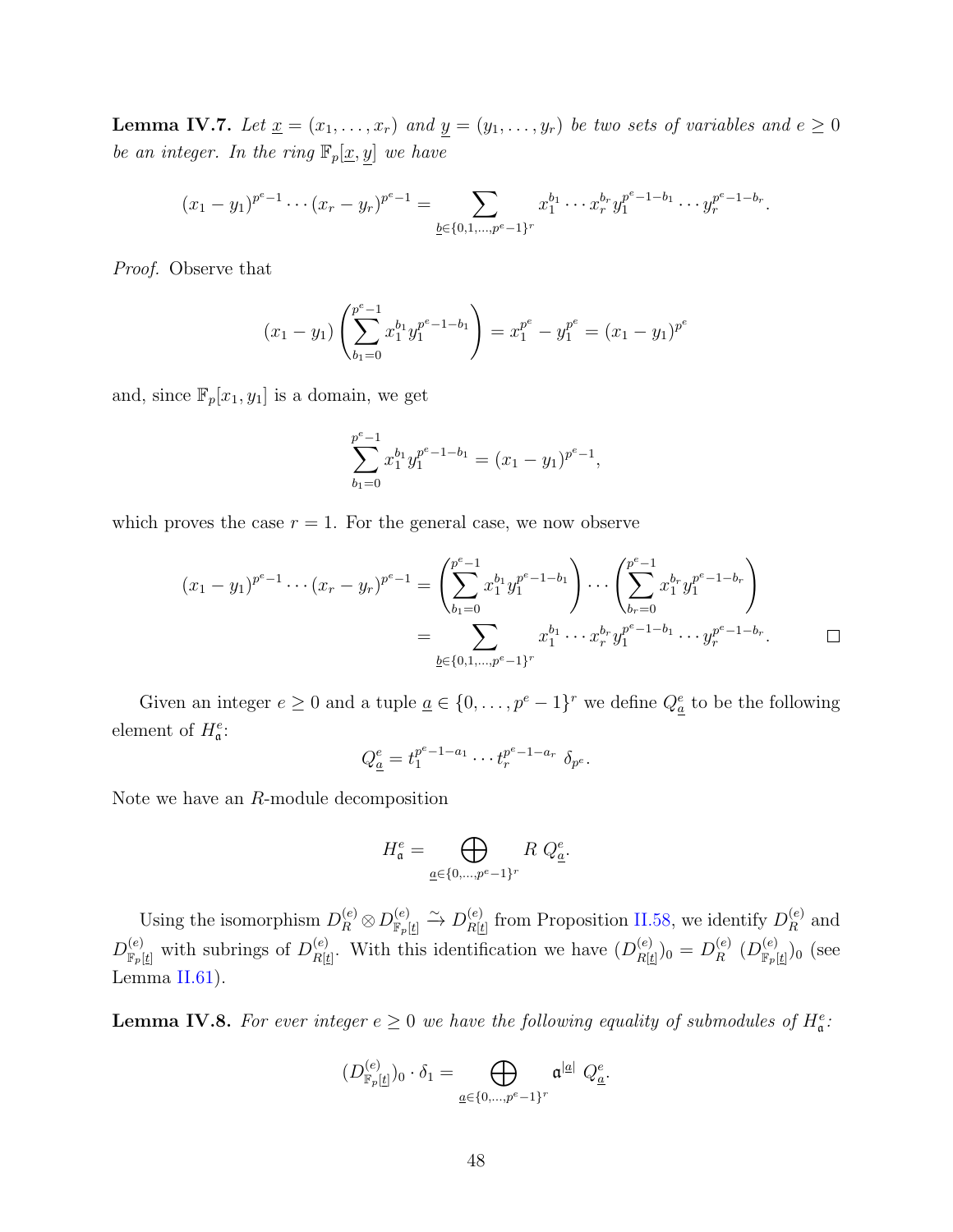*Proof.* We begin by noting that, by Lemma [IV.7,](#page-55-0) we have

$$
\delta_1 = (f_1 - t_1)^{p^e - 1} \cdots (f_r - t_r)^{p^e - 1} \delta_{p^e} = \sum_{\underline{a} \in \{0, \ldots, p^e - 1\}^r} f_1^{a_1} \cdots f_r^{a_r} Q_{\underline{a}}^e.
$$

Given tuples  $\underline{b}, \underline{c} \in \mathbb{Z}^r$  with  $0 \leq b_i < p^e$  and  $c_i < p^e$  we denote by  $\sigma_{b \to b}^{(e)}$  $\frac{b}{b}$  the unique element of  $D_{\mathbb{F}}^{(e)}$  $\mathcal{F}_{\mathcal{F}}[t]$  such that for all  $\underline{k} \in \{0, 1, \ldots, p^e - 1\}^r$  we have  $\mathbf{h}$ 

$$
\sigma_{\underline{b}\to \underline{c}}^{(e)} \cdot t_1^{k_1} \cdots t_r^{k_r} = \begin{cases} t_1^{p^e - 1 - c_1} \cdots t_r^{p^e - 1 - c_r} & \text{if } \underline{k} = (p^e - 1 - b_1, \dots, p^e - 1 - b_r) \\ 0 & \text{otherwise.} \end{cases}
$$

These operators form an  $\mathbb{F}_p$ -basis for  $D_{\mathbb{F}_p}^{(e)}$  $\binom{(e)}{\mathbb{F}_p[\underline{t}]},$  and since  $\sigma_{\underline{b}\rightarrow}^{(e)}$ *b→c* is homogeneous of degree *|b|−|c|*, the subcollection for which  $|\underline{b}| = |\underline{c}|$  is an  $\mathbb{F}_p$ -basis for  $(D_{\mathbb{F}_p}^{(e)})$  $_{\mathbb{F}_p[\underline{t}]})_0.$ 

Let  $\underline{b}, \underline{c} \in \mathbb{Z}^r$  be tuples with  $0 \leq b_i < p^e$  and  $c_i < p^e$  such that  $|\underline{b}| = |\underline{c}|$ . Let  $\underline{c}', \underline{c}'' \in \mathbb{Z}^r$ be the unique tuples with  $0 \leq c'_i < p^e, 0 \leq c''_i$  and  $c_i = c'_i - p^e c''_i$  for all i. We then have  $\sigma _{b\rightarrow}^{\left( e\right) }$  $\frac{a(e)}{b\rightarrow c} \cdot Q_{\underline{a}}^{e} = 0$  for  $\underline{a} \neq \underline{b}$  and

$$
\sigma_{\underline{b}\to \underline{c}}^{(e)} \cdot Q_{\underline{b}}^{e} = t_1^{p^e - 1 - c_1' + p^e c_1''} \cdots t_r^{p^e - 1 - c_r' + p^e c_r''} \delta_{p^e}
$$

$$
= f_1^{p^e c_1''} \cdots f_r^{p^e c_r''} Q_{\underline{c'}}^{e},
$$

where in the last equality we use the fact that  $(f_i^{p^e} - t_i^{p^e})$  $j_i^{p^e}$ )  $\delta_{p^e} = (f_i - t_i)^{p^e} \delta_{p^e} = 0$ . Therefore,

$$
\sigma_{\underline{b}\to \underline{c}}^{(e)} \cdot \delta_1 = f_1^{p^e c_1'' + b_1} \cdots f_r^{p^e c_r'' + b_r} Q_{\underline{c}'}^e \in \bigoplus_{\underline{a} \in \{0, \dots p^e - 1\}^r} \mathfrak{a}^{|\underline{a}|} Q_{\underline{a}}^e,
$$

where the containment follows because  $p^e | \underline{c}'' | + | \underline{b} | = | \underline{c}').$ 

For the other inclusion, let  $\underline{b}, \underline{a} \in \mathbb{Z}^r$  be tuples such that  $0 \leq b_i$ ,  $0 \leq a_i < p^e$  and  $|\underline{b}| = |\underline{a}|$ , and we show that  $f_1^{b_1} \cdots f_r^{b_r}$   $Q_a^e \in (D_{\mathbb{F}_p}^{(e)})$  $\mathcal{F}_{\mathcal{F}_{p}[\underline{t}]}^{(e)}$ , Let  $\underline{b}', \underline{b}'' \in \mathbb{Z}^{r}$  be the unique tuples such that  $0 \leq b'_i < p^e, 0 \leq b''_i$  and  $b_i = b'_i + p^e b''_i$  for all *i*. We then have

$$
\sigma_{\underline{b}' \to \underline{a} - p^e \underline{b}''}^{(e)} \cdot \delta_1 = \sigma_{\underline{b}' \to \underline{a} - p^e \underline{b}''}^{(e)} \cdot f_1^{b'_1} \cdots f_r^{b'_r} Q^e_{\underline{b}'}
$$

$$
= f_1^{b_1} \cdots f_r^{b_r} Q^e_{\underline{a}},
$$

and since  $|\underline{b}'| = |\underline{a}| - p^e |\underline{b}''|, \sigma_{b'}^{(e)}$ *b ′→a−p eb ′′ ∈* (*D* (*e*)  $\binom{e}{\mathbb{F}_p[t]}$ <sub>0</sub>, which proves the claim.

<span id="page-56-0"></span>**Proposition IV.9.** Let R be a regular F-finite ring,  $a \subseteq R$  be an ideal and  $e \geq 0$  be an *integer.* Let  $N_a^e$  be the module defined above using a choice of generators  $\mathfrak{a} = (f_1, \ldots, f_r)$ .

 $\Box$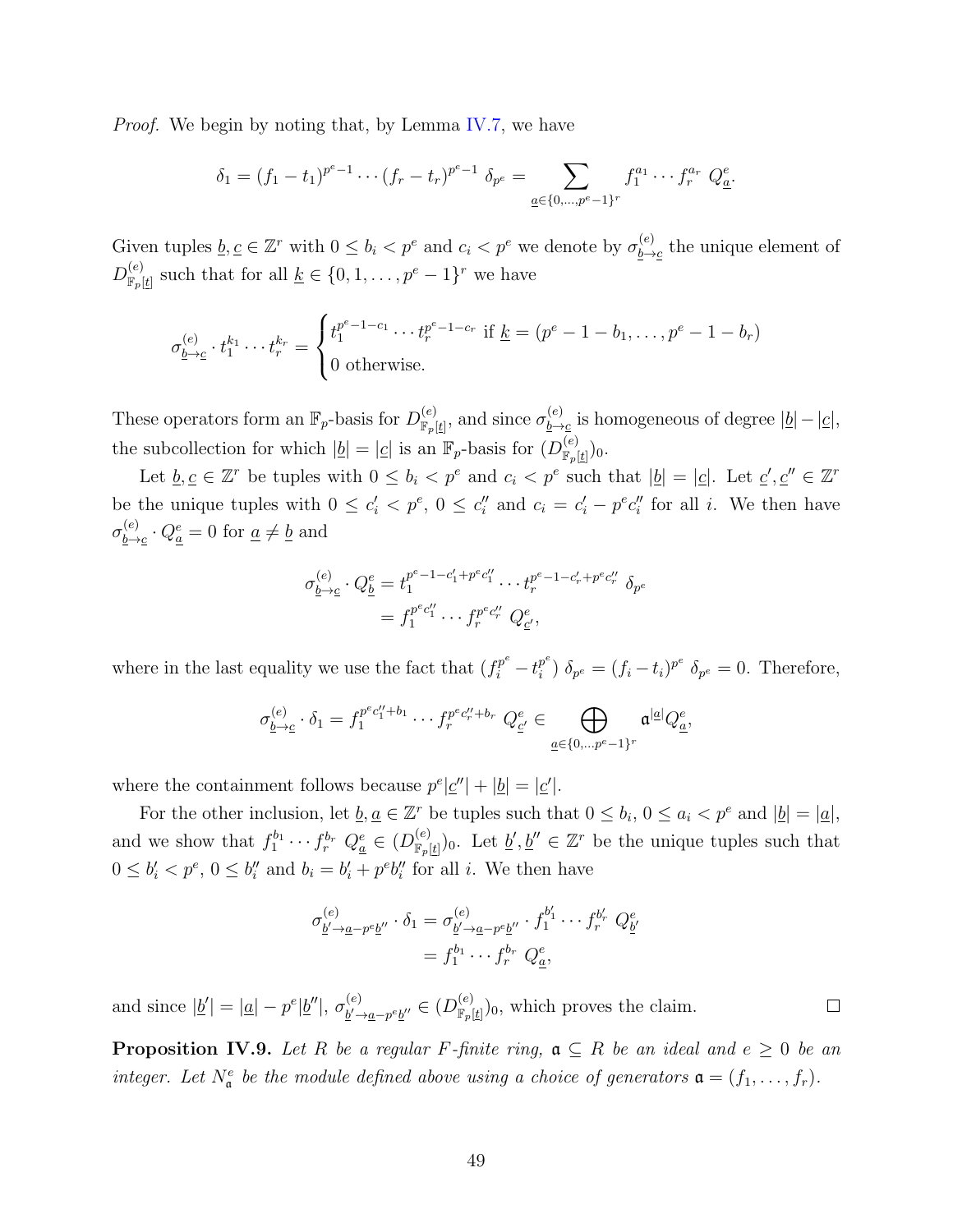*(i) As a*  $D_R^{(e)}$  $R_R^{(e)}$ -module,  $N_a^e$  decomposes as a direct sum

$$
N^e_{{\mathfrak a}}=\bigoplus_{\underline{a}\in\{0,\ldots,p^e-1\}^r}\frac{D_R^{(e)}\cdot {\mathfrak a}^{|\underline{a}|}}{D_R^{(e)}\cdot {\mathfrak a}^{|\underline{a}|+1}}
$$

*(ii) If*  $\alpha \in \mathbb{Z}_p$  *is a p*-adic integer then  $(N_e^e)_{\alpha}$  consists of the summands indexed by those <u>*a*</u> *for which*  $|\underline{a}| \equiv \alpha \mod p^e \mathbb{Z}_p$ *.* 

*Proof.* Lemma [IV.8](#page-55-1) together with the fact that  $(D_{R}^{(e)})$  $\frac{(e)}{R[\underline{t}]})_0 = D_R^{(e)}$  $\stackrel{(e)}{R}$   $(D_{\mathbb{F}_p}^{(e)}$  $\binom{e}{\mathbb{F}_p[t]}$ <sub>0</sub> imply that the submodule  $(D_{R}^{(e)}$  $\binom{(e)}{R[t]}$ <sup>0</sup> ·  $\delta_1$  of  $H^e_{\mathfrak{a}}$  is given by

$$
(D_{R[t]}^{(e)})_0 \cdot \delta_1 = \bigoplus_{\underline{a} \in \{0, \dots, p^e - 1\}^r} (D_R^{(e)} \cdot \mathfrak{a}^{|\underline{a}|}) Q_{\underline{a}}^e.
$$

Similarly, using Lemma [IV.8](#page-55-1) we observe that  $(D_{\mathbb{R}_+}^{(e)})$  $_{\mathbb{F}_p[\underline{t}]})_0$ ·α $\delta_1 =$  α $(D_{\mathbb{F}_p}^{(e)})$  $(\epsilon^e)_{\mathbb{F}_p[\underline{t}]})_0\!\cdot\!\delta_1 = \bigoplus_{\underline{a}\in\{0,...,p^e-1\}^r} \mathfrak{a}^{|\underline{a}|+1}Q^e_{\underline{a}},$ and by once again applying the fact that  $(D_{R}^{(e)})$ *R*[*t*] )<sup>0</sup> = *D* (*e*) *<sup>R</sup> ⊗*<sup>F</sup>*<sup>p</sup>* (*D* (*e*)  $\binom{e}{\mathbb{F}_p[t]}$  we conclude that ⊕

$$
(D_{R[t]}^{(e)})_0 \cdot \mathfrak{a} \delta_1 = \bigoplus_{\underline{a} \in \{0,\ldots,p^e-1\}^r} (D_R^{(e)} \cdot \mathfrak{a}^{|\underline{a}|+1}) Q_{\underline{a}}^e,
$$

and part (i) follows.

For part (ii), note that  $\varphi \in C^e(\mathbb{Z}_p, \mathbb{F}_p)$  acts on  $Q_a^e$  by the scalar  $\varphi(-(r(p^e-1)-|a|)-r)$  $\varphi(|\underline{a}| - rp^e) = \varphi(|\underline{a}|).$  We conclude that

$$
\mathfrak{m}_{\alpha}^{(e)} Q_{\underline{a}}^{e} = \begin{cases} 0 \text{ if } |\underline{a}| \equiv \alpha \mod p^{e} \mathbb{Z}_{p} \\ \mathbb{F}_{p} \ Q_{\underline{a}}^{e} \text{ otherwise.} \end{cases} \square
$$

<span id="page-57-0"></span>**Corollary IV.10.** *The module*  $(N_a^e)_{\alpha}$  *is a direct sum of the modules from the list*  $\overline{a}$ 

$$
\left\{\frac{D_R^{(e)} \cdot \mathfrak{a}^n}{D_R^{(e)} \cdot \mathfrak{a}^{n+1}} \middle| 0 \le n \le r(p^e - 1) \text{ and } n \equiv \alpha \mod p^e \mathbb{Z}_p \right\},\
$$

*and every module from the list appears in the decomposition.*

*Proof.* The result follows from part (ii), together with the observation that

$$
\{|\underline{a}| \mid 0 \le a_i < p^e \text{ and } |\underline{a}| \equiv \alpha \mod p^e \mathbb{Z}_p\} = \{0 \le n \le r(p^e - 1) \mid n \equiv \alpha \mod p^e \mathbb{Z}_p\}.
$$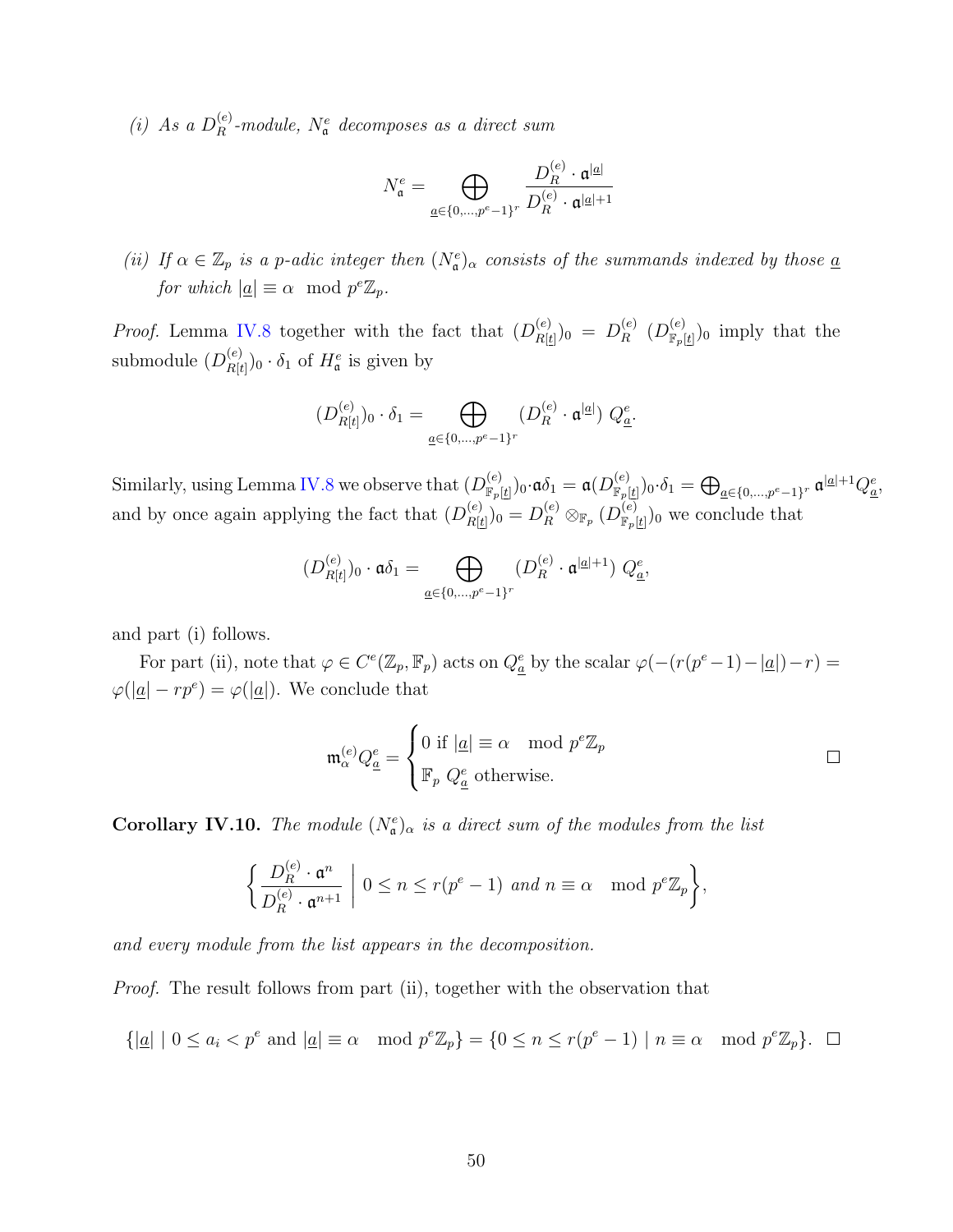#### **IV.3: The** *ν***-invariants of Mustat**a, Takagi and Watanabe

Let *R* be a regular *F*-finite ring and  $\mathfrak{a} \subseteq R$  be an ideal and, for a *p*-adic integer  $\alpha \in \mathbb{Z}_p$ and an integer  $e \geq 0$  let  $(N_e^e)_{\alpha}$  be the module defined above using a choice of generators  $\mathfrak{a} = (f_1, \ldots, f_r)$ . Recall that we want to understand the nonvanishing of  $(N_{\mathfrak{a}}^e)_{\alpha}$ . As we will see later, this nonvanishing can be phrased in terms of some invariants introduced by Mustată, Takagi and Watanabe in their study of F-jumping numbers  $MTW05$  (Proposition [IV.15\)](#page-60-1). We call these *ν*-invariants, and in this section we discuss some of the basic properties that will be used later on.

**Definition IV.11.** Given a proper ideal  $J \subseteq R$  containing  $\mathfrak{a}$  in its radical and an integer  $e \geq 0$  we define  $\nu^J_{\mathfrak{a}}(p^e) = \max\{n \geq 0 \mid \mathfrak{a}^n \nsubseteq J^{[p^e]}\}\.$  The set of all such  $\nu^J_{\mathfrak{a}}(p^e)$ , as we range over all possible *J*, will be denoted by  $\nu_{\mathfrak{a}}^{\bullet}(p^e)$ ; that is,

$$
\nu_{\mathfrak{a}}^{\bullet}(p^e) = \{ \nu_{\mathfrak{a}}^J(p^e) \mid J \text{ proper with } \mathfrak{a} \subseteq \sqrt{J} \}.
$$

We call  $\nu_{\mathfrak{a}}^{\bullet}(p^e)$  the set of *ν-invariants of level e.* 

Recall that, by convention, we have  $\mathfrak{a}^0 = R$  (even if  $\mathfrak{a} = (0)$ ), and therefore the set  ${n \geq 0 \mid \mathfrak{a}^n \nsubseteq J^{[p^e]} }$  is never empty.

In [\[MTW05](#page-89-0)] it is shown that if we fix *J* as above then the sequence  $(\nu_a^J(p^e)/p^e)_{e=0}^{\infty}$  is increasing and bounded. The limit

$$
c^{J}(\mathfrak{a}) = \lim_{e \to \infty} \frac{\nu_{\mathfrak{a}}^{J}(p^e)}{p^e}
$$

is called the *F*-threshold of a with respect to *J*. The set of *F*-thresholds coincides with the set of *F*-jumping numbers[[MTW05,](#page-89-0) Prop. 2.7][[BMS08](#page-87-0), Cor. 2.30].

We give alternative descriptions of the set of *ν*-invariants of level *e* in terms of the ideals  $\mathcal{C}_R^{(e)}$  $D_R^{(e)} \cdot \mathfrak{a}^n$  and  $D_R^{(e)}$  $R^{(e)}$   $\cdot$   $\mathfrak{a}^n$  (see Definitions [II.40](#page-31-0) and [II.32](#page-27-1)); these descriptions are well known to experts.

<span id="page-58-0"></span>**Proposition IV.12.** Let R be a regular F-finite ring,  $a \subseteq R$  be an ideal and  $e \ge 0$  be an *integer. Then the set of ν-invariants of level e for* a *is given by e* a regular *F*-finite ring,  $\mathfrak{a} \subseteq R$  be<br>ariants of level e for  $\mathfrak{a}$  is given by<br> $\mathfrak{b} = \{n \geq 0 \mid C_R^{(e)} \cdot \mathfrak{a}^n \neq C_R^{(e)} \cdot \mathfrak{a}^{n+1}\}$  ${\it mts}$  of lev Î

$$
\nu_{\mathfrak{a}}^{\bullet}(p^{e}) = \left\{ n \ge 0 \mid \mathcal{C}_{R}^{(e)} \cdot \mathfrak{a}^{n} \ne \mathcal{C}_{R}^{(e)} \cdot \mathfrak{a}^{n+1} \right\}
$$

$$
= \left\{ n \ge 0 \mid D_{R}^{(e)} \cdot \mathfrak{a}^{n} \ne D_{R}^{(e)} \cdot \mathfrak{a}^{n+1} \right\}.
$$

*Proof.* The second equality follows from Corollary [II.46,](#page-33-0) so it suffices to prove the first equality. Throughout the rest of the proof we will repeatedly use Corollary [II.46](#page-33-0) without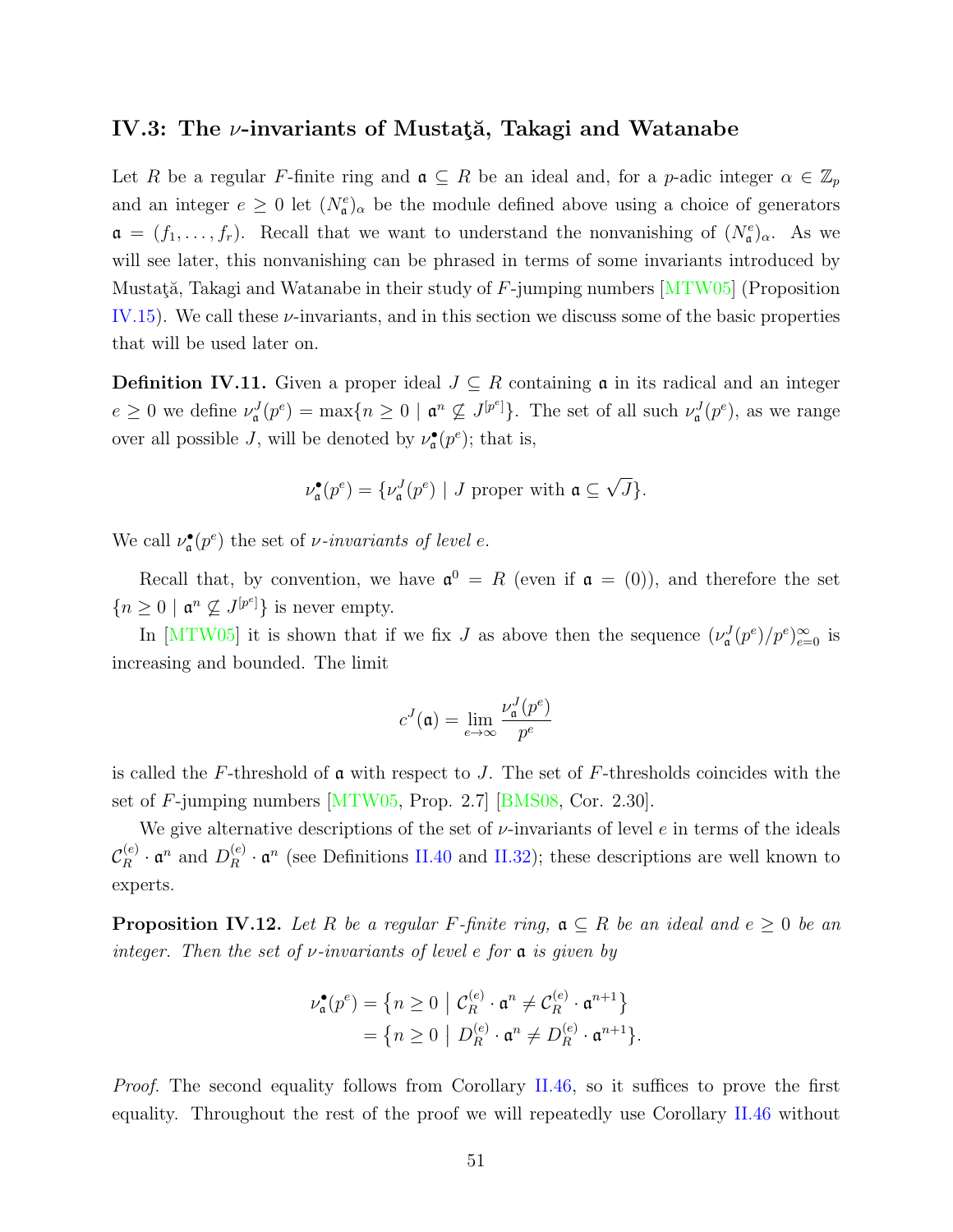further mention.

To prove the inclusion ( $\subseteq$ ), suppose that  $\mathcal{C}_R^{(e)}$  $\mathfrak{c}_R^{(e)} \cdot \mathfrak{a}^n = \mathcal{C}_R^{(e)}$  $R^{(e)}$   $\cdot$   $\mathfrak{a}^{n+1}$  and let *J* be a proper ideal containing **a** in its radical so that  $\mathfrak{a}^n \nsubseteq J^{[p^e]}$ . We conclude that  $\mathcal{C}_R^{(e)}$  $\mathbf{R}^{(e)} \cdot \mathbf{a}^n \nsubseteq J$ , and therefore  $\mathcal{C}_R^{(e)}$  $R^{(e)}$  ·  $\mathfrak{a}^{n+1} \nsubseteq J$ . This implies  $\mathfrak{a}^{n+1} \nsubseteq J^{[p^e]}$ , and therefore  $n \neq \nu_{\mathfrak{a}}^J(p^e)$ .

For  $(\supseteq)$ , suppose that  $n \geq 0$  is such that  $\mathcal{C}_R^{(e)}$  $\mathfrak{C}_R^{(e)}\cdot \mathfrak{a}^n \neq \mathcal{C}_R^{(e)}$  $L_R^{(e)} \cdot \mathfrak{a}^{n+1}$ . Let  $J = \mathcal{C}_R^{(e)}$  $R^{(e)}$ **·** $\mathfrak{a}^{n+1}$ . Observe that  $J \neq (1)$ ; otherwise  $\mathcal{C}_{R}^{(e)}$  $\mathfrak{c}_R^{(e)} \cdot \mathfrak{a}^n = \mathcal{C}_R^{(e)}$  $\mathcal{L}_R^{(e)} \cdot \mathfrak{a}^{n+1}$ . Given  $f \in \mathfrak{a}$  we note that  $(f^m) = \mathcal{C}_R^{(e)}$  $\chi^{(e)}_R \cdot f^{mp^e}$ and thus  $f^{mp^e} \in \mathfrak{a}^{n+1}$  for *m* large enough, thus  $f \in \sqrt{J}$ . *√*

We claim that  $n = \nu_a^J(p^e)$  and this will complete the proof. First, we have  $\mathfrak{a}^{n+1} \subseteq J^{[p^e]}$ and therefore it suffices to show that  $\mathfrak{a}^n \nsubseteq J^{[p^e]}$ . To see this, note that if  $\mathfrak{a}^n \subseteq J^{[p^e]}$  then  $\mathcal{C}_R^{(e)}$  $R_R^{(e)} \cdot \mathfrak{a}^n \subseteq J$ , and thus  $\mathcal{C}_R^{(e)}$  $\mathfrak{c}_R^{\cdot (e)} \cdot \mathfrak{a}^n = \mathcal{C}_R^{(e)}$  $R_R^{(e)} \cdot \mathfrak{a}^{n+1}$ , giving a contradiction.  $\Box$ 

<span id="page-59-1"></span>**Corollary IV.13.** *Given integers*  $m \geq n \geq 0$  *and*  $e \geq 0$ *, the following are equivalent:* 

- *(a) We have*  $\nu_a^{\bullet}(p^e) \cap [n,m) = \emptyset$ *.*
- *(b) We have*  $C_R^{(e)}$  $\mathfrak{c}_R^{(e)} \cdot \mathfrak{a}^n = \mathcal{C}_R^{(e)}$  $R^{(e)}$  ·  $\mathfrak{a}^m$ .
- *(c) We have*  $D_R^{(e)}$  $\mathbf{a}^{(e)}_R \cdot \mathbf{a}^n = D_R^{(e)}$  $\mathfrak{a}^{(e)}_R \cdot \mathfrak{a}^m$ .

*Proof.* The equivalence of (b) and (c) follows from Corollary [II.46](#page-33-0), so it suffices to show the equivalence between (a) and (b).

We have  $\mathcal{C}_R^{(e)}$  $\overset{(e)}{R}\cdot \mathfrak{a}^n=\mathcal{C}_R^{(e)}$  $\mathbb{R}^{(e)}$   $\cdot$   $\mathfrak{a}^m$  if and only if all the inclusions in the chain

$$
\mathcal{C}_R^{(e)} \cdot \mathfrak{a}^n \supseteq \mathcal{C}_R^{(e)} \cdot \mathfrak{a}^{n+1} \supseteq \cdots \supseteq \mathcal{C}_R^{(e)} \cdot \mathfrak{a}^{m-1} \supseteq \mathcal{C}_R^{(e)} \cdot \mathfrak{a}^m
$$

are equalities which, by Proposition [IV.12,](#page-58-0) happens precisely when none of the integers in the set  $\{n, \ldots, m-1\}$  are *v*-invariants of level *e*.  $\Box$ 

<span id="page-59-0"></span>**Corollary IV.14.** Let R be a regular F-finite ring and  $a \subseteq R$  be an ideal generated by r *elements. The ν-invariants of* a *satisfy the following properties:*

*(i) They form a descending chain*

$$
\nu_{\mathfrak{a}}^{\bullet}(p^0) \supseteq \nu_{\mathfrak{a}}^{\bullet}(p^1) \supseteq \nu_{\mathfrak{a}}^{\bullet}(p^2) \supseteq \cdots
$$

(ii) If 
$$
rp^e \leq n \in \nu_{\mathfrak{a}}^{\bullet}(p^e)
$$
 then  $n - p^e \in \nu_{\mathfrak{a}}^{\bullet}(p^e)$ .

*Proof.* By using the alternative characterization of the *ν*-invariants given in Proposition [IV.12,](#page-58-0) part (i) follows from the fact that  $D_R^{(e)} \subseteq D_R^{(e+1)}$  $R_R^{(e+1)}$ , and part (ii) follows from Lemma [II.53.](#page-36-0)  $\Box$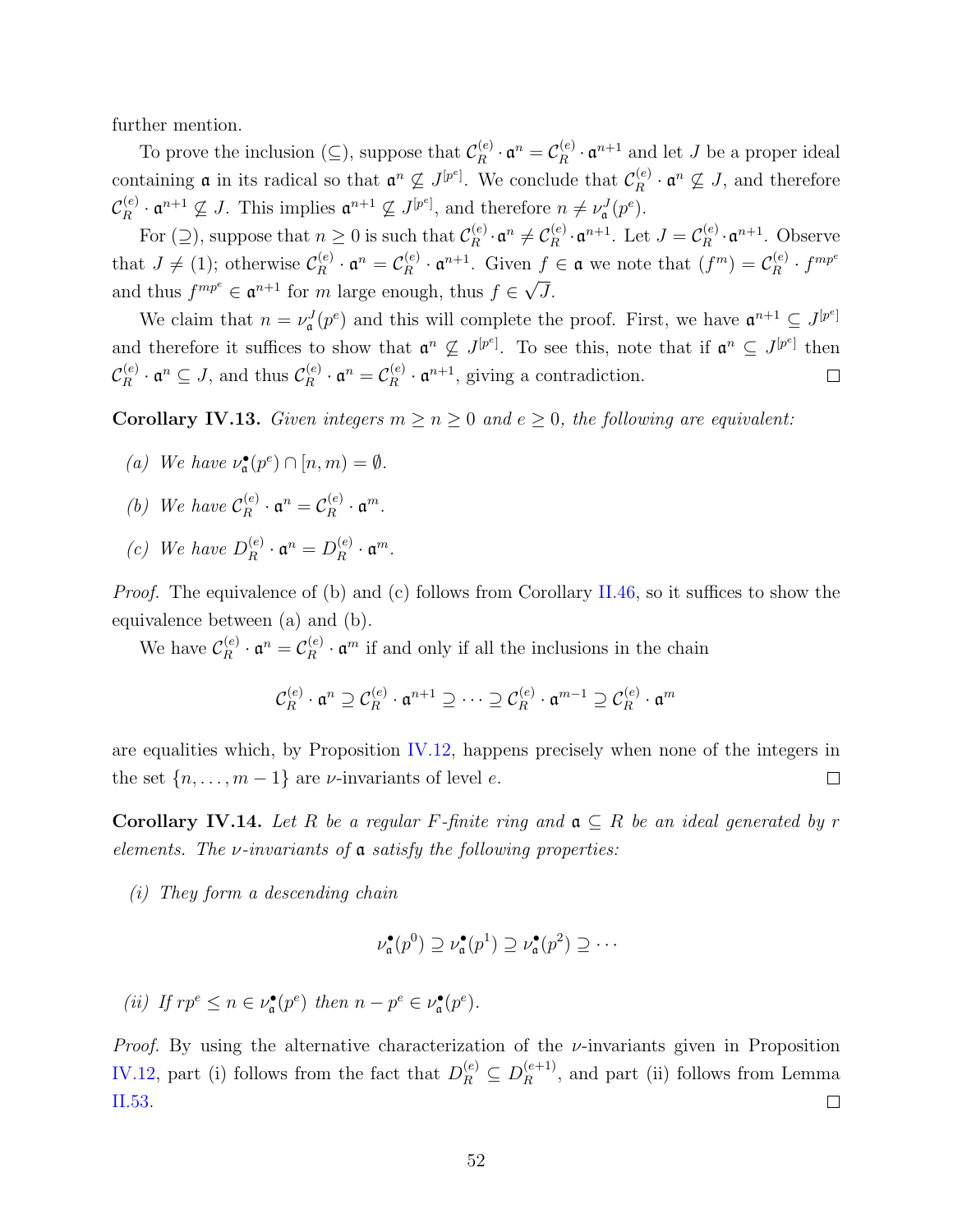#### **IV.4: Bernstein-Sato roots and the** *ν***-invariants**

As promised, we can now phrase the nonvanishing of the modules  $(N_e^e)_{\alpha}$  in terms of the *ν*-invariants of a.

<span id="page-60-1"></span>**Proposition IV.15.** *Let*  $R$  *be a regular*  $F$ *-finite ring,*  $a \subseteq R$  *be an ideal,*  $e \geq 0$  *be an integer and*  $\alpha \in \mathbb{Z}_p$  *be a p-adic integer. Let*  $(N_e^e)_{\alpha}$  *be the module defined above using a choice of generators*  $\mathfrak{a} = (f_1, \ldots, f_r)$ *. The following are equivalent:* 

- *(a) The module*  $(N_a^e)_{\alpha}$  *is nonzero.*
- *(b) The image of*  $\delta_1$  *in*  $(N_e^e)_{\alpha}$  *is nonzero.*
- *(c) There is a <i>ν-invariant*  $n \in \nu_a^{\bullet}(p^e)$  *with*  $n \equiv \alpha \mod p^e \mathbb{Z}_p$ .

*Proof.* It is clear that (b) implies (a). To observe that (a) implies (b), note that the subalgebra  $C^e(\mathbb{Z}_p, \mathbb{F}_p)$  of  $(D_{R[t]}^{(e)}$  $R[t]$ )<sub>0</sub> is central and therefore  $(N_{\mathfrak{a}}^e)_{\alpha}$  is a cyclic left  $(D_{R[t]}^{(e)})_{\alpha}$  $\binom{(e)}{R[t]}$ <sub>0</sub>-module generated by the image of  $\delta_1$ .

We show that (a) implies (c). By Corollary [IV.10,](#page-57-0) if  $(N_a^e)_{\alpha}$  is nonzero we have  $D_R^{(e)}$  $\mathfrak{a}^{(e)}_R\cdot \mathfrak{a}^n\neq$  $D_R^{(e)}$  $P_R^{(e)} \cdot \mathfrak{a}^{n+1}$  for some *n* with  $0 \le n \le r(p^e - 1)$  and  $n \equiv \alpha \mod p^e \mathbb{Z}_p$ . By Corollary [II.46,](#page-33-0)  $\mathcal{C}_R^{(e)}$  $\mathfrak{C}_R^{(e)} \cdot \mathfrak{a}^n \neq \mathcal{C}_R^{(e)}$  $\mathbf{a}^{(e)} \cdot \mathbf{a}^{n+1}$  and therefore  $n \in \nu_{\mathbf{a}}^{\bullet}(p^e)$ .

To show that (c) implies (a), suppose that we are given a *ν*-invariant *n* as in part (c). By Corollary [IV.14](#page-59-0) we can subtract  $p^e$  enough times to assume that  $0 \le n \le r(p^e - 1)$ . By Corollary [II.46](#page-33-0), we have that  $D_R^{(e)}$  $\mathbf{a}^{(e)}$  ·  $\mathfrak{a}^n \neq D_R^{(e)}$  $\mathbf{R}^{(e)}$   $\cdot$   $\mathfrak{a}^{n+1}$  and the result follows once again by applying Corollary [IV.10](#page-57-0) once again.  $\Box$ 

<span id="page-60-2"></span>**Corollary IV.16.** Suppose that  $(N_a^e)_{\alpha} = 0$  for some  $e \geq 0$ . Then  $(N_a^i)_{\alpha} = 0$  for all  $i \geq e$ .

*Proof.* If the image of  $\delta_1$  in  $(N_e^e)_{\alpha}$  is zero, then it remains zero in  $(N_a^i)_{\alpha}$  for all  $i \geq e$ .  $\Box$ 

We now give an alternative characterization of the Bernstein-Sato roots of  $\alpha$ . This provides a simpler point of view to work with, which will also allow us to compute the Bernstein-Sato roots of an ideal more easily.

<span id="page-60-0"></span>**Theorem IV.17.** Let R be a regular and F-finite ring of characteristic p and let  $a \subseteq R$  be *an ideal.* A *p*-adic integer  $\alpha \in \mathbb{Z}_p$  *is a Bernstein-Sato root of*  $\alpha$  *if and only if*  $\alpha$  *is the p*-adic *limit of a sequence*  $(\nu_e)_{e=0}^{\infty} \subseteq \mathbb{Z}_{\geq 0}$  *with*  $\nu_e \in \nu_{\mathfrak{a}}^{\bullet}(p^e)$ *.* 

*Proof.* Suppose that  $\alpha \in \mathbb{Z}_p$  is the *p*-adic limit of such a sequence  $(\nu_e)$ . If  $(\mu_j) = (\nu_{e_j})$  is a subsequence of  $(\nu_e)$  then, by Corollary [IV.14,](#page-59-0) we have  $\mu_j \in \nu_{\mathfrak{a}}^{\bullet}(p^j)$ . We may therefore pass to a subsequence to assume that  $\nu_e \equiv \alpha \mod p^e \mathbb{Z}_p$ . By Proposition [IV.15,](#page-60-1) the image of  $\delta_1$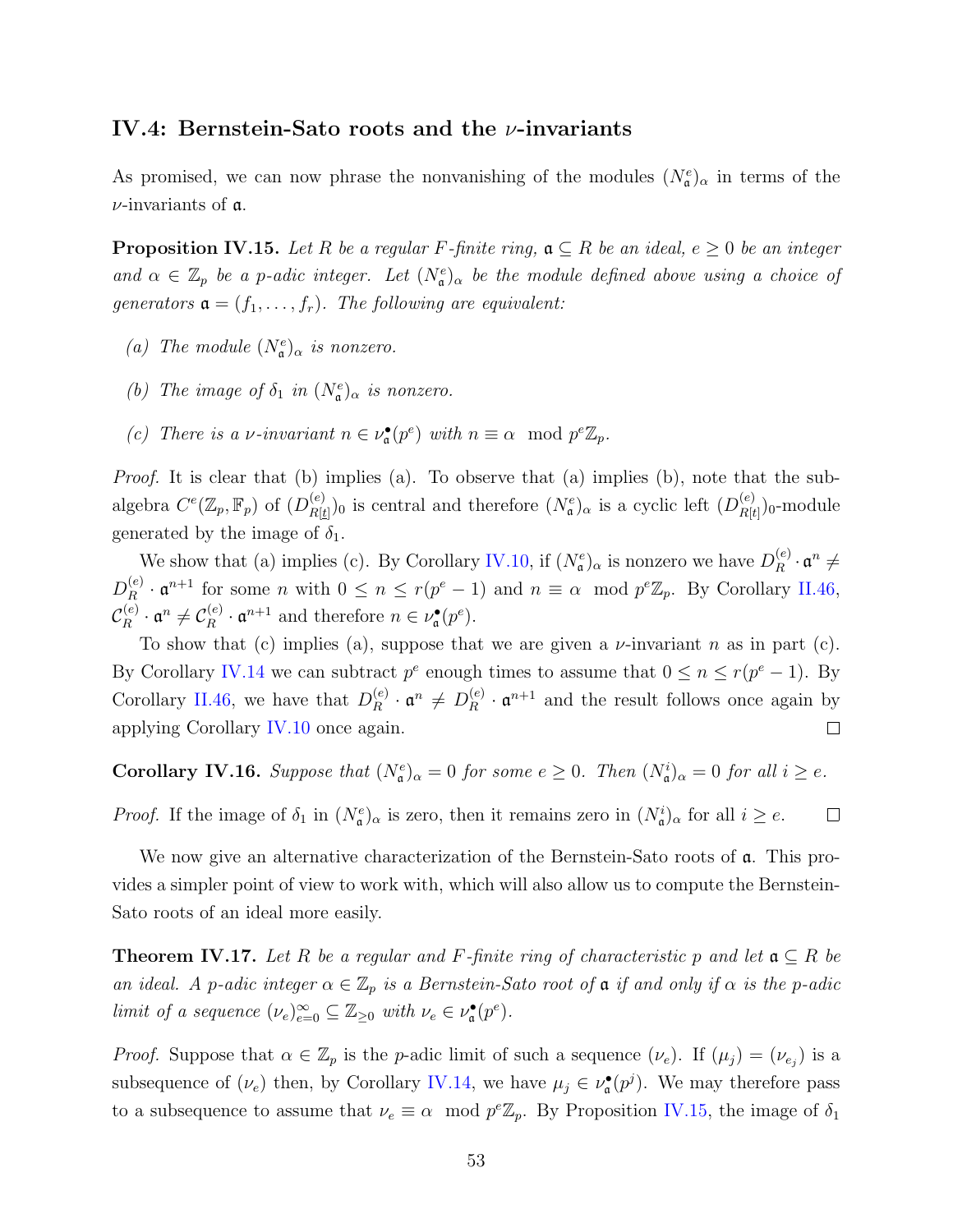in  $(N_{\mathfrak{a}}^e)_{\alpha}$  is nonzero for every integer  $e \geq 0$ . We conclude that the image of  $\delta_1$  in  $(N_{\mathfrak{a}})_{\alpha}$  is nonzero, and thus  $(N_{\mathfrak{a}})_{\alpha}$  is nonzero.

For the other direction, suppose that  $(N_a)_{\alpha}$  is nonzero. By Corollary [IV.16](#page-60-2), we must have that  $(N_e^e)_{\alpha}$  is nonzero for every  $e \geq 0$ . By Proposition [IV.15](#page-60-1) we conclude that for every  $e \geq 0$  there is a *ν*-invariant  $\nu_e \in \mathcal{B}_{\mathfrak{a}}^{\bullet}(p^e)$  with  $\nu_e \equiv \alpha \mod p^e \mathbb{Z}_p$ , and therefore  $\alpha$  is the *p*-adic limit of  $(\nu_e)$ .  $\Box$ 

<span id="page-61-1"></span>**Remark IV.18.** As observed in the proof of Theorem [IV.17,](#page-60-0) the condition  $\nu_e \in \nu_a^{\bullet}(p^e)$ passes to subsequences, and whenever  $\alpha \in \mathbb{Z}_p$  is a Bernstein-Sato root of  $\mathfrak a$  we can choose the sequence  $(\nu_e)$  such that  $\nu_e \equiv \alpha \mod p^e \mathbb{Z}_p$  and  $0 \leq \nu_e \leq r(p^e - 1)$  for every  $e \geq 0$ .

This alternative characterization allows us to settle a concern we had with us since we defined Bernstein-Sato roots.

**Corollary IV.19.** *The Bernstein-Sato roots of the ideal* a *are independent of the choice of generators used in the construction of N*a*.*

Theorem [IV.17](#page-60-0) also has the following surprising consequence.

**Corollary IV.20.** *The ideal* a *and the ideal* a [*p*] *have the same Bernstein-Sato roots.*

*Proof.* For all integers  $e, n \geq 0$  we have  $C_R^{(e+1)}$  $\mathcal{C}_R^{(e+1)} \cdot (\mathfrak{a}^{[p]})^n = \mathcal{C}_R^{(e)}$  $R_R^{(e)} \cdot \mathfrak{a}^n$  (see Lemma [II.5](#page-16-0), Proposition [II.48\)](#page-34-0), and therefore  $\nu_a^{\bullet}$  $\mathcal{L}_{\mathfrak{a}^{[p]}}(\boldsymbol{p}^{e+1}) = \nu_{\mathfrak{a}}^{\bullet}(\boldsymbol{p}^{e}).$  $\Box$ 

#### **IV.5: Bounding the number of** *ν***-invariants**

Theorem [IV.17](#page-60-0) will be one of the two main results that go into the proof of Theorem [IV.4.](#page-53-0) The other one is the following.

<span id="page-61-0"></span>**Proposition IV.21.** *Let*  $R$  *be a regular*  $F$ *-finite ring of characteristic*  $p$  *and let*  $\mathfrak{a} \subseteq R$  *be an ideal generated by r elements. There is a constant*  $K > 0$  *such that for all integers*  $e \geq 0$ *we have*

$$
\#\bigg(\nu_{\mathfrak{a}}^{\bullet}(p^e) \cap [0, rp^e)\bigg) \leq K.
$$

We first give two proofs that work in restricted settings.

*Proof of Proposition [IV.21](#page-61-0) when*  $r = 1$ . Suppose that  $\mathfrak{a} = (f)$ . Recall that for all integers  $e, n \geq 0$  we have  $\mathcal{C}_R^{(e)}$  $f_R^{(e)} \cdot f^n = \tau(f^{n/p^e})$  (see Proposition [II.51](#page-35-0)). We conclude that *n* is a *ν*invariant of level *e* for a if and only if there is an *F*-jumping number of a in the interval  $(n/p^e, (n+1)/p^e]$  $(n/p^e, (n+1)/p^e]$  $(n/p^e, (n+1)/p^e]$ . The *F*-jumping numbers of  $\alpha$  form a discrete set (see [[BMS09](#page-87-1)]), and if we let K be the number of F-jumping numbers of  $\alpha$  contained in  $(0, 1]$  then it follows that  $\#(\nu_{\mathfrak{a}}^{\bullet}(p^e) \cap [0,1)) \leq K.$  $\Box$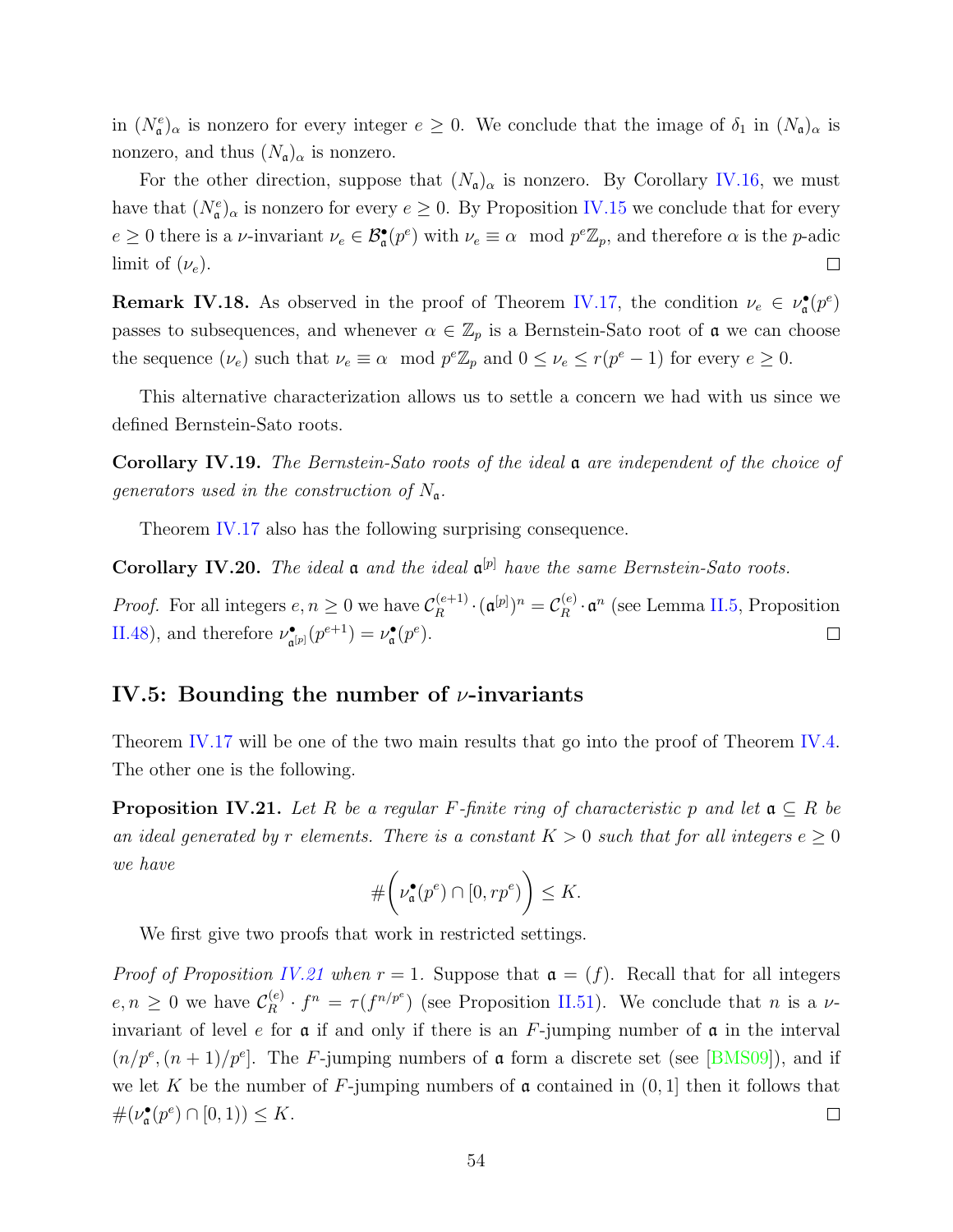Our next proof will be in the case when the ring *R* is a polynomial ring, where we can take the advantage of the grading (even if we don't assume that the ideal  $\mathfrak{a} \subseteq R$  is homogeneous). This technique was already exploited by Blickle, Mustata and Smith to prove the discreteness and rationality of *F*-jumping numbers on polynomials rings (which they then prove in greater generality)[[BMS08](#page-87-0)].

Let  $R = k[x_1, \ldots, x_n]$  be a polynomial ring over a perfect field k, which we equip with the standard grading. Given an integer  $i$  we let  $R_i$  denote the space of homogeneous polynomials of degree *i*, and we let  $R_{\leq D} = \bigoplus_{i=0}^{D} R_i$ . We say that an ideal  $\mathfrak{b} \subseteq R$  is generated in degrees  $≤$  *D* if there is a generating set  $\mathfrak{b} = (g_1, \ldots, g_r)$  for  $\mathfrak{b}$  with  $g_i ∈ R_{≤D}$  (note: we do not assume that the  $g_i$  are homogeneous). An ideal  $\mathfrak{b} \subseteq R$  is generated in degrees  $\leq D$  if and only if  $\mathfrak{b} = (\mathfrak{b} \cap R_{\leq D})R$ ; consequently, if  $\mathfrak{b}' \subseteq R$  is another ideal generated in degrees  $\leq D$  then  $\mathfrak{b} = \mathfrak{b}'$  if and only if  $\mathfrak{b} \cap R_{\leq D} = \mathfrak{b}' \cap R_{\leq D}$ .

<span id="page-62-0"></span>**Lemma IV.22.** *Suppose that*  $R = k[x_1, \ldots, x_n]$  *is a polynomial ring over a perfect field*  $k$ *. If* **b** *is generated in degrees*  $\leq D$  *then*  $\mathcal{C}_R^{(e)}$  $\binom{e}{R}$  · **b** *is generated in degrees*  $\leq \lfloor D/p^e \rfloor$ .

*Proof.* This follows from the description of 
$$
\mathcal{C}_R^{(e)}
$$
 · **b** given in Proposition II.47.

*Proof of Proposition [IV.21](#page-61-0) when R is a polynomial ring.* Note that our goal is to bound the number of jumps in the chain

$$
\mathcal{C}_R^{(e)} \cdot \mathfrak{a}^0 \supseteq \mathcal{C}_R^{(e)} \cdot \mathfrak{a}^1 \supseteq \mathcal{C}_R^{(e)} \cdot \mathfrak{a}^2 \supseteq \cdots \supseteq \mathcal{C}_R^{(e)} \cdot \mathfrak{a}^{rp^e}
$$

uniformly in *e*.

We pick an integer *D* such that the ideal  $\mathfrak{a}$  is generated in degrees  $\leq D$ . For every integer *n* ≥ 0 the ideal  $\mathfrak{a}^n$  is generated in degrees  $\leq Dn$  and, if  $n \leq rp^e$ , Lemma [IV.22](#page-62-0) tells us that  $\mathcal{C}_R^{(e)}$  $\int_R^{(e)} \cdot \mathfrak{a}^n$  is generated in degrees  $\leq \lfloor Dn/p^e \rfloor \leq Dr$ . Therefore, it suffices to bound the number of jumps in the chain *n n* ≤ *rp* , Definite 1 v.22 *d*<br> *refore, it suffices to bound t*<br>  $\cap R_{\le rD} \supseteq \cdots \supseteq (\mathcal{C}_R^{(e)} \cdot \mathfrak{a}^{r p^e})$ 

$$
\left(\mathcal{C}_{R}^{(e)} \cdot \mathfrak{a}^0\right) \cap R_{\leq rD} \supseteq \left(\mathcal{C}_{R}^{(e)} \cdot \mathfrak{a}^1\right) \cap R_{\leq rD} \supseteq \left(\mathcal{C}_{R}^{(e)} \cdot \mathfrak{a}^2\right) \cap R_{\leq rD} \supseteq \cdots \supseteq \left(\mathcal{C}_{R}^{(e)} \cdot \mathfrak{a}^{rp^e}\right) \cap R_{\leq rD}.
$$

The number of jumps in this chain is bounded by the *k*-dimension of  $R_{\le rD}$ , which is finite.  $\Box$ 

To prove the general case we will use the discreteness of *F*-jumping numbers for arbitrary ideals on arbitrary *F*-finite regular rings (see[[ST14](#page-90-0)]). The main difficulty that arises in this case is that, for an arbitrary ideal  $\mathfrak{a}$ , we do not have  $\mathcal{C}_R^{(e)}$  $R_R^{(e)} \cdot \mathfrak{a}^n = \tau(\mathfrak{a}^{n/p^e})$  in general (if this were the case, the proof for principal ideals given above would work verbatim). We get around this issue by considering the following notion, inspired by Sato's stabilization exponent[[Sat19\]](#page-89-1).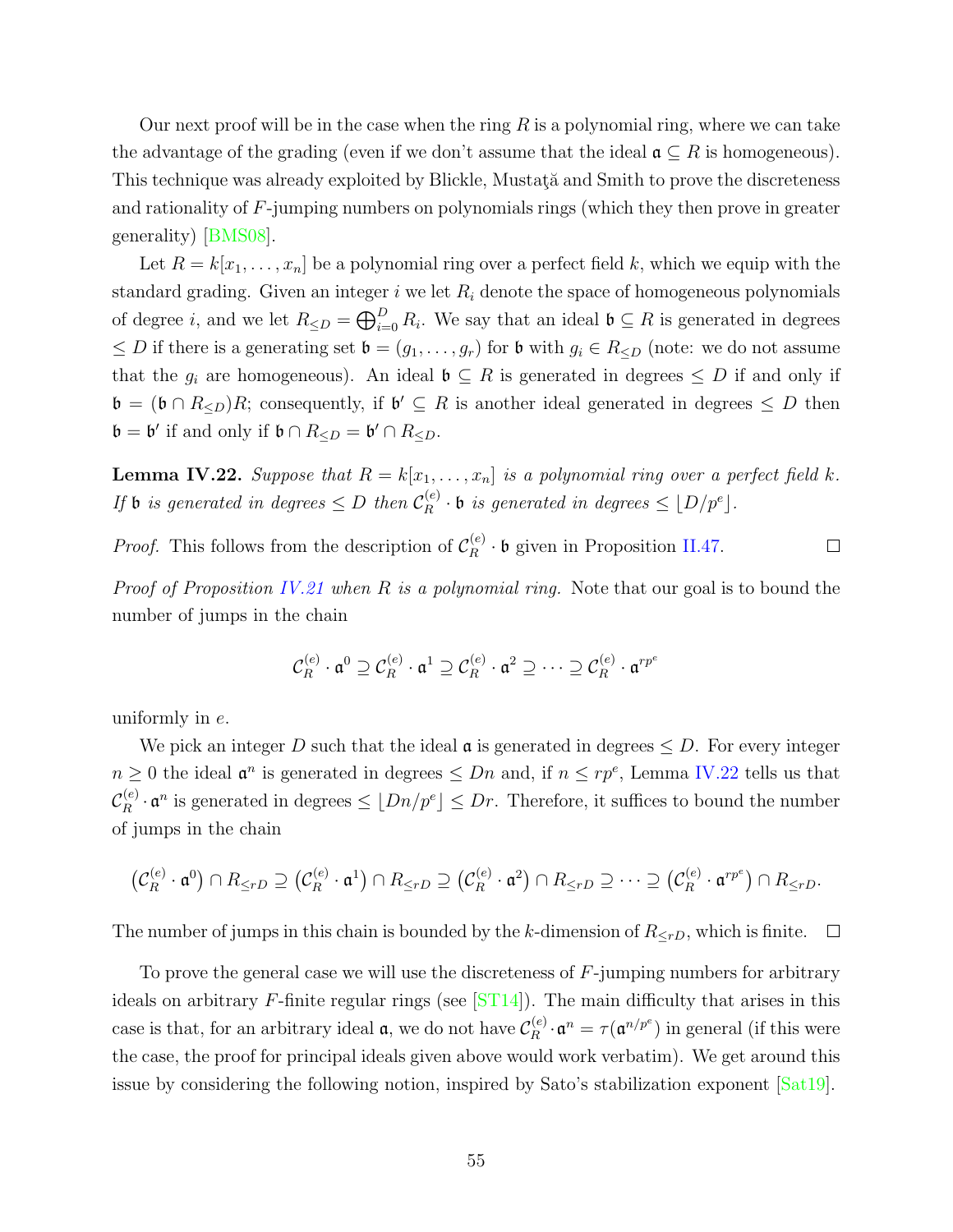**Definition IV.23.** Given  $\mathfrak{a} \subseteq R$  we call an integer  $s \geq 0$  a *stable exponent* for  $\mathfrak{a}$  if for all  $n \in \mathbb{Z}_{\geq 0}$  we have

$$
\tau(\mathfrak{a}^n) = \mathcal{C}_R^{(s)} \cdot \mathfrak{a}^{np^s}.
$$

From the definition it follows that *s* is stable if and only if for all  $e \geq 0$  we have  $\mathcal{C}_{R}^{(s)}$  $\mathfrak{a}^{(s)}_R \cdot \mathfrak{a}^{np^s} =$  $\mathcal{C}_R^{(s+e)}$  $R_R^{(s+e)}$  ·  $\mathfrak{a}^{np^{s+e}}$ . Note that if *s* is stable and  $e > s$  then *e* is also stable. By Lemma [II.53](#page-36-0) and Proposition [II.54,](#page-36-2) for *s* to be stable it suffices to have the equality  $\tau(\mathfrak{a}^n) = C_R^{(e)}$  $\int_R$ <sup>(e)</sup>  $\cdot$  **a**<sup>*np<sup>s</sup>*</sup> for all integers *n* with  $0 \leq n < r$ . In particular, stable exponents exist.

<span id="page-63-0"></span>**Lemma IV.24.** *Suppose s is a stable exponent. Then for all*  $e \geq 0$  *we have* 

$$
\tau(\mathfrak{a}^{n/p^e}) = \mathcal{C}_R^{(e+s)} \cdot \mathfrak{a}^{np^s}.
$$

*Proof.* For all  $e \geq 0$  we have, using Proposition [II.48,](#page-34-0)

$$
\mathcal{C}_R^{(e+s)} \cdot \mathfrak{a}^{np^s} = \mathcal{C}_R^{(e)} \cdot \mathcal{C}_R^{(s)} \cdot \mathfrak{a}^{np^s}
$$
  
= 
$$
\mathcal{C}_R^{(e)} \cdot \mathcal{C}_R^{(s+d)} \cdot \mathfrak{a}^{np^{s+d}}
$$
  
= 
$$
\mathcal{C}_R^{(e+s+d)} \cdot \mathfrak{a}^{np^s+d}.
$$

Recall that  $\text{FIN}(\mathfrak{a})$  denotes the set of F-jumping numbers of  $\mathfrak{a}$  (Definition [II.52\)](#page-36-3).

<span id="page-63-1"></span>**Lemma IV.25.** *Let*  $a \subseteq R$  *be an ideal with stable exponent s* and let  $e \geq 0$  *be an integer. For* all integers  $n \geq 0$ , we have  $\nu^{\bullet}_{\mathfrak{a}}(p^{e+s}) \cap [np^s, (n+1)p^s) \neq \emptyset$  if and only if  $\text{FIN}(\mathfrak{a}) \cap (n/p^e, (n+1)p^s)$  $1)/p^e$   $\neq \emptyset$ *.* 

*Proof.* The statement  $\nu_a^{\bullet}(p^{e+s}) \cap [np^s, (n+1)p^s) \neq \emptyset$  says precisely that there is a jump in the chain

$$
\mathcal{C}_R^{(e)} \cdot \mathfrak{a}^{np^s} \supseteq \mathcal{C}_R^{(e)} \cdot \mathfrak{a}^{np^s+1} \supseteq \cdots \supseteq \mathcal{C}_R^{(e)} \cdot \mathfrak{a}^{(n+1)p^s}
$$

or, equivalently, that the first and last ideals in the chain differ. By Lemma [IV.24](#page-63-0), the first ideal is  $\tau(\mathfrak{a}^{n/p^e})$  and the last ideal is  $\tau(\mathfrak{a}^{(n+1)/p^e})$ , so the result follows.  $\Box$ 

*Proof of Proposition [IV.21](#page-61-0) in the general case.* The *F*-jumping numbers of a are known to form a discrete set [\[ST14\]](#page-90-0). If we let *M* denote the number of *F*-jumping numbers of a in the interval  $(0, r]$ , then there are at most *M* subintervals of  $(0, r]$  of the form  $(n/p^e, (n+1)/p^e)$ that contain an *F*-jumping number.

Let *s* be a stable exponent for **a**. By Lemma [IV.25](#page-63-1), we conclude that there are at most *M* subintervals of  $[0, rp^{e+s})$  of the form  $[np^s, (n+1)p^s)$  which contain a *v*-invariant of level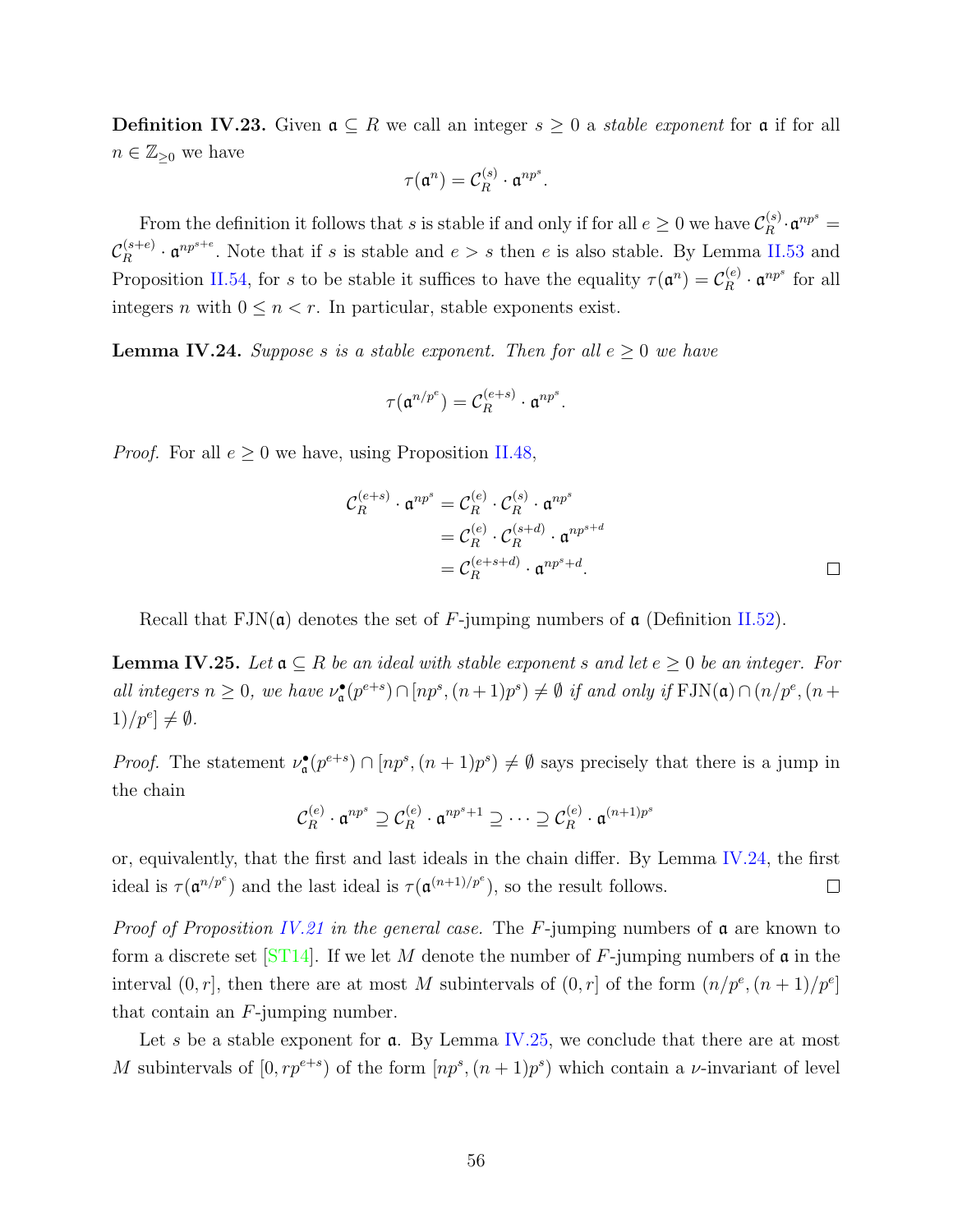$e + s$ . Since each of these subintervals contains  $p<sup>s</sup>$  elements, we conclude that

$$
\#\bigg(\nu_{\mathfrak{a}}^{\bullet}(p^{e+s})\cap[0,rp^{e+s})\bigg)\leq Mp^s,
$$

<span id="page-64-0"></span>which concludes the proof.

#### **IV.6: Proof of Theorem [IV.4](#page-53-0)**

We recall the statement.

**Theorem.** Let R be a regular F-finite ring of characteristic p,  $a \subseteq R$  be an ideal and  $N_a$  be *the module defined above using a choice of generators*  $\mathfrak{a} = (f_1, \ldots, f_r)$  *for the ideal*  $\mathfrak{a}$ *. Then there are only finitely many p*-adic integers  $\alpha \in \mathbb{Z}_p$  *such that*  $(N_a)_{\alpha} \neq 0$ *. Furthermore, the natural map*  $N_a \to \bigoplus_{\alpha \in \mathbb{Z}_p} (N_a)_{\alpha}$  *is an isomorphism which identifies*  $(N_a)_{\alpha}$  *with the submodule*  $\text{Ann}_{N_{\mathfrak{a}}}(\mathfrak{m}_{\alpha}).$ 

Recall also that a *p*-adic integer  $\alpha \in \mathbb{Z}_p$  for which  $(N_a)_{\alpha} \neq 0$  is called a Bernstein-Sato root of a.

*Proof.* It is enough to show that there is a finite number of Bernstein-Sato roots; the rest of the statement follows formally from Proposition [III.14](#page-48-1). Suppose that a is generated by *r* elements.

Given a Bernstein-Sato root  $\alpha$ , we claim that for every integer  $e \geq 0$  there is some *ν*-invariant  $\nu_e \in \nu_a^{\bullet}(p^e) \cap [0, rp^e)$  such that  $\alpha \equiv n \mod p^e \mathbb{Z}_p$ . Indeed, by Theorem [IV.17](#page-60-0) we know that  $\alpha$  is the *p*-adic limit of a sequence  $(\nu_e)$  with  $\nu_e \in \nu_{\mathfrak{a}}^{\bullet}(p^e)$ . By passing to a subsequence we may assume that  $\nu_e \equiv \alpha \mod p^e \mathbb{Z}_p$  and that  $0 \leq \nu_e \lt rp^e$  (see Remark [IV.18\)](#page-61-1).

By Proposition [IV.21](#page-61-0) there is an integer *K* that bounds  $\nu_{\mathfrak{a}}^{\bullet}(p^e) \cap [0, rp^e)$  uniformly in *e*, and we claim that there can be at most *K* Bernstein-Sato roots. We prove this by contradiction. Suppose there were  $K+1$  distinct Bernstein-Sato roots  $\alpha_1, \alpha_2, \ldots, \alpha_{K+1}$ . Let *e* be large enough so that  $\alpha_i \neq \alpha_j \mod p^e \mathbb{Z}_p$  for  $i \neq j$ . By using the previous claim we can find *ν*-invariants  $\nu^{(1)}, \ldots, \nu^{(K+1)}$  with  $\nu^{(i)} \equiv \alpha_i \mod p^e \mathbb{Z}_p$  and  $0 \leq \nu^{(i)} < rp^e$ . It follows that  $\nu^{(1)}, \ldots, \nu^{(K+1)}$  must be distinct, contradicting the bound *K*.  $\Box$ 

 $\Box$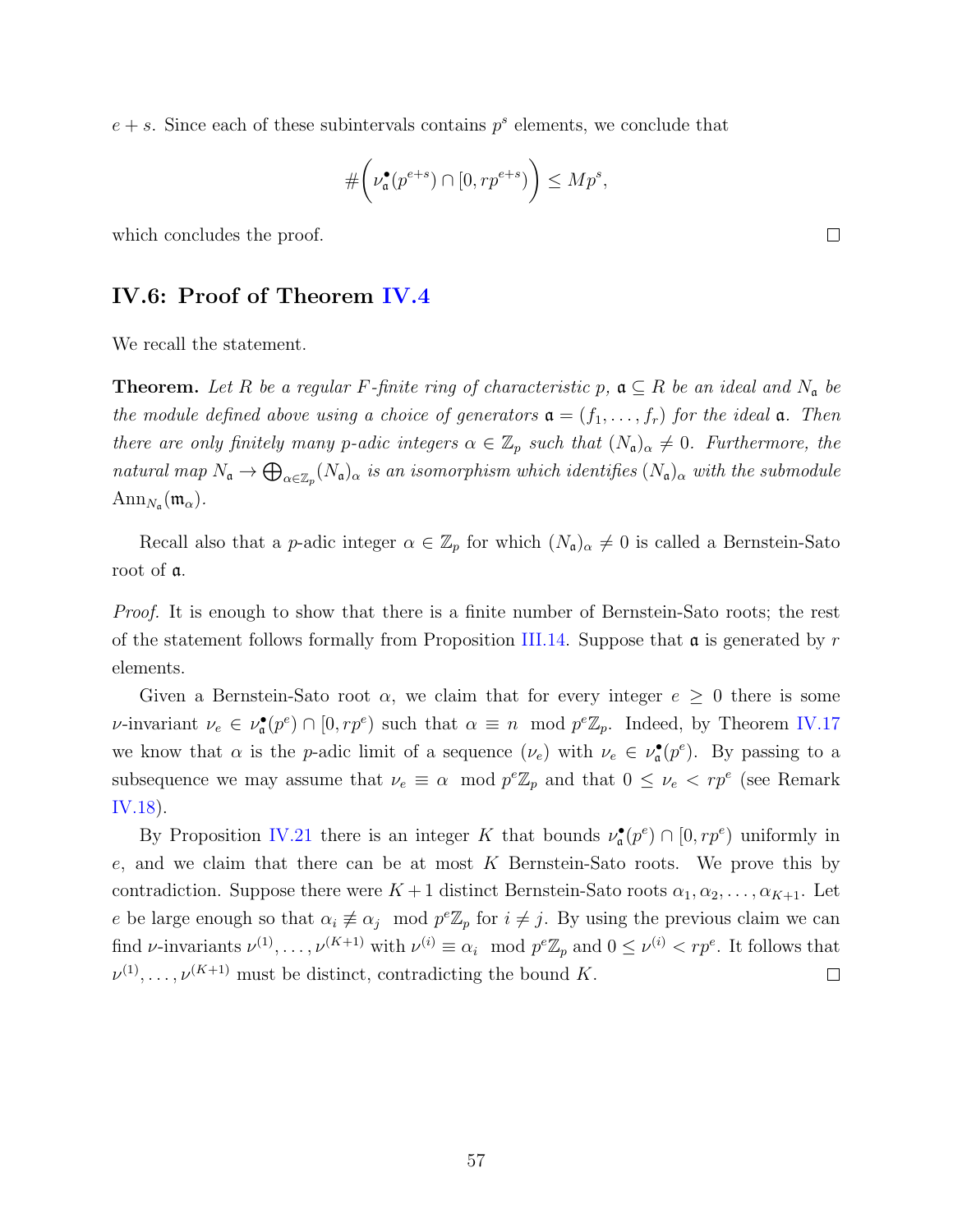## **CHAPTER V Properties of Bernstein-Sato Roots**

#### **V.1: Local behavior**

In this section we show that Bernstein-Sato roots are local invariants (see Proposition [V.2](#page-66-0) for a precise statement). We do this by showing that the construction of the modules  $N_a$  and  $(N_{\mathfrak{a}})_{\alpha}$  is compatible with localization in a suitable sense. As usual, we work with a regular *F*-finite ring *R* and an ideal  $\mathfrak{a} \subseteq R$ .

<span id="page-65-0"></span>**Lemma V.1.** *Let*  $\alpha \in \mathbb{Z}_p$  *be a p-adic integer. Choose generators*  $\mathfrak{a} = (f_1, \ldots, f_r)$  *and let*  $(N_a)$  *and*  $(N_a)$ <sup>*α*</sup> *be the modules defined in Chapter [IV.2](#page-51-1) <i>using this choice. Let*  $W \subseteq R$  *be a multiplicative subset, let*  $R' = W^{-1}R$ *, let*  $\mathfrak{a}' = \mathfrak{a}R'$  *and let*  $(N_{\mathfrak{a}'})$  *and*  $(N_{\mathfrak{a}'})_{\alpha}$  *be the modules defined in Chapter [IV.2](#page-51-1) using the corresponding generators in R′ . Then there are canonical isomorphisms*  $R' \otimes_R N_a \cong N_{a'}$  *and*  $R' \otimes_R (N_a)_{\alpha} \cong (N_{a'})_{\alpha}$ *.* 

*Proof.* We can identify  $R' \otimes_R (\mathfrak{m}_{\alpha} N_{\mathfrak{a}})$  with its image in  $R' \otimes_R N_{\mathfrak{a}}$ , which is  $\mathfrak{m}_{\alpha}(R' \otimes_R N_{\mathfrak{a}})$ . We conclude that there are canonical isomorphisms

$$
R' \otimes_R \frac{N_{\mathfrak{a}}}{\mathfrak{m}_{\alpha} N_{\mathfrak{a}}} \cong \frac{R' \otimes_R N_{\mathfrak{a}}}{R' \otimes_R (\mathfrak{m}_{\alpha} N_{\mathfrak{a}})} \cong \frac{R' \otimes_R N_{\mathfrak{a}}}{\mathfrak{m}_{\alpha} (R' \otimes_R N_{\mathfrak{a}})},
$$

so it suffices to prove the statement about  $N_a$ . To do this, we will use the description of  $N_a$ given in Lemma [IV.3](#page-53-1).

There is a canonical isomorphism  $R' \otimes_R H_{\mathfrak{a}} \cong H_{\mathfrak{a}'}$  which identifies  $1 \otimes \delta_1$  with  $\delta'_1$ . Note that  $(D_{R[t]})_0 \cdot \delta_1$  is the image of the  $(D_{R[t]})_0$ -linear map  $(D_{R[t]})_0 \to H_a$  that sends  $1 \mapsto \delta_1$ , and thus  $R' \otimes_R ((D_{R[t]})_0 \cdot \delta_1)$  can be identified with the image of the composition  $(D_{R'[t]})_0 \cong$  $R' \otimes_R (D_{R[\underline{t}]})_0 \to R' \otimes_R H_{\mathfrak{a}} \xrightarrow{\sim} H_{\mathfrak{a}'}$  (the first isomorphism coming from Proposition [II.30](#page-26-0) and Lemma [II.61](#page-41-0)). This composition maps  $1 \mapsto \delta'_1$  and is  $(D_{R'[t]})_0$ -linear, and therefore its image is  $(D_{R'[t]})_0 \cdot \delta'_1$ .  $\partial_R (D_{R[\underline{t}]})_0 \to R' \otimes_R H_{\mathfrak{a}} \xrightarrow{\sim} H_{\mathfrak{a}'}$  (the first isomorphism coming from Proposition II.30 and arma II.61). This composition maps  $1 \mapsto \delta'_1$  and is  $(D_{R'[t]})_0$ -linear, and therefore its image  $D_{R'[t]})_0 \cdot \delta'_1$ 

which sends  $e_i \mapsto f_i \delta_1$ , and therefore  $R' \otimes_R ((D_{R[\underline{t}]})_0 \cdot \mathfrak{a} \delta_1$  is identified with the image of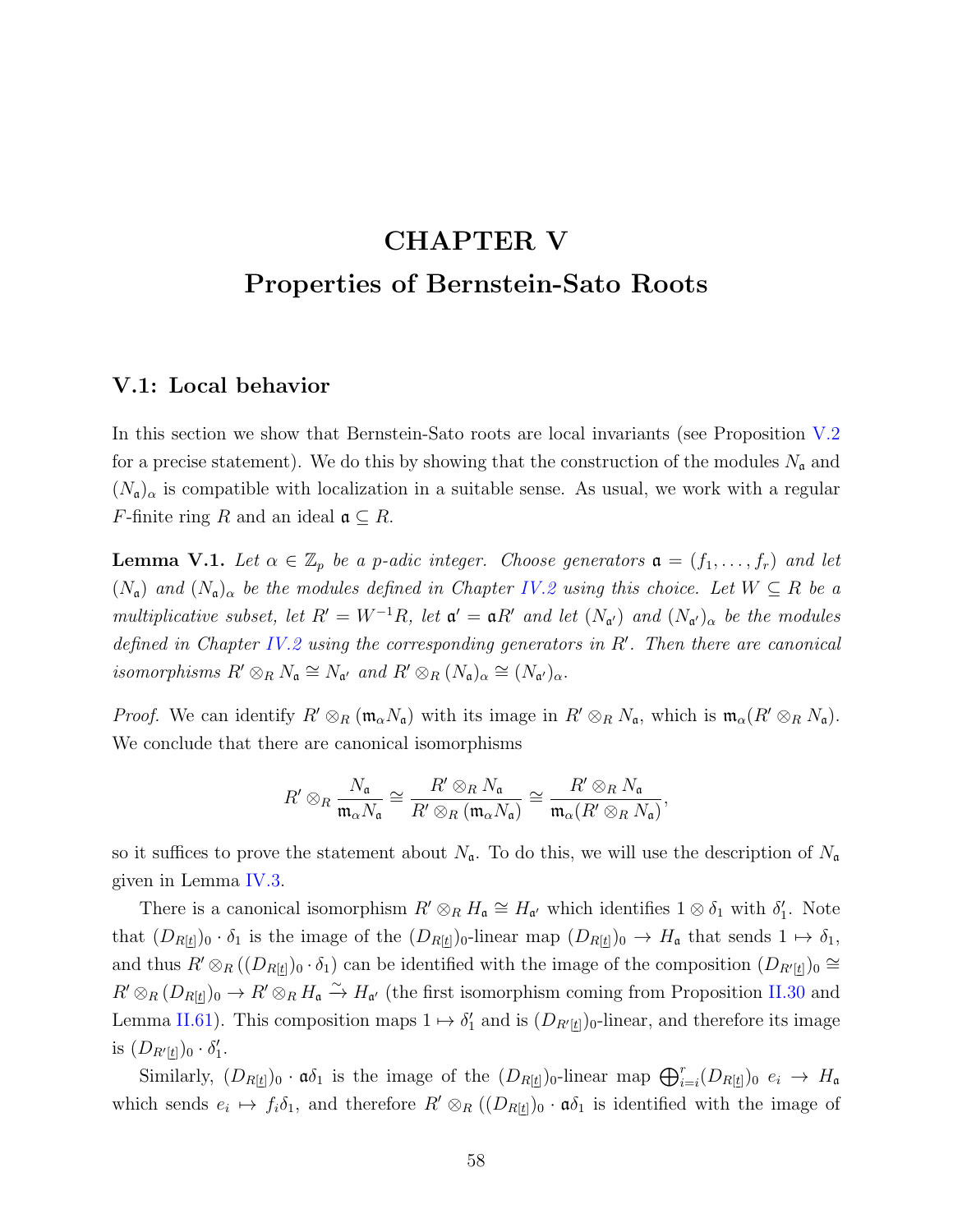the composition  $\bigoplus_{i=1}^r (D_{R'[t]})_0 \ e_i \cong R' \otimes_R \bigoplus_{i=1}^r (D_{R[t]})_0 \ e_i \to R' \otimes_R H_{\mathfrak{a}} \cong H_{\mathfrak{a}'},$  which is  $(D_{R'[t]})_0 \cdot \mathfrak{a}' \delta'_1$ . We conclude that

$$
R' \otimes_R N_{\mathfrak{a}} \cong \frac{R' \otimes_R ((D_{R[\underline{t}]})_0 \cdot \delta_1)}{R' \otimes_R ((D_{R[\underline{t}]})_0 \cdot \mathfrak{a} \delta_1)} \cong \frac{(D_{R'[\underline{t}]})_0 \cdot \delta_1'}{(D_{R[\underline{t}]})_0 \cdot \mathfrak{a}' \delta_1'} = N_{\mathfrak{a}'}.
$$

<span id="page-66-0"></span>**Proposition V.2.** Let R be a regular F-finite ring and  $\mathfrak{a} \subseteq R$  be an ideal. Let  $g_1, ..., g_k \in R$ <br>be such that  $(g_1, ..., g_k) = R$ . Then we have<br> $BSR(\mathfrak{a}) = \bigcup_{k=1}^{k} BSR(\mathfrak{a}R_{g_i}) = \bigcup_{k=1}^{k} BSR(\mathfrak{a}R_{g_k}) = \bigcup_{k=1}^{k} BSR(\mathfrak{a$ *be such that*  $(g_1, \ldots, g_k) = R$ *. Then we have* 

$$
\text{BSR}(\mathfrak{a}) = \bigcup_{i=1}^k \text{BSR}(\mathfrak{a}R_{g_i}) = \bigcup_{\mathfrak{p} \in \text{Spec}(R)} \text{BSR}(\mathfrak{a}R_{\mathfrak{p}}) = \bigcup_{\mathfrak{m} \in \text{Max}(R)} \text{BSR}(\mathfrak{a}R_{\mathfrak{m}}).
$$

*Proof.* Whether a *p*-adic integer  $\alpha \in \mathbb{Z}_p$  is a Bernstein-Sato root is given by the nonvanishing of the module  $(N_a)_{\alpha}$ . The construction of this module is compatible with localization, as explained in Lemma  $V.1$ , and the result follows from the fact that the nonvanishing of a module is a local condition.  $\Box$ ⊕

#### **V.2: Homogeneous ideals**

Let  $R = \bigoplus_{n=0}^{\infty} R_n$  is a graded, regular, *F*-finite algebra over a perfect field  $k = R_0$ , and let m denote its homogeneous maximal ideal. The properties of a homogeneous ideal a *⊆ R* can often be related to the properties of the ideal  $\mathfrak{a}R_{\mathfrak{m}}$  in the local ring  $R_{\mathfrak{m}}$ . In this section we show that this general philosophy also applies to Bernstein-Sato roots.

<span id="page-66-1"></span>**Lemma V.3.** Let  $\mathfrak{b} \subseteq R$  *be a homogeneous ideal and*  $e ≥ 0$  *be an integer. Then the ideal*  $D_R^{(e)}$  $R_R^{(e)} \cdot \mathfrak{b}$  *is also homogeneous.* 

*Proof.* The grading of *R* induces a grading on its subring  $R^{p^e}$  of  $p^e$ -th powers, which makes *R* into a graded  $R^{p^e}$ -module. Since *R* is *F*-finite, the module  $D_R^{(e)} = \text{Hom}_{R^{p^e}}(R, R)$  acquires a natural grading, and hence so does the module  $D_R^{(e)} \otimes_{R^{p^e}} R$ .

With respect to these gradings the natural map  $\varphi: D_R^{(e)} \otimes_{R^{p^e}} R \to R$  given by  $\varphi(\xi \otimes r) =$  $\xi(r)$  is homogeneous of degree zero. To conclude the proof, note that  $D_R^{(e)}$  $R^{(e)}$  · **b** is the image of the graded submodule  $D_R^{(e)} \otimes_R \mathfrak{b}$  under  $\varphi$ .  $\Box$ 

**Proposition V.4.** Let  $R = \bigoplus_{n=0}^{\infty} R_n$  be a graded, regular, F-finite algebra over a perfect *field*  $k = R_0$ , let **m** *denote* its homogeneous maximal ideal and let  $\mathfrak{a} \subseteq R$  be a homogeneous *ideal.* Then  $BSR(\mathfrak{a}) = BSR(\mathfrak{a}R_{\mathfrak{m}})$ .

*Proof.* Fix some choice of generators for  $\mathfrak{a}$  and, in what follows, the modules  $N_{\mathfrak{a}}^e$  and  $N_{\mathfrak{a}R_{\mathfrak{m}}}^e$ are defined using this choice.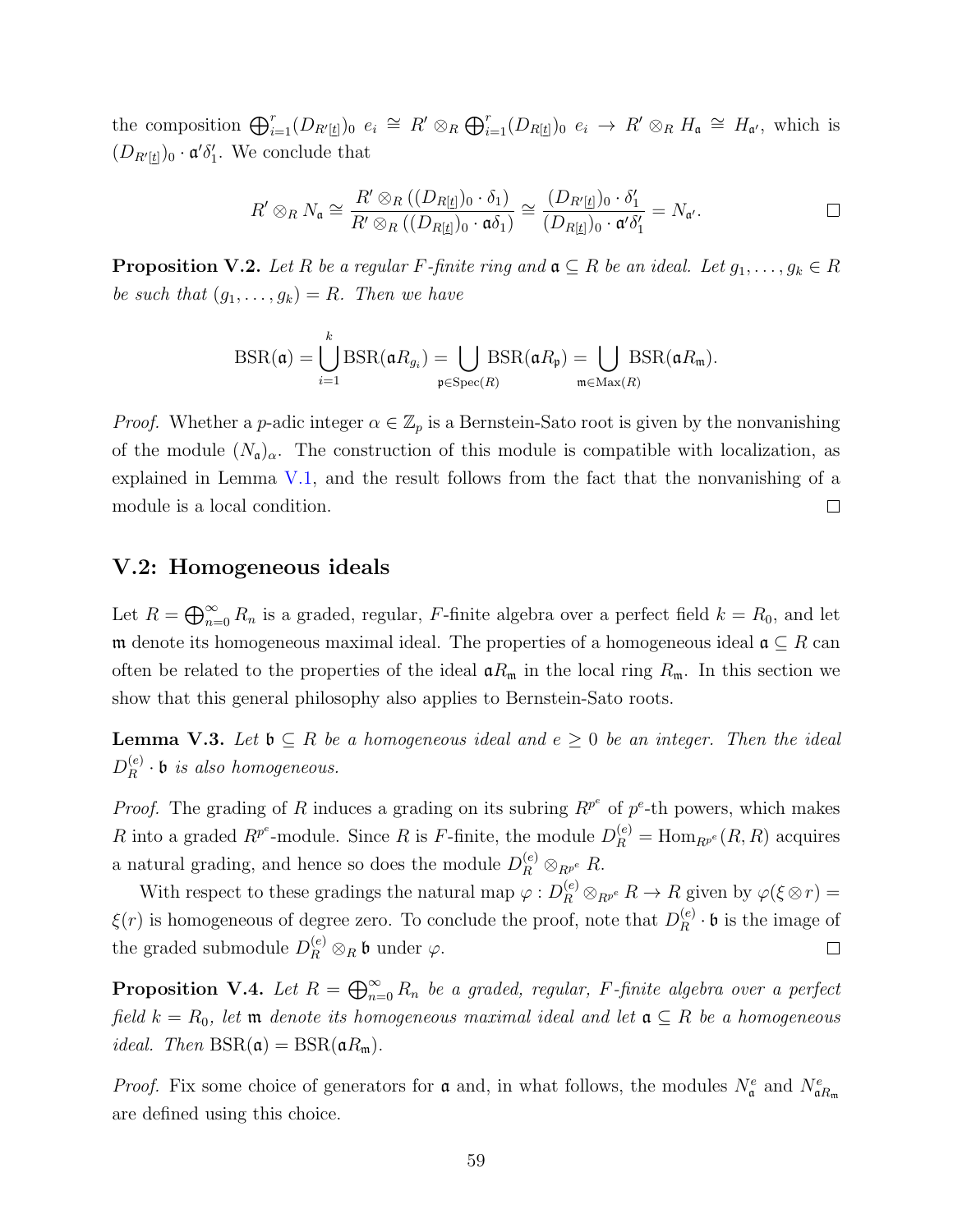Recall that  $\alpha \in \mathbb{Z}_p$  is a Bernstein-Sato root of  $\mathfrak{a}$  if and only if  $(N_{\mathfrak{a}}^e)_{\alpha} \neq 0$  for all  $e \geq 0$ (see Proposition [IV.15,](#page-60-1) and proof of Theorem [IV.17](#page-60-0)). We claim that, for all integers  $e \geq 0$ and *p*-adic integers  $\alpha \in \mathbb{Z}_p$ , we have  $(N_e^e)_{\alpha} = 0$  if and only if  $(N_{\mathfrak{a}R_{\mathfrak{m}}})_{\alpha} = 0$ , which will prove the result.

Lemma [V.3](#page-66-1) tells us that the *R*-module  $D_R^{(e)}$  $R_R^{(e)} \cdot \mathfrak{a}^k / D_R^{(e)} \cdot \mathfrak{a}^{k+1}$  admits a grading for all integers  $k \geq 0$ . By using the *R*-module decomposition given in Proposition [IV.9,](#page-56-0) we conclude that  $(N_e^e)$ <sub>α</sub> admits a graded *R*-module structure. By the graded version of Nakayama's Lemma, we have  $(N_a^e)_{\alpha} = 0$  if and only if  $(N_a^e)_{\alpha} \otimes_R R/\mathfrak{m} = 0$  which, by the regular version of Nakayama's Lemma, is equivalent to  $(N_a^e)_{\alpha} \otimes_R R_{\mathfrak{m}} = 0$ . Since  $(N_a^e)_{\alpha} \otimes_R R_{\mathfrak{m}} \cong (N_{\mathfrak{a}R_{\mathfrak{m}}})_{\alpha}$  by Lemma [V.1,](#page-65-0) the claim is proven.  $\Box$ 

#### **V.3: Minimal reductions**

We review the basics of minimal reductions, and refer the reader to Huneke and Swanson's book for details [\[HS06](#page-88-2), Ch. 8]. Let  $(R, \mathfrak{m})$  be a noetherian local ring and  $\mathfrak{a} \subseteq R$  be an ideal. The *Rees algebra of* a is given by *R*[a*t*] =  $\bigoplus_{n=0}^{\infty} R[n] = 0$ 

$$
R[\mathfrak{a}t]=\bigoplus_{n=0}^\infty \mathfrak{a}^n t^n=R\oplus \mathfrak{a}t\oplus \mathfrak{a}^2 t^2\oplus \cdots,
$$

which we view as a subring of *R*[*t*]. The *fiber cone of* a is then given by

$$
\mathcal{F}_{\mathfrak{a}}(R) = \frac{R[\mathfrak{a}t]}{\mathfrak{m}R[\mathfrak{a}t]} = \frac{R}{\mathfrak{m}} \oplus \frac{\mathfrak{a}}{\mathfrak{m}\mathfrak{a}} \oplus \frac{\mathfrak{a}^2}{\mathfrak{m}\mathfrak{a}^2} \oplus \cdots
$$

The Krull dimension of  $\mathcal{F}_{a}(R)$  is called the *analytic spread of*  $a$ , and is denoted by  $\ell(a)$ . We have  $\ell(\mathfrak{a}) \leq \dim R$  and, if  $\mathfrak{a}$  can be generated by *r* elements, then  $\ell(\mathfrak{a}) \leq r$ .

A *reduction* of the ideal  $\mathfrak{a} \subseteq R$  is another ideal  $\mathfrak{b} \subseteq R$  with  $\mathfrak{b} \subseteq \mathfrak{a}$  and  $\mathfrak{b} \mathfrak{a}^k = \mathfrak{a}^{k+1}$  for *k* large enough; the smallest such *k* is then called the *reduction number of* a *with respect to* b. An ideal  $\mathfrak{b} \subseteq \mathfrak{a}$  is a reduction of  $\mathfrak{a}$  if and only if  $\mathfrak{a} \subseteq \bar{\mathfrak{b}}$ . If  $\mathfrak{b}$  is a reduction of  $\mathfrak{a}$  then  $\mathfrak{a}$ is integral over **b**, and **b** requires at least  $\ell(\mathfrak{a})$  generators. If the residue field of R is infinite then there is a reduction of  $\alpha$  that is generated by  $\ell(\alpha)$  elements.

<span id="page-67-0"></span>**Lemma V.5.** *Let R be an F*<sup>*-finite local ring,*  $\mathfrak{a} \subseteq R$  *be an ideal and*  $\mathfrak{b} \subseteq \mathfrak{a}$  *be a reduction of*</sup> a *with reduction number k. Then:* ∪

- (i) For all integers  $e \geq 0$  we have  $\nu_a^{\bullet}(p^e) \subseteq \bigcup_{i=0}^k \nu_b^{\bullet}(p^e) + i$  and  $\nu_b^{\bullet}(p^e) \subseteq \bigcup_{i=0}^k \nu_a^{\bullet}(p^e) i$ .
- $(iii)$  *We have*  $BSR(\mathfrak{a}) \subseteq \bigcup_{i=0}^{k} BSR(\mathfrak{b}) + i$  *and*  $BSR(\mathfrak{b}) \subseteq \bigcup_{i=0}^{k} BSR(\mathfrak{a}) i$ .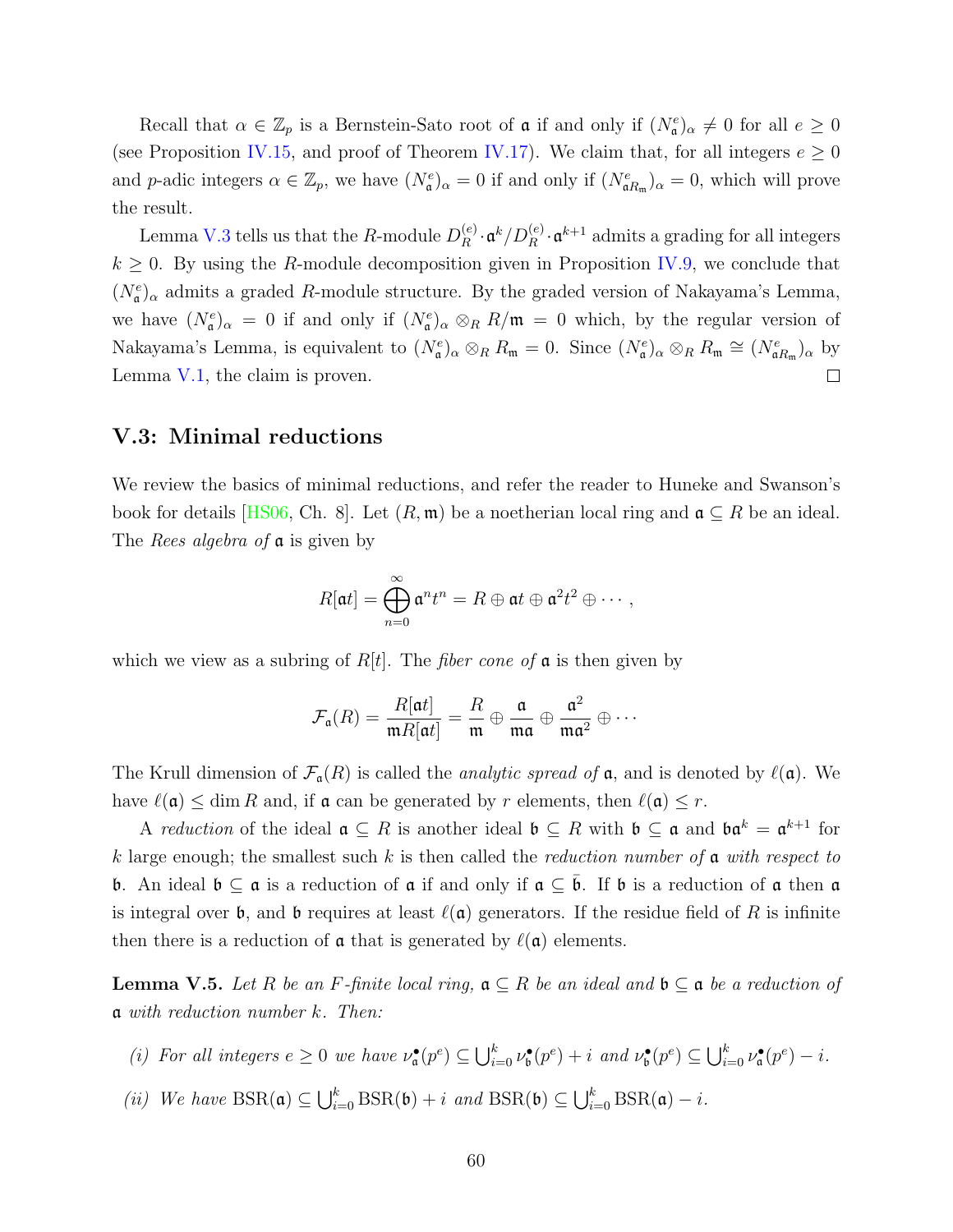*Proof.* Part (i) follows by considering the following chains of ideals:

$$
\mathcal{C}_R^{(e)} \cdot \mathfrak{b}^{n-k} \supseteq \mathcal{C}_R^{(e)} \cdot \mathfrak{a}^n \supseteq \mathcal{C}_R^{(e)} \cdot \mathfrak{a}^{n+1} \supseteq \mathcal{C}_R^{(e)} \cdot \mathfrak{b}^{n+1},
$$
  

$$
\mathcal{C}_R^{(e)} \cdot \mathfrak{a}^n \supseteq \mathcal{C}_R^{(e)} \cdot \mathfrak{b}^n \supseteq \mathcal{C}_R^{(e)} \cdot \mathfrak{b}^{n+1} \supseteq \mathcal{C}_R^{(e)} \cdot \mathfrak{a}^{n+k+1}.
$$

For part (ii), we use the alternative characterization of Bernstein-Sato roots given in Theorem [IV.17.](#page-60-0) Suppose that  $\alpha \in \text{BSR}(\mathfrak{a})$ , and choose a sequence  $(\nu_e)$  with  $\nu_e \in \nu_{\mathfrak{a}}^{\bullet}(p^e)$  such that *α* is the *p*-adic limit of  $\nu_e$ . By part (i), for every  $e \geq 0$  there is some  $i_e \in \{0, 1, \ldots, k\}$ such that  $\nu_e - i_e \in \nu_{\mathfrak{b}}^{\bullet}(p^e)$ . We conclude there is some  $i \in \{0, 1, ..., k\}$  and a subsequence  $(\nu_{e_j})$ such that  $\nu_{e_j} - i \in \nu_{\mathfrak{b}}^{\bullet}(p^{e_j})$ . The *p*-adic limit of this subsequence is  $\alpha - i$  which, by Theorem [IV.17,](#page-60-0) is a Bernstein-Sato root of  $\mathfrak{b}$ . Therefore,  $\alpha \in \text{BSR}(\mathfrak{b}) + i$ . The other statement follows  $\Box$ similarly.

**Example V.6.** Given an ideal  $\mathfrak{a} \subseteq \mathbb{C}[x_1,\ldots,x_n]$  and a reduction  $\mathfrak{b} \subseteq \mathfrak{a}$ , the Bernstein-Sato polynomials of  $\mathfrak a$  and  $\mathfrak b$  may differ. For example, in the ring  $\mathbb C[x,y]$  we may consider the ideal  $\mathfrak{a} = (x^3, x^2y, xy^2, y^3)$  $\mathfrak{a} = (x^3, x^2y, xy^2, y^3)$  $\mathfrak{a} = (x^3, x^2y, xy^2, y^3)$  and its reduction  $\mathfrak{b} = (x^3, y^3)$  [[HS06,](#page-88-2) Prop. 1.4.6], which has reduction number 1. Using computational software  $[LT]$ , we find:

$$
b_{\mathfrak{a}}(s) = (s+1)(s+\frac{2}{3})(s+\frac{4}{3})
$$
  

$$
b_{\mathfrak{b}}(s) = (s+1)(s+\frac{2}{3})(s+\frac{4}{3})(s+\frac{5}{3})(s+2).
$$

In Chapter [VI](#page-77-0) we will see that, for monomial ideals like  $\alpha$  and  $\beta$  above, the formation of Bernstein-Sato roots is compatible with mod-*p* reduction (see Theorem [VI.6](#page-80-0) for a precise statement). This tells us that if for all primes *p* large enough, the Bernstein-Sato roots of the ideals  $\mathfrak{a} = (x^3, x^2y, xy^2, y^3) \subseteq \mathbb{F}_p[x, y]$  and  $\mathfrak{b} = (x^3, y^3) \subseteq \mathbb{F}_p[x, y]$  are given by

$$
BSR(\mathfrak{a}) = \{-1, -2/3, -4/3\}
$$

$$
BSR(\mathfrak{b}) = \{-1, -2/3, -4/3, -5/3, -2\}.
$$

In particular,  $BSR(\mathfrak{a}) \neq BSR(\mathfrak{b})$ . Note the agreement with Lemma [V.5](#page-67-0).

#### **V.4: Rationality and negativity**

In characteristic zero, Kashiwara used resolution of singularities to show that the roots of theBernstein-Sato polynomial of a principal ideal are rational and negative  $|Kas77|$  $|Kas77|$  $|Kas77|$ ; this result was later extended to arbitrary ideals by Budur, Mustata and Saito [\[BMS06a](#page-87-3)]. In this section we prove an analogous statement in characteristic *p*.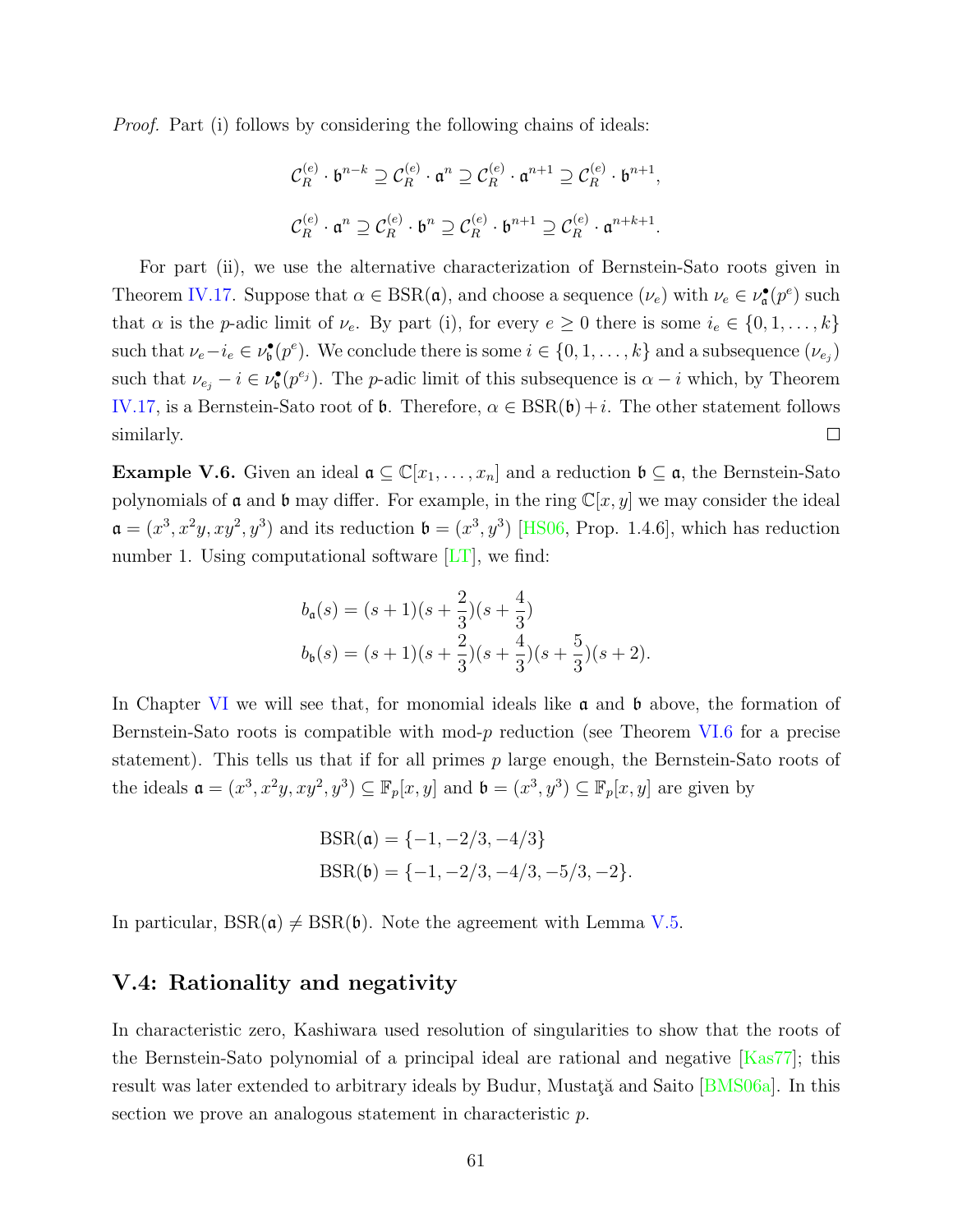We base our approach for proving the rationality of Bernstein-Sato roots in the strategy used for *F*-jumping numbers. In order to show that the *F*-jumping numbers of an *r*-generated ideal a are rational, one starts by first showing that they form a discrete set and then the rationality is forced by the fact that *F*-jumping numbers come with some "dynamics"; namely, if  $\alpha$  is an *F*-jumping number of  $\alpha$  then so are  $p\alpha$  and  $\alpha - \lfloor \alpha/r \rfloor$  [\[BMS08,](#page-87-0) Prop. 3.4].

We already know that an ideal has finitely many Bernstein-Sato roots (this is the analogue of "discreteness") and our next goal is to find some dynamics on the set of Bernstein-Sato roots. We will work in our usual setting: *R* is a regular *F*-finite ring of characteristic *p* and  $\mathfrak{a} \subseteq R$  is an ideal.

<span id="page-69-0"></span>**Lemma V.7.** *Suppose* **a** *can be generated by r elements.* If  $n \in \nu_a^{\bullet}(p^e)$  *then there is some*  $i \in \{0, 1, \ldots, r(p-1)\}$  *such that*  $pn + i \in \nu_{\mathfrak{a}}^{\bullet}(p^{e+1})$ *.* 

*Proof.* Consider the following chain of ideals:

$$
\mathfrak{a}^{np} \supseteq \mathfrak{a}^{n[p]} \supseteq \mathfrak{a}^{(n+1)[p]} \supseteq \mathfrak{a}^{(n+1)p + (r-1)(p-1)} = \mathfrak{a}^{np+r(p-1)+1}
$$

(for the last inclusion, see Lemma [II.5](#page-16-0) (iii)). We apply the operators  $\mathcal{C}_R^{(e+1)}$  $R^{(e+1)}$  to the above chain and, by recalling that  $\mathcal{C}_R^{(e)}$  $\mathcal{C}_R^{(e)} \cdot \mathfrak{b} = \mathcal{C}_R^{(e+1)}$  $R_R^{(e+1)} \cdot \mathfrak{b}^{[p]}$  for any  $\mathfrak{b} \subseteq R$  (see Corollary [II.48\)](#page-34-0), we arrive that the chain

$$
\mathcal{C}_R^{(e+1)} \cdot \mathfrak{a}^{np} \supseteq \mathcal{C}_R^{(e)} \cdot \mathfrak{a}^n \supseteq \mathcal{C}_R^{(e)} \cdot \mathfrak{a}^{n+1} \supseteq \mathcal{C}_R^{(e+1)} \cdot \mathfrak{a}^{np+r(p-1)+1}.
$$

Since  $n \in \nu_{\mathfrak{a}}^{\bullet}(p^e)$  the two ideals in the middle differ, and we conclude that the two outer ideals must also differ. The result follows (see Corollary [IV.13](#page-59-1)).  $\Box$ 

<span id="page-69-1"></span>**Lemma V.8.** *Suppose*  $\mathfrak{a}$  *can be generated by r elements.* If  $\alpha \in \mathbb{Z}_p$  *is a Bernstein-Sato root of* a *then there is some*  $i \in \{0, 1, \ldots, r(p-1)\}$  *such that*  $p\alpha + i$  *is also a Bernstein-Sato root of* a*.*

*Proof.* We use the alternative characterization of Bernstein-Sato roots given in Theorem [IV.17.](#page-60-0) Pick a sequence  $(\nu_e)_{e=0}^{\infty}$  such that  $\nu_e \in \nu_{\mathfrak{a}}^{\bullet}(p^e)$  and such that  $\alpha$  is the *p*-adic limit of *v*<sub>*e*</sub>. By Lemma [V.7,](#page-69-0) for every *e* there is some  $i_e \in \{0, 1, \ldots, r(p-1)\}$  such that  $p\nu_e + i_e \in$  $\nu_{\mathfrak{a}}^{\bullet}(p^{e+1})$ . We conclude there is some  $i \in \{0, 1, \ldots, r(p-1)\}$  and a subsequence  $(\nu_{e_j})$  such that  $p\nu_{e_j} + i \in \nu_{\mathfrak{a}}^{\bullet}(p^{e_j+1})$ . The *p*-adic limit of this sequence is  $p\alpha + i$ , and we conclude that  $p\alpha + i$  is a Bernstein-Sato root.  $\Box$ 

<span id="page-69-2"></span>**Lemma V.9.** *Let*  $(R, \mathfrak{m}, k)$  *be a regular*  $F$ *-finite local ring and consider the extension*  $(S, \mathfrak{n}, L)$ *given by*

$$
(S, \mathfrak{n}, L) = (R[x]_{\mathfrak{m}R[x]}, \mathfrak{m}R[x]_{\mathfrak{m}R[x]}, k(x)).
$$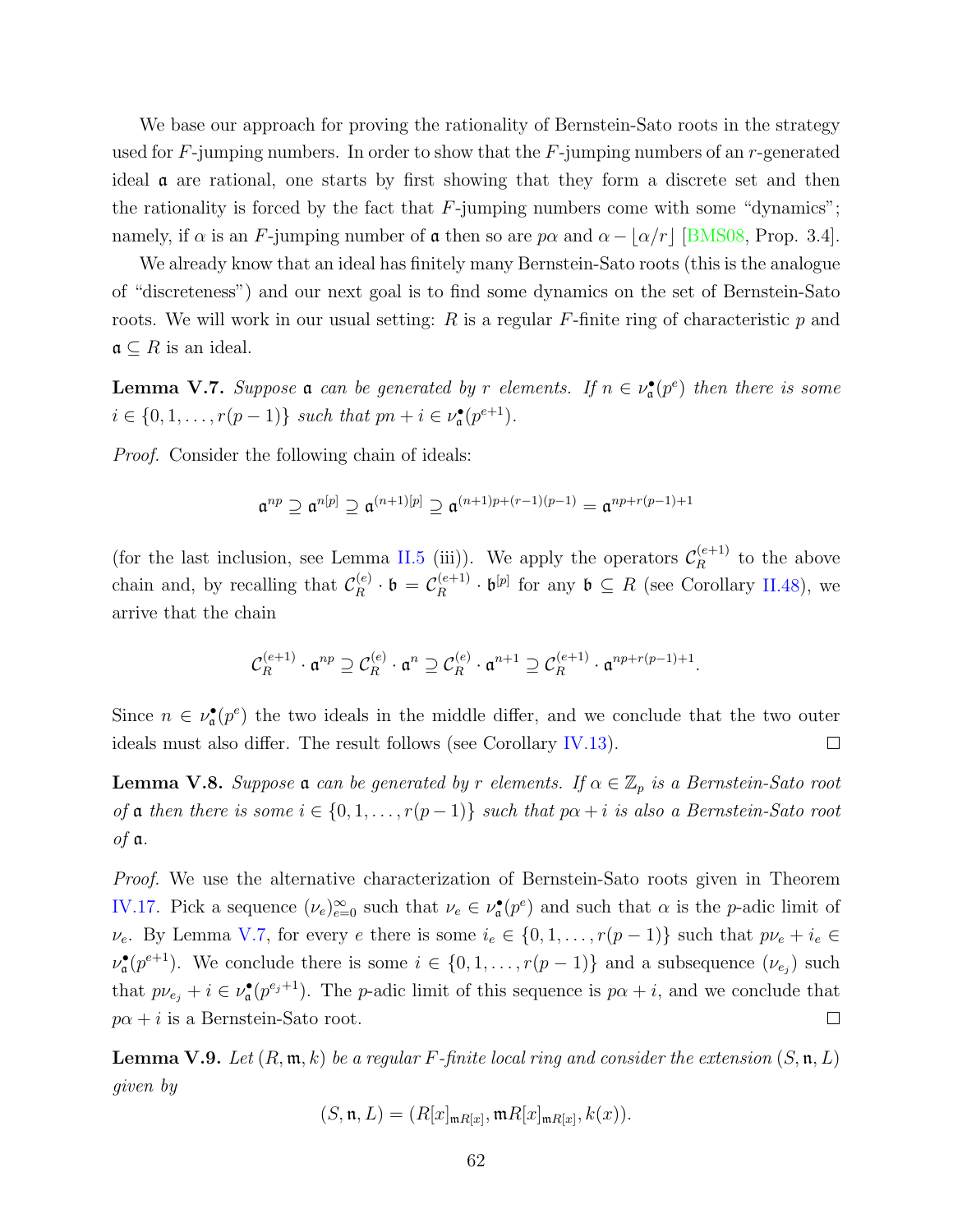*Then:*

- *(i) The extension* (*S,* n*, L*) *is faithfully flat, regular, F-finite and local.*
- *(ii)* For every ideal  $\mathfrak{a} \subseteq R$  *we have*  $\ell(\mathfrak{a}) = \ell(\mathfrak{a} S)$ *, where*  $\ell$  *denotes analytic spread.*
- *(iii) For every integer*  $e \geq 0$  *and every ideal*  $\mathfrak{a} \subseteq R$  *we have*  $\nu_{\mathfrak{a}}^{\bullet}(p^e) = \nu_{\mathfrak{a}S}^{\bullet}(p^e)$ *.*
- *(iv) We have*  $BSR(\mathfrak{a}) = BSR(\mathfrak{a}S)$  *for every ideal*  $\mathfrak{a} \subseteq R$ *.*

*Proof.*Statement (i) is a standard fact, and for (ii) we refer to [[HS06,](#page-88-2) Lemma 8.4.2]. For (iii) observe that, by Proposition [II.58](#page-39-0), we have  $D_{R}^{(e)}$  $\mathcal{L}_{R[x]}^{(e)}\cdot(\mathfrak{b}R[x])=(D_R^{(e)})$  $R_R^{(e)} \cdot \mathfrak{b}$ ) $R[x]$  for any ideal  $\mathfrak{b} \subseteq R$ and therefore  $D_S^{(e)}$  $S^{(e)}$  · (**b***S*) = (*D*<sup>*(e*)</sup>*R*  $R^{(e)}$  **· b**)*S*. The claim on *ν*-invariants then follows by faithful flatness. Part (iv) follows from (iii) and the alternative characterization of Bernstein-Sato  $\Box$ roots given in Theorem [IV.17](#page-60-0).

**Theorem V.10.** *Let*  $R$  *be a regular*  $F$ *-finite ring of characteristic*  $p$  *and*  $\mathfrak{a} \subseteq R$  *be an ideal and let*  $\ell$  *denote*  $\ell = \max{\ell(\mathfrak{a}R_{\mathfrak{m}}) \mid \mathfrak{m} \in \text{Max}(R)}$ *. Then the Bernstein-Sato roots of*  $\mathfrak{a}$  *are rational and lie in the interval*  $[-\ell, 0]$ *.* 

*Proof.* We begin with the rationality. Recall that  $BSR(\mathfrak{a})$  denotes the set of Bernstein-Sato and let  $\ell$  denote  $\ell = \max{\ell(\mathfrak{a}R_m) \mid \mathfrak{m} \in \text{Max}(R)}$ . Then the Bernstein-Sato roots of  $\mathfrak{a}$  are rational and lie in the interval  $[-\ell, 0]$ .<br>*Proof.* We begin with the rationality. Recall that  $BSR(\mathfrak{a})$  denotes *Proof.* We begin with the rationality. Recall that  $BSR(\mathfrak{a})$  denotes the set of Bernstein-Sato roots of  $\mathfrak{a}$ , and let  $\widehat{BSR}(\mathfrak{a}) \subseteq \mathbb{Z}_p/\mathbb{Z}$  be its image under the quotient map  $\mathbb{Z}_p \to \mathbb{Z}_p/\mathbb{Z}$ ; i under multiplication by *p*. ts of **a**, and let  $\widehat{BSR}(\mathfrak{a}) \subseteq \mathbb{Z}_p/\mathbb{Z}$  be its image under the quotient map  $\mathbb{Z}_p \to \mathbb{Z}_p/\mathbb{Z}$ ; in<br>er words,  $\widehat{BSR}(\mathfrak{a}) = {\alpha + \mathbb{Z} \mid \alpha \in BSR(\mathfrak{a})}$ . Note that, by Lemma V.8,  $\widehat{BSR}(\mathfrak{a})$  is closed

*n*  $\lt m$  such that  $p^n \alpha \equiv p^m \alpha \mod \mathbb{Z}$ . We conclude that there exists some  $c \in \mathbb{Z}$  such that  $p^n\alpha = p^m\alpha + c$ , and since  $p^n$  must divide c, we have  $c = p^n c'$  for some  $c' \in \mathbb{Z}$ . It follows that  $\alpha = c'/(p^{m-n}-1) \in \mathbb{Z}_{(p)}$  as required.

Next we claim that if  $\alpha$  is a Bernstein-Sato root we must have  $\alpha \leq 0$ . To see this, let  $\alpha \in \text{BSR}(\mathfrak{a})$  be the largest Bernstein-Sato root and suppose that  $\alpha > 0$ . Then, by Lemma [V.8,](#page-69-1) we could find another root  $p\alpha + i > \alpha$ , giving a contradiction.

We now show that all Bernstein-Sato roots are no smaller than *−ℓ*. By Proposition [V.2](#page-66-0) we can restrict to the local case, and by Lemma  $V.9$ , we may assume that the residue field of *R* is infinite. In this situation we can find a reduction b of a that is generated by *ℓ* elements, and by Lemma [V.5](#page-67-0) it suffices to show that all Bernstein-Sato roots of b are no smaller than *−ℓ*.

Let  $\alpha \in \text{BSR}(\mathfrak{b})$  be the smallest Bernstein-Sato root of  $\mathfrak{b}$  and suppose that  $\alpha < -\ell$  for a contradiction. By Lemma [V.8](#page-69-1) there is some  $i \in \{0, 1, \ldots, \ell(p-1)\}$  such that  $p\alpha + i \in \text{BSR}(\mathfrak{b})$ , and we observe that

$$
p\alpha + i \leq p\alpha + \ell(p - 1) < p\alpha - \alpha(p - 1) = \alpha,
$$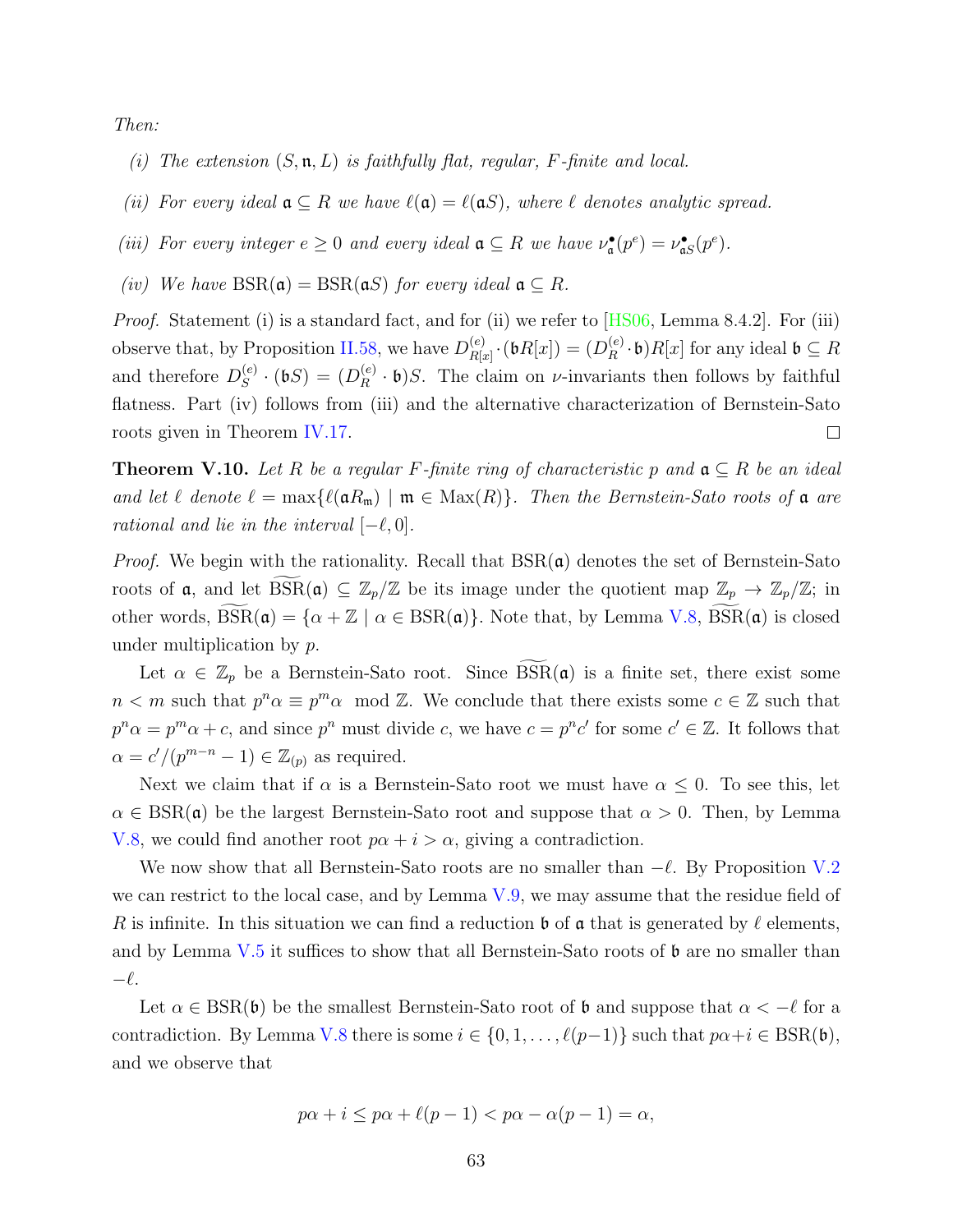thus giving a contradiction.

Recall that the roots of the Bernstein-Sato polynomial  $b_{\mathfrak{a}}(s)$  of a nonzero ideal  $\mathfrak{a} \subseteq$  $\mathbb{C}[x_1,\ldots,x_n]$  are strictly negative. Since we have only shown that the Bernstein-Sato roots are nonpositive in positive characteristic, the question of whether zero can be a Bernstein-Sato root arises. It is easy to find a trivial example: for the zero ideal we have  $BSR((0)) =$ *{*0*}*.

A reasonable hope is that zero can never arise as the Bernstein-Sato root of a nonzero ideal, but this is not quite correct if  $Spec(R)$  has multiple components. Because of the local nature of Bernstein-Sato roots (see Proposition [V.2](#page-66-0)), if an ideal a *⊆ R* is zero on an irreducible component of  $Spec(R)$  then we will still have  $0 \in BSR(\mathfrak{a})$ . We will show that, as long as  $\mathfrak a$  is nonzero on every component of  $Spec(R)$  then zero cannot be a Bernstein-Sato root of a.

**Definition V.11.** We say that an ideal  $\mathfrak{a} \subseteq R$  is *regular* if it contains a nonzerodivisor.

In particular, if *R* is a domain then a is regular precisely when it is nonzero. In full generality, since *R* is regular it is a product of domains  $R = R_1 \times R_2 \times \cdots \times R_k$ , and thus  $Spec(R)$  is the disjoint union of the Spec  $R_i$ . The ideal  $\mathfrak a$  is then regular precisely when its restriction to every  $Spec(R_i)$  is nonzero.

<span id="page-71-0"></span>**Lemma V.12.** Let  $a \subseteq R$  be a regular ideal. Then there is some *d* large enough so that  ${\cal C}^{(d)}_R$  $R^{(a)}_R \cdot \mathfrak{a} = R.$ 

*Proof.* The construction of  $\mathcal{C}_R^{(d)}$  $R^{(a)}$  **a** is compatible with localization, so we may restrict to the case where  $R = (R, \mathfrak{m})$  is local. Pick a nonzero element  $g \in \mathfrak{a}$ . By Krull's interchapter theorem there is some *d* large enough so that  $g \notin \mathfrak{m}^{[p^d]}$  which, by Proposition [II.44,](#page-33-1) is equivalent to  $\mathcal{C}_R^{(d)}$  $R_R^{(d)} \cdot g \nsubseteq \mathfrak{m}$ . We conclude that  $R = C_R^{(d)}$  $P_R^{(d)} \cdot g \subseteq C_R^{(d)} \cdot \mathfrak{a}$ , which proves the result.  $\Box$ 

Note that, by Proposition [II.44](#page-33-1), we also conclude that  $D_R^{(d)}$  $R_R^{(a)} \cdot \mathfrak{a} = R$  and therefore  $D_R \cdot \mathfrak{a} =$ *R*.

The reader who is familiar with the concept of strongly *F*-regular rings will note that Lemma [V.12](#page-71-0) shows that a regular ring is strongly *F*-regular.

**Lemma V.13.** Let  $a \subseteq R$  be a regular ideal and  $s \geq 0$  be an integer. Then there is some  $e$ *large enough so that*

$$
\mathcal{C}_R^{(e)} \cdot \mathfrak{a}^{sp^e} = \mathcal{C}_R^{(e)} \cdot \mathfrak{a}^{sp^e+1}.
$$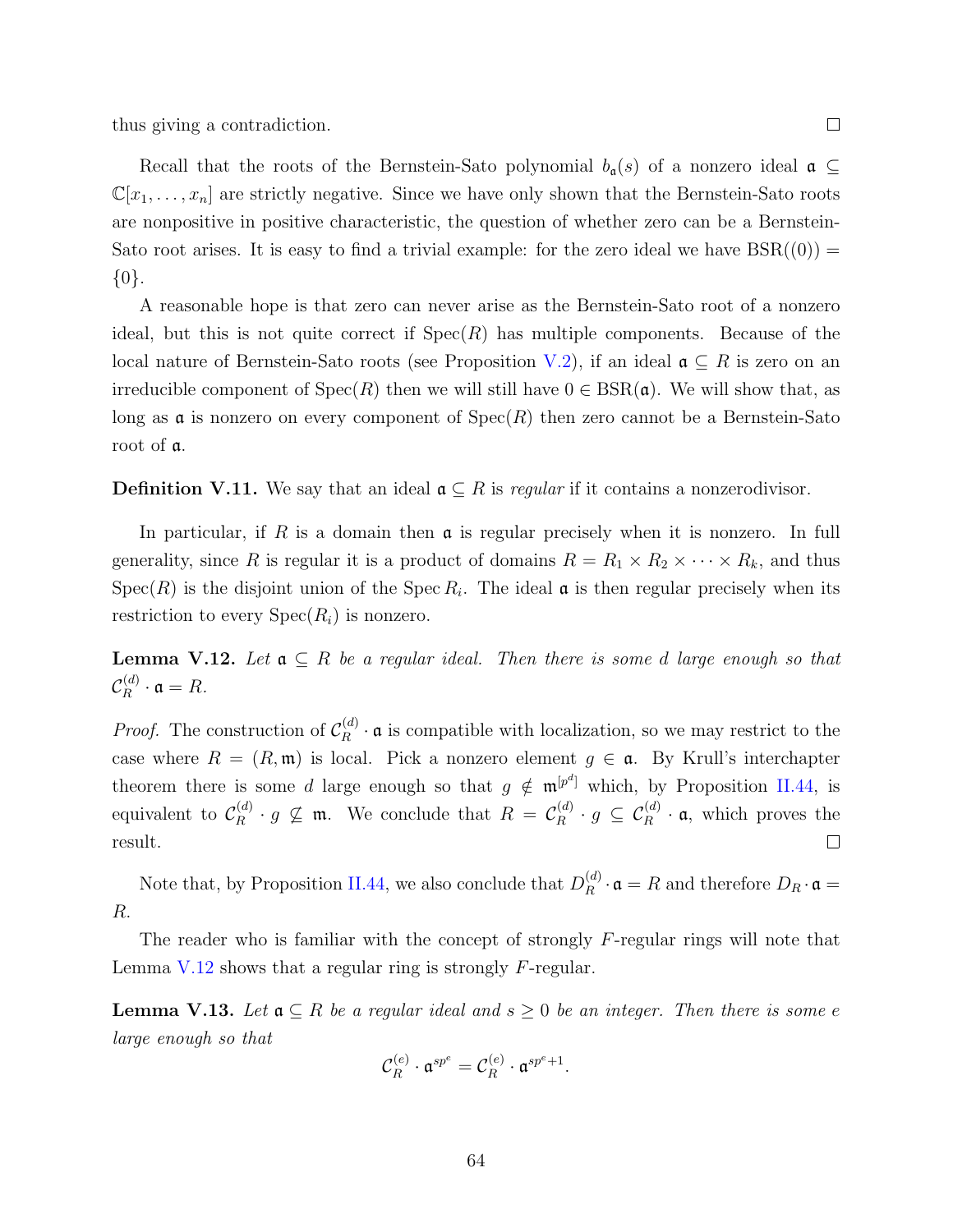Thislemma follows easily from a stronger result of Blickle, Mustata and Smith [[BMS08,](#page-87-0) Prop. 2.14]. In order to keep the discussion self-contained, we provide a proof by adapting their technique to our particular situation.

*Proof.* Note that, for every integer  $e \geq 0$ , we have

$$
\mathcal{C}_R^{(e)} \cdot \mathfrak{a}^{sp^e+1} = \mathcal{C}_R^{(e+1)} \cdot \mathfrak{a}^{(sp^e+1)[p]} \subseteq \mathcal{C}_R^{(e+1)} \cdot \mathfrak{a}^{sp^{e+1}+p} \subseteq \mathcal{C}_R^{(e+1)} \cdot \mathfrak{a}^{sp^{e+1}+1},
$$

and therefore we get an increasing chain of ideals

$$
\mathcal{C}_R^{(0)} \cdot \mathfrak{a}^{s+1} \subseteq \mathcal{C}_R^{(1)} \cdot \mathfrak{a}^{sp+1} \subseteq \cdots \subseteq \mathcal{C}_R^{(e)} \cdot \mathfrak{a}^{sp^e+1} \subseteq \cdots
$$

which, by noetherianity, stabilizes to some ideal *I*. We want to show that  $\mathcal{C}_R^{(e)}$  $R^{(e)} \cdot \mathfrak{a}^{sp^e} \subseteq I$  for large enough *e* or, equivalently, that  $\mathfrak{a}^{sp^e} \subseteq I^{[p^e]}$  (see Corollary [II.46](#page-33-0)). By Lemma [V.12](#page-71-0) there is some *d* large enough, some  $g \in \mathfrak{a}$  and some  $\varphi \in C_R^{(d)}$  such that  $\varphi(g) = 1$ .

Let  $f \in \mathfrak{a}^{sp^e}$  for *e* large. Note that

$$
f^{p^d}g \in \mathfrak{a}^{sp^{e+d}+1} \subseteq D_R^{(e+d)} \cdot \mathfrak{a}^{sp^{e+d}+1} = I^{[p^{e+d}]} = I^{[p^e][p^d]},
$$

where the penultimate equality follows from Corollary [II.46](#page-33-0). We conclude that

$$
f = \varphi(f^{p^d}g) \in \mathcal{C}_R^{(d)} \cdot I^{[p^e][p^d]} = I^{[p^e]}
$$

as required.

<span id="page-72-0"></span>**Proposition V.14.** Let R be a regular F-finite ring and  $a \subseteq R$  be a regular ideal. Then  $0 \notin \text{BSR}(\mathfrak{a})$ .

*Proof.* Let  $r \geq 1$  be such that  $\mathfrak{a}$  can be generated by  $r$  elements, and suppose that  $0 \in$ BSR(a). Let  $(\nu_e) \subseteq \mathbb{Z}_{\geq 0}$  be a sequence with  $\nu_e \in \nu_a^{\bullet}(p^e)$ ,  $\nu_e \equiv 0 \mod p^e \mathbb{Z}_p$  and  $0 \leq \nu_e < rp^e$ (see Remark [IV.18\)](#page-61-0). For every *e* there is some  $s \in \{0, 1, \ldots, r-1\}$  such that  $\nu_e = sp^e$ , and therefore  $\mathcal{C}_R^{(e)}$  $\mathfrak{C}_R^{(e)} \cdot \mathfrak{a}^{sp^e} \neq \mathcal{C}_R^{(e)}$  $R_R^{(e)} \cdot \mathfrak{a}^{sp^e+1}$ . This contradicts Lemma [V.13](#page-71-1).  $\Box$ 

# **V.5: Bernstein-Sato roots and** *F***-jumping numbers**

Let  $\mathfrak a$  be an ideal in a domain R that is finitely generated over  $\mathbb C$ . There is a subtle relationship between the roots of the Bernstein-Sato polynomial  $b_{\mathfrak{a}}(s)$  of  $\mathfrak{a}$  and the jumping numbers of the multiplier ideal of  $\alpha$ : the log-canonical threshold lct( $\alpha$ ) of  $\alpha$  is the smallest root of  $b_{\alpha}(-s)$ , andevery jumping number in the interval  $[\text{lct}(\mathfrak{a}), \text{lct}(\mathfrak{a})+1)$  is also a root of  $b_{\mathfrak{a}}(-s)$  [[BMS06a\]](#page-87-1) [\[ELSV04\]](#page-88-0).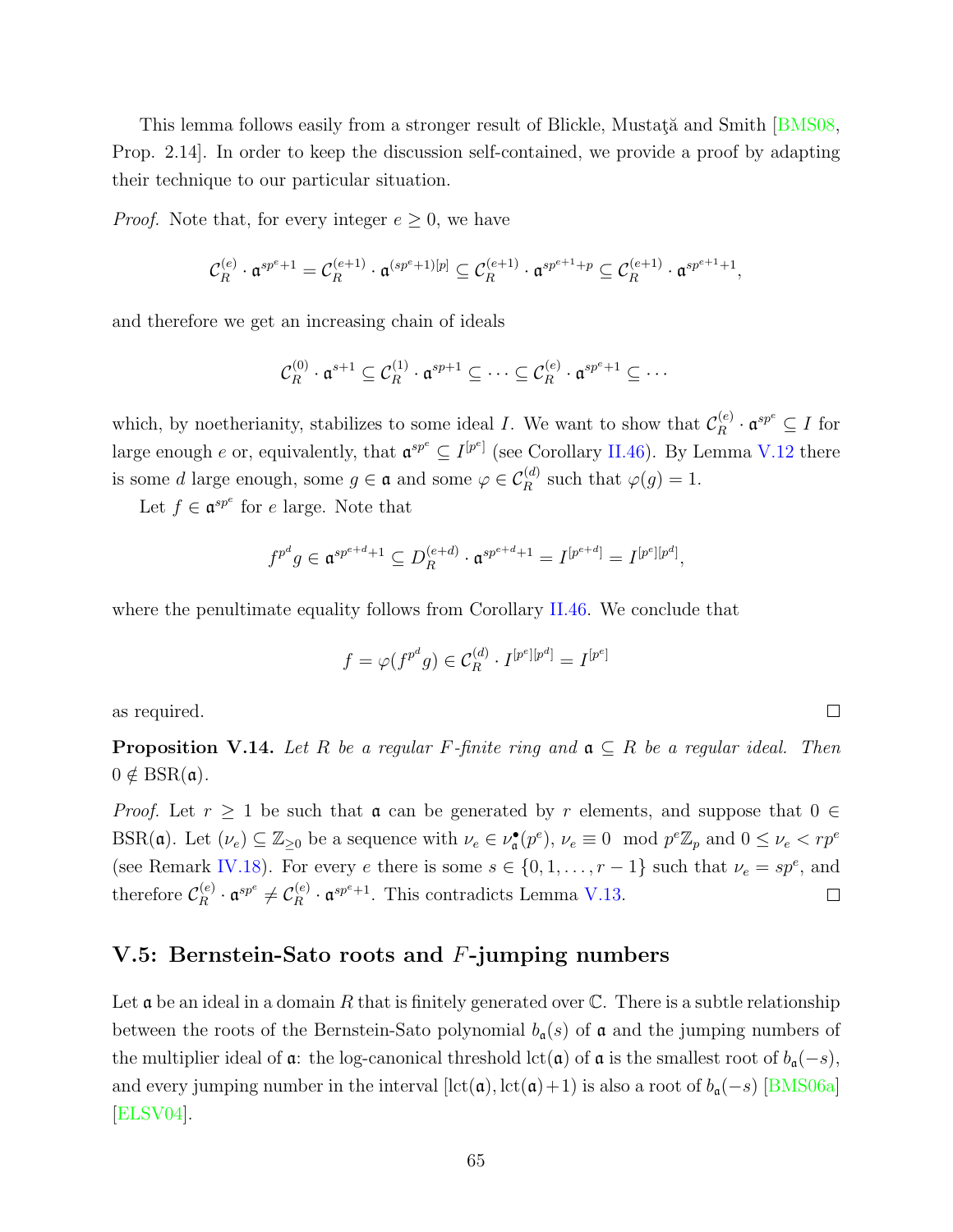This suggests that, when a is an ideal in a regular *F*-finite ring *R* of characteristic *p*, there should be a relationship between the Bernstein-Sato roots of  $\alpha$  and the  $F$ -jumping numbers of a. This guess is further encouraged by the fact that we can obtain the Bernstein-Sato roots of **a** from the sets  $\nu^{\bullet}_{\mathfrak{a}}(p^e)$  of *ν*-invariants of **a** (Theorem [IV.17](#page-60-0)), and the fact that the  $\nu$ -invariants of **a** are also intimately linked to the *F*-jumping numbers of **a** (in fact, they were first introduced by Mustată, Takagi and Watanabe in order to study these latter invariants [\[MTW05](#page-89-0)]).

We begin to explore this connection in the case where  $\alpha$  is principal, say  $\alpha = (f)$ . In this case, the relationship is very strong: a theorem of Bitoun states that the Bernstein-Sato roots of f are (up to a sign) the F-jumping numbers of f that lie in  $\mathbb{Z}_{(p)}$ . Our first goal is to give a new proof of Bitoun's result by using the alternative characterization of Bernstein-Sato roots (Theorem [IV.17\)](#page-60-0), together with a result of Mustat $\ddot{\alpha}$ , Takagi and Watanabe.

<span id="page-73-0"></span>**Lemma V.15.** Let  $\alpha \in \mathbb{Z}_{(p)}$  be negative, and let  $\alpha = \alpha_0 + p\alpha_1 + p^2\alpha_2 + \cdots$  be the p-adic *expansion of*  $\alpha$ *. Choose an integer*  $d > 0$  *such that*  $\alpha(p^d - 1) \in \mathbb{Z}$ *. For all integers*  $e \geq 0$ *large enough we have*

$$
\alpha_0 + p\alpha_1 + \dots + p^{ed-1}\alpha_{ed-1} = \alpha + p^{ed}(\lfloor \alpha \rfloor + 1 - \alpha).
$$

*Proof.* Note that  $\alpha_0 + p\alpha_1 + \cdots + p^{ed-1}\alpha_{ed-1}$  is the unique integer *n* with  $0 \le n < p^{ed}$  and  $n \equiv \alpha$ mod  $p^{ed}\mathbb{Z}_p$ . The right hand side can be written as  $-\alpha(p^{ed}-1)+p^{ed}(\lfloor \alpha \rfloor+1)$ , and is therefore an integer. We also have  $\alpha + p^{ed}(\lfloor \alpha \rfloor + 1 - \alpha) \equiv \alpha \mod p^{ed} \mathbb{Z}_p$ . Since  $0 < \lfloor \alpha \rfloor + 1 - \alpha \le 1$ , and since  $\alpha < 0$  by assumption, we conclude that  $0 \leq \alpha + p^{ed}(\lfloor \alpha \rfloor + 1 - \alpha) < p^{ed}$  for all *e* large enough.  $\Box$ 

<span id="page-73-1"></span>**Lemma V.16** ( $[MTW05, Prop. 1.9]$  $[MTW05, Prop. 1.9]$  $[MTW05, Prop. 1.9]$ ). *Suppose that*  $\lambda$  *is an F-jumping number of f, and let*  $J = \tau(f^{\lambda})$ *. For all integers*  $e \geq 0$  *we have*  $\nu_f^J(p^e) = \lceil \lambda p^e \rceil - 1$ *.* 

*Proof.* We have

$$
\nu_f^J(p^e) = \max\{n \ge 0 \mid (f^n) \not\subseteq \tau(f^\lambda)^{[p^e]}\}
$$
  
\n(Prop. II.44)  
\n
$$
= \max\{n \ge 0 \mid C_R^{(e)} \cdot f^n \not\subseteq \tau(f^\lambda)\}
$$
  
\n
$$
= \max\{n \ge 0 \mid \tau(f^{n/p^e}) \not\subseteq \tau(f^\lambda)\}
$$
  
\n
$$
= \max\{n \ge 0 \mid n/p^e < \lambda\}
$$
  
\n
$$
= \lceil \lambda p^e \rceil - 1.
$$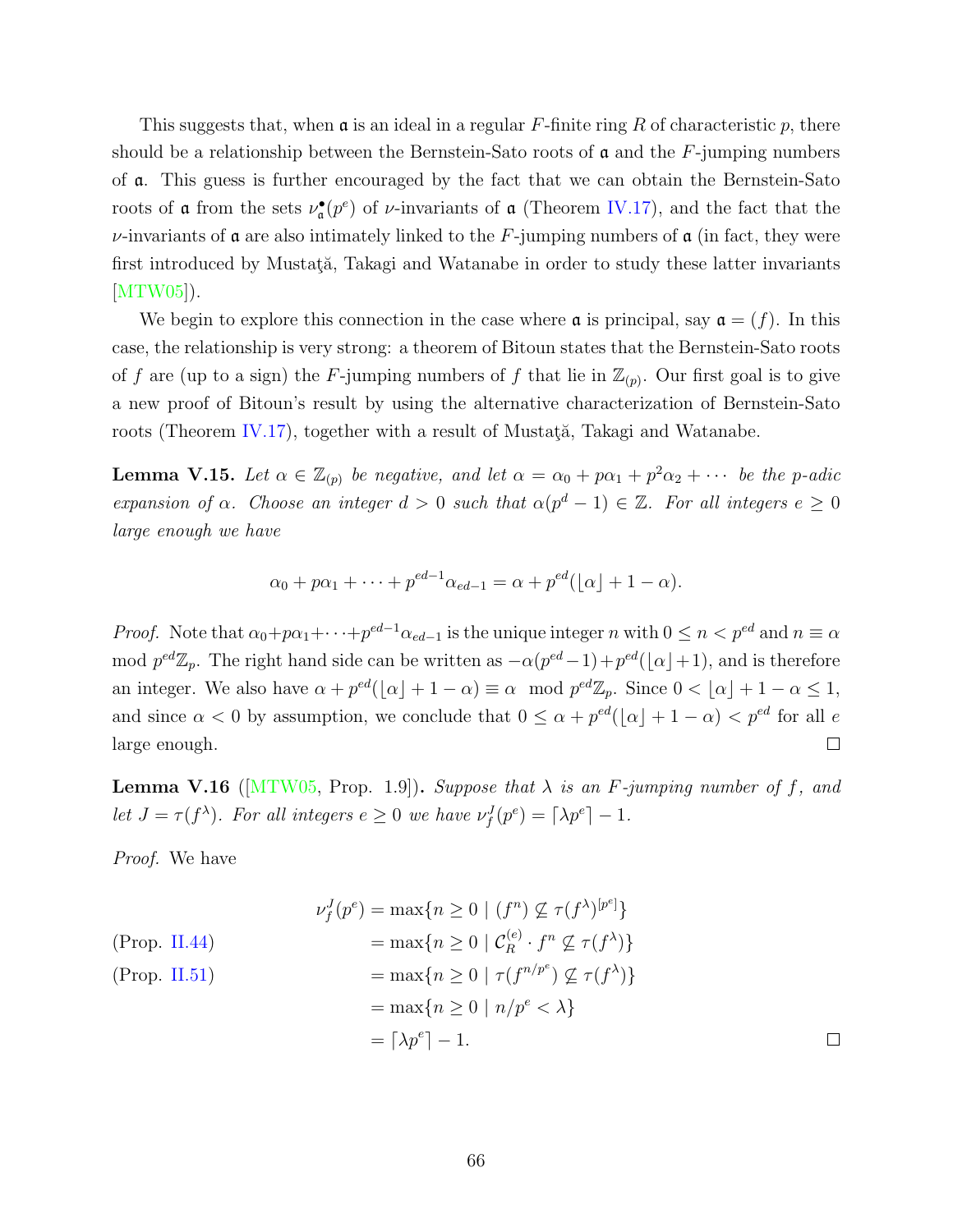**Theorem V.17** ([\[Bit18\]](#page-87-2)). Let R be a regular F-finite ring and  $f \in R$  be a nonzerodivisor. *Then*  $gular \ F\text{-}finite \ ring \ and \ F\text{-}IN(f) \cap \mathbb{Z}_{(p)} \cap (0,1])$ 

$$
\text{BSR}(f) = -\big(\text{FJN}(f) \cap \mathbb{Z}_{(p)} \cap (0,1]\big).
$$

*Proof.* Suppose that  $\alpha \in \mathbb{Z}_p$  is a Bernstein-Sato root of *f*. By Theorem [V.10](#page-70-0) and Proposition [V.14,](#page-72-0) we know that  $\alpha$  is rational and lies in the interval [−1, 0); our goal is to show that  $-\alpha$ is an *F*-jumping number of *f*. Pick a sequence  $(\nu_e) \subseteq \mathbb{Z}_{\geq 0}$  with  $\nu_e \in \nu_{\mathfrak{a}}^{\bullet}(p^e)$  such that  $\nu_e \equiv \alpha$ mod  $p^e \mathbb{Z}_p$  and  $0 \leq \nu_e < p^e$  (see Remark [IV.18\)](#page-61-0). It follows that  $\nu_e$  is the *e*-th truncation of the *p*-adic expansion of *α*. If we fix an integer  $d > 0$  so that  $\alpha(p^d - 1) \in \mathbb{Z}$  then, by Lemma [V.15,](#page-73-0) we have  $\nu_{ed} = -\alpha(p^{ed} - 1)$  for all integers  $e \geq 0$ . Since  $\nu_{ed} \in \nu_{\mathfrak{a}}^{\bullet}(p^{ed})$ , we have

$$
\tau(f^{-\alpha(p^{ed}-1)/p^{ed}})=\mathcal{C}^{(ed)}_R\cdot \mathfrak{a}^{-\alpha(p^{ed}-1)}\neq \mathcal{C}^{(ed)}_R\cdot \mathfrak{a}^{-\alpha(p^{ed}-1)+1}=\tau(f^{(-\alpha(p^{ed}-1)+1)/p^{ed}})
$$

(see Proposition [II.51](#page-35-0)). We conclude that for every integer  $e \geq 0$  there is an *F*-jumping number in the interval e that for every integer  $e \ge 0$  there is<br>  $\left[\frac{-1+1}{ed}\right] = \left(-\alpha - \frac{-\alpha}{red}, -\alpha + \frac{1+\alpha}{red}\right]$ 

$$
\left(\frac{-\alpha(p^{ed}-1)}{p^{ed}}, \frac{-\alpha(p^{ed}-1)+1}{p^{ed}}\right] = \left(-\alpha - \frac{-\alpha}{p^{ed}}, -\alpha + \frac{1+\alpha}{p^{ed}}\right].
$$

Since the sequence  $-\alpha - (-\alpha)/p^{ed}$  increases to  $-\alpha$  and the sequence  $-\alpha + (1 + \alpha)/p^{ed}$ decreases to  $-\alpha$ , we conclude that  $-\alpha$  is an *F*-jumping number of *f*.

Suppose now that  $\lambda \in (0,1] \cap \mathbb{Z}_{(p)}$  is an *F*-jumping number of *f*, and we will show that *−λ* is a Bernstein-Sato root of *f*. Pick some *d* > 0 large enough so that  $\lambda(p^d - 1) \in \mathbb{Z}$ . By Lemma [V.16](#page-73-1) we know that  $\nu_{ed} := \lceil \lambda p^{ed} \rceil - 1$  is in  $\nu_f^{\bullet}(p^{ed})$ . We have  $0 \leq 1 - \lambda < 1$ , and note that  $\lambda p^{ed} + (1 - \lambda) = \lambda (p^{ed} - 1) + 1$  is an integer. We conclude that  $\nu_{ed} = \lambda (p^{ed} - 1)$  and, since the *p*-adic limit of this sequence is  $-\lambda$ , we conclude that  $-\lambda$  is a Bernstein-Sato root of *f* from Theorem [IV.17](#page-60-0).  $\Box$ 

We now explore the case where the ideal  $\alpha$  is not necessarily principal.

<span id="page-74-0"></span>**Lemma V.18.** *Suppose that*  $\mathfrak{a}$  *can be generated by*  $r$  *elements and let*  $\lambda > 0$  *be an*  $F$ *jumping number of*  $\alpha$ *. Then for every e large enough there is some*  $k \in \{1, 2, \ldots, r\}$  *such that*  $\lceil \lambda p^e \rceil - k \in \nu_{\mathfrak{a}}^{\bullet}(p^i)$ *.* 

*Proof.* We claim that for all integers  $e, i \geq 0$  we have inclusions

$$
\mathcal{C}_R^{(e)} \cdot \mathfrak{a}^{\lceil \lambda p^e \rceil - r} \supseteq \mathcal{C}_R^{(e+i)} \cdot \mathfrak{a}^{(\lceil \lambda p^e \rceil - 1)p^i} \supseteq \mathcal{C}_R^{(e)} \cdot \mathfrak{a}^{\lceil \lambda p^e \rceil}.
$$

To prove the first inclusion, we use Lemma [II.5](#page-16-0) to observe that we have a chain

$$
\mathfrak{a}^{(\lceil \lambda p^e\rceil -r)[p^i]} \supseteq \mathfrak{a}^{(\lceil \lambda p^e\rceil -r)p^i + (r-1)(p^i-1)} = \mathfrak{a}^{(\lceil \lambda p^e\rceil -1)p^i + r-1} \supseteq \mathfrak{a}^{(\lceil \lambda p^e\rceil -1)p^i},
$$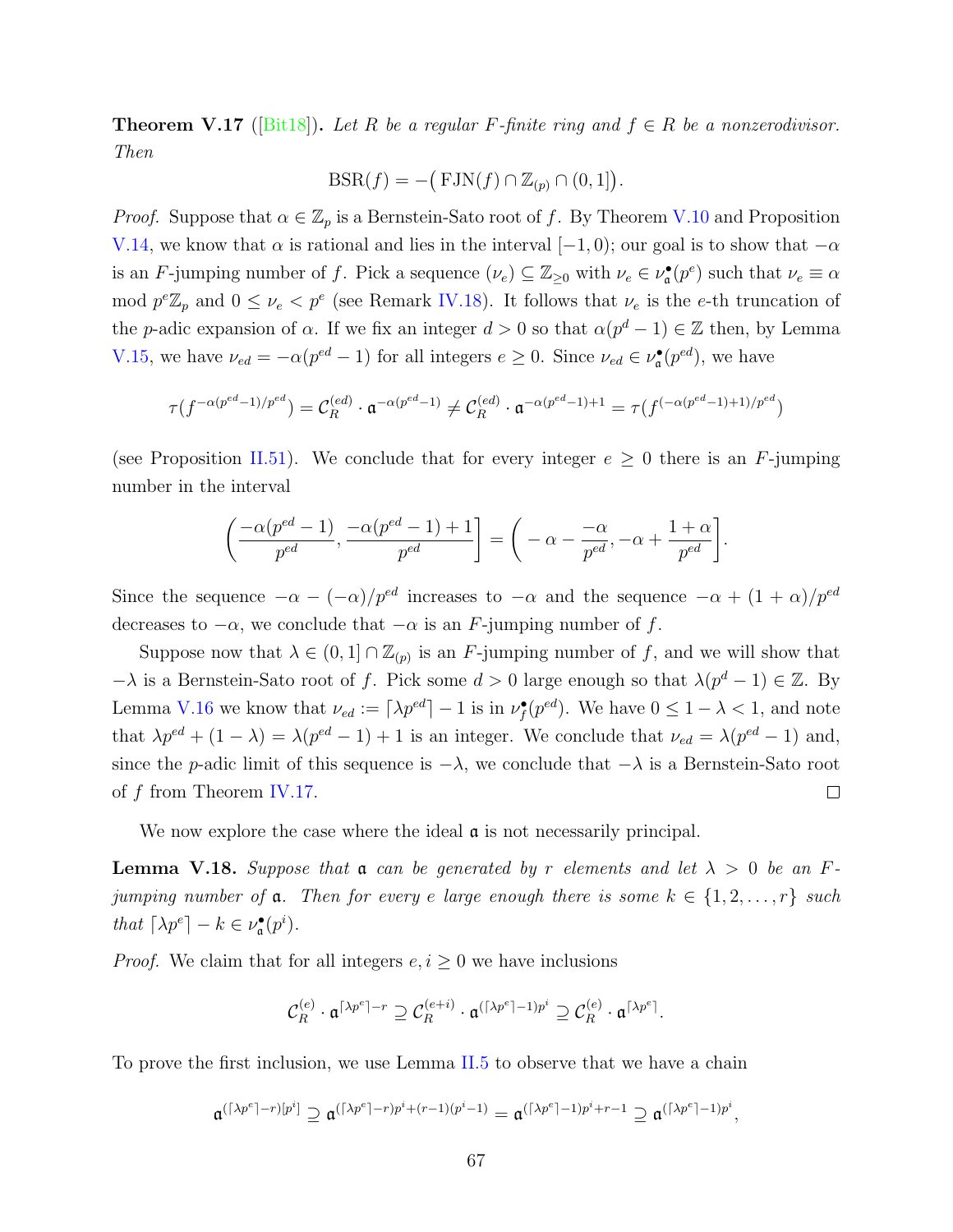to which we apply  $\mathcal{C}_R^{(e+i)}$  $R_R^{(e+i)}$ ; the claimed inclusion then follows by Corollary [II.46](#page-33-0). The second inclusion follows by observing

$$
\mathfrak{a}^{(\lceil \lambda p^e - 1 \rceil - 1) p^i} \supseteq \mathfrak{a}^{\lceil \lambda p^e \rceil p^i} \supseteq \mathfrak{a}^{\lceil \lambda p^e \rceil [p^i]},
$$

and once again applying  $\mathcal{C}_R^{(e+i)}$  $R_R^{(e+i)}$  and using Corollary [II.46.](#page-33-0)

We now prove the statement of the lemma by contradiction. Suppose that there is some *e* large enough so that  $\mathcal{C}_R^{(e)}$  $\int_R$ <sup>(*e*</sup>)  $\cdot$  **a** $\lceil \lambda p^e \rceil - k \nmid \neq \nu_a^{\bullet}(p^e)$  for all  $k \in \{1, 2, \ldots, r\}$ . Then we have  $\mathcal{C}_{R}^{(e)}$  $\mathfrak{C}_R^{(e)} \cdot \mathfrak{a}^{\lceil \lambda p^e \rceil - r} = \mathcal{C}_R^{(e)}$  $R_R^{(e)} \cdot \mathfrak{a}^{\lceil \lambda p^e \rceil} = \tau(\mathfrak{a}^{\lambda}).$  The claim then entails that  $\mathcal{C}_R^{(e+i)}$  $R_R^{(e+i)} \cdot \mathfrak{a}^{(\lceil \lambda p^e \rceil - 1)p^i} = \tau(\mathfrak{a}^{\lambda})$  for all  $i \geq 0$  and, by picking *i* large enough, we obtain  $\tau(\mathfrak{a}^{(\lceil \lambda p^e \rceil - 1)/p^e}) = \tau(\mathfrak{a}^{\lambda})$ . Since  $(\lceil \lambda p^e \rceil - 1)/p^e < \lambda$ , we conclude that  $\lambda$  is not an *F*-jumping  $\Box$ number.

<span id="page-75-0"></span>**Lemma V.19.** Let  $s \geq 0$  be a stable exponent for  $\mathfrak{a}$  and  $e \geq 0$  be an integer. For every  $n \in \nu_{\mathfrak{a}}^{\bullet}(p^{e+s})$  *there is an F-jumping number of*  $\mathfrak{a}$  *in the interval* 

$$
\left(\frac{\lfloor n/p^s\rfloor}{p^e}, \frac{\lceil (n+1)/p^s\rceil}{p^e}\right].
$$

*Proof.* Consider the following chain of ideals

$$
\mathcal{C}_R^{(e+s)} \cdot \mathfrak{a}^{\lfloor n/p^s \rfloor p^s} \supseteq \mathcal{C}_R^{(e+s)} \cdot \mathfrak{a}^n \supseteq \mathcal{C}_R^{(e+s)} \cdot \mathfrak{a}^{n+1} \supseteq \mathcal{C}_R^{(e)} \cdot \mathfrak{a}^{\lceil (n+1)/p^s \rceil p^s}
$$

*.*

The two middle ideals differ, and hence so do the outer ideals. Since *s* is stable, the ideal on the left is  $\tau(\mathfrak{a}^{\lfloor n/p^s \rfloor/p^e})$  and the ideal on the right is  $\tau(\mathfrak{a}^{\lceil (n+1)/p^s \rceil/p^e})$ , which gives the result.

**Theorem V.20.** Let R be a regular F-finite ring and  $a \subseteq R$  be a regular ideal generated by *r elements.*

- *(i) Suppose that*  $\alpha$  *is a Bernstein-Sato root of*  $\alpha$ *. Then there is some*  $m \in \{[\alpha] + 1, [\alpha] + \alpha\}$  $2, \ldots, |\alpha| + r$  *such that*  $m - \alpha$  *is an F*-jumping number of  $\alpha$ .
- *(ii) Suppose that*  $\lambda \in \mathbb{Z}_{(p)}$  *is an F*-jumping number of **a**. Then there is some  $m \in \{[\lambda] \lambda\}$  $r, \lceil \lambda \rceil - r + 1, \ldots, \lceil \lambda \rceil - 1$ } such that  $m - \lambda$  is a Bernstein-Sato root of  $\mathfrak a$ .

*Proof.* Let  $\alpha$  be a Bernstein-Sato root of  $\alpha$ , and let  $\alpha = \alpha_0 + p\alpha_1 + p^2\alpha_2 + \cdots$  be its *p*-adic expansion. By Theorem [V.10](#page-70-0) and Proposition [V.14](#page-72-0) we know that  $\alpha$  is in  $\mathbb{Z}_{(p)}$  and that it is negative. Pick an integer  $d > 0$  such that  $\alpha(p^d - 1) \in \mathbb{Z}$  and, by replacing it with a big multiple if necessary, assume that *d* is a stable exponent for a.

Let  $(\nu_e) \subseteq \mathbb{Z}_{\geq 0}$  be a sequence with  $\nu_e \in \nu_{\mathfrak{a}}^{\bullet}(p^e)$  and such that  $\nu_e \equiv \alpha \mod p^e \mathbb{Z}_p$  and  $0 \leq \nu_e < rp^e$  (see Remark [IV.18\)](#page-61-0). For every integer  $e \geq 0$  there is some  $k_e \in \{0, 1, \ldots, r-1\}$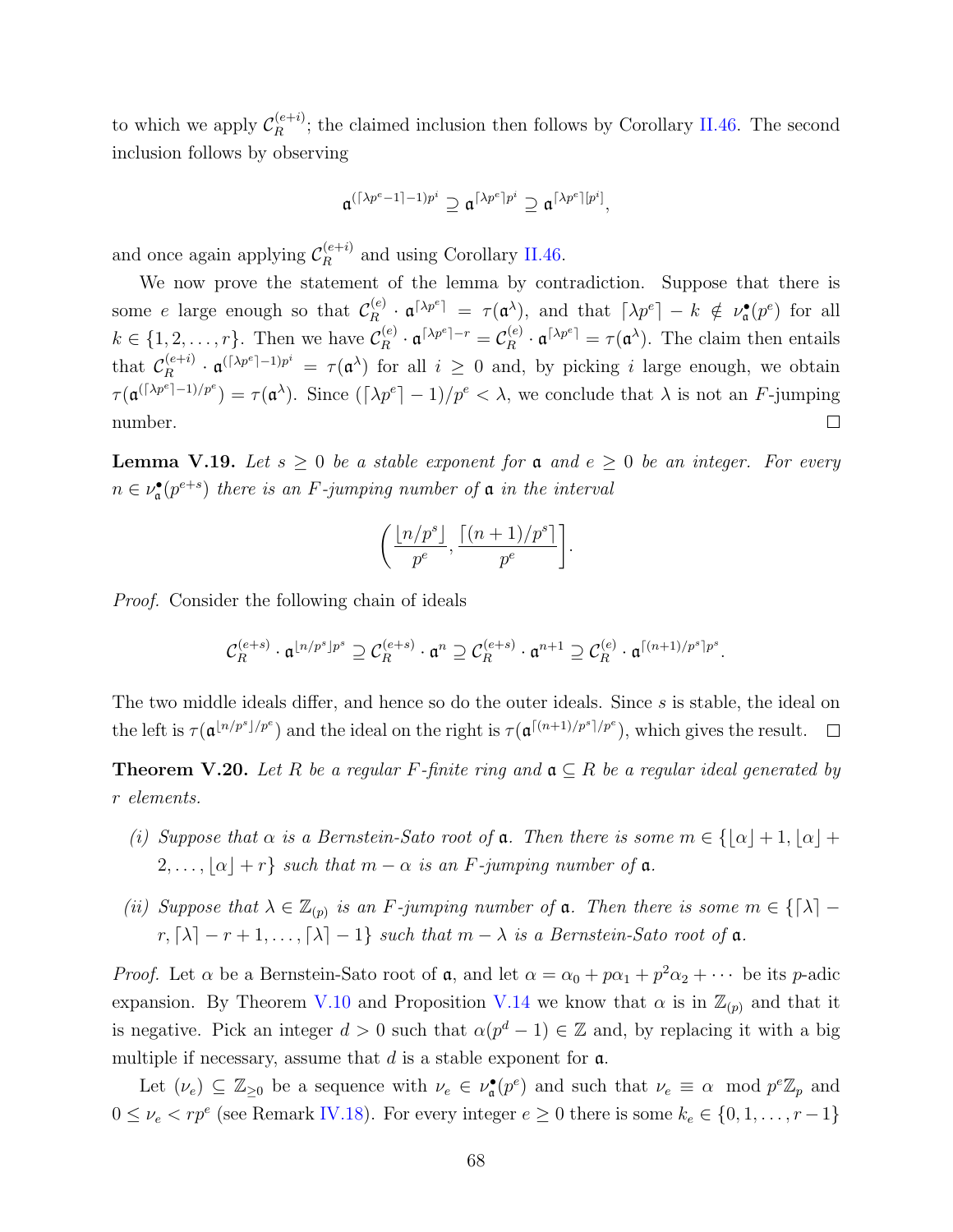such that

$$
\nu_{(e+1)d} = \alpha_0 + p\alpha_1 + \dots + p^{(e+1)d-1}\alpha_{(e+1)d-1} + p^{(e+1)d}k_e
$$
  
=  $\alpha + p^{(e+1)d}(\lfloor \alpha \rfloor + 1 + k_e - \alpha)$   
=  $\alpha + p^{(e+1)d}(m_e - \alpha)$ 

where  $m_e = \lfloor \alpha \rfloor + 1 + k_e \in \{\lfloor \alpha \rfloor + 1, \ldots, \lfloor \alpha \rfloor + r\}.$  We conclude that there is some  $m \in$  $\{\lfloor \alpha \rfloor + 1, \ldots, \lfloor \alpha \rfloor + r\}$  and an increasing sequence  $(e_i)$  such that  $\nu_{(e_i+1)d} = \alpha + p^{(e_i+1)d}(m-\alpha)$ . By Lemma [V.19,](#page-75-0) for every *i* there is an *F*-jumping number in the interval

$$
\left(k+\frac{\lfloor-\alpha(p^{(e_i+1)d}-1)/p^d\rfloor}{p^{e_id}},k+\frac{\lceil(-\alpha(p^{(e_i+1)d}-1)+1)/p^d\rceil}{p^{e_id}}\right].
$$

As *i* grows, both endpoints of the interval converge to  $k - \alpha$ , and thus  $k - \alpha$  is an *F*-jumping number of a.

Suppose now that  $\lambda \in \mathbb{Z}_{(p)}$  is an *F*-jumping number of  $\mathfrak{a}$ , and fix an integer  $d > 0$  such that  $\lambda(p^d - 1) \in \mathbb{Z}$ . By Lemma [V.18](#page-74-0), for every *e* there is some  $k_e \in \{1, 2, \ldots, r\}$  such that

$$
\nu_{ed} := \lceil \lambda p^{ed} \rceil - k_e \in \nu_{\mathfrak{a}}^{\bullet}(p^{ed}).
$$

Note that  $\lceil \lambda p^e \rceil = \lceil \lambda (p^{ed} - 1) + \lambda \rceil = \lambda (p^{ed} - 1) + \lceil \lambda \rceil$ , and thus  $\nu_{ed} = \lambda (p^{ed} - 1) + m_e$ where  $m_e := [\lambda] - k_e \in {\{\lambda] - 1, ..., \lambda\} - r}$ . We conclude that there is some  $m \in$  $\{[\lambda] - 1, \ldots, [\lambda] - r\}$  and an increasing sequence  $(e_i)$  such that  $\nu_{e_i} = \lambda(p^{e_i d} - 1) + m$ . The *p*-adic limit of this sequence is  $-\lambda + m$ , and thus  $-\lambda + m$  is a Bernstein-Sato root of  $\mathfrak{a}$ .  $\Box$ 

**Corollary V.21.** We have an equality  $BSR(\mathfrak{a}) + \mathbb{Z} = -\left( FJN(\mathfrak{a}) \cap \mathbb{Z}_{(p)} \right) + \mathbb{Z}$  of subsets of  $\mathbb{Z}_{(p)}$ .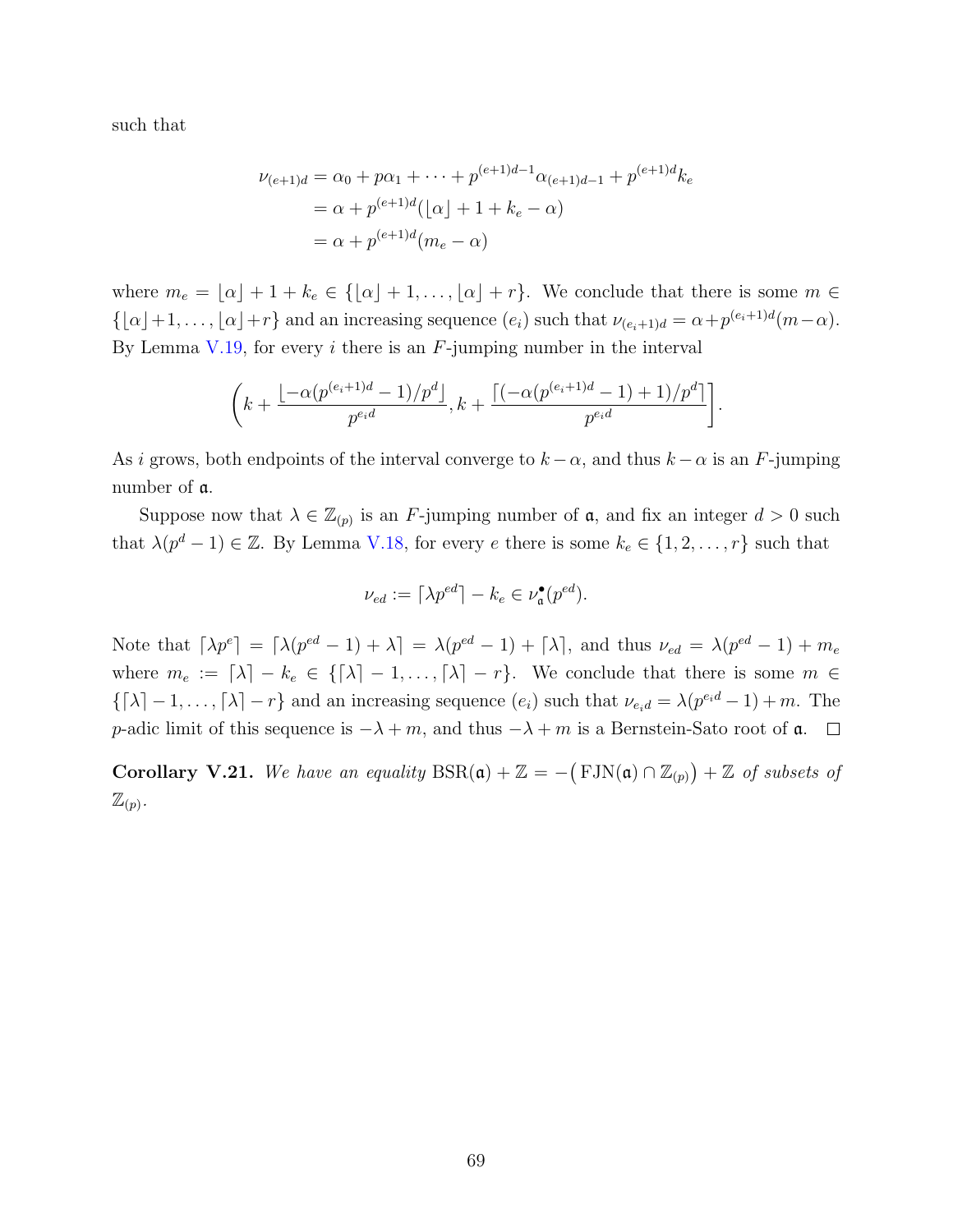# **CHAPTER VI Behavior under Mod-***p* **Reduction**

# **VI.1: General results**

Let  $A = \mathbb{Z}[a^{-1}]$  where  $a > 0$  is an integer, and consider an ideal  $a \subseteq A[x_1, \ldots, x_n]$ . We let  $\mathfrak{a}_{\mathbb{C}}$  denote the expansion of  $\mathfrak{a}$  to  $\mathbb{C}[x_1,\ldots,x_n]$  and, given a prime number p that does not divide *a*, we denote by  $a_p$  the image of  $a$  in  $\mathbb{F}_p[x_1, \ldots, x_n]$  ( $a_p$  is called the mod-*p* reduction of **a**). The study of how the singularities of  $a_{\mathbb{C}}$  reflect the singularities of  $a_p$  for various p, and viceversa, constitutes a deep and interesting field of study. In this chapter we pursue this philosophy and study how the Bernstein-Sato polynomial of  $\mathfrak{a}_{\mathbb{C}}$  and the Bernstein-Sato roots of  $a_p$  are related to one another.

Let us set up some notation. The Bernstein-Sato polynomial of  $a_{\mathbb{C}}$  will be denoted by  $b_{\mathfrak{a}}(s)$  and, given a prime number *p*, an integer  $e \geq 0$  and a proper ideal  $J \subseteq \mathbb{Z}[x_1, \ldots, x_n]$ that contains **a** in its radical, we will simply write  $\nu^J_{\mathfrak{a}}(p^e)$  for the invariant  $\nu^J_{\mathfrak{a}}(p^e) = \nu^{J_p}_{\mathfrak{a}_p}(p^e)$ and, similarly,  $\nu_a^{\bullet}(\rho^e)$  will denote the set of *v*-invariants for  $\mathfrak{a}_p$  of level *e*. We fix generators  $\mathfrak{a} = (f_1, \ldots, f_r)$  for the ideal  $\mathfrak{a}$  and, for  $B = A, \mathbb{C}$  or  $\mathbb{F}_p$  (where  $p \nmid a$ ), we let

$$
H_B := H^r_{(f_1-t_1,\ldots,f_r-t_r)} B[x_1,\ldots,x_n][t_1,\ldots,t_r],
$$

realized via the Cech complex on the given generators; in the case  $B = \mathbb{F}_p$ , we will denote  $H_{\mathbb{F}_p}$  by  $H_p$ , and similar usage of the subscript p will be used in the notation introduced below.

We let  $\delta_B \in H_B$  denote the class of the element  $(f_1 - t_1)^{-1} \cdots (f_r - t_r)^{-1}$ . Note that  $H_A$ is free over *A*, and that there are isomorphisms  $\mathbb{C} \otimes_A H_A \cong H_{\mathbb{C}}$  and  $\mathbb{F}_p \otimes_A H_A \cong H_p$  which identify  $1 \otimes \delta_A$  with  $\delta_{\mathbb{C}}$  and  $\delta_p$  respectively.

We let  $D_B$  denote the ring of *B*-linear differential operators on  $B[x_1, \ldots, x_n][t_1, \ldots, t_r]$ , which we equip with the Z-grading for which deg  $x_i = 0$  and deg  $t_i = 1$ . The subring of  $D_B$  consisting of homogeneous elements of degree zero will be denoted  $(D_B)_0$ . We also let  ${V^iD_B}_{i \in \mathbb{Z}}$  denote the *V*-filtration on  $D_B$  with respect to the ideal  $(t_1, \ldots, t_r)$  (see Definition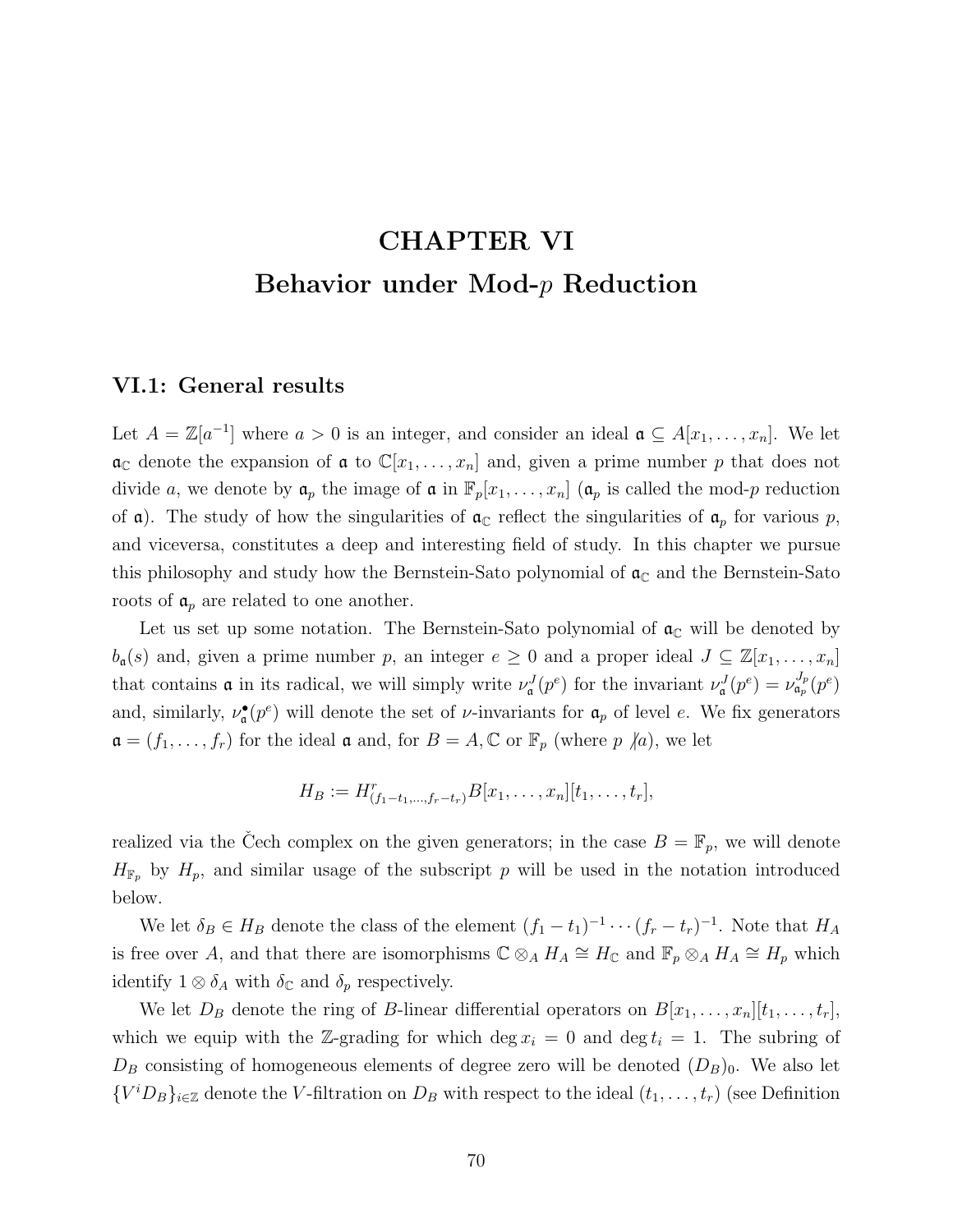[II.59\)](#page-40-0).

Recall that, since  $H_B$  is a local cohomology module of the  $D_B$ -module  $B[x_1, \ldots, x_n][t_1, \ldots, t_n],$ it itself has a natural  $D_B$ -module structure (see Section [II.3\)](#page-27-0). The module  $N_B$  is then defined as

$$
N_B = \frac{V^0 D_B \cdot \delta_B}{V^1 D_B \cdot \delta_B} = \frac{(D_B)_0 \cdot \delta_B}{(D_B)_0 \cdot \mathfrak{a} \delta_B}
$$

(for the last equality, see the proof of Lemma [IV.3](#page-53-0)). Recall that when  $B = \mathbb{C}$  (resp.  $B = \mathbb{F}_p$ ) the module *N<sup>B</sup>* is the one used to define Bernstein-Sato polynomials (resp. Bernstein-Sato roots).

We begin with the following result of Mustata, Takagi and Watanabe.

<span id="page-78-0"></span>**Proposition VI.1** ([[MTW05,](#page-89-0) Prop. 3.11]). Let  $a \subseteq A[x_1, \ldots, x_n]$  be an ideal. For all p *large enough and all*  $\nu \in \nu_{\mathfrak{a}}^{\bullet}(p^{1})$  *we have*  $b_{\mathfrak{a}}(\nu) \equiv 0 \mod p$ *.* 

Recall that we have  $\nu_{\mathfrak{a}}^{\bullet}(p^e) \subseteq \nu_{\mathfrak{a}}^{\bullet}(p^1)$  for all  $e \geq 1$  (Corollary [IV.14\)](#page-59-0), and therefore we can also conclude that  $b_{\mathfrak{a}}(\nu) \equiv 0 \mod p$  for all  $\nu \in \nu_{\mathfrak{a}}^{\bullet}(p^e)$ .

*Proof.* The polynomial  $b_q(s)$  is the minimal polynomial of the operator  $s = -\sum_{i=1}^r \partial_{t_i} t_i$ acting on the module  $N_{\mathbb{C}} = (D_{\mathbb{C}})_0 \cdot \delta_{\mathbb{C}}/(D_{\mathbb{C}})_0 \cdot \mathfrak{a} \delta_{\mathbb{C}}$ . We conclude that there exist some differential operators  $\xi_i \in (D_{\mathbb{C}})_0$  such that we have the following equality in  $H_{\mathbb{C}}$ :

$$
b_{\mathfrak{a}}(s) \cdot \delta_{\mathbb{C}} = \sum_{i=1}^r \xi_i \cdot f_i \delta_{\mathbb{C}}.
$$

By  $[BMS06b,$  Prop. 2.1, the operators  $\xi_i$  have Q-coefficients, so after further localizing A we may assume that this equation holds in  $H_A$ . Now let p be large enough so that p does not divide *a* and such that all the  $\xi_i$  have order  $\leq p-1$ . For each *i*, let  $\xi_{i,p}$  denote the mod-*p* reduction of  $\xi_i$  (Corollary [II.24](#page-24-0)). Since  $\xi_{i,p}$  has order  $\leq p-1$ , we have  $\xi_{i,p} \in (D_p)_0 \cap D_p^{(1)}$ (Proposition [II.33](#page-27-1)). By reducing the above equation mod-*p*, we observe that  $b_{\mathfrak{a}}(s) \cdot N_p^1 = 0$ .

Suppose now that  $\nu \in \nu_{\mathfrak{a}}^{\bullet}(p^{1})$ . By Proposition [IV.15,](#page-60-1) we know that  $(N_{p}^{1})_{\nu} \neq 0$ , and note that *s* acts by *ν* in the module  $(N_p^1)$ , (see Remark [III.4\)](#page-44-0). We conclude that  $0 = b_a(s) \cdot (N_p^1)$ , =  $b_{\mathfrak{a}}(\nu)(N_p^1)_{\nu}$  and therefore  $b_{\mathfrak{a}}(\nu) = 0$  in  $\mathbb{F}_p$ .  $\Box$ 

This suggests the following method for finding roots of the Bernstein-Sato polynomial.

<span id="page-78-1"></span>**Corollary VI.2** ([[MTW05,](#page-89-0) Rmk. 3.13]). Let  $J \subseteq A[x_1, \ldots, x_n]$  be a proper ideal which *contains*  $\mathfrak a$  *in its radical, and let*  $e \geq 0$  *be an integer. Suppose that there exist some integer* M and a polynomial  $P(t) \in \mathbb{Q}[t]$  such that  $\nu_{\mathfrak{a}_p}^{J_p}(p^e) = P(p^e)$  whenever  $p^e \equiv 1 \mod M$ . Then *P*(0) *is a root of*  $b_a(s)$ *.*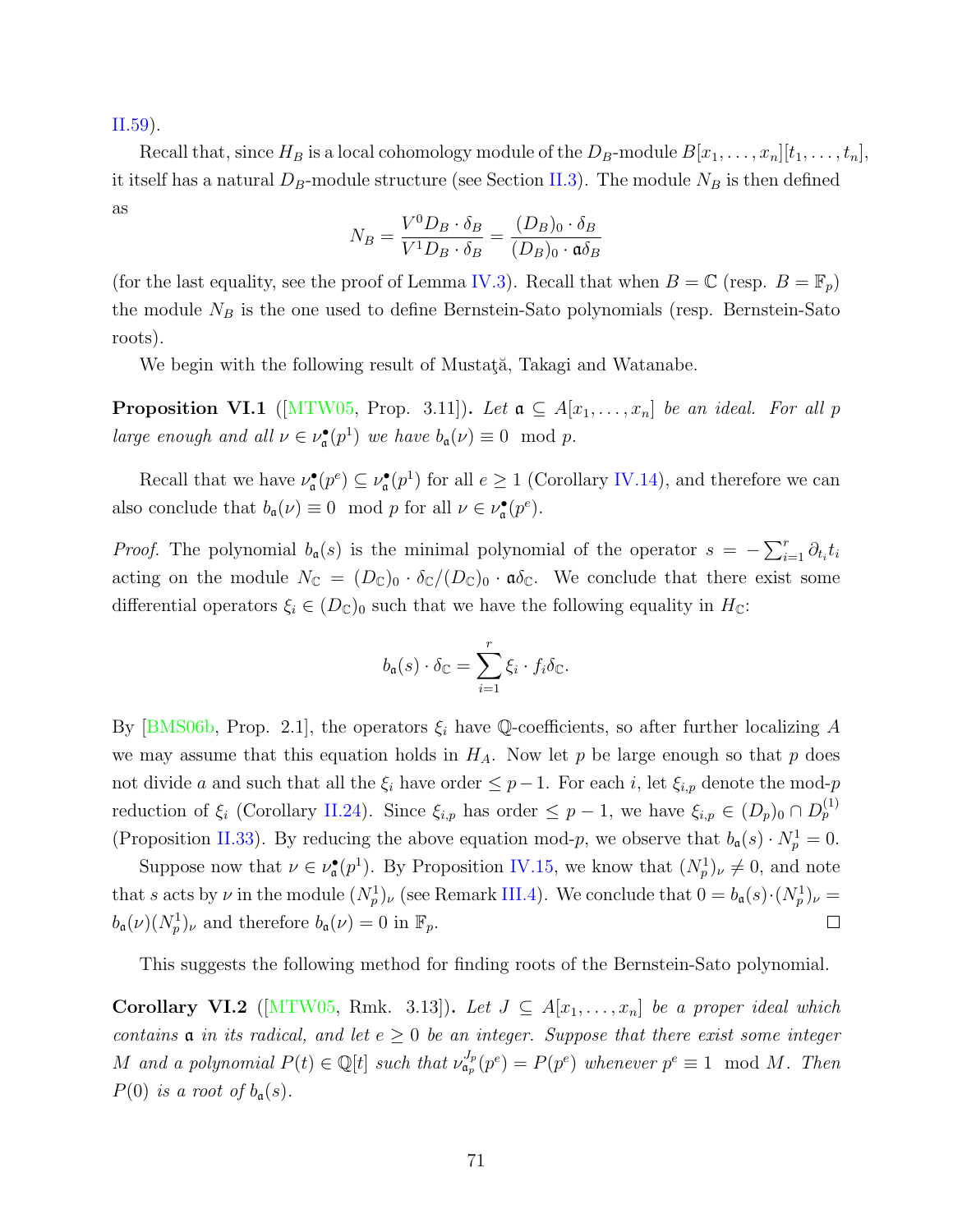*Proof.* By Dirichlet's theorem, there are infinitely many primes p with  $p \equiv 1 \mod M$ . Therefore,  $b_{\mathfrak{a}}(P(0)) \equiv b_{\mathfrak{a}}(P(p^e)) \equiv 0 \mod p$  for infinitely many primes p, and thus  $b_{\mathfrak{a}}(P(0)) =$ 0.  $\Box$ 

One can find such integer *M* and polynomial *P*(*t*) in concrete examples (e.g. see Example [VI.7](#page-80-0) below, and [\[MTW05](#page-89-0), *§*4]).

Proposition [VI.1](#page-78-0) also allows us to prove the following result.

**Theorem VI.3.** Let  $a \subseteq A[x_1, \ldots, x_n]$  be an ideal. Suppose that  $\alpha \in \mathbb{Q}$  is such that  $\alpha \in \mathbb{Q}$  $BSR(\mathfrak{a}_p)$  *for infinitely many p. Then*  $\alpha$  *is a root of*  $b_{\mathfrak{a}}(s)$ *.* 

*Proof.* Let *p* be large enough so that it does not divide any of the denominators of the roots of  $b_{\mathfrak{a}}(s)$ . Then  $b_{\mathfrak{a}}(s)$  defines a continuous function  $b_{\mathfrak{a}} : \mathbb{Z}_p \to \mathbb{F}_p$ , and in fact we have  $b_{\mathfrak{a}} \in C^1(\mathbb{Z}_p, \mathbb{F}_p).$ 

If *p* is such that  $\alpha \in \text{BSR}(\mathfrak{a}_p)$  then, by Theorem [IV.17](#page-60-0), there is some *ν*-invariant  $\nu \in \nu_{\mathfrak{a}}^{\bullet}(p^1)$ such that  $\nu \equiv \alpha \mod p$ , and therefore  $b_{\mathfrak{a}}(\alpha) \equiv b_{\mathfrak{a}}(\nu) \equiv 0 \mod p$  (the last congruence coming from Proposition [VI.1\)](#page-78-0). Since there are infinitely many such *p* by assumption, the result follows.  $\Box$ 

### **VI.2: The** *ν***-invariants of monomial ideals**

Let *A* be a commutative ring and fix a nonzero monomial ideal  $\mathfrak{a} \subseteq A[x_1, \ldots, x_n]$ . In this setting whenever *J* is a also a monomial ideal we can define the invariant  $\nu_{\mathfrak{a}}^J(s)$  without passing to prime characteristic. First of all, given a monomial ideal  $J \subseteq A[x_1, \ldots, x_n]$  and a positive integer *q* (not necessarily a prime power) we define an ideal  $J^{[q]}$  of  $A[x_1, \ldots, x_n]$  as follows:

$$
J^{[q]} = (\mu^q : \mu \in J \text{ a monomial}).
$$

If *J* is a monomial ideal containing a in its radical we define

$$
\nu_{\mathfrak{a}}^J(q) = \max\{n \geq 0 \mid \mathfrak{a}^n \not\subseteq J^{[q]}\}.
$$

Observe that both of these notions recover the usual ones when *A* has prime characteristic *p* and *q* is a *p*-th power. When *J* is generated by powers of variables, the following description of $\nu_{\mathfrak{a}}^{J}(q)$  — taken from [[BMS06a\]](#page-87-1) — is useful for computations.

<span id="page-79-0"></span>**Remark VI.4** ([[BMS06b\]](#page-87-3)). For  $j = 1, \ldots, r$  pick monomials  $\mu_j = \prod_{i=1}^n x_i^{c_{ij}} \in A[x_1, \ldots, x_n],$ let  $\mathfrak{a} = (\mu_1, \ldots, \mu_r)$  be the ideal they generate and, for  $i = 1, \ldots, n$  consider the linear form  ${\rm \bf element}\ \mathbf{V}_{\mathfrak{a}}^{\prime\prime}(q) = \ {\rm \bf Remark}\ \mathbf{V} \nonumber \ \det\ \mathfrak{a} = (\mu_1) \ \ell_i(t) = \sum_{j}^r \mathfrak{p}_j$  $\int_{j=1}^{r} c_{ij} t_j$  on  $\mathbb{Z}^r$ . Given an integer  $s \geq 0$ , the ideal  $\mathfrak{a}^s$  is generated by monomials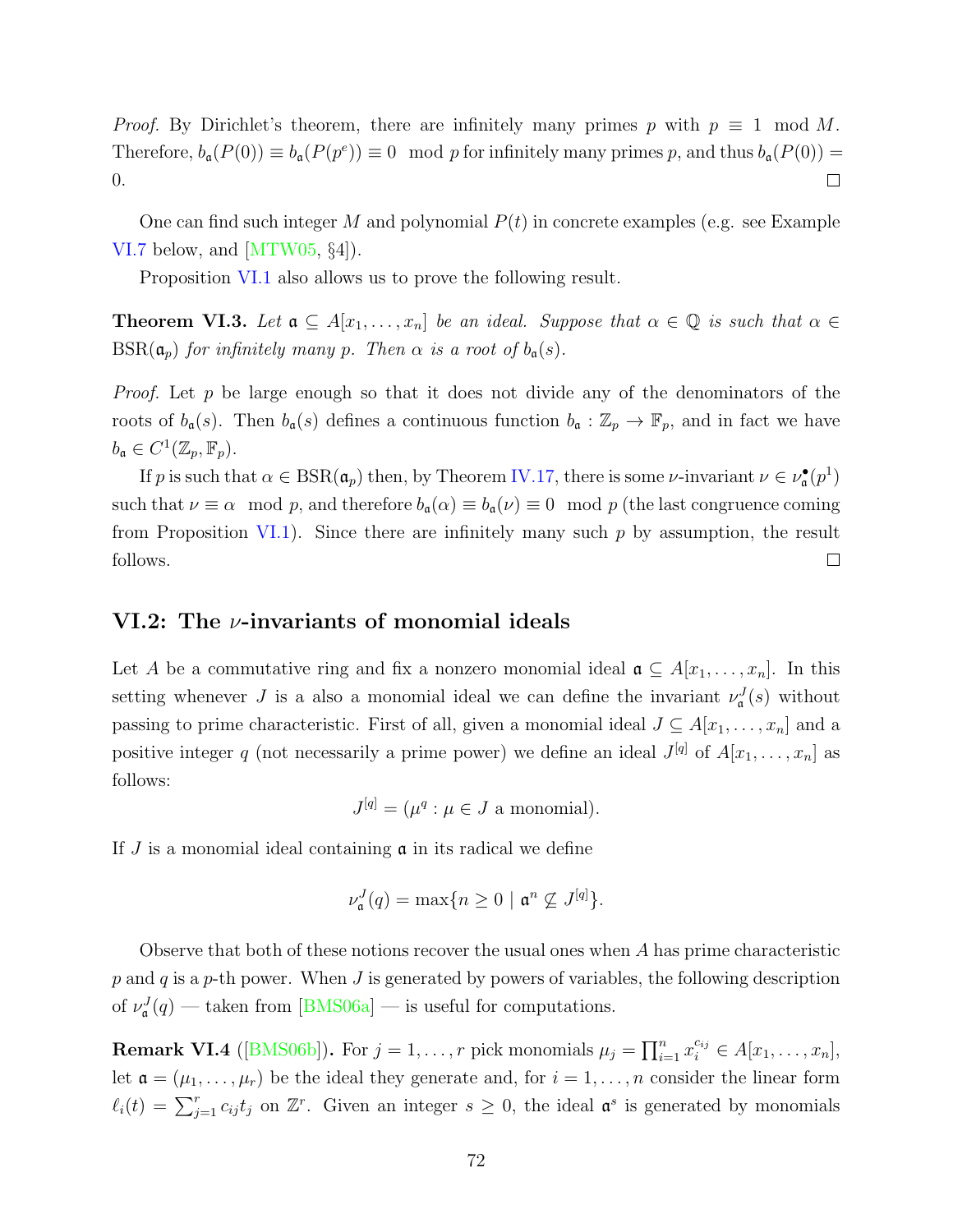$x_1^{\ell_1(\underline{u})}$  $u_1^{\ell_1(\underline{u})}\cdots u_n^{\ell(\underline{u})}$ , where  $\underline{u} \in (\mathbb{Z}_{\geq 0})^r$  is such that  $|\underline{u}| = s$  (recall the notation  $|\underline{u}| = u_1 + \cdots + u_r$ ). If  $J \subseteq A[x_1,\ldots,x_n]$  is a monomial ideal of the form  $J = (x_1^{a_1}, \cdots, x_n^{a_n})$ , we have  $\mathfrak{a}^s \nsubseteq J^{[q]}$ if and only if there is some <u>*u*</u> with  $|\underline{u}| = s$  such that  $\ell_i(\underline{u}) < a_i q$  for all  $i = 1, 2, \ldots, n$ . We conclude that

$$
\nu_{\mathfrak{a}}^J(q) = \max\{|\underline{u}| \mid \ell_i(\underline{u}) \leq a_i q - 1 \ \forall i = 1,\ldots, n\}.
$$

Wenow state two theorems from [[BMS06b](#page-87-3)], which roughly say that the method suggested by Corollary [VI.2](#page-78-1) for finding the roots of the Bernstein-Sato polynomial works for monomial ideals. While the behavior illustrated below has been shown to also hold for some examples of hypersurfaces[[MTW05,](#page-89-0) Chapter 4], monomial ideals exhibit remarkable behavior in two ways: in order to recover all the roots it suffices to take  $p^e \equiv 1 \mod M$  large and for *J* to be a monomial ideal.

We state the theorems in a slightly weaker form which suffices for our purposes.

<span id="page-80-1"></span>**Theorem VI.5** ([\[BMS06b](#page-87-3), Thm. 4.1]). If  $a \subseteq \mathbb{Z}[x_1, \ldots, x_n]$  is a nonzero monomial ideal *then there is a positive integer M with the following property: if J is a monomial ideal whose radical contains* **a** *then there are rational numbers*  $\beta > 0$  *and*  $\eta$  *such that*  $\nu_{\mathfrak{a}}^J(q) = \beta q + \eta$  *for all q large enough with*  $q \equiv 1 \mod M$ .

Observe that, by Corollary [VI.2,](#page-78-1) the rational number  $\eta$  in Theorem [VI.5](#page-80-1) will be a root of  $b_{\mathfrak{a}}(s)$ .

<span id="page-80-2"></span>**Theorem VI.6** ([\[BMS06b,](#page-87-3) Thm. 4.9]). Let  $a \subseteq \mathbb{Z}[x_1, \ldots, x_n]$  be a nonzero monomial ideal *and*  $\alpha$  *be a root of*  $b_{\mathfrak{a}}(s)$ *. Then there is a monomial ideal J together with a rational number*  $\beta$ *and a positive integer M such that*  $\nu^J_{\mathfrak{a}}(q) = \beta q + \alpha$  *for all q large enough with*  $q \equiv 1 \mod M$ *.* 

Let us illustrate these results with an example.

<span id="page-80-0"></span>**Example VI.7.** Consider the ideal  $\mathfrak{a} = (x_1^2 x_2 x_3, x_1 x_2^2 x_3, x_1 x_2 x_3^2)$  (see [\[BMS06b](#page-87-3), Ex. 5.2]), and let  $J = (x_1^3, x_2^3, x_3^3)$ . We claim that for all integers  $q > 0$  with  $q \equiv 1 \mod 4$  we have  $\nu^J_{\mathfrak{a}}(q) = \frac{9}{4}q - \frac{5}{4}$  $\frac{5}{4}$ . Indeed, Remark [VI.4](#page-79-0) tells us that  $\nu_{\mathfrak{a}}^{J}(q)$  is the maximum over  $u_1 + u_2 + u_3$ such that

$$
2u_1 + u_2 + u_3 \le 3q - 1
$$
  

$$
u_1 + 2u_2 + u_3 \le 3q - 1
$$
  

$$
u_2 + u_2 + 2u_3 \le 3q - 1.
$$

Adding the three inequalities gives  $u + u_2 + u_3 \leq \lfloor (9q - 3)/4 \rfloor = (9q - 5)/4$ . Equality is proven by taking  $u_1 = u_2 = (3q - 3)/4$  and  $u_3 = (3q + 1)/4$ . For this example, we have  $b_{\mathfrak{a}}(s) = (s + \frac{3}{4})$  $\frac{3}{4}$ )(s+ $\frac{5}{4}$  $(\frac{5}{4})(s+\frac{6}{4})$  $\frac{6}{4}$ ( $s + 1$ )<sup>3</sup> and, indeed, we observe that  $-5/4$  is a root of  $b<sub>a</sub>(s)$ .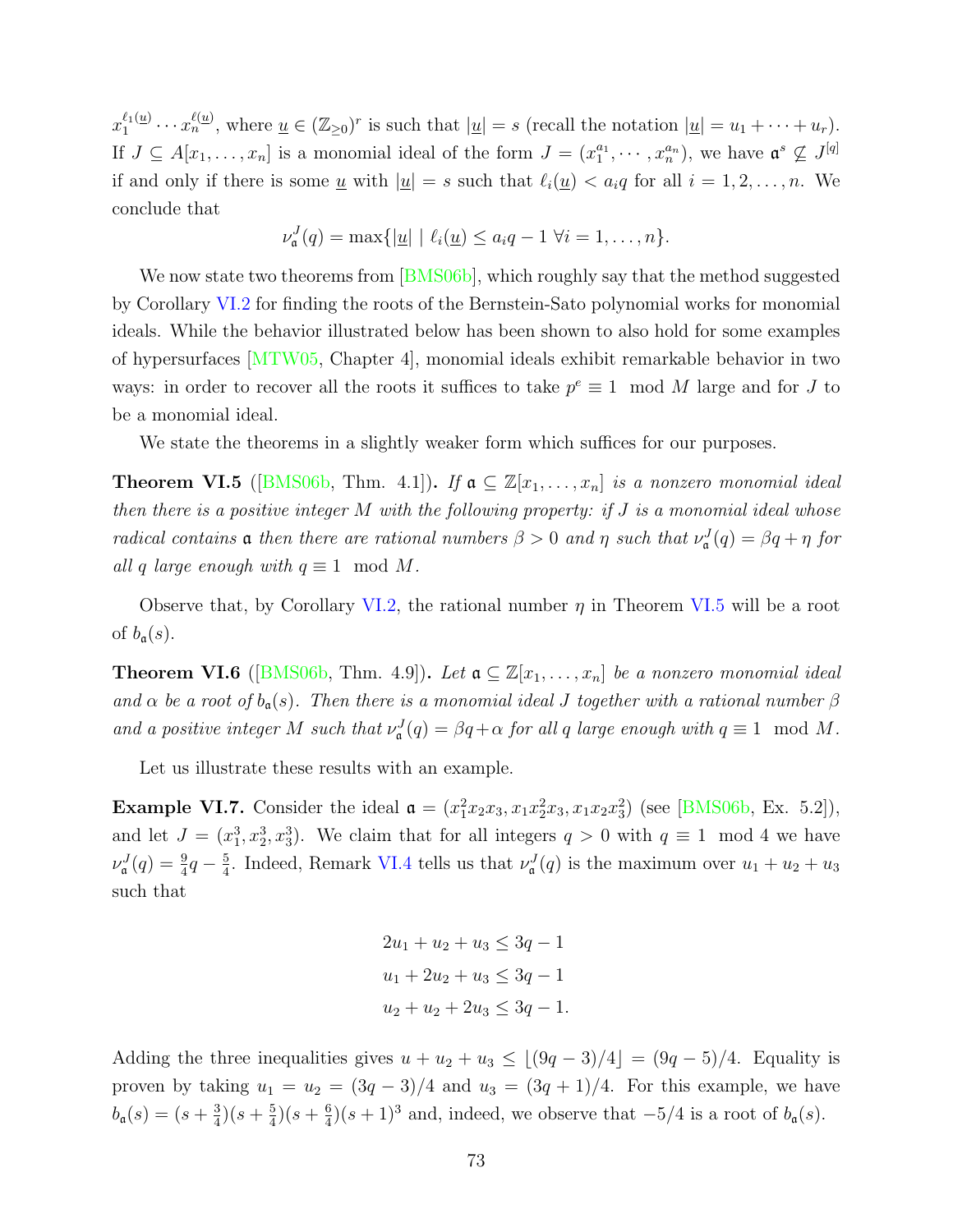# **VI.3: Reduction mod-***p* **for monomial ideals**

In this chapter, we use the results of Budur, Mustata and Saito given above to show that mod-p reduction "works" for Bernstein-Sato roots of monomial ideals (see Theorem [VI.11](#page-82-0) below for a precise statement). We begin with two preliminary results.

<span id="page-81-0"></span>**Lemma VI.8.** *Let*  $\mathfrak{a} \subseteq \mathbb{F}_p[x_1,\ldots,x_n]$  *be a monomial ideal and*  $e, m \geq 0$  *be integers. If*  $\mathfrak{a}$  *is generated in degrees*  $\leq D$  *then*  $\mathcal{C}_R^{(e)}$  $\int_{R}^{(e)} \cdot \mathfrak{a}^m$  *is a monomial ideal generated in degrees*  $\leq \lfloor Dm/p^e \rfloor$ .

*Proof.* Follows from the description of  $C_R^{(e)}$  $R_R^{(e)} \cdot \mathfrak{a}^m$  given in proposition [II.47](#page-34-0).  $\Box$ 

<span id="page-81-1"></span>**Lemma VI.9.** Let A be a commutative ring and consider the polynomial ring  $R = A[x_1, \ldots, x_n]$ . *Given integers*  $b_1, \ldots, b_n \geq 0$ , consider the monomial  $\mu = x_1^{b_1} \cdots x_n^{b_n}$  and the ideal  $J =$  $(x_1^{b_1+1}, \ldots, x_n^{b_n+1})$ . For all monomial ideals  $I \subseteq R$ ,  $\mu \in I$  if and only if  $I \nsubseteq J$ .

*Proof.* The  $(\Rightarrow)$  direction is clear, since  $\mu \notin J$ . For  $(\Leftarrow)$ , suppose  $I \nsubseteq J$ . This means that there exists some monomial  $x_1^{a_1} \cdots x_n^{a_n}$  in *I* with  $a_i \leq b_i$  for all *i*. By multiplying it with the appropriate monomial, we conclude  $\mu \in I$ .  $\Box$ 

One may think of the following result as a characteristic *p* analogue of Theorem [VI.6](#page-80-2).

<span id="page-81-2"></span>**Proposition VI.10.** *Let*  $\mathfrak{a} \subseteq \mathbb{F}_p[x_1,\ldots,x_n]$  *be a nonzero monomial ideal, let*  $\alpha$  *be a Bernstein-Sato root of*  $\mathfrak a$  *and let*  $d > 0$  *be an integer such that*  $\alpha(p^d - 1) \in \mathbb{Z}$ *. Then there is a monomial ideal J* whose radical contains **a**, a rational number  $\beta$  and a sequence  $e_i \nearrow \infty$  of positive *integers such that*

$$
\nu_{\mathfrak{a}}^J(p^{e_i d}) = \beta p^{e_i d} + \alpha.
$$

*Proof.* We know that  $\alpha \in \mathbb{Z}_{(p)}$  and that  $\alpha < 0$  by Theorem [V.10](#page-70-0) and Proposition [V.14.](#page-72-0) We pick some integer  $d > 0$  such that  $\alpha(p^d - 1) \in \mathbb{Z}$  and some integers  $r, D$  such that  $\mathfrak{a}$  is generated by *r* monomials of degrees  $\leq D$ . Let  $(\nu_e)$  be a sequence with  $\nu_e \in \nu_{\mathfrak{a}}^{\bullet}(p^e)$ ,  $\nu_e \equiv \alpha$ mod  $p^e \mathbb{Z}_p$  and  $0 \leq \nu_e < rp^e$  (see Remark [IV.18](#page-61-0)).

For every *e* there is some  $s_{ed} \in \{0, 1, \ldots, r-1\}$  such that

$$
\nu_{ed} = \alpha_0 + p\alpha_1 + \dots + p^{ed-1}\alpha_{ed-1} + p^{ed}s_{ed}
$$

$$
= \alpha + (\lfloor \alpha \rfloor - \alpha + 1 + s_{ed})p^{ed}
$$

(we use Lemma [V.15](#page-73-0) in the second equality).

The set  $\{0, 1, \ldots, r-1\}$  of possible values for  $s_{ed}$  is finite, so there is some constant  $s \in \{0, 1, \ldots, r-1\}$  and a subsequence  $(\nu_{e_i d})$  such that  $\nu_{e_i d} = \alpha + (\lfloor \alpha \rfloor - \alpha + s)p^{e_i d}$ . Since  $\nu_{e_i d} \in \nu_{\mathfrak{a}}^{\bullet}(p^{e_i d}),$  we have

$$
\mathcal{C}_R^{(e_i d)} \cdot \mathfrak{a}^{\nu_{e_i d}} \neq \mathcal{C}_R^{(e_i d)} \cdot \mathfrak{a}^{\nu_{e_i d} + 1}
$$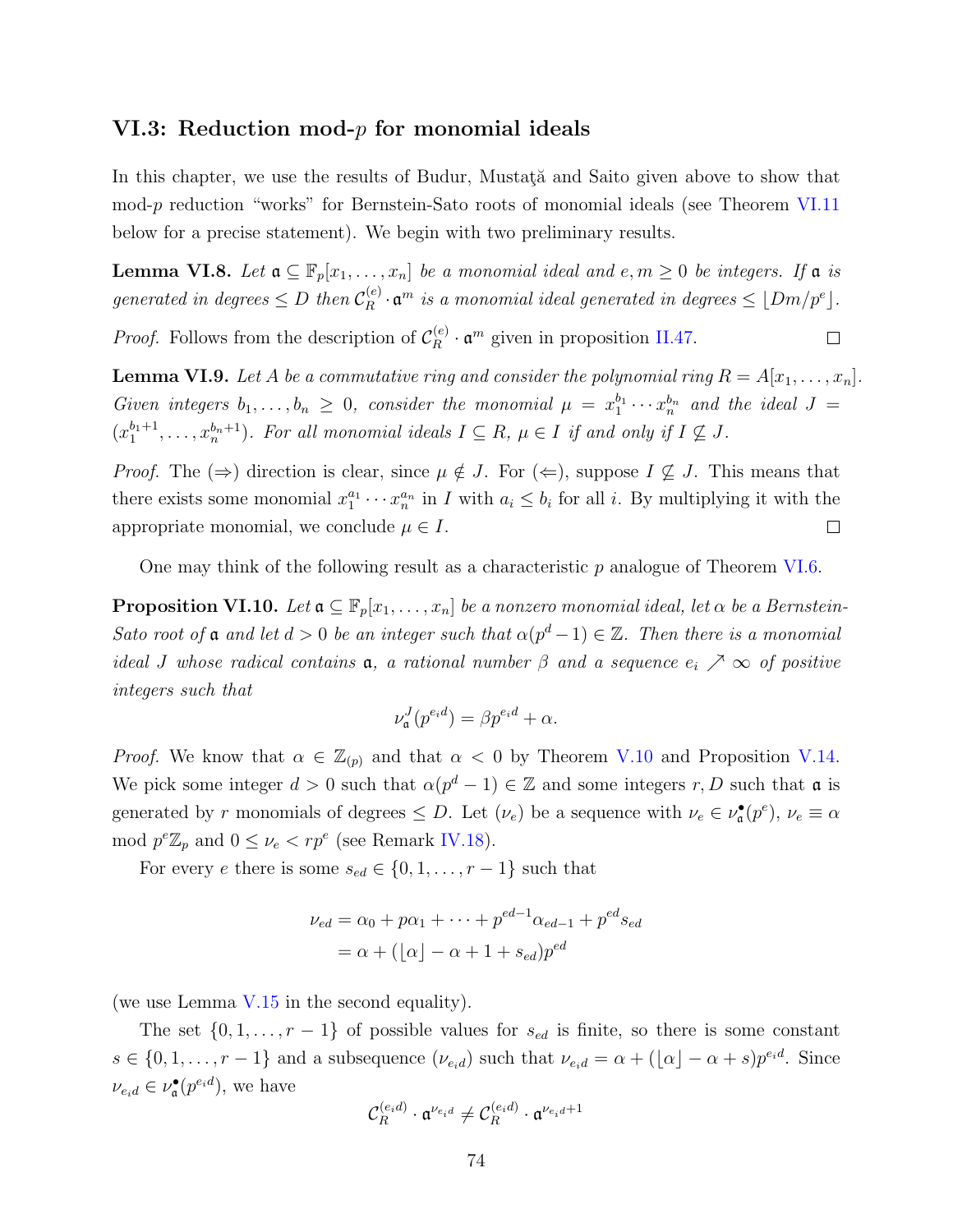for every *i*. These are two monomial ideals which, by Lemma [VI.8](#page-81-0), are generated in degrees  $\leq$   $[D(\nu_{e_i d+1})/p^{e_i d}] \leq rD$ . We conclude that, for every *i*, there is some monomial  $\mu_{e_i d} \in$  $\mathbb{F}_p[x_1,\ldots,x_n]$  of degree  $\leq rD$  such that  $\mu_{e_id} \in \mathcal{C}_R^{(e_id)} \cdot \mathfrak{a}^{\nu_{e_id}}$  and  $\mu_{e_id} \notin \mathcal{C}_R^{(e_id)}$  $\mathfrak{a}^{\nu_{e_i d}+1}$ . There are only finitely many monomials of degree  $\leq rD$ , so we may pass to a further subsequence to assume that the monomials  $\mu = \mu_{e_i d}$  are independent of *i*.

Suppose that  $\mu = x_1^{b_1} \cdots x_n^{b_n}$ , and consider the ideal  $J = (x_1^{b_1+1}, \ldots, x_n^{b_n+1})$ . By Lemma [VI.9](#page-81-1) we have  $\nu^J_{\mathfrak{a}}(p^{e_i d}) = \nu_{e_i d}$  and therefore  $\nu^J_{\mathfrak{a}}(p^{e_i d}) = \alpha + (\lfloor \alpha \rfloor - \alpha + 1 + s)p^{e_i d}$ .  $\Box$ 

<span id="page-82-0"></span>**Theorem VI.11.** Let  $a \subseteq \mathbb{Z}[x_1, \ldots, x_n]$  be a monomial ideal. Then, for all primes p large *enough, the set of Bernstein-Sato roots of*  $a_p$  *coincides with the set of roots of*  $b_q(s)$ *.* 

*Proof.* First, let  $\alpha$  be a root of the  $b_{\alpha}(s)$ . By Theorem [VI.6](#page-80-2) we may find a monomial ideal  $J \subseteq \mathbb{Z}[x_1,\ldots,x_n],$  a rational number  $\beta \in \mathbb{Q}$  and an integer *M* such that  $\nu^J_\mathfrak{a}(q) = \beta q + \alpha$ whenever *q* is large enough and  $q \equiv 1 \mod M$ . Observe that, by replacing *M* with a big multiple, *M* can be chosen independently of  $\alpha$ , and we may also assume that  $M\beta \in \mathbb{Z}$ . Let *p* be a prime number that does not divide *M* and such that  $\alpha \in \mathbb{Z}_{(p)}$ . Then there exists some d such that  $p^d \equiv 1 \mod M$  and therefore  $\nu^J_\mathfrak{a}(p^{ed}) = \beta p^{ed} + \alpha$  for all  $e > 0$ . Since the *p*-adic limit of the sequence  $(\beta p^{ed} + \alpha)_{e=0}^{\infty}$  is  $\alpha$ , Theorem [IV.17](#page-60-0) implies that  $\alpha$  is a Bernstein-Sato root of a*p*.

We now prove the other containment. We let *M* be a number satisfying the conclusion of Theorem [VI.5](#page-80-1) for the ideal a, and pick *p* large enough so that it does not divide *M*. Suppose then that  $\alpha$  is a Bernstein-Sato root of  $\mathfrak{a}_p$ , and we will show that  $\alpha$  is a root of  $b_{\mathfrak{a}}$ .

We know that  $\alpha$  is in  $\mathbb{Z}_{(p)}$  and thus we may find some  $d > 0$  such that  $\alpha(p^d - 1) \in \mathbb{Z}$ . By replacing *d* with a multiple, we may also assume that  $p^d \equiv 1 \mod M$ . By Proposition [VI.10](#page-81-2) we can find some monomial ideal *J* containing a in its radical, a rational number *β* and a sequence  $e_i \nearrow \infty$  such that  $\nu^J_\mathfrak{a}(p^{e_i d}) = \beta p^{e_i d} + \alpha$ . On the other hand, Theorem [VI.6](#page-80-2) says that there are some rational numbers  $\beta'$  and  $\eta$  such that  $\nu_{\mathfrak{a}}^J(q) = \beta'q + \eta$  for all  $q \equiv 1$ mod *M* large enough. We conclude that  $\beta' = \beta$  and  $\eta = \alpha$  and, by Corollary [VI.2](#page-78-1),  $\alpha$  is a root of  $b_{\mathfrak{a}}(s)$ .  $\Box$ 

Recall that, in positive characteristic, the analytic spread provides a lower bound on the Bernstein-Sato roots of an ideal (Theorem  $V.10$ ). In characteristic zero the analogous result is false in general<sup>1</sup>, but we can use Theorem [VI.6](#page-80-2) to show that such a bound holds for monomial ideals.

<sup>&</sup>lt;sup>1</sup>There are principal ideals  $(f) \subseteq \mathbb{C}[x_1, \ldots, x_n]$  whose Bernstein-Sato polynomial  $b_f(s)$  has roots  $\lambda < -1$ ; for example  $f = x^2 + y^3$  and  $\lambda = -7/6$ .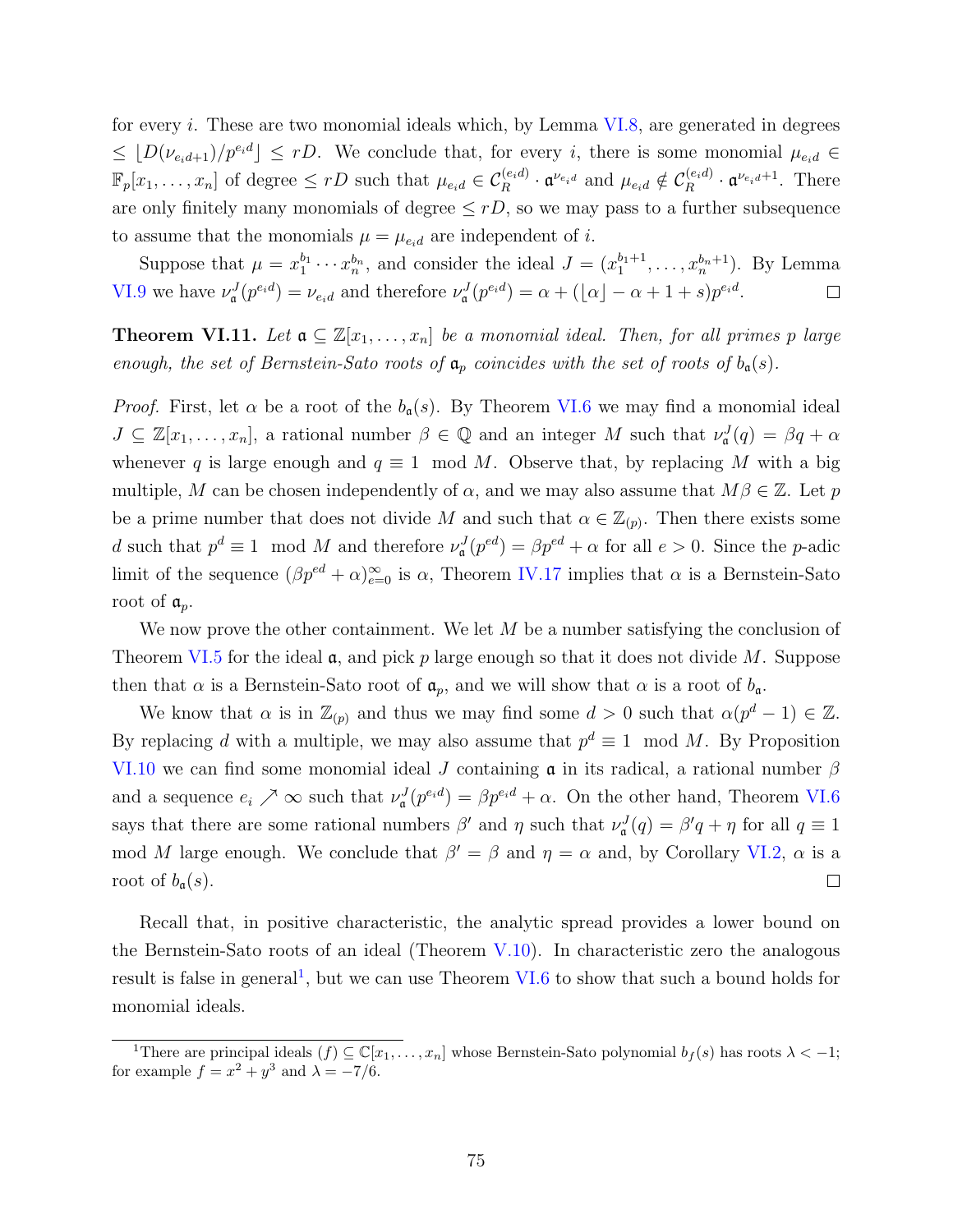**Corollary VI.12.** Let  $R = \mathbb{C}[x_1, \ldots, x_n]$  be a polynomial ring over  $\mathbb{C}$ ,  $\mathfrak{m} \subseteq R$  be the *maximal ideal*  $\mathfrak{m} = (x_1, \ldots, x_n)$ *, and*  $\mathfrak{a} \subseteq R$  *be a monomial ideal. For every root*  $\lambda$  *of the Bernstein-Sato polynomial of*  $\mathfrak{a}$  *we have*  $-\ell(\mathfrak{a}R_{\mathfrak{m}}) \leq \lambda$ *.* 

*Proof.* Let  $a_{\mathbb{Z}} \subseteq \mathbb{Z}[x_1,\ldots,x_n]$  be the corresponding monomial ideal over  $\mathbb{Z}$ ; more precisely,  $a_{\mathbb{Z}}$ is generated by those monomials  $\mu$  for which  $\mu \in \mathfrak{a}$ . Given a ring B we let  $R_B = B[x_1, \ldots, x_n]$ be the polynomial ring over *B*,  $\mathfrak{m}_B \subseteq R_B$  be the ideal  $\mathfrak{m}_B = (x_1, \ldots, x_n)$ , and  $\mathfrak{a}_B \subseteq R_B$  be the expansion of  $a_{\mathbb{Z}}$ . We let  $\mathcal{F}_B$  be the graded ring

$$
\mathcal{F}_B = \frac{R_B}{\mathfrak{m}_B} \oplus \frac{\mathfrak{a}_B}{\mathfrak{m}_B \mathfrak{a}_B} \oplus \frac{\mathfrak{a}_B^2}{\mathfrak{m}_B \mathfrak{a}_B^2} \oplus \cdots
$$

and  $\ell_B$  be its Krull dimension. Note that when *B* is a field  $\mathfrak{m}_B$  is a maximal ideal and  $\ell_B$ is the analytic spread of  $\mathfrak{a}_B(R_B)_{\mathfrak{m}_B}$  (see Section [V.3\)](#page-67-0). Given a prime number *p* we let  $R_p$ denote  $R_p = R_{\mathbb{F}_p}$ , and we similarly define  $\mathfrak{m}_p$ ,  $\mathfrak{a}_p$ ,  $\mathcal{F}_p$  and  $\ell_p$ .

We claim that we have  $\ell_{\mathbb{C}} = \ell_p$  for all primes p large enough<sup>2</sup>. Indeed, if  $\mathfrak{b} \subseteq R_{\mathbb{Z}}$  is a monomial ideal then  $\mathfrak{b} = \bigoplus_{\mu} \mathbb{Z} \mu$  where the sum ranges over all monomials  $\mu$  contained in  $\mathfrak{b}$ . In particular,  $\mathfrak{b}$  is free over Z and the natural map  $B \otimes_{\mathbb{Z}} \mathfrak{b} \to \mathfrak{b}_B$  is an isomorphism (where  $\mathfrak{b}_B$ is the expansion of  $\mathfrak{b}$  to  $R_B$ ). We conclude that there is a ring isomorphism  $\mathcal{F}_B \cong B \otimes_{\mathbb{Z}} \mathcal{F}_{\mathbb{Z}}$ for every ring *B*. Therefore, the generic fibre of the morphism  $\text{Spec } \mathbb{F}_\mathbb{Z} \to \text{Spec } \mathbb{Z}$  is  $\text{Spec } \mathcal{F}_{\mathbb{Q}}$ , and that the fibre over a prime *p* is  $\text{Spec } \mathcal{F}_p$ . It follows that  $\ell_{\mathbb{Q}} = \ell_p$  for all *p* large enough [\[GW10](#page-88-1), Prop. 10.95] and, since  $\mathcal{F}_{\mathbb{C}} = \mathbb{C} \otimes_{\mathbb{Q}} \mathcal{F}_{\mathbb{Q}}$ , we also have  $\ell_{\mathbb{Q}} = \ell_{\mathbb{C}}$  [[GW10](#page-88-1), Prop. 5.38].

By Theorem [VI.11,](#page-82-0) and the claim above, there is some  $p$  large enough so that  $\lambda$  is a Bernstein-Sato root of  $\mathfrak{a}_p$  and such that  $\ell_p = \ell_{\mathbb{C}}$ . Since  $\mathfrak{a}_p$  is homogeneous,  $\lambda$  is a Bernstein-Sato root of  $\mathfrak{a}_p(R_p)_{\mathfrak{m}_p}$  (Proposition [V.4\)](#page-66-0), and by Theorem [V.10](#page-70-0) we conclude that  $-\ell_p \leq \lambda$ .

### **VI.4: Examples of monomial ideals in small characteristics**

To finish we would like to illustrate the behavior in small characteristics by computing some examples. Let us remark that both of the examples below exhibit the following behavior: the Bernstein-Sato roots of  $a_p$  are always roots of  $b_q(s)$  and, moreover, they are precisely the roots that lie in  $\mathbb{Z}_{(p)}$ . We do not know any example where this is not the case. To make these computations we will use the description of the *ν*-invariants given in Remark [VI.4,](#page-79-0) the description of Bernstein-Sato roots given in Theorem [IV.17,](#page-60-0) and the following result.

 ${}^{2}$ In fact, a result of Bivià-Ausina, the analytic spread of a monomial ideal depends only on the Newton polygon of  $\alpha$ , and is therefore independent of the ground field  $\left[\frac{BAO3}{BAO3}\right]$  (see also  $\left[\frac{\sin 07}{\cos 07}, \frac{\cos 0.4}{\cos 0.4}\right]$ ). We thus have  $\ell_{\mathbb{C}} = \ell_p$  for all primes *p*.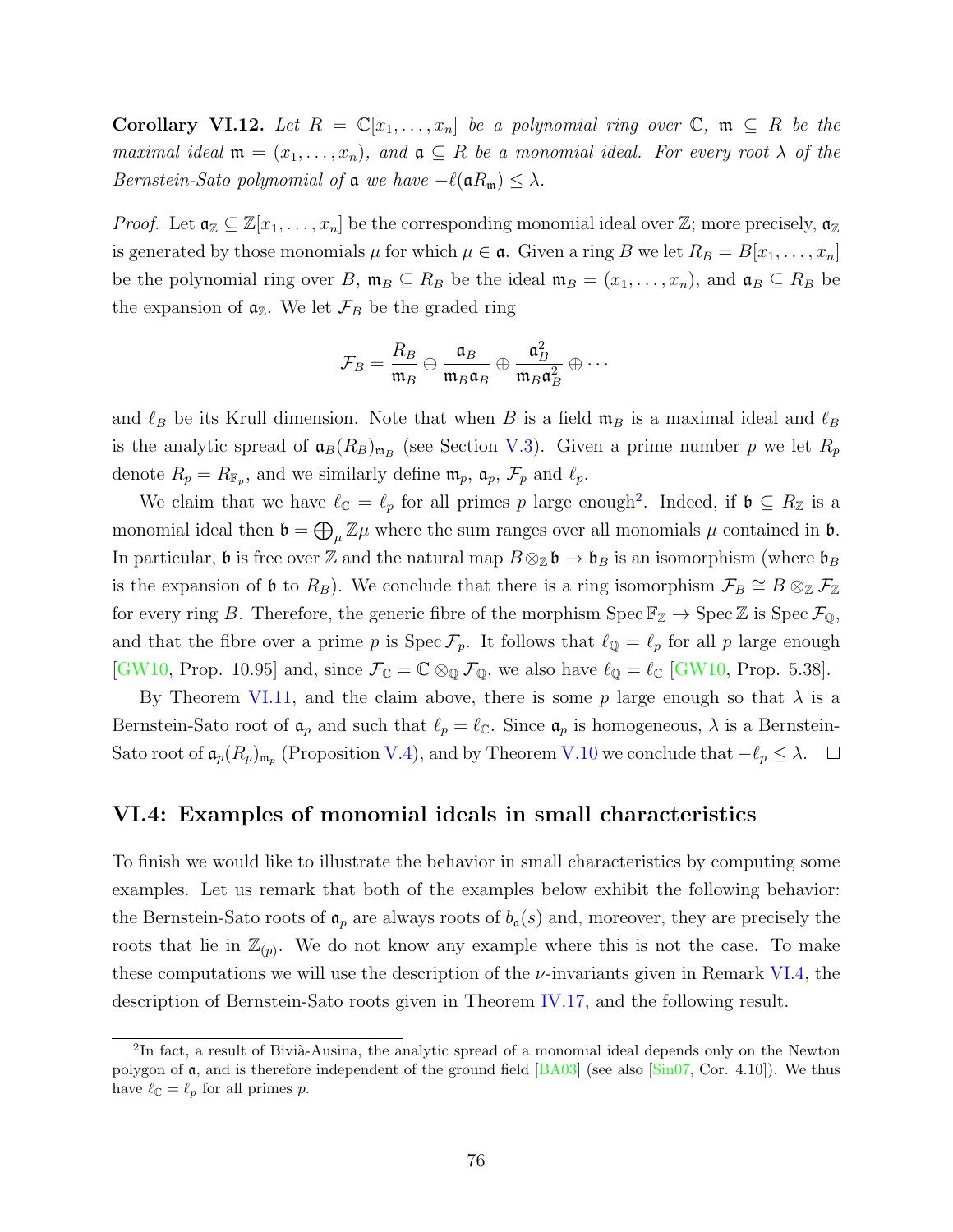<span id="page-84-0"></span>**Lemma VI.13.** Let  $\mathfrak{a} \subseteq \mathbb{F}_p[x_1,\ldots,x_n]$  be a monomial ideal. For all  $\nu \in \nu_{\mathfrak{a}}^{\bullet}(p^e)$  there is a *monomial ideal J of the form*  $J = (x_1^{a_1}, \ldots, x_n^{a_n})$  *such that*  $\nu = \nu_a^J(p^e)$ *.* 

*Proof.* We have  $\mathcal{C}_R^{(e)}$  $\mathfrak{C}_R^{(e)} \cdot \mathfrak{a}^{\nu} \neq \mathcal{C}_R^{(e)}$  $R_R^{(e)} \cdot \mathfrak{a}^{\nu+1}$ . Since both of these are monomial ideals, there is a monomial  $\mu = x_1^{b_1} \cdots x_n^{b_n}$  such that  $\mu \in C_R^{(e)} \cdot \mathfrak{a}^{\nu}$  and  $\mu \notin C_R^{(e)} \cdot \mathfrak{a}^{\nu+1}$ . By Lemma [VI.9](#page-81-1), we get  $\nu = \nu_a^J(p^e)$  where  $J = (x_1^{b_1+1}, \dots, x_n^{b_n+1}).$  $\Box$ 

**Example VI.14.** Consider the ideal  $\mathfrak{a} = (x_1^2, x_2^3)$ . In this case, using computational software [\[LT](#page-89-1)], we find:

$$
b_{\mathfrak{a}}(s) = (s + \frac{5}{6})(s + \frac{7}{6})(s + \frac{4}{3})(s + \frac{3}{2})(s + \frac{5}{3})(s + 2).
$$

We compute the *ν*-invariants of **a** and, by Lemma [VI.13](#page-84-0), it suffices to compute all  $\nu_a^J(p^e)$  for  $J = (x_1^{a_1}, x_2^{a_2})$ . For such a *J* we have, by Remark [VI.4](#page-79-0),

$$
\nu_{\mathfrak{a}}^{J}(p^{e}) = \max\{u_{1} + u_{2} \mid 2u_{1} \le a_{1}p^{e} - 1, 3u_{2} \le a_{2}p^{e} - 1\}
$$

$$
= \left\lfloor \frac{a_{1}p^{e} - 1}{2} \right\rfloor + \left\lfloor \frac{a_{2}p^{e} - 1}{3} \right\rfloor
$$

$$
\nu_{\mathfrak{a}}^{\bullet}(p^{e}) = \left\{ \left\lfloor \frac{a_{1}p^{e} - 1}{2} \right\rfloor + \left\lfloor \frac{a_{2}p^{e} - 1}{2} \right\rfloor \mid a_{1}, a_{2} \in \mathbb{Z}_{>0} \right\}.
$$

and therefore

$$
\nu_{\mathfrak{a}}^{\bullet}(p^e) = \left\{ \left\lfloor \frac{a_1 p^e - 1}{2} \right\rfloor + \left\lfloor \frac{a_2 p^e - 1}{3} \right\rfloor \mid a_1, a_2 \in \mathbb{Z}_{>0} \right\}.
$$

We begin by noting that the following hold for all  $a_1, a_2 \in \mathbb{Z}_{>0}$ , where we always take  $c_1, c_2 \in \mathbb{Z}_{>0}$ :

• If  $p^e \equiv 0 \mod 2$  then

$$
\left\lfloor \frac{a_1 p^e - 1}{2} \right\rfloor = \frac{1}{2} a_1 p^e - 1.
$$

• If  $p^e \equiv 1 \mod 2$  then

$$
\left\lfloor \frac{a_1 p^e - 1}{2} \right\rfloor = \begin{cases} c_1 p^e - 1 & \text{if } a_1 = 2c_1 \\ (c_1 - \frac{1}{2})p^e - \frac{1}{2} & \text{if } a_1 = 2c_1 - 1. \end{cases}
$$

• If  $p^e \equiv 0 \mod 3$  then

$$
\left\lfloor \frac{a_2 p^e - 1}{3} \right\rfloor = \frac{1}{3} a_2 p^e - 1.
$$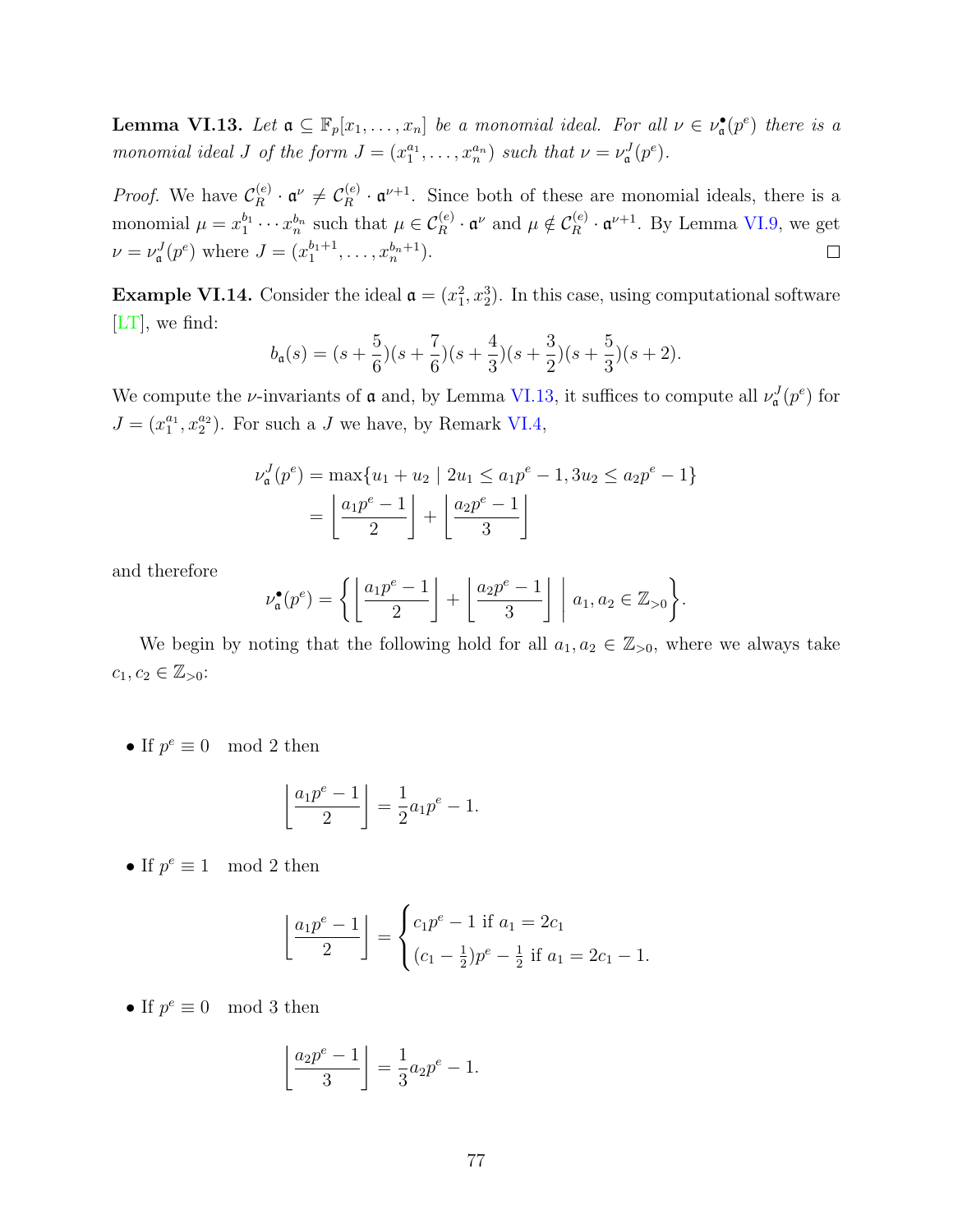• If  $p^e \equiv 1 \mod 3$  then

$$
\left\lfloor \frac{a_2 p^e - 1}{3} \right\rfloor = \begin{cases} c_2 p^e - 1 & \text{if } a_2 = 3c_2 \\ (c_2 - \frac{1}{3}) p^e - \frac{2}{3} & \text{if } a_2 = 3c_2 - 1 \\ (c_2 - \frac{2}{3}) p^e - \frac{1}{3} & \text{if } a_2 = 3c_2 - 2. \end{cases}
$$

(i) Suppose that  $p = 2$  and that *e* is even, so that  $p^e \equiv 0 \mod 2$  and  $p^e \equiv 1 \mod 3$ . We have: at  $p =$ <br>) = {

$$
\nu_{\mathfrak{a}}^{\bullet}(2^{e}) = \left\{ a_1 2^{e-1} + c_2 2^{e} - 2 \right\}_{a_1, c_2 = 1}^{\infty} \cup \left\{ a_1 2^{e-1} + (c_2 - \frac{1}{3}) 2^{e} - \frac{5}{3} \right\}_{a_1, c_2 = 1}^{\infty}
$$

$$
\cup \left\{ a_1 2^{e-1} + (c_2 - \frac{2}{3}) 2^{e} - \frac{4}{3} \right\}_{a_1, c_2 = 1}^{\infty}
$$

(ii) When  $p = 3$  and  $e \ge 1$  we have  $p^e \equiv 1 \mod 2$  and  $p^e \equiv 0 \mod 3$ , and therefore

and therefore 
$$
BSR(\mathfrak{a}) = \{-4/3, -5/3, -2\}.
$$
  
\nWhen  $p = 3$  and  $e \ge 1$  we have  $p^e \equiv 1 \mod 2$  and  $p^e \equiv 0 \mod 3$ , and therefore  
\n
$$
\nu_{\mathfrak{a}}^{\bullet}(3^e) = \left\{c_1 \ 3^e + a_2 3^{e-1} - 2\right\}_{c_1, a_2=1}^{\infty} \bigcup \left\{(c_1 - \frac{1}{2})3^e + a_2 3^{e-1} - \frac{3}{2}\right\}_{c_1, a_2=1}^{\infty},
$$

which gives  $BSR(\mathfrak{a}) = \{-3/2, -2\}.$ 

(iii) Suppose that  $p \geq 5$  and that *e* is such that  $p^e \equiv 1 \mod 6$ . Then and that e is such that  $p^* = 1$  mo

ch gives 
$$
BSR(\mathfrak{a}) = \{-3/2, -2\}.
$$
  
\nspace that  $p \ge 5$  and that  $e$  is such that  $p^e \equiv 1 \mod 6$ . Then  
\n
$$
\nu_{\mathfrak{a}}^{\bullet}(p^e) = \left\{ (c_1 + c_2)p^e - 2 \right\}_{c_1, c_2=1}^{\infty} \bigcup \left\{ (c_1 + c_2 - \frac{1}{2})p^e - \frac{3}{2} \right\}_{c_1, c_2=1}^{\infty}
$$
\n
$$
\bigcup \left\{ (c_1 + c_2 - \frac{1}{3})p^e - \frac{5}{3} \right\}_{c_1, c_2=1}^{\infty} \bigcup \left\{ (c_1 + c_2 - \frac{5}{6})p^e - \frac{7}{6} \right\}_{c_1, c_2=1}^{\infty}
$$
\n
$$
\bigcup \left\{ (c_1 + c_2 - \frac{5}{3})p^e - \frac{4}{3} \right\}_{c_1, c_2=1}^{\infty} \bigcup \left\{ (c_1 + c_2 - \frac{7}{6})p^e - \frac{5}{6} \right\}_{c_1, c_2=1}^{\infty},
$$

and therefore  $BSR(\mathfrak{a}) = \{-5/6, -7/6, -4/3, -3/2, -5/3, -2\}$ , in agreement with Theorem [VI.11](#page-82-0).

**Example VI.15.** Let  $\mathfrak{a} = (x_2x_3, x_1x_3, x_1x_2)$ . By again using [\[LT\]](#page-89-1) we find that

$$
b_{\mathfrak{a}}=(s+2)^2(s+\frac{3}{2}).
$$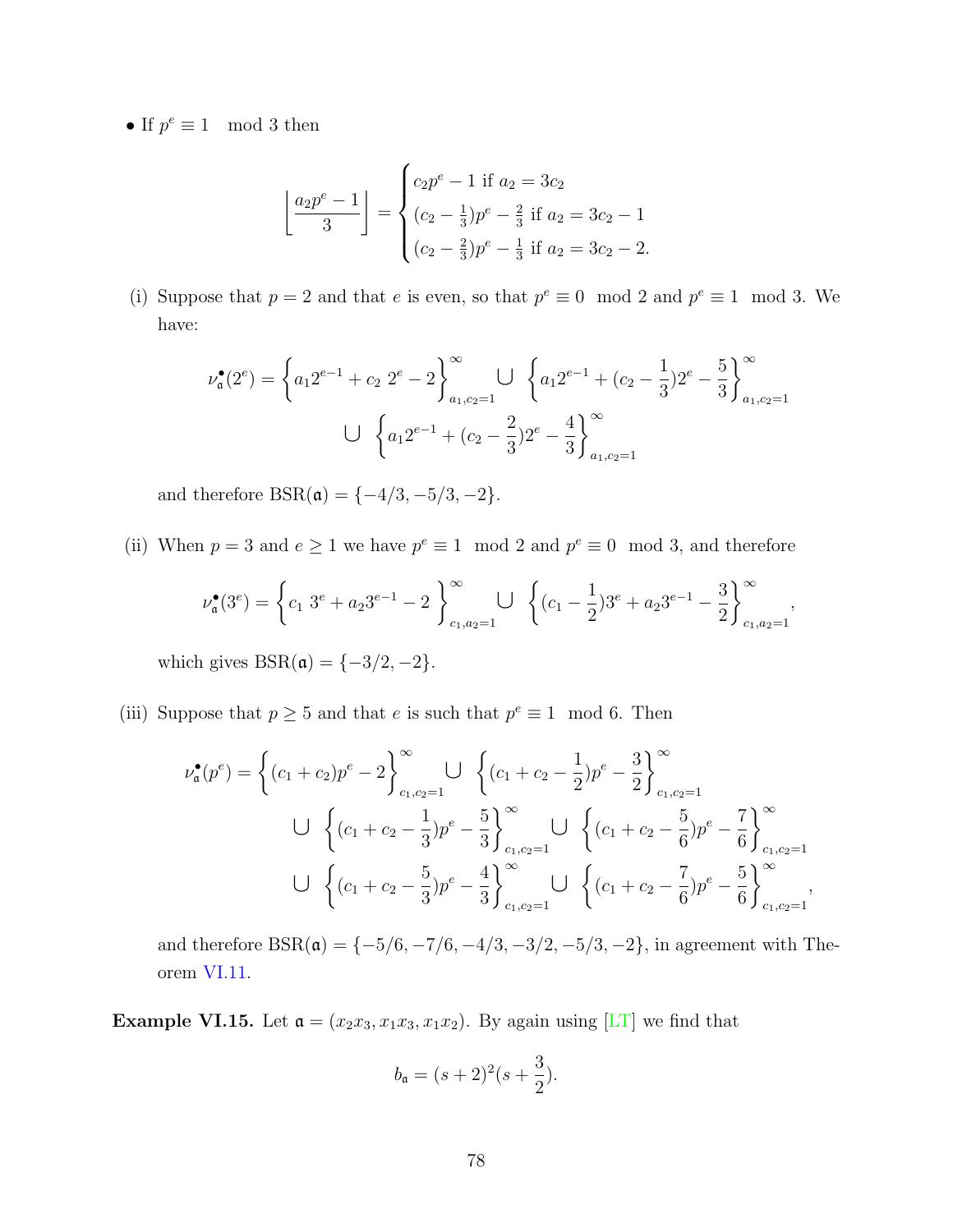In this case we have  $\ell_1(t_1, t_2, t_3) = t_2 + t_3$ ,  $\ell_2(t_1, t_2, t_3) = t_1 + t_3$  and  $\ell_3(t_1, t_2, t_3) = t_1 + t_2$ . For  $J = (x_1^{a_1}, x_2^{a_2}, x_3^{a_3})$ , Remark [VI.4](#page-79-0) tells us that  $\nu^J_{\mathfrak{a}}(p^e)$  is the largest  $u_1 + u_2 + u_3$  where

$$
u_2 + u_3 \le a_1 p^e - 1
$$
  

$$
u_1 + u_3 \le a_2 p^e - 1
$$
  

$$
u_1 + u_2 \le a_3 p^3 - 1.
$$

By adding the first two inequalities, we observe that  $\nu_a^J(p^e) \leq (a_1 + a_2)p^e - 2$ , and we obtain similar inequalities by considering the other two pairs. By adding all three inequalities we also see that  $\nu_{\mathfrak{a}}^{J}(p^e) \leq \lfloor ((a_1 + a_2 + a_3)p^e - 3)/2 \rfloor$ , and thus ding the fi<br> *x* inequality<br>  $e$  that  $\nu_a^J$ <br>  $\geq \min \left\{$ 

$$
\nu_{\mathfrak{a}}^J(p^e) \le \min\left\{ (a_1 + a_2)p^e - 2, \ (a_1 + a_3)p^e - 2, \ (a_2 + a_3)p^e - 2, \ \left\lfloor \frac{(a_1 + a_2 + a_3)p^e - 3}{2} \right\rfloor \right\}.
$$

We claim that this is an equality, and let us first prove it in the case where the minimum is  $(a_1 + a_2)p^e - 2$ . In this case have  $(a_1 + a_2)p^e - 2 \le ((a_1 + a_2 + a_3)p^e - 3)/2$ , which yields  $(a_1 + a_2)p^e \leq a_3p^e + 1$ , and the claim follows by taking  $u_1 = a_2p^e - 1$ ,  $u_2 = a_1p^e - 1$  and  $u_3 = 0$ . The cases where the minimum is  $(a_1 + a_3)p^e - 2$  or  $(a_2 + a_3)p^e - 2$  follow by symmetry.

We now consider the case where the minimum is  $\lfloor ((a_1+a_2+a_3)p^e-3)/2 \rfloor$ , in which case we have  $((a_1+a_2+a_3)p^e-3)/2 \le (a_1+a_2)p^e-2$ , which yields  $a_3p^e+1 \le (a_1+a_2)p^e$ ; similarly, we obtain  $a_2p^e+1 \le (a_1+a_3)p^e$  and  $a_1p^e+1 \le (a_2+a_3)p^e$ . When  $(a_1+a_2+a_3)p^e-3$  is divisible by 2, the claim follows by considering  $u_1 = ((-a_1+a_2+a_3)p^e-1)/2$ ,  $u_2 = ((a_1-a_2+a_3)p^e-1)/2$ and  $u_3 = ((a_1 + a_2 - a_3)p^e - 1)/2$ ; when  $(a_1 + a_2 + a_3)p^e - 3$  is not divisible by 2 we can take  $u_1 = ((-a_1 + a_2 + a_3)p^e - 2)/2, u_2 = ((a_1 - a_2 + a_3)p^e - 2)/2$  and  $u_3 = (a_1 + a_2 - a_3)p^e/2$ .

- (i) Suppose that  $p = 2$ . By taking  $a_1 = a_2 = a_3 = 1$  we see that  $(3p^e 3)/2 \in \nu_{\mathfrak{a}}^{\bullet}(p^e)$ for all *e* large, and therefore  $-2 \in BSR(\mathfrak{a})$ . On the other hand, observe that  $\lfloor (a_1 + b_2) \rfloor$  $a_2 + a_3[p^e - 3)/2$ <sub>*j*</sub> =  $(a_1 + a_2 + a_3)2^{e-1} - 2$ , and thus every  $\nu \in \nu_a^{\bullet}(p^e)$  has the form  $\nu = k2^{e-1} - 2$  for some integer *k*. We conclude that  $BSR(\mathfrak{a}) = \{-2\}.$
- (ii) Suppose that  $p > 2$ . By taking  $a_1 = a_2 = 1$  and  $a_3 = 10^{10}$ , we observe that  $2p^e 2 \in$  $\nu_{\mathfrak{a}}^{\bullet}(p^e)$ , giving  $-2 \in \text{BSR}(\mathfrak{a})$ . By taking  $a_1 = a_2 = a_3 = 1$ , we get  $(3p^e - 3)/2 \in \nu_{\mathfrak{a}}^{\bullet}(p^e)$ for *e* large, giving  $-3/2 \in BSR(\mathfrak{a})$ . On the other hand, all  $\nu \in \nu_{\mathfrak{a}}^{\bullet}(p^e)$  have the form  $\nu = kp^e - 2$  or  $\nu = (kp^e - 3)/2$  for some integer *k*, and therefore BSR( $\mathfrak{a}$ ) = {-3/2*,* -2}. Once again, we observe the agreement with Theorem [VI.11](#page-82-0)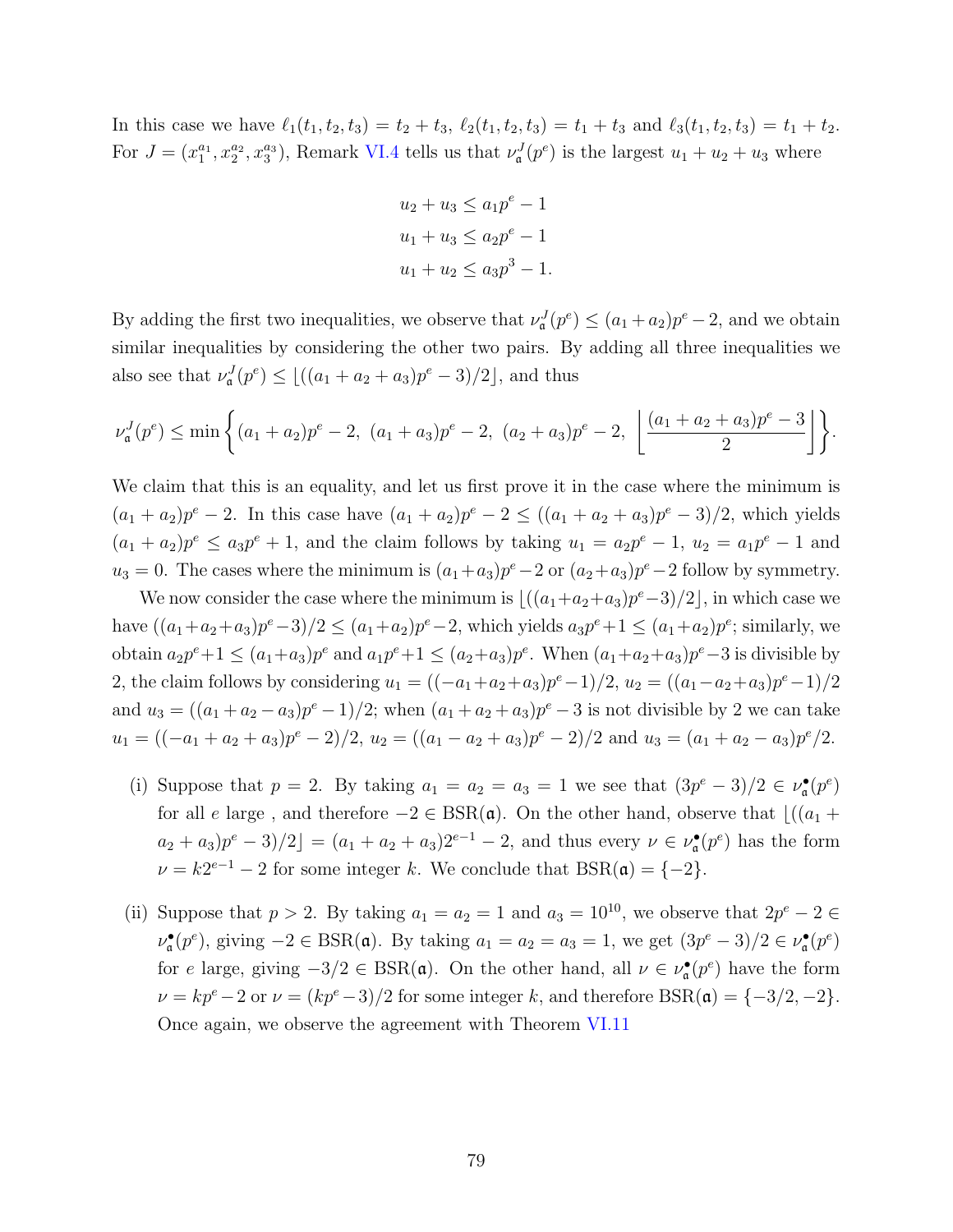# **BIBLIOGRAPHY**

- <span id="page-87-4"></span>[ $\text{AMBL05}$ ] J.  $\text{Alvarez-Montaner}$ , M. Blickle, and G. Lyubeznik. Generators of *D*-modules in positive characteristic. *Math. Res. Lett.*, 12(4):459–473, 2005.
	- [BA03] C. Bivià-Ausina. The analytic spread of monomial ideals. *Comm. Algebra*, 31(7):3487–3496, 2003.
	- [Ber72] J. N. Bernstein. Analytic continuation of generalized functions with respect to a parameter. *Funct. Anal. Appl.*, 6(4):26–40, 1972.
	- [Bir07] C. Birkar. Ascending chain condition for log canonical thresholds and termination of log flips. *Duke Math. J.*, 136(1):173–180, 01 2007.
	- [Bit18] T. Bitoun. On a theory of the b-function in positive characteristic. *Selecta Mathematica*, 24(4):3501–3528, Sep 2018.
	- [Bli01] M. Blickle. *The Intersection Homology D-Module in Finite Characteristic*. PhD thesis, University of Michigan, 2001.
	- [Bli13] M. Blickle. Test ideals via algebras of *p −e* -linear maps. *J. Algebraic Geom.*, 22(1):49–83, 2013.
- <span id="page-87-2"></span><span id="page-87-1"></span>[BMS06a] N. Budur, M. Mustat<sub>i</sub>ă, and M. Saito. Bernstein-Sato polynomials of arbitrary varieties. *Compositio Mathematica*, 142(3):779–797, 2006.
- <span id="page-87-3"></span>[BMS06b] N. Budur, M. Mustată, and M. Saito. Roots of Bernstein-Sato polynomials for monomial ideals: a positive characteristic approach. *Math. Res. Lett.*, 13(1):125– 142, 2006.
- <span id="page-87-0"></span>[BMS08] M. Blickle, M. Mustata, and K. E. Smith. Discreteness and rationality of Fthresholds. *Michigan Math. J.*, 57:43–61, 08 2008.
- [BMS09] M. Blickle, M. Mustată, and K. E. Smith. *F*-thresholds of hypersurfaces. *Trans. Amer. Math. Soc.*, 361(12):6549–6565, 2009.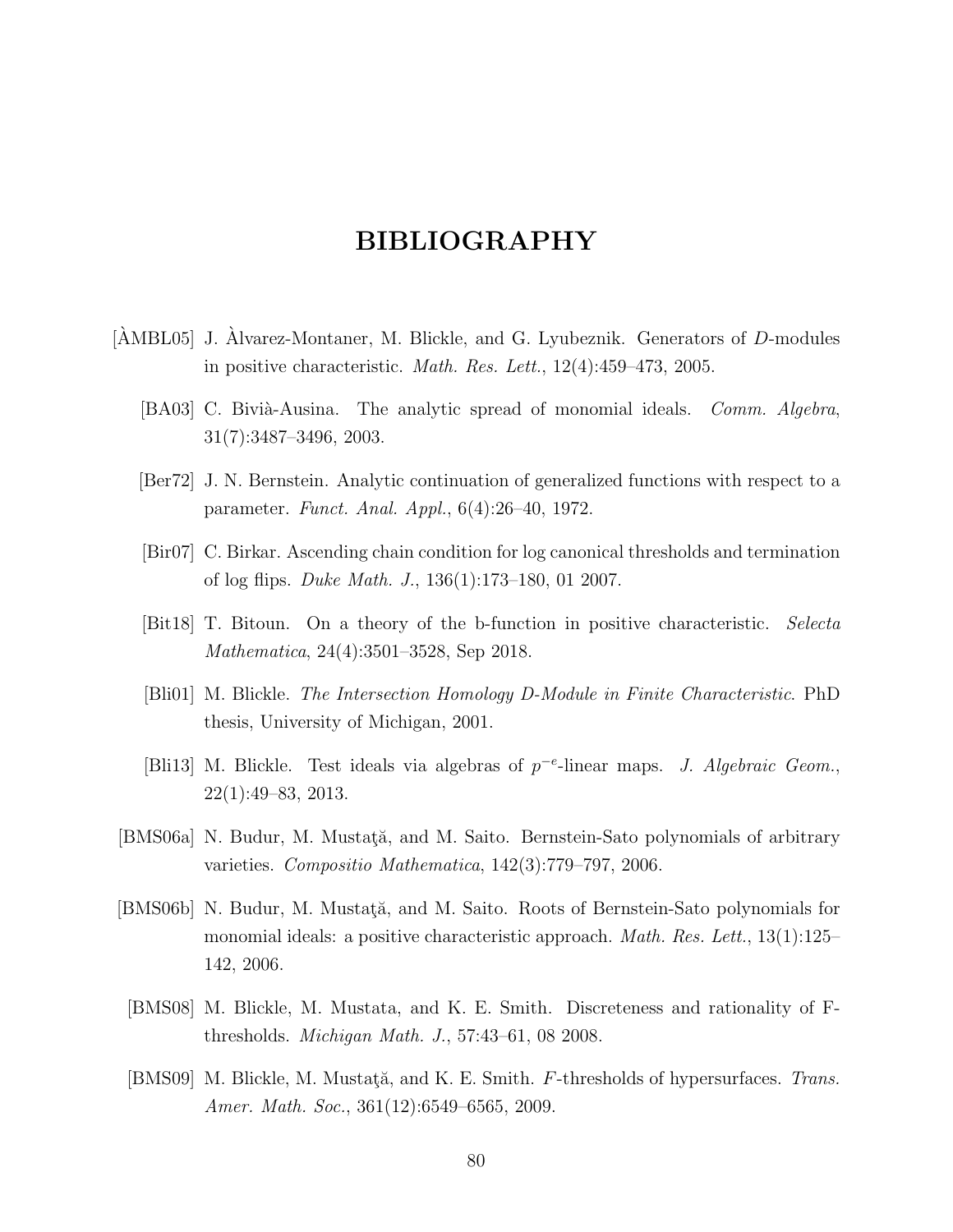- [BS15] B. Bhatt and A. K. Singh. The *F*-pure threshold of a Calabi-Yau hypersurface. *Math. Ann.*, 362(1-2):551–567, 2015.
- [BS16] M. Blickle and A. Stäbler. Bernstein-Sato polynomials and test modules in positive characteristic. *Nagoya Math. J.*, 222(1):74–99, 2016.
- [Bud05] N. Budur. On the *V* -filtration of *D*-modules. In *Geometric methods in algebra and number theory*, volume 235 of *Progr. Math.*, pages 59–70. Birkhäuser Boston, Boston, MA, 2005.
- <span id="page-88-1"></span><span id="page-88-0"></span>[ELSV04] L. Ein, R. Lazarsfeld, K. E. Smith, and D. Varolin. Jumping coefficients of multiplier ideals. *Duke Math. J.*, 123(3):469–506, 06 2004.
	- [Gro65] A. Grothendieck. Eléments de Géométrie Algébrique : IV. Étude locale des schémas et des morphismes de schémas, Seconde partie. *Publications Math´ematiques de l'IHES´* , 24:5–231, 1965.
	- [GW10] U. Görtz and T. Wedhorn. *Algebraic geometry I*. Advanced Lectures in Mathematics. Vieweg + Teubner, Wiesbaden, 2010. Schemes with examples and exercises.
	- [Har77] R. Hartshorne. *Algebraic geometry*. Springer-Verlag, New York-Heidelberg, 1977. Graduate Texts in Mathematics, No. 52.
	- [Her16] D. J. Hern´andez. *F*-purity versus log canonicity for polynomials. *Nagoya Math. J.*, 224(1):10–36, 2016.
	- [HS06] C. Huneke and I. Swanson. *Integral closure of ideals, rings, and modules*, volume 336 of *London Mathematical Society Lecture Note Series*. Cambridge University Press, Cambridge, 2006.
- [HTT08] R. Hotta, K. Takeuchi, and T. Tanisaki. *D-modules, perverse sheaves, and representation theory*, volume 236 of *Progress in Mathematics*. Birkhäuser Boston, Inc., Boston, MA, 2008. Translated from the 1995 Japanese edition by Takeuchi.
	- [HY03] N. Hara and K.-I. Yoshida. A generalization of tight closure and multiplier ideals. *Trans. Amer. Math. Soc.*, 355(8):3143–3174, 2003.
	- [Igu00] J.-I. Igusa. *An introduction to the theory of local zeta functions*, volume 14 of *AMS/IP Studies in Advanced Mathematics*. American Mathematical Society, Providence, RI; International Press, Cambridge, MA, 2000.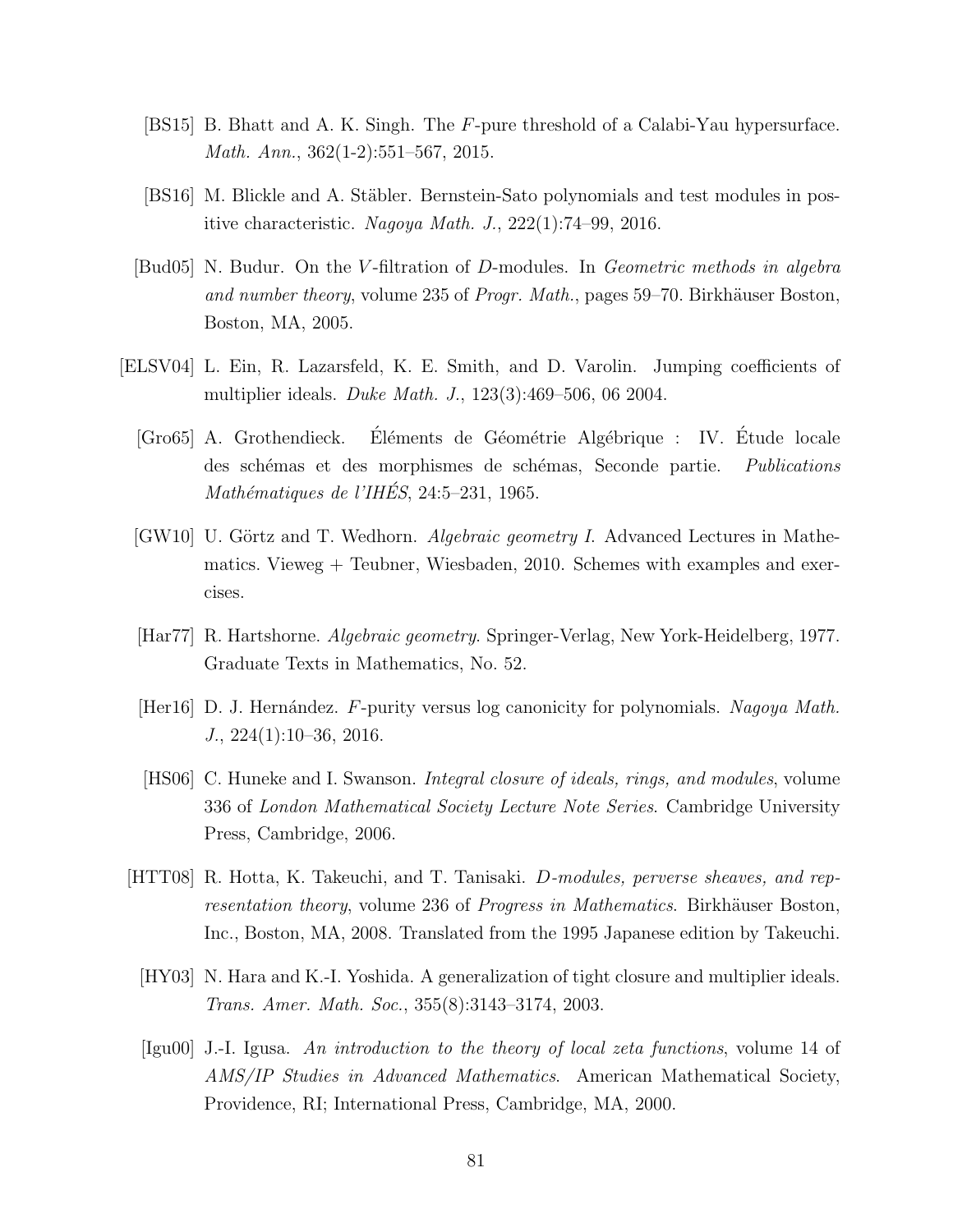- [ILL<sup>+</sup>07] S. B. Iyengar, G. J. Leuschke, A. Leykin, C. Miller, E. Miller, A. K. Singh, and U. Walther. *Twenty-four hours of local cohomology*, volume 87 of *Graduate Studies in Mathematics*. American Mathematical Society, Providence, RI, 2007.
- [Kas77] M. Kashiwara. *B*-functions and holonomic systems. *Invent. Math.*, 38(1):33–53, 1976/77.
- <span id="page-89-1"></span>[Kol96] J. Kollár. Singularities of Pairs. Jan 1996. arXiv:alg-geom/9601026.
	- [LT] A. Leykin and H. Tsai. Dmodules: functions for computations with Dmodules. Version 1.4.0.1. Available at [https://github.com/Macaulay2/M2/](https://github.com/Macaulay2/M2/tree/master/M2/Macaulay2/packages) [tree/master/M2/Macaulay2/packages](https://github.com/Macaulay2/M2/tree/master/M2/Macaulay2/packages).
- [Lyu93] G. Lyubeznik. Finiteness properties of local cohomology modules (an application of *D*-modules to commutative algebra). *Invent. Math.*, 113(1):41–55, 1993.
- [Más91] G. Másson. *Rings of differential operators and étale homomorphisms*. PhD thesis, Massachusetts Institute of Technology, 1991.
- <span id="page-89-0"></span>[MTW05] M. Mustată, S. Takagi, and K.-I. Watanabe. F-thresholds and Bernstein-Sato polynomials. In *Proceedings of the fourth European congress of mathematics*, pages 341–364. European Mathematical Society, Zürich, 2005.
	- [Mus09] M. Mustat<sub>i</sub>ă. Bernstein-Sato polynomials in positive characteristic. *Journal of Algebra*, 321(1):128 – 151, 2009.
	- [Pag18] G. Pagi. An elementary computation of the *F*-pure threshold of an elliptic curve. *J. Algebra*, 515:328–343, 2018.
	- [QG21a] E. Quinlan-Gallego. Bernstein-Sato roots for monomial ideals in positive characteristic. *Nagoya Mathematical Journal*, 2021. Published online.
	- [QG21b] E. Quinlan-Gallego. Bernstein-Sato theory for arbitrary ideals in positive characteristic. *Trans. Amer. Math. Soc.*, 374(3):1623–1660, 2021.
	- [Sat90] M. Sato. Theory of prehomogeneous vector spaces (algebraic part)—the English translation of Sato's lecture from Shintani's note. *Nagoya Math. J.*, 120:1–34, 1990. Notes by Takuro Shintani, Translated from the Japanese by Masakazu Muro.
	- [Sat19] K. Sato. Ascending chain condition for *F*-pure thresholds on a fixed strongly *F*-regular germ. *Compos. Math.*, 155(6):1194–1223, 2019.